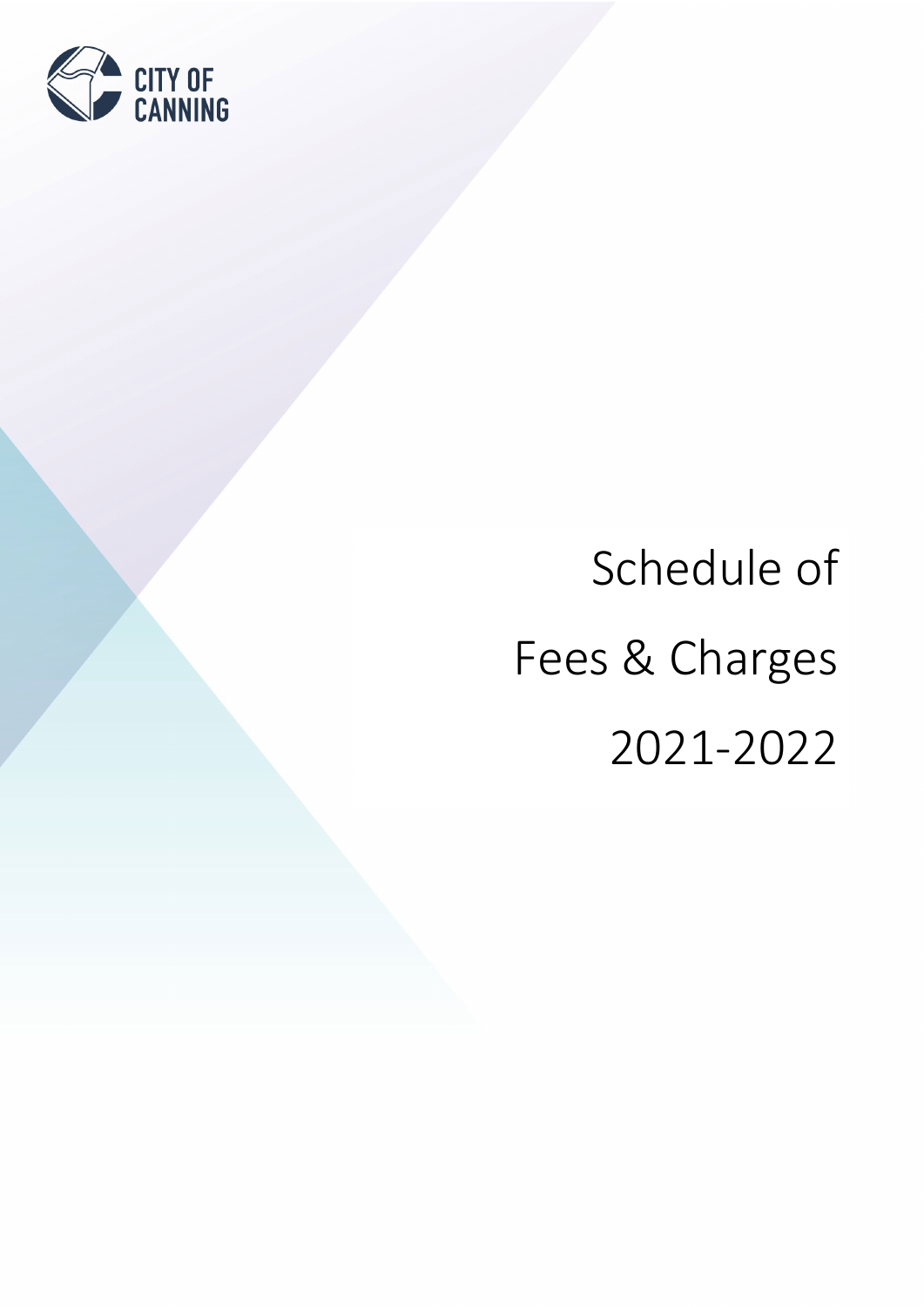## **City of Canning Budget for the year ending 30 June 2022**

**Schedule of Fees and Charges 2021-2022**

|                                |                                                                                                                      |                                                          |                    | <b>Proposed 2021-2022</b> |                 |                        | <b>Adopted 2020-2021</b> |                     |
|--------------------------------|----------------------------------------------------------------------------------------------------------------------|----------------------------------------------------------|--------------------|---------------------------|-----------------|------------------------|--------------------------|---------------------|
| <b>Charge Code</b>             | <b>Charge Description</b>                                                                                            | <b>Additional Charge Description</b>                     | Fee<br>(excl. GST) | <b>GST</b>                | <b>Total</b>    | Fee<br>Fee (excl. GST) | <b>GST</b>               | <b>Total</b><br>Fee |
| 1940                           | <b>Revenue Services</b>                                                                                              |                                                          |                    |                           |                 |                        |                          |                     |
| 1000 - Revenue Services        |                                                                                                                      |                                                          |                    |                           |                 |                        |                          |                     |
|                                |                                                                                                                      |                                                          |                    |                           |                 |                        |                          |                     |
| 1940-1000-101                  | Zoning / Rates Enquiry for Settlement Purposes - Real Estate An application has to be completed<br>agents only       |                                                          | 75.00              | 0.00                      | 75.00           | 65.00                  | 0.00                     | 65.00               |
| 1940-1000-102                  | Rates Statement                                                                                                      |                                                          | 25.00              | 0.00                      | 25.00           | 25.00                  | 0.00                     | 25.00               |
| 1940-1000-103                  | Rates Enquiry (ownership details)                                                                                    |                                                          | 0.00               | 0.00                      | 0.00            | 0.00                   | 0.00                     | 0.00                |
| 1940-1000-104                  | Rates Enquiry (ownership details) - first property                                                                   |                                                          | 6.00               | 0.00                      | 6.00            | 0.00                   | 0.00                     | 0.00                |
| 1940-1000-105                  | Rates Enquiry (ownership details) - each thereafter                                                                  |                                                          | 1.50               | 0.00                      | 1.50            | 0.00                   | 0.00                     | 0.00                |
| 1940-1000-106                  | <b>Payment Arrangement Fee</b>                                                                                       |                                                          | 15.00              | 0.00                      | 15.00           | 0.00                   | 0.00                     | 0.00                |
| 1940-1000-107<br>1940-1000-108 | Dishonoured Payment Administration Fee<br>Fee for Order for Consents for Proceedings to be dismissed -               | These costs are indicative costs only as they are being  | 15.00<br>150.00    | 0.00<br>15.00             | 15.00<br>165.00 | 15.00<br>140.00        | 0.00<br>14.00            | 15.00<br>154.00     |
|                                | Prior to Judgement                                                                                                   | charged on reimbursement basis.                          |                    |                           |                 |                        |                          |                     |
| 1940-1000-109                  | Fee for Order for Consents for Proceedings to be dismissed -                                                         | These costs are indicative costs only as they are being  | 150.00             | 15.00                     | 165.00          | 225.00                 | 22.50                    | 247.50              |
|                                | Judgement Granted                                                                                                    | charged on reimbursement basis.                          |                    |                           |                 |                        |                          |                     |
| 1940-1000-110                  | Notice of Discontinuance                                                                                             | These costs are indicative costs only as they are being  | 150.00             | 15.00                     | 165.00          | 120.00                 | 12.00                    | 132.00              |
|                                |                                                                                                                      | charged on reimbursement basis.                          |                    |                           |                 |                        |                          |                     |
| 1940-1000-111                  | Request for rate notice reprint (investment property,<br>refinancing or taxation purposes)                           |                                                          | 18.18              | 1.82                      | 20.00           | 18.18                  | 1.82                     | 20.00               |
| 1940-1000-112                  | Interest on overdue sundry debtors >45 days                                                                          |                                                          | 0.00               | 0.00                      | 0.00            | 0.00                   | 0.00                     | 0.00                |
|                                |                                                                                                                      |                                                          |                    |                           |                 |                        |                          |                     |
| 1001 - Rates                   |                                                                                                                      |                                                          |                    |                           |                 |                        |                          |                     |
| 1940-1001-101                  | (a) General and Minimum Rate - Residential Improved Land -                                                           | The basis of the rate is Gross Rental Value x Rate in \$ | 0.00               | 0.00                      | 0.00            | 0.00                   | 0.00                     | 0.00                |
|                                | Rate in \$                                                                                                           |                                                          |                    |                           |                 |                        |                          |                     |
| 1940-1001-102                  | (a) General and Minimum Rate - Non Residential Improved                                                              | The basis of the rate is Gross Rental Value x Rate in \$ | 0.00               | 0.00                      | 0.00            | 0.00                   | 0.00                     | 0.00                |
|                                | Land - Rate in \$                                                                                                    |                                                          |                    |                           |                 |                        |                          |                     |
| 1940-1001-103                  | (a) General and Minimum Rate - Unimproved Land - Rate in \$ The basis of the rate is Gross Rental Value x Rate in \$ |                                                          | 0.00               | 0.00                      | 0.00            | 0.00                   | 0.00                     | 0.00                |
|                                |                                                                                                                      |                                                          |                    |                           |                 |                        |                          |                     |
| 1940-1001-104                  | (a) General and Minimum Rate - Minimum Rate - pa                                                                     | The basis of the rate is Gross Rental Value x Rate in \$ | 0.00               | 0.00                      | 0.00            | 0.00                   | 0.00                     | 0.00                |
| 1940-1001-105                  | (b) Specified Area Rates - Canning Vale Open Public Space                                                            | The basis of the rate is Gross Rental Value x Rate in \$ | 0.00               | 0.00                      | 0.00            | 0.00                   | 0.00                     | 0.00                |
|                                | Maintenance                                                                                                          |                                                          |                    |                           |                 |                        |                          |                     |
| 1940-1001-106                  | (a) Instalment interest % charge<br>(payable on 2nd, 3rd, 4th                                                        | The amount represents 2.5% interest                      | 0.03               | 0.00                      | 0.03            | 0.00                   | 0.00                     | 0.00                |
|                                | *Eligible pensioners and seniors exempt<br>instalments)                                                              |                                                          |                    |                           |                 |                        |                          |                     |
|                                |                                                                                                                      |                                                          |                    |                           |                 |                        |                          |                     |
| 1940-1001-107                  | (b) Penalty interest rates % on overdue rates, fees and                                                              | The amount represents 7% interest                        | 0.07               | 0.00                      | 0.07            | 0.00                   | 0.00                     | 0.00                |
| 1940-1001-108                  | charges<br>(c) Penalty interest rate % on overdue Emergency Services                                                 | The amount represents 11% interest and is set by FESA    | 0.11               | 0.00                      | 0.11            | 0.11                   | 0.00                     | 0.11                |
|                                | Levy *statutory                                                                                                      |                                                          |                    |                           |                 |                        |                          |                     |
|                                |                                                                                                                      |                                                          |                    |                           |                 |                        |                          |                     |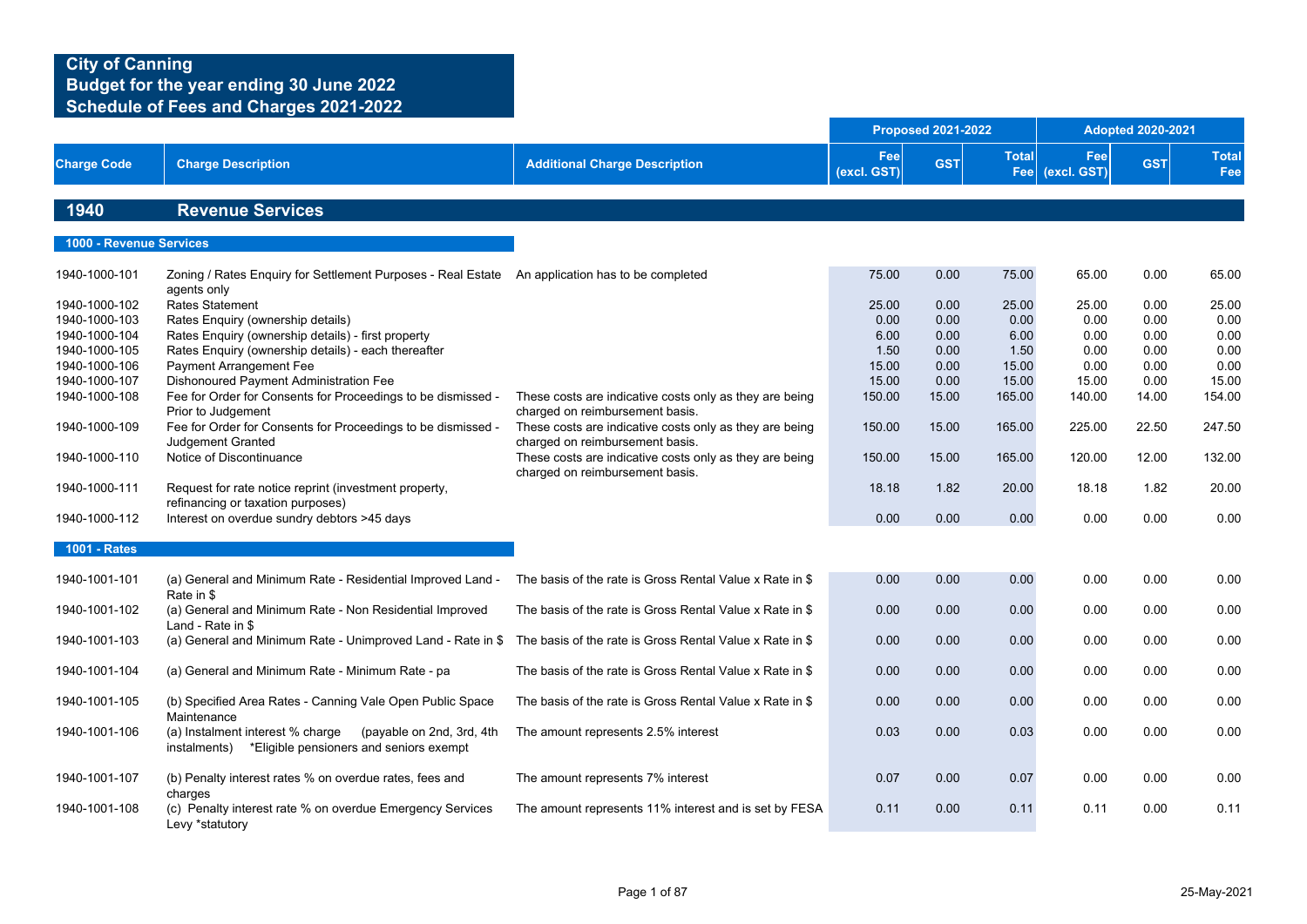|                    |                                                                                                                                                                                            |                                      |                    | <b>Proposed 2021-2022</b> |              |                        | <b>Adopted 2020-2021</b> |                     |
|--------------------|--------------------------------------------------------------------------------------------------------------------------------------------------------------------------------------------|--------------------------------------|--------------------|---------------------------|--------------|------------------------|--------------------------|---------------------|
| <b>Charge Code</b> | <b>Charge Description</b>                                                                                                                                                                  | <b>Additional Charge Description</b> | Fee<br>(excl. GST) | <b>GST</b>                | <b>Total</b> | Fee<br>Fee (excl. GST) | <b>GST</b>               | <b>Total</b><br>Fee |
| 1940-1001-109      | (d) Paper instalment postage, printing and handling charge<br>per 2nd 3rd and 4th notice *Eligible pensioners and seniors                                                                  |                                      | 1.50               | 0.15                      | 1.65         | 1.50                   | 0.15                     | 1.65                |
| 1940-1001-110      | exempt<br>(e) Refund of overpaid rates                                                                                                                                                     |                                      | 45.45              | 4.55                      | 50.00        | 45.45                  | 4.55                     | 50.00               |
|                    | 1003 - Underground Power - Wilson West                                                                                                                                                     |                                      |                    |                           |              |                        |                          |                     |
| 1940-1003-101      | Instalment - Service Charge - (WW1) Property with overhead<br>external and overhead internal power connection                                                                              |                                      | 503.30             | 0.00                      | 503.30       | 503.30                 | 0.00                     | 503.30              |
| 1940-1003-102      | Instalment - Service Charge - (WW1) Property with overhead<br>external and overhead internal power connection                                                                              |                                      | 503.30             | 0.00                      | 503.30       | 503.30                 | 0.00                     | 503.30              |
| 1940-1003-103      | Instalment - Service Charge - (WW1A) Property with overhead<br>external and overhead internal power connection with 85%<br>discount                                                        |                                      | 161.20             | 0.00                      | 161.20       | 161.20                 | 0.00                     | 161.20              |
| 1940-1003-104      | Instalment - Service Charge - (WW1B) Property with overhead<br>external and overhead internal power connection with \$100<br>service charge due to multiple dwellings                      |                                      | 415.91             | 0.00                      | 415.91       | 415.91                 | 0.00                     | 415.91              |
| 1940-1003-105      | Instalment - Service Charge - (WW2) Property with overhead<br>external and underground internal power connection                                                                           |                                      | 452.88             | 0.00                      | 452.88       | 452.88                 | 0.00                     | 452.88              |
| 1940-1003-106      | Instalment - Service Charge - (WW2A) Property with overhead<br>external and underground internal power connection with \$100<br>service charge due to multiple dwellings with 85% discount |                                      | 73.81              | 0.00                      | 73.81        | 73.81                  | 0.00                     | 73.81               |
| 1940-1003-107      | Instalment - Service Charge - (WW2B) Property with overhead<br>external and underground internal power connection with \$100<br>service charge due to multiple dwellings                   |                                      | 415.91             | 0.00                      | 415.91       | 415.91                 | 0.00                     | 415.91              |
| 1940-1003-108      | Instalment - Service Charge - (WW2C) Property with overhead<br>external and underground internal power connection with \$50<br>service charge due to multiple dwellings                    |                                      | 409.19             | 0.00                      | 409.19       | 409.19                 | 0.00                     | 409.19              |
| 1940-1003-109      | Instalment - Service Charge - (WW3) Property with<br>underground external and underground internal power<br>connection                                                                     |                                      | 402.47             | 0.00                      | 402.47       | 402.47                 | 0.00                     | 402.47              |
| 1940-1003-110      | Instalment - Service Charge - (WW3A) Property with<br>underground external and underground internal power<br>connection with 85% discount                                                  |                                      | 60.37              | 0.00                      | 60.37        | 60.37                  | 0.00                     | 60.37               |
| 1940-1003-111      | Instalment - Service Charge - (WW3D) Property with<br>underground external and underground internal power<br>connection with 85% discount                                                  |                                      | 60.37              | 0.00                      | 60.37        | 60.37                  | 0.00                     | 60.37               |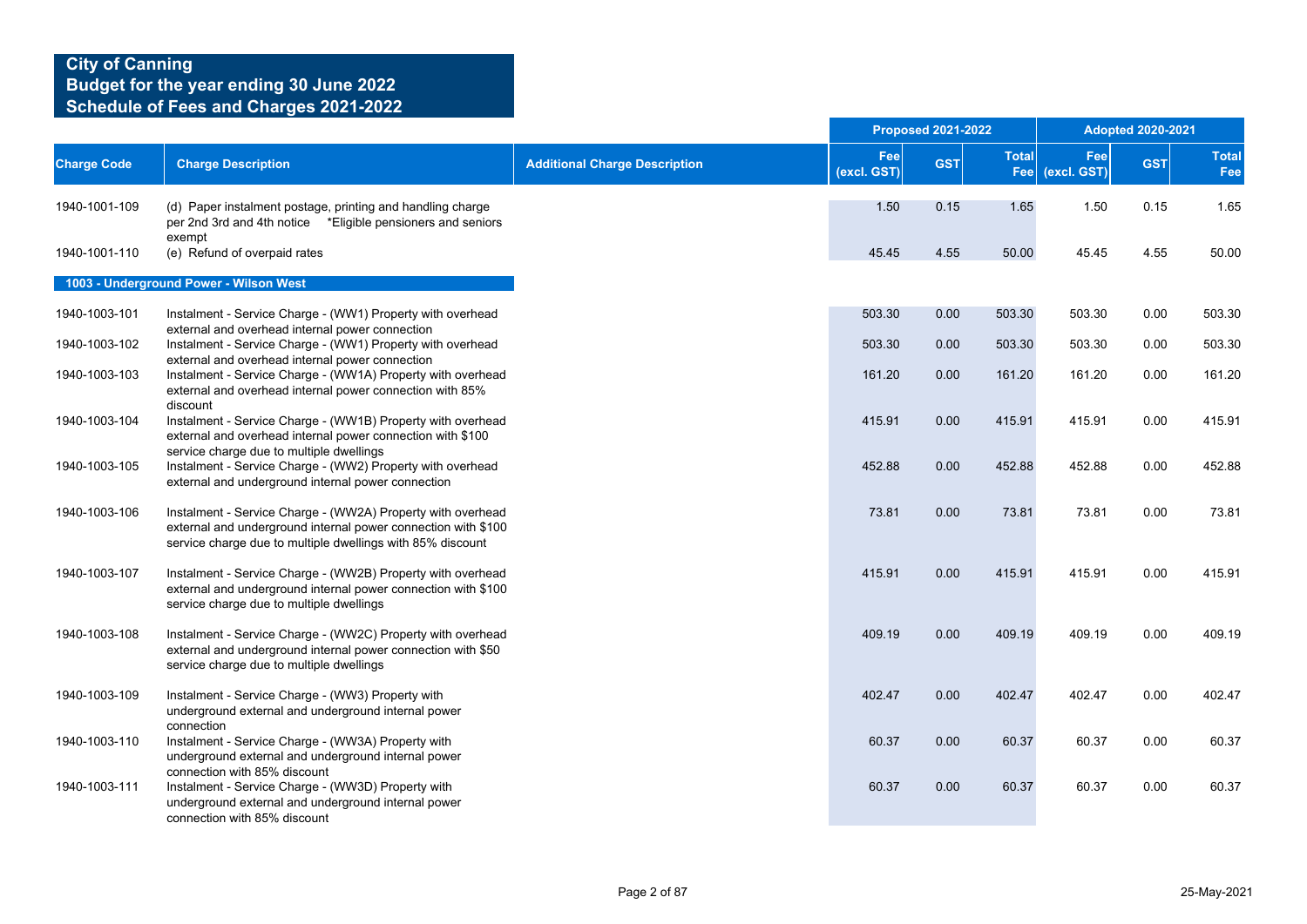|                    |                                                                                                                                                   |                                      |                    | <b>Proposed 2021-2022</b> |                     |                    | <b>Adopted 2020-2021</b> |                     |
|--------------------|---------------------------------------------------------------------------------------------------------------------------------------------------|--------------------------------------|--------------------|---------------------------|---------------------|--------------------|--------------------------|---------------------|
| <b>Charge Code</b> | <b>Charge Description</b>                                                                                                                         | <b>Additional Charge Description</b> | Fee<br>(excl. GST) | <b>GST</b>                | <b>Total</b><br>Fee | Fee<br>(excl. GST) | <b>GST</b>               | <b>Total</b><br>Fee |
| 1940-1003-112      | Instalment - Service Charge - (WW3E) Property with overhead<br>external and underground internal power connection with 85%<br>discount            |                                      | 110.79             | 0.00                      | 110.79              | 110.79             | 0.00                     | 110.79              |
| 1940-1003-113      | Instalment - Service Charge - (WWM2A) Two dwellings on one<br>property with overhead external and overhead internal power<br>connection           |                                      | 905.76             | 0.00                      | 905.76              | 905.76             | 0.00                     | 905.76              |
| 1940-1003-114      | Instalment - Service Charge - (WWM2B) Two dwellings on one<br>property with overhead external and underground internal<br>power connection        |                                      | 855.34             | 0.00                      | 855.34              | 855.34             | 0.00                     | 855.34              |
| 1940-1003-115      | Instalment - Service Charge- (WWM2C) Two dwellings on one<br>property with underground external and underground internal<br>power connection      |                                      | 804.93             | 0.00                      | 804.93              | 804.93             | 0.00                     | 804.93              |
| 1940-1003-116      | Instalment - Service Charge - (WWM3A) Three dwellings on<br>one property with overhead external and overhead internal<br>power connection         |                                      | 1,308.23           | 0.00                      | 1,308.23            | 1,308.23           | 0.00                     | 1,308.23            |
| 1940-1003-117      | Instalment - Service Charge- (WWM3B) Three dwellings on<br>one property with overhead external and underground internal<br>power connection       |                                      | 1,257.81           | 0.00                      | 1,257.81            | 1,257.81           | 0.00                     | 1,257.81            |
| 1940-1003-118      | Instalment - Service Charge - (WWM3C) Three dwellings on<br>one property with underground external and underground<br>internal power connection   |                                      | 1,207.40           | 0.00                      | 1,207.40            | 1,207.40           | 0.00                     | 1,207.40            |
| 1940-1003-119      | Instalment - Service Charge - (WWM4A) Four dwellings on<br>one property with overhead external and overhead internal<br>power connection          |                                      | 1,710.70           | 0.00                      | 1,710.70            | 1,710.70           | 0.00                     | 1,710.70            |
| 1940-1003-120      | Instalment - Service Charge - (WWM4C) Four dwellings on<br>one property with underground external and underground<br>internal power connection    |                                      | 1,609.87           | 0.00                      | 1,609.87            | 1,609.87           | 0.00                     | 1,609.87            |
| 1940-1003-121      | Instalment - Service Charge - (WWM5C) Five dwellings on one<br>property with underground external and underground internal<br>power connection    |                                      | 2,012.32           | 0.00                      | 2,012.32            | 2,012.32           | 0.00                     | 2,012.32            |
| 1940-1003-122      | Instalment - Service Charge - (WWM6B) Six dwellings on one<br>property with overhead external and underground internal<br>power connection        |                                      | 2,465.21           | 0.00                      | 2,465.21            | 2,465.21           | 0.00                     | 2,465.21            |
| 1940-1003-123      | Instalment - Service Charge - (WWM8B) Eight dwellings on<br>one property with overhead external and underground internal<br>power connection      |                                      | 3,270.14           | 0.00                      | 3,270.14            | 3,270.14           | 0.00                     | 3,270.14            |
| 1940-1003-124      | Instalment - Service Charge - WWM12C) Twelve dwellings on<br>one property with underground external and underground<br>internal power connection  |                                      | 4,829.58           | 0.00                      | 4,829.58            | 4,829.58           | 0.00                     | 4,829.58            |
| 1940-1003-125      | Instalment - Service Charge - (WWM17B) Seventeen<br>dwellings on one property with overhead external and<br>underground internal power connection |                                      | 6,892.34           | 0.00                      | 6,892.34            | 6,892.34           | 0.00                     | 6,892.34            |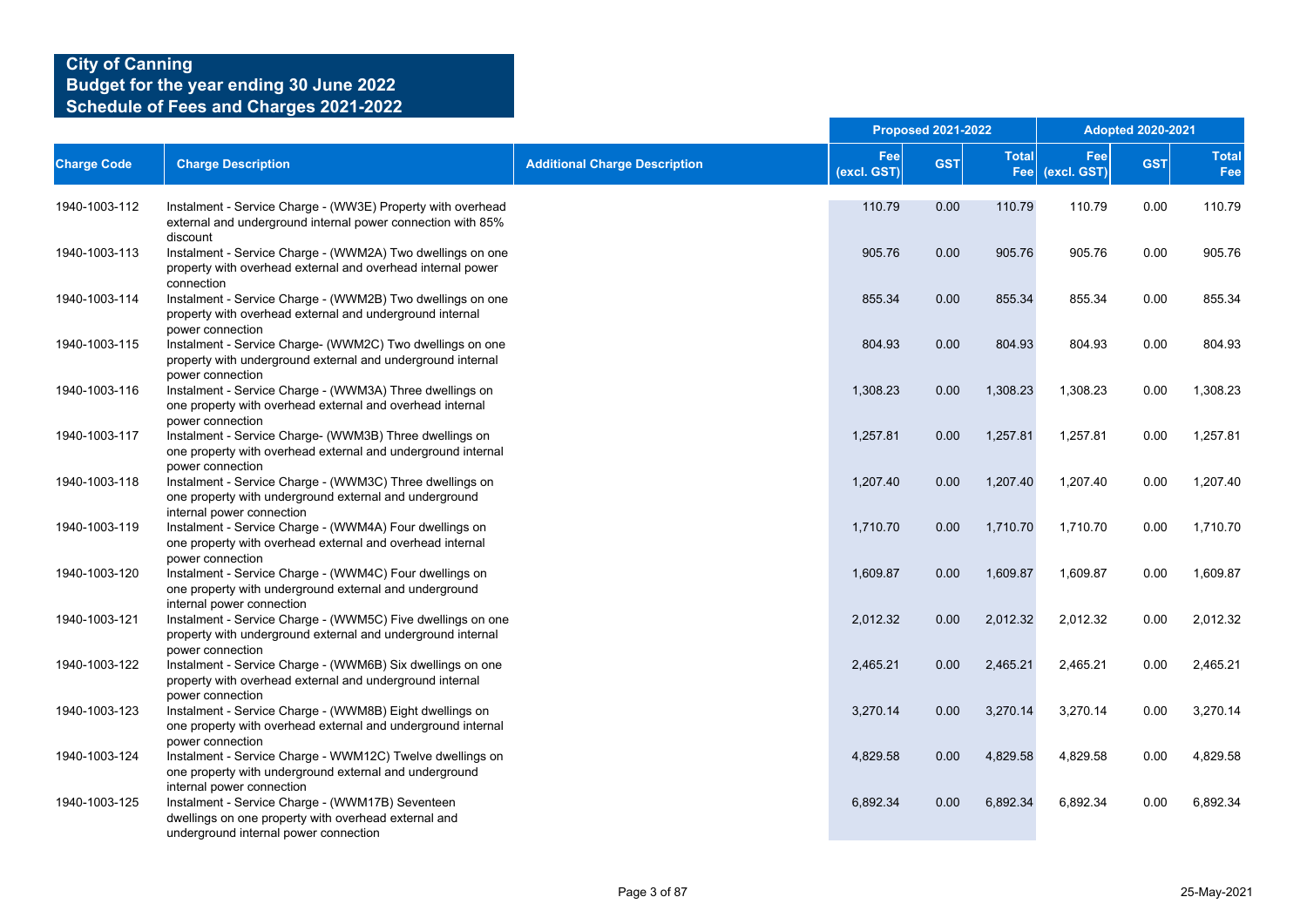|                    |                                                                                                                                                                          |                                      |                    | <b>Proposed 2021-2022</b> |                     |                    | <b>Adopted 2020-2021</b> |                     |
|--------------------|--------------------------------------------------------------------------------------------------------------------------------------------------------------------------|--------------------------------------|--------------------|---------------------------|---------------------|--------------------|--------------------------|---------------------|
| <b>Charge Code</b> | <b>Charge Description</b>                                                                                                                                                | <b>Additional Charge Description</b> | Fee<br>(excl. GST) | <b>GST</b>                | <b>Total</b><br>Fee | Fee<br>(excl. GST) | <b>GST</b>               | <b>Total</b><br>Fee |
| 1940-1003-126      | Instalment - Service Charge - (WWM18A) Eighteen dwellings<br>on one property with overhead external and overhead internal<br>power connection                            |                                      | 7,345.21           | 0.00                      | 7,345.21            | 7,345.21           | 0.00                     | 7,345.21            |
| 1940-1003-127      | Instalment - Service Charge - (WWM20A) Twenty dwellings on<br>one property with overhead external and overhead internal<br>power connection                              |                                      | 8,150.14           | 0.00                      | 8,150.14            | 8,150.14           | 0.00                     | 8,150.14            |
| 1940-1003-128      | Instalment - Service Charge - (WWM33C) Thirty-three<br>dwellings on one property with underground external and<br>underground internal power connection                  |                                      | 13,281.36          | 0.00                      | 13,281.36           | 13,281.36          | 0.00                     | 13,281.36           |
| 1940-1003-129      | Instalment - Service Charge - (WWM34C) Thirty-four dwellings<br>on one property with underground external and underground<br>internal power connection                   |                                      | 13,683.82          | 0.00                      | 13,683.82           | 13,683.82          | 0.00                     | 13,683.82           |
|                    | 1004 - Underground Power - Bentley East                                                                                                                                  |                                      |                    |                           |                     |                    |                          |                     |
| 1940-1004-101      | Instalment - Service Charge - (BE1) Property with overhead<br>external and overhead internal power connection                                                            |                                      | 471.51             | 0.00                      | 471.51              | 471.51             | 0.00                     | 471.51              |
| 1940-1004-102      | Instalment - Service Charge - (BE1A) Property with overhead<br>external and overhead internal power connection with 85%<br>discount                                      |                                      | 136.44             | 0.00                      | 136.44              | 136.44             | 0.00                     | 136.44              |
| 1940-1004-103      | Instalment - Service Charge - (BE1B) Property with overhead<br>external and overhead internal power connection with \$100<br>service charge due to multiple dwellings    |                                      | 407.09             | 0.00                      | 407.09              | 407.09             | 0.00                     | 407.09              |
| 1940-1004-104      | Instalment - Service Charge - (BE1C) Property with overhead<br>external and overhead internal power connection with \$50<br>service charge due to multiple dwellings     |                                      | 400.64             | 0.00                      | 400.64              | 400.64             | 0.00                     | 400.64              |
| 1940-1004-105      | Instalment - Service Charge - (BE2) Property with overhead<br>external and underground internal power connection                                                         |                                      | 432.86             | 0.00                      | 432.86              | 432.86             | 0.00                     | 432.86              |
| 1940-1004-106      | Instalment - Service Charge - (BE2A) Property with overhead<br>external and underground internal power connection with 85%<br>discount                                   |                                      | 97.79              | 0.00                      | 97.79               | 97.79              | 0.00                     | 97.79               |
| 1940-1004-107      | Instalment - Service Charge - (BE2B) Property with overhead<br>external and underground internal power connection with \$100<br>service charge due to multiple dwellings |                                      | 407.09             | 0.00                      | 407.09              | 407.09             | 0.00                     | 407.09              |
| 1940-1004-108      | Instalment - Service Charge - (BE2C) Property with overhead<br>external and underground internal power connection with \$50<br>service charge due to multiple dwellings  |                                      | 400.64             | 0.00                      | 400.64              | 400.64             | 0.00                     | 400.64              |
| 1940-1004-109      | Instalment - Service Charge - (BE3) Property with underground<br>external and underground internal power connection                                                      |                                      | 394.21             | 0.00                      | 394.21              | 394.21             | 0.00                     | 394.21              |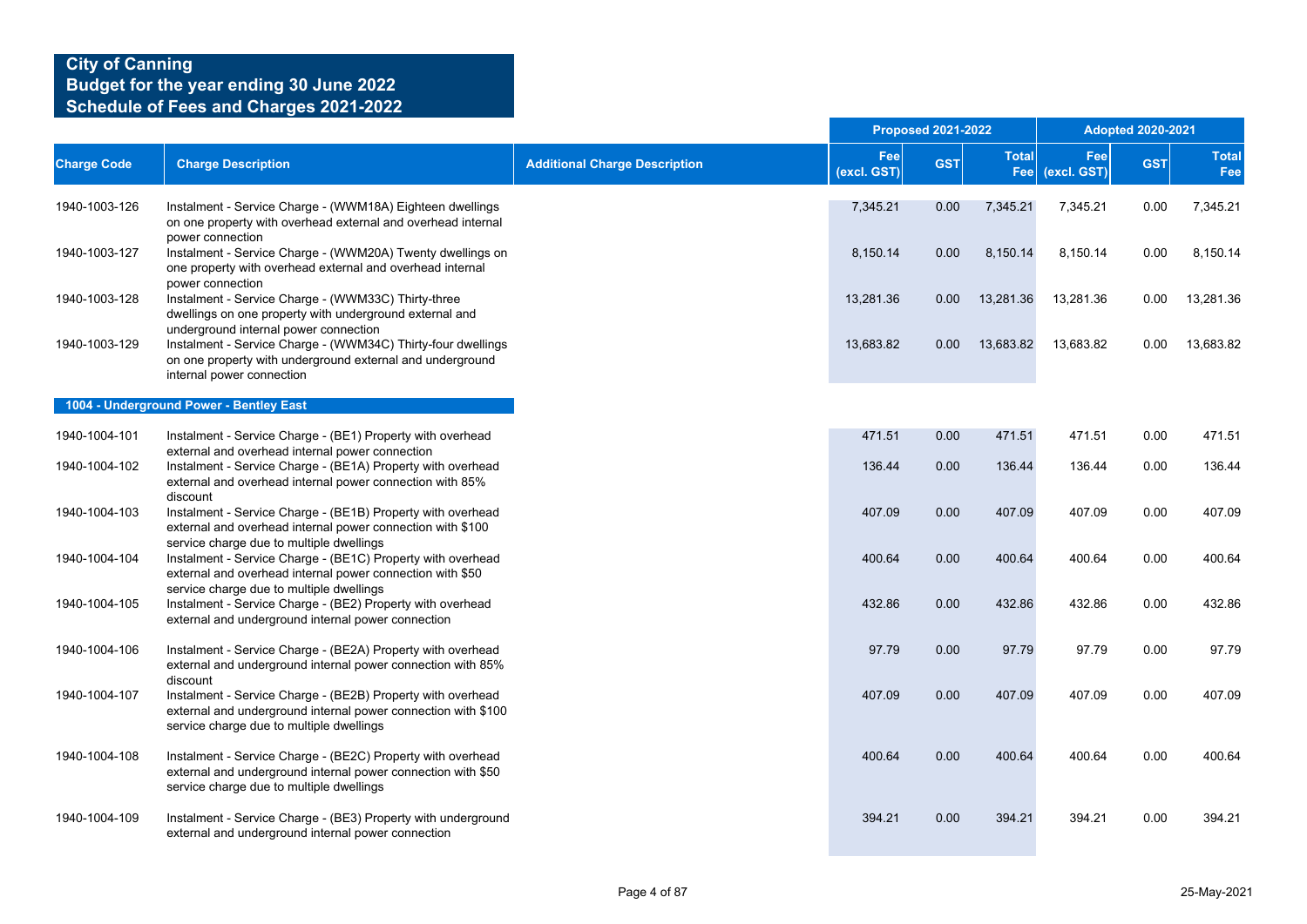|                    |                                                                                                                                                                           |                                      |                    | <b>Proposed 2021-2022</b> |              |                        | <b>Adopted 2020-2021</b> |                     |
|--------------------|---------------------------------------------------------------------------------------------------------------------------------------------------------------------------|--------------------------------------|--------------------|---------------------------|--------------|------------------------|--------------------------|---------------------|
| <b>Charge Code</b> | <b>Charge Description</b>                                                                                                                                                 | <b>Additional Charge Description</b> | Fee<br>(excl. GST) | <b>GST</b>                | <b>Total</b> | Fee<br>Fee (excl. GST) | <b>GST</b>               | <b>Total</b><br>Fee |
| 1940-1004-110      | Instalment - Service Charge - (BE3A) Property with<br>underground external and underground internal power                                                                 |                                      | 59.13              | 0.00                      | 59.13        | 59.13                  | 0.00                     | 59.13               |
| 1940-1004-111      | connection with 85% discount<br>Instalment - Service Charge - (BE3D) Property with<br>underground external and underground internal power<br>connection with 85% discount |                                      | 59.13              | 0.00                      | 59.13        | 59.13                  | 0.00                     | 59.13               |
| 1940-1004-112      | Instalment - Service Charge - (BEM2A) Two dwellings on one<br>property with overhead external and overhead internal power<br>connection                                   |                                      | 865.72             | 0.00                      | 865.72       | 865.72                 | 0.00                     | 865.72              |
| 1940-1004-113      | Instalment - Service Charge - (BEM2B) Two dwellings on one<br>property with overhead external and underground internal<br>power connection                                |                                      | 827.06             | 0.00                      | 827.06       | 827.06                 | 0.00                     | 827.06              |
| 1940-1004-114      | Instalment - Service Charge - (BEM2C) Two dwellings on one<br>property with underground external and underground internal<br>power connection                             |                                      | 788.40             | 0.00                      | 788.40       | 788.40                 | 0.00                     | 788.40              |
| 1940-1004-115      | Instalment - Service Charge - (BEM2D) Two dwellings on one<br>property with underground external and underground internal<br>power connection with 85% discount           |                                      | 118.26             | 0.00                      | 118.26       | 118.26                 | 0.00                     | 118.26              |
| 1940-1004-116      | Instalment - Service Charge - (BEM2E) Two dwellings on one<br>property with overhead external and overhead internal power<br>connection with 85% discount                 |                                      | 195.58             | 0.00                      | 195.58       | 195.58                 | 0.00                     | 195.58              |
| 1940-1004-117      | Instalment - Service Charge - (BEM3A) Three dwellings on one<br>property with overhead external and overhead internal power<br>connection                                 |                                      | 1,259.93           | 0.00                      | 1,259.93     | 1,259.93               | 0.00                     | 1,259.93            |
| 1940-1004-118      | Instalment - Service Charge - (BEM3B) Three dwellings on one<br>property with overhead external and underground internal<br>power connection                              |                                      | 1,221.27           | 0.00                      | 1,221.27     | 1,221.27               | 0.00                     | 1,221.27            |
| 1940-1004-119      | Instalment - Service Charge - (BEM3C) Three dwellings on<br>one property with underground external and underground<br>internal power connection                           |                                      | 1.182.62           | 0.00                      | 1,182.62     | 1,182.62               | 0.00                     | 1,182.62            |
| 1940-1004-120      | Instalment - Service Charge - (BEM4B) Four dwellings on one<br>property with overhead external and underground internal<br>power connection                               |                                      | 1,615.47           | 0.00                      | 1,615.47     | 1,615.47               | 0.00                     | 1,615.47            |
| 1940-1004-121      | Instalment - Service Charge - (BEM5B) Five dwellings on one<br>property with overhead external and underground internal<br>power connection                               |                                      | 2,009.67           | 0.00                      | 2,009.67     | 2,009.67               | 0.00                     | 2,009.67            |
| 1940-1004-122      | Instalment - Service Charge - (BEM6B) Six dwellings on one<br>property with overhead external and underground internal<br>power connection                                |                                      | 2,403.88           | 0.00                      | 2,403.88     | 2,403.88               | 0.00                     | 2,403.88            |
| 1940-1004-123      | Instalment - Service Charge - (BEM6C) Six dwellings on one<br>property with underground external and underground internal<br>power connection                             |                                      | 2,365.21           | 0.00                      | 2,365.21     | 2,365.21               | 0.00                     | 2,365.21            |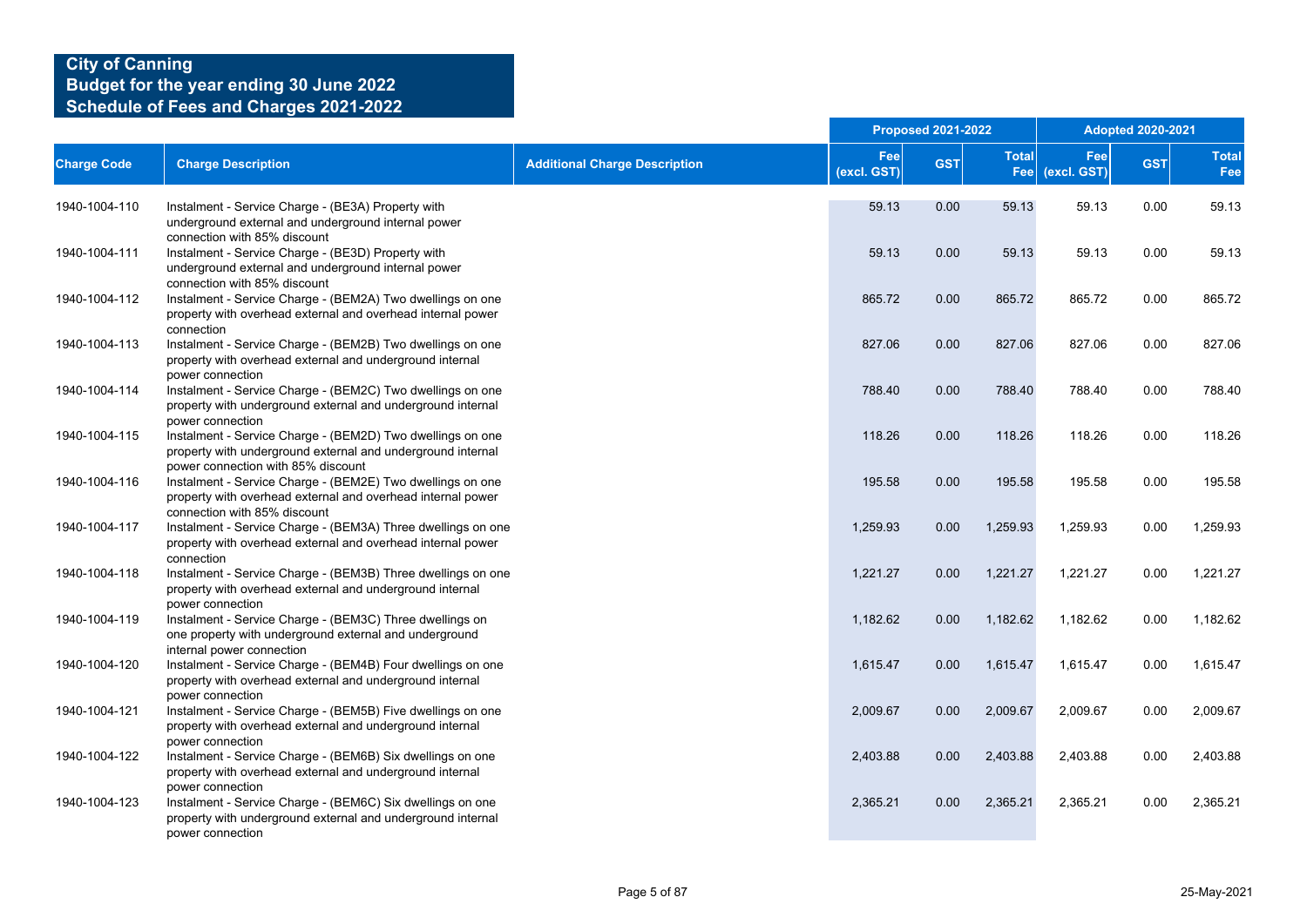|                    |                                                                                                                                                                                 |                                      |                    | <b>Proposed 2021-2022</b> |                     |                    | <b>Adopted 2020-2021</b> |                     |
|--------------------|---------------------------------------------------------------------------------------------------------------------------------------------------------------------------------|--------------------------------------|--------------------|---------------------------|---------------------|--------------------|--------------------------|---------------------|
| <b>Charge Code</b> | <b>Charge Description</b>                                                                                                                                                       | <b>Additional Charge Description</b> | Fee<br>(excl. GST) | <b>GST</b>                | <b>Total</b><br>Fee | Fee<br>(excl. GST) | <b>GST</b>               | <b>Total</b><br>Fee |
| 1940-1004-124      | Instalment - Service Charge - (BEM7B) Seven dwellings on<br>one property with overhead external and underground internal<br>power connection                                    |                                      | 2,798.08           | 0.00                      | 2,798.08            | 2,798.08           | 0.00                     | 2,798.08            |
| 1940-1004-125      | Instalment - Service Charge - (BEM7C) Seven dwellings on<br>one property with underground external and underground                                                              |                                      | 2,759.42           | 0.00                      | 2,759.42            | 2,759.42           | 0.00                     | 2,759.42            |
| 1940-1004-126      | internal power connection<br>Instalment - Service Charge - (BEM8B) Eight dwellings on one<br>property with overhead external and underground internal<br>power connection       |                                      | 3,192.28           | 0.00                      | 3,192.28            | 3,192.28           | 0.00                     | 3,192.28            |
|                    | 1005 - Underground Power - Wilson East                                                                                                                                          |                                      |                    |                           |                     |                    |                          |                     |
| 1940-1005-101      | Instalment - Service Charge - (WE1) Property with overhead<br>external / internal power connection (\$600)                                                                      |                                      | 502.43             | 0.00                      | 502.43              | 502.43             | 0.00                     | 502.43              |
| 1940-1005-102      | Instalment - Service Charge - (WE1B) Property with overhead<br>external / internal power connection with \$100 service charge<br>due to multiple dwellings                      |                                      | 444.55             | 0.00                      | 444.55              | 444.55             | 0.00                     | 444.55              |
| 1940-1005-103      | Instalment - Service Charge - (WE2) Property with overhead<br>external and underground internal power connection (\$300)                                                        |                                      | 467.70             | 0.00                      | 467.70              | 467.70             | 0.00                     | 467.70              |
| 1940-1005-104      | Instalment - Service Charge - (WE2B) Property with overhead<br>external and underground internal power connection with \$100<br>service charge due to multiple dwellings        |                                      | 444.55             | 0.00                      | 444.55              | 444.55             | 0.00                     | 444.55              |
| 1940-1005-105      | Instalment - Service Charge - (WE2C) Property with overhead<br>external and underground internal power connection with \$50<br>service charge due to multiple dwellings         |                                      | 438.76             | 0.00                      | 438.76              | 438.76             | 0.00                     | 438.76              |
| 1940-1005-106      | Instalment - Service Charge - (WE3) Property with<br>underground external / internal power connection (\$0)                                                                     |                                      | 432.97             | 0.00                      | 432.97              | 432.97             | 0.00                     | 432.97              |
| 1940-1005-107      | Instalment - Service Charge - (WE3A) Property with<br>underground external / internal power connection (\$0) with<br>85% discount (some overhead lines remain)                  |                                      | 64.94              | 0.00                      | 64.94               | 64.94              | 0.00                     | 64.94               |
| 1940-1005-108      | Instalment - Service Charge - (WE3D) Property with overhead<br>external and underground internal power connection (\$0) with<br>85% discount (the street has underground power) |                                      | 64.94              | 0.00                      | 64.94               | 64.94              | 0.00                     | 64.94               |
| 1940-1005-109      | Instalment - Service Charge - (WEM2A) Two dwellings on one<br>property with overhead external / internal power connection<br>$($ \$600)                                         |                                      | 935.39             | 0.00                      | 935.39              | 935.39             | 0.00                     | 935.39              |
| 1940-1005-110      | Instalment - Service Charge - (WEM2C) Two dwellings on one<br>property with overhead external / internal power connection<br>(50)                                               |                                      | 865.94             | 0.00                      | 865.94              | 865.94             | 0.00                     | 865.94              |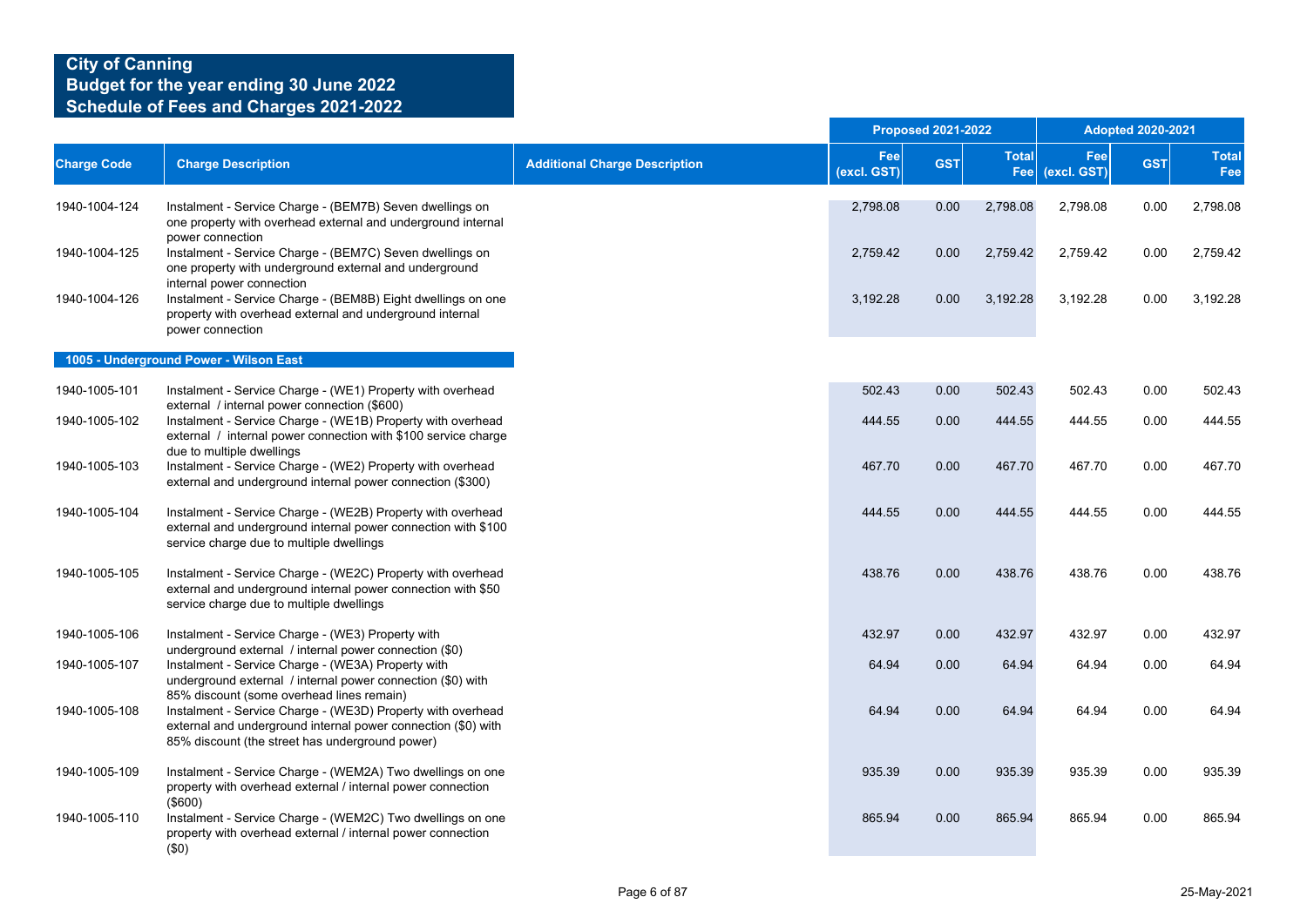|                    |                                                                                                                                                                                                               |                                                                       |                    | <b>Proposed 2021-2022</b> |              |                        | <b>Adopted 2020-2021</b> |                     |
|--------------------|---------------------------------------------------------------------------------------------------------------------------------------------------------------------------------------------------------------|-----------------------------------------------------------------------|--------------------|---------------------------|--------------|------------------------|--------------------------|---------------------|
| <b>Charge Code</b> | <b>Charge Description</b>                                                                                                                                                                                     | <b>Additional Charge Description</b>                                  | Fee<br>(excl. GST) | <b>GST</b>                | <b>Total</b> | Fee<br>Fee (excl. GST) | <b>GST</b>               | <b>Total</b><br>Fee |
| 1940-1005-111      | Instalment - Service Charge - (WEM2E) Two dwellings on one<br>property with underground external / internal power connection<br>(\$0) with 85% discount (some overhead lines remain)                          |                                                                       | 129.89             | 0.00                      | 129.89       | 129.89                 | 0.00                     | 129.89              |
| 1940-1005-112      | Instalment - Service Charge - (WEM6B) Six dwellings on one<br>property with overhead external and underground internal<br>power connection (\$300)                                                            |                                                                       | 2,632.54           | 0.00                      | 2,632.54     | 2,632.54               | 0.00                     | 2,632.54            |
| 1940-1005-113      | Instalment - Service Charge - (WEM10C) Ten dwellings on<br>one property underground external / internal power connection<br>(50)                                                                              |                                                                       | 4,329.68           | 0.00                      | 4,329.68     | 4,329.68               | 0.00                     | 4,329.68            |
| 1940-1005-114      | Instalment - Service Charge - (WEM53C) Fifty-three dwellings<br>on one property with underground external / internal power<br>connection (\$0)                                                                |                                                                       | 22,947.29          | 0.00                      | 22,947.29    | 22,947.29              | 0.00                     | 22,947.29           |
|                    | 1259 - Underground Power - Shelley West SUPP (Lump Sum)                                                                                                                                                       |                                                                       |                    |                           |              |                        |                          |                     |
| 1940-1259-101      | (SW1) Base property contribution of \$6,150 for overhead<br>network and \$600 charge for conversion of property<br>connection from overhead to underground                                                    | Lump Sum Payment may be subject to adjustment<br>based on final costs | 6,750.00           | 0.00                      | 6,750.00     |                        |                          | New Fee             |
| 1940-1259-102      | (SW1a) Base property contribution of \$6,150 for overhead<br>network and \$600 charge for conversion of property<br>connection from overhead to underground split between 4<br>properties                     | Lump Sum Payment may be subject to adjustment<br>based on final costs | 6,300.00           | 0.00                      | 6,300.00     |                        |                          | New Fee             |
| 1940-1259-103      | (SW1b) Base property contribution of \$6,150 for overhead<br>network and \$600 charge for conversion of property<br>connection from overhead to underground split between 3<br>properties                     | Lump Sum Payment may be subject to adjustment<br>based on final costs | 6,350.00           | 0.00                      | 6,350.00     |                        |                          | New Fee             |
| 1940-1259-104      | (SW1c) Base property contribution of \$6,150 for overhead<br>network and \$600 charge for conversion of property<br>connection from overhead to underground split between 4<br>properties                     | Lump Sum Payment may be subject to adjustment<br>based on final costs | 6,450.00           | 0.00                      | 6,450.00     |                        |                          | New Fee             |
| 1940-1259-105      | (SW1d) Base property contribution of \$6,150 for overhead<br>network and \$600 charge for conversion of property<br>connection from overhead to underground where there are 2<br>properties on 1 lot          | Lump Sum Payment may be subject to adjustment<br>based on final costs | 12,900.00          | 0.00                      | 12,900.00    |                        |                          | New Fee             |
| 1940-1259-106      | (SW2) Base property contribution of \$6,150 for overhead<br>network and \$300 charge for conversion of property<br>connection from overhead to underground via a consumer pole                                | Lump Sum Payment may be subject to adjustment<br>based on final costs | 6,450.00           | 0.00                      | 6,450.00     |                        |                          | New Fee             |
| 1940-1259-107      | (SW2a) Base property contribution of \$6,150 for overhead<br>network and \$300 charge for conversion of property<br>connection from overhead to underground via a consumer pole<br>split between 3 properties | Lump Sum Payment may be subject to adjustment<br>based on final costs | 6,250.00           | 0.00                      | 6,250.00     |                        |                          | New Fee             |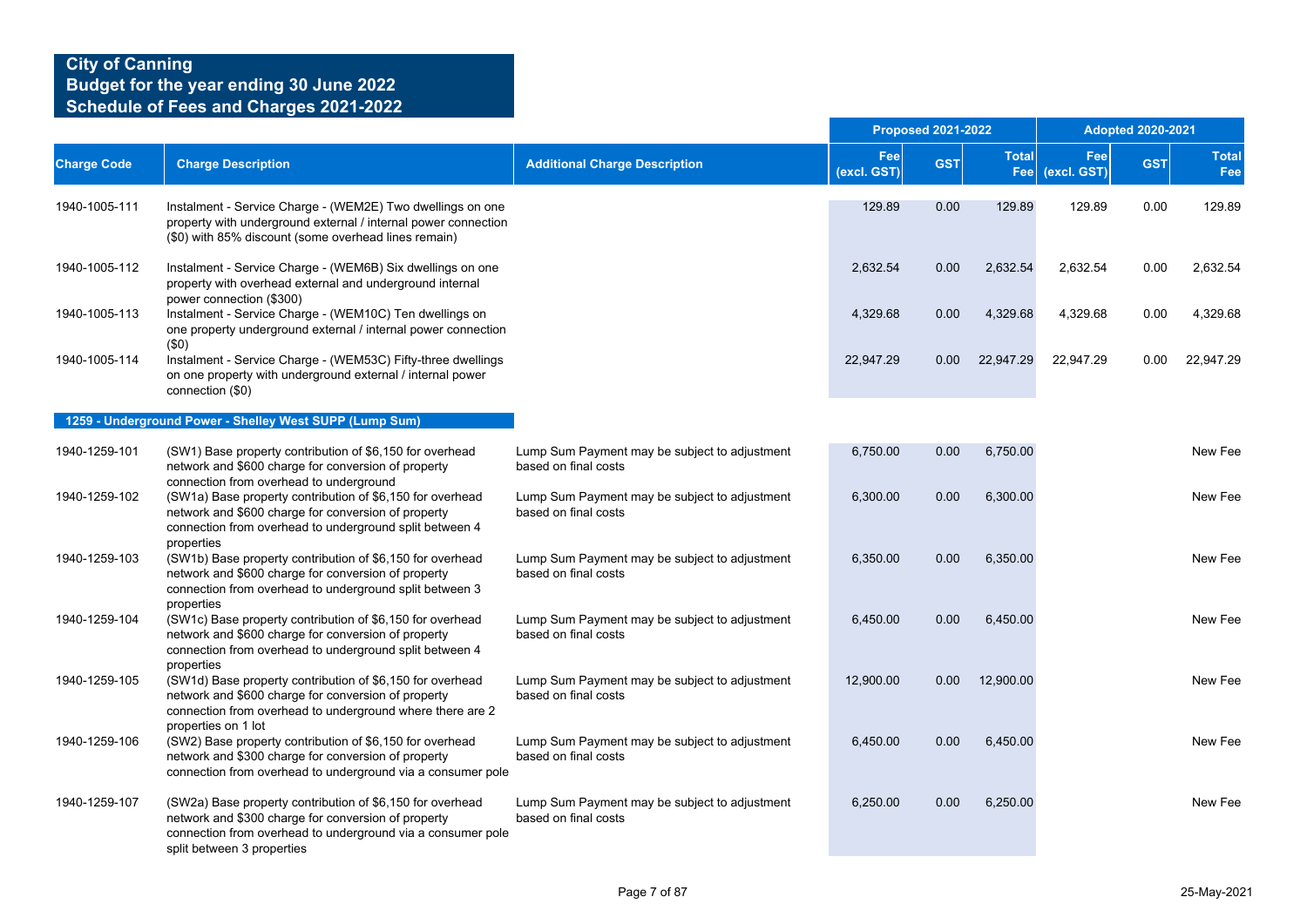|                    |                                                                                                                                                                                                                          |                                                                                 |                    | <b>Proposed 2021-2022</b> |              |                        | <b>Adopted 2020-2021</b> |                     |
|--------------------|--------------------------------------------------------------------------------------------------------------------------------------------------------------------------------------------------------------------------|---------------------------------------------------------------------------------|--------------------|---------------------------|--------------|------------------------|--------------------------|---------------------|
| <b>Charge Code</b> | <b>Charge Description</b>                                                                                                                                                                                                | <b>Additional Charge Description</b>                                            | Fee<br>(excl. GST) | <b>GST</b>                | <b>Total</b> | Fee<br>Fee (excl. GST) | <b>GST</b>               | <b>Total</b><br>Fee |
| 1940-1259-108      | (SW2b) Base property contribution of \$6,150 for overhead<br>network and \$300 charge for conversion of property<br>connection from overhead to underground via a consumer pole<br>split between 2 properties            | Lump Sum Payment may be subject to adjustment<br>based on final costs           | 6,300.00           | 0.00                      | 6,300.00     |                        |                          | New Fee             |
| 1940-1259-109      | (SW2c) Base property contribution of \$6,150 for overhead<br>network and \$300 charge for conversion of property<br>connection from overhead to underground via a consumer pole<br>where there are 2 properties on 1 lot | Lump Sum Payment may be subject to adjustment<br>based on final costs           | 12,600.00          | 0.00                      | 12,600.00    |                        |                          | New Fee             |
| 1940-1259-110      | (SW3) Base property contribution of \$6,150 for overhead<br>network and \$0 charge for property connection as there is an<br>existing underground connection                                                             | Lump Sum Payment may be subject to adjustment<br>based on final costs           | 6,150.00           | 0.00                      | 6,150.00     |                        |                          | New Fee             |
| 1940-1259-111      | (SW3a) \$6,150 for overhead network charge for each<br>connection to the wings of the nursing home                                                                                                                       | Lump Sum Payment may be subject to adjustment<br>based on final costs           | 18,450.00          | 0.00                      | 18,450.00    |                        |                          | New Fee             |
| 1940-1259-112      | (SW3b) \$36,900 for overhead network charge for Shelley<br><b>Primary School</b>                                                                                                                                         | Lump Sum Payment may be subject to adjustment<br>based on final costs           | 36,900.00          | 0.00                      | 36,900.00    |                        |                          | New Fee             |
| 1940-1259-113      | (SW4) Existing underground network during sub-division<br>construction Outdated infrastructure to be replaced 10% of<br>base contribution charge \$6,150                                                                 | Lump Sum Payment may be subject to adjustment<br>based on final costs           | 615.00             | 0.00                      | 615.00       |                        |                          | New Fee             |
|                    | 1260 - Underground Power - Shelley West SUPP (10 Yr Instalment)                                                                                                                                                          |                                                                                 |                    |                           |              |                        |                          |                     |
| 1940-1260-101      | (SW1) Base property contribution of \$6,150 for overhead<br>network and \$600 charge for conversion of property<br>connection from overhead to underground                                                               | 10Yr Instalment plan with amount subject to adjustment<br>following final costs | 757.76             | 0.00                      | 757.76       |                        |                          | New Fee             |
| 1940-1260-102      | (SW1a) Base property contribution of \$6,150 for overhead<br>network and \$600 charge for conversion of property<br>connection from overhead to underground split between 4<br>properties                                | 10Yr Instalment plan with amount subject to adjustment<br>following final costs | 707.24             | 0.00                      | 707.24       |                        |                          | New Fee             |
| 1940-1260-103      | (SW1b) Base property contribution of \$6,150 for overhead<br>network and \$600 charge for conversion of property<br>connection from overhead to underground split between 3<br>properties                                | 10Yr Instalment plan with amount subject to adjustment<br>following final costs | 712.85             | 0.00                      | 712.85       |                        |                          | New Fee             |
| 1940-1260-104      | (SW1c) Base property contribution of \$6,150 for overhead<br>network and \$600 charge for conversion of property<br>connection from overhead to underground split between 4<br>properties                                | 10Yr Instalment plan with amount subject to adjustment<br>following final costs | 724.08             | 0.00                      | 724.08       |                        |                          | New Fee             |
| 1940-1260-105      | (SW1d) Base property contribution of \$6,150 for overhead<br>network and \$600 charge for conversion of property<br>connection from overhead to underground where there are 2<br>properties on 1 lot                     | 10Yr Instalment plan with amount subject to adjustment<br>following final costs | 1,448.16           | 0.00                      | 1,448.16     |                        |                          | New Fee             |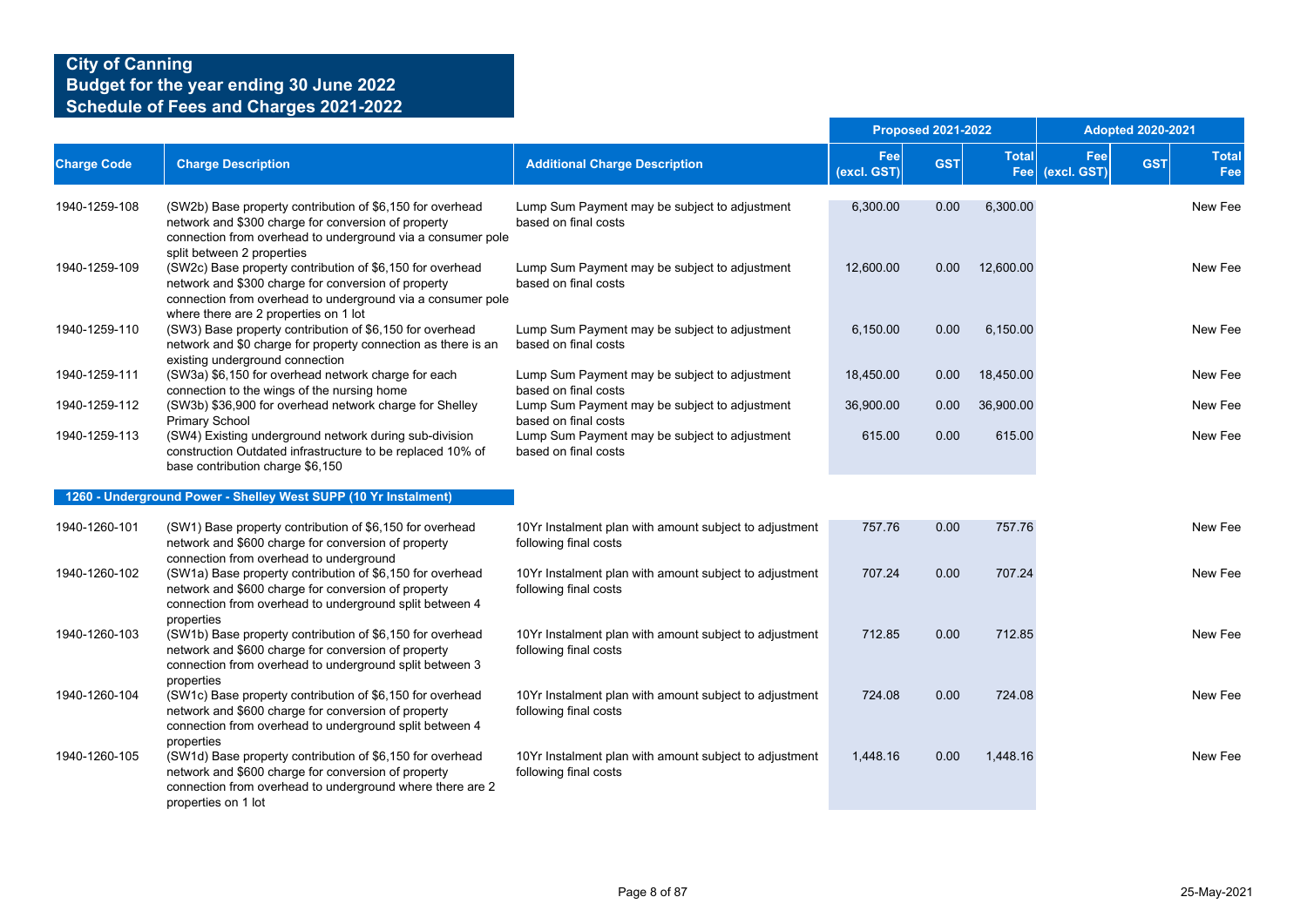|                    |                                                                                                                                                                                                                          |                                                                                 |                    | <b>Proposed 2021-2022</b> |              |                        | <b>Adopted 2020-2021</b> |                            |
|--------------------|--------------------------------------------------------------------------------------------------------------------------------------------------------------------------------------------------------------------------|---------------------------------------------------------------------------------|--------------------|---------------------------|--------------|------------------------|--------------------------|----------------------------|
| <b>Charge Code</b> | <b>Charge Description</b>                                                                                                                                                                                                | <b>Additional Charge Description</b>                                            | Fee<br>(excl. GST) | <b>GST</b>                | <b>Total</b> | Fee<br>Fee (excl. GST) | <b>GST</b>               | <b>Total</b><br><b>Fee</b> |
| 1940-1260-106      | (SW2) Base property contribution of \$6,150 for overhead<br>network and \$300 charge for conversion of property<br>connection from overhead to underground via a consumer pole                                           | 10Yr Instalment plan with amount subject to adjustment<br>following final costs | 724.08             | 0.00                      | 724.08       |                        |                          | New Fee                    |
| 1940-1260-107      | (SW2a) Base property contribution of \$6,150 for overhead<br>network and \$300 charge for conversion of property<br>connection from overhead to underground via a consumer pole<br>split between 3 properties            | 10Yr Instalment plan with amount subject to adjustment<br>following final costs | 701.63             | 0.00                      | 701.63       |                        |                          | New Fee                    |
| 1940-1260-108      | (SW2b) Base property contribution of \$6,150 for overhead<br>network and \$300 charge for conversion of property<br>connection from overhead to underground via a consumer pole<br>split between 2 properties            | 10Yr Instalment plan with amount subject to adjustment<br>following final costs | 707.24             | 0.00                      | 707.24       |                        |                          | New Fee                    |
| 1940-1260-109      | (SW2c) Base property contribution of \$6,150 for overhead<br>network and \$300 charge for conversion of property<br>connection from overhead to underground via a consumer pole<br>where there are 2 properties on 1 lot | 10Yr Instalment plan with amount subject to adjustment<br>following final costs | 1.414.48           | 0.00                      | 1.414.48     |                        |                          | New Fee                    |
| 1940-1260-110      | (SW3) Base property contribution of \$6,150 for overhead<br>network and \$0 charge for property connection as there is an<br>existing underground connection                                                             | 10Yr Instalment plan with amount subject to adjustment<br>following final costs | 690.40             | 0.00                      | 690.40       |                        |                          | New Fee                    |
| 1940-1260-111      | (SW3a) \$6,150 for overhead network charge for each<br>connection to the wings of the nursing home                                                                                                                       | 10Yr Instalment plan with amount subject to adjustment<br>following final costs | 2,071.21           | 0.00                      | 2,071.21     |                        |                          | New Fee                    |
| 1940-1260-112      | (SW3b) \$36,900 for overhead network charge for Shelley<br>Primary School                                                                                                                                                | 10Yr Instalment plan with amount subject to adjustment<br>following final costs | 4,142.41           | 0.00                      | 4,142.41     |                        |                          | New Fee                    |
| 1940-1260-113      | (SW4) Existing underground network during sub-division<br>construction Outdated infrastructure to be replaced 10% of<br>base contribution charge \$6,150                                                                 | 10Yr Instalment plan with amount subject to adjustment<br>following final costs | 69.04              | 0.00                      | 69.04        |                        |                          | New Fee                    |

#### **2650 Land Assets**

#### **1127 - Annual Lease Fees**

| 2650-1127-101 | Annual Lease Fees - Tier 1 Predominately Youth or Service<br>Organisations Low capacity to generate additional revenue | 371.00   | 37.10  | 408.10   | 364.00   | 36.40  | 400.40   |
|---------------|------------------------------------------------------------------------------------------------------------------------|----------|--------|----------|----------|--------|----------|
|               | Multi User and not exclusive use                                                                                       |          |        |          |          |        |          |
| 2650-1127-102 | Annual Lease Fees - Tier 2 Exclusive Use; Capacity to Hire to                                                          | 796.00   | 79.60  | 875.60   | 780.00   | 78.00  | 858.00   |
|               | others; Medium Kitchen Amenities; Small Function Room                                                                  |          |        |          |          |        |          |
|               | Reasonable capacity to generate additional revenue                                                                     |          |        |          |          |        |          |
| 2650-1127-103 | Annual Lease Fees - Tier 3 Exclusive Use; Capacity to Hire to                                                          | 1.167.00 | 116.70 | 1.283.70 | 1.144.00 | 114.40 | 1.258.40 |
|               | others; Medium Kitchen Amenities; Medium / Large Function                                                              |          |        |          |          |        |          |
|               | Room; Meeting Rooms Good capacity to generate additional                                                               |          |        |          |          |        |          |
|               | revenue                                                                                                                |          |        |          |          |        |          |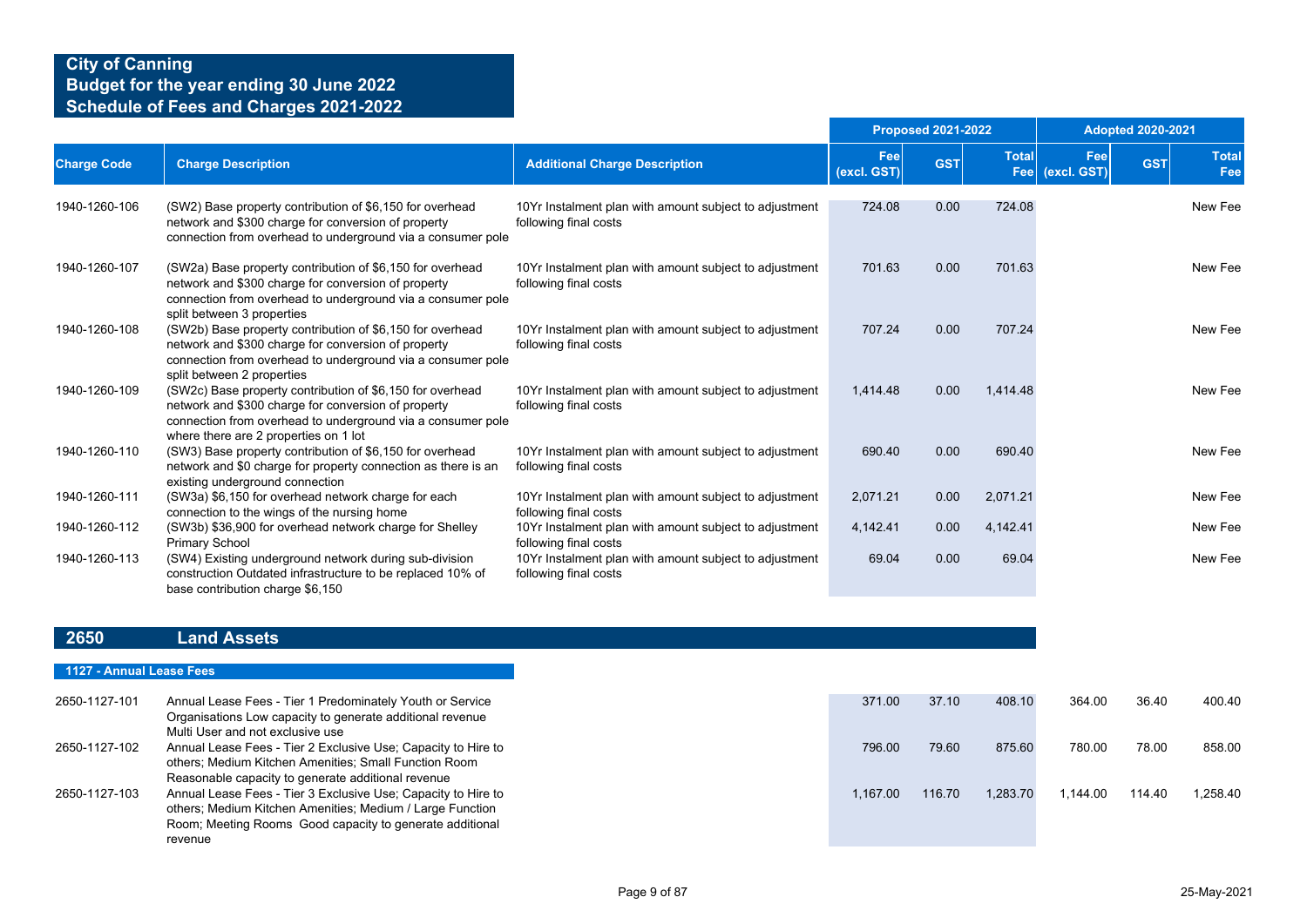|                                                 |                                                                                                                                                                                                                   |                                                                                     |                           | <b>Proposed 2021-2022</b> |                           |                    | <b>Adopted 2020-2021</b> |                             |
|-------------------------------------------------|-------------------------------------------------------------------------------------------------------------------------------------------------------------------------------------------------------------------|-------------------------------------------------------------------------------------|---------------------------|---------------------------|---------------------------|--------------------|--------------------------|-----------------------------|
| <b>Charge Code</b>                              | <b>Charge Description</b>                                                                                                                                                                                         | <b>Additional Charge Description</b>                                                | Fee<br>(excl. GST)        | <b>GST</b>                | <b>Total</b><br>Fee       | Fee<br>(excl. GST) | <b>GST</b>               | <b>Total</b><br>Fee         |
| 2650-1127-104                                   | Annual Lease Fees - Tier 4 Exclusive Use (building or land);<br>Capacity to Hire to others; Large Kitchen amenities;<br>Medium/Large Function Room; Meeting Rooms Good capacity<br>to generate additional revenue |                                                                                     | 1,592.00                  | 159.20                    | 1,751.20                  | 1,561.00           | 156.10                   | 1,717.10                    |
| 1128 - Annual License Fees                      |                                                                                                                                                                                                                   |                                                                                     |                           |                           |                           |                    |                          |                             |
| 2650-1128-101                                   | Annual License Fees - Tier 1 Club or organisation with low<br>capacity to generate revenue or income                                                                                                              |                                                                                     | 371.00                    | 37.10                     | 408.10                    | 364.00             | 36.40                    | 400.40                      |
| 2650-1128-102                                   | Annual License Fees - Tier 2 Club or organisation with<br>reasonable capacity to generate income (medium sized<br>facilities)                                                                                     |                                                                                     | 796.00                    | 79.60                     | 875.60                    | 780.00             | 78.00                    | 858.00                      |
| 2650-1128-103                                   | Annual License Fees - Tier 3 Club or organisation with<br>reasonable capacity to generate revenue or income (large                                                                                                |                                                                                     | 1,167.00                  | 116.70                    | 1,283.70                  | 1,144.00           | 114.40                   | 1,258.40                    |
| 2650-1128-104                                   | sized facilities)<br>Annual License Fees - Tier 4 Club or organisation with good<br>capacity to generate income                                                                                                   |                                                                                     | 1,592.00                  | 159.20                    | 1,751.20                  | 1,561.00           | 156.10                   | 1,717.10                    |
|                                                 | 1129 - Right of Way or Pedestrian Accessway Closures                                                                                                                                                              |                                                                                     |                           |                           |                           |                    |                          |                             |
| 2650-1129-101                                   | Right of Way or Pedestrian Accessway Closures - Application To be paid at the time of making the application, not<br>Fee                                                                                          | refundable                                                                          | 282.95                    | 28.30                     | 311.25                    | 282.95             | 28.30                    | 311.25                      |
| 2650-1129-102                                   | Right of Way or Pedestrian Accessway Closures - Processing To be paid once the City determines that the closure<br>Fee                                                                                            | may proceed                                                                         | 825.45                    | 82.55                     | 908.00                    | 825.45             | 82.55                    | 908.00                      |
| 1258 - Storage Agreements                       |                                                                                                                                                                                                                   |                                                                                     |                           |                           |                           |                    |                          |                             |
| 2650-1258-101<br>2650-1258-102<br>2650-1258-103 | Storage Agreement, no utilities<br>Storage Agreement, one utility connected, single user<br>Storage Agreement, one utility connected, 2 or more users                                                             |                                                                                     | 53.00<br>253.00<br>153.00 | 5.30<br>25.30<br>15.30    | 58.30<br>278.30<br>168.30 | 52.00              | 5.20                     | 57.20<br>New Fee<br>New Fee |
| 2650-1258-104                                   | Storage Agreement, two or more utilities connected, single                                                                                                                                                        |                                                                                     | 353.00                    | 35.30                     | 388.30                    |                    |                          | New Fee                     |
| 2650-1258-105                                   | user<br>Storage Agreement, two or more utilities connected, 2 or more<br>users                                                                                                                                    |                                                                                     | 203.00                    | 20.30                     | 223.30                    |                    |                          | New Fee                     |
| 4050                                            | <b>Waste Services - Transfer Station</b>                                                                                                                                                                          |                                                                                     |                           |                           |                           |                    |                          |                             |
|                                                 | 1079 - Clean Inert Waste (Sand, bricks, concrete etc)                                                                                                                                                             |                                                                                     |                           |                           |                           |                    |                          |                             |
| 4050-1079-101                                   | Clean Inert Waste (Sand, bricks, concrete etc) - Loads to a<br>maximum of 200kg                                                                                                                                   | City of Canning Residents - Residential waste only<br>- Proof of residence required | 18.54                     | 1.85                      | 20.39                     | 18.18              | 1.82                     | 20.00                       |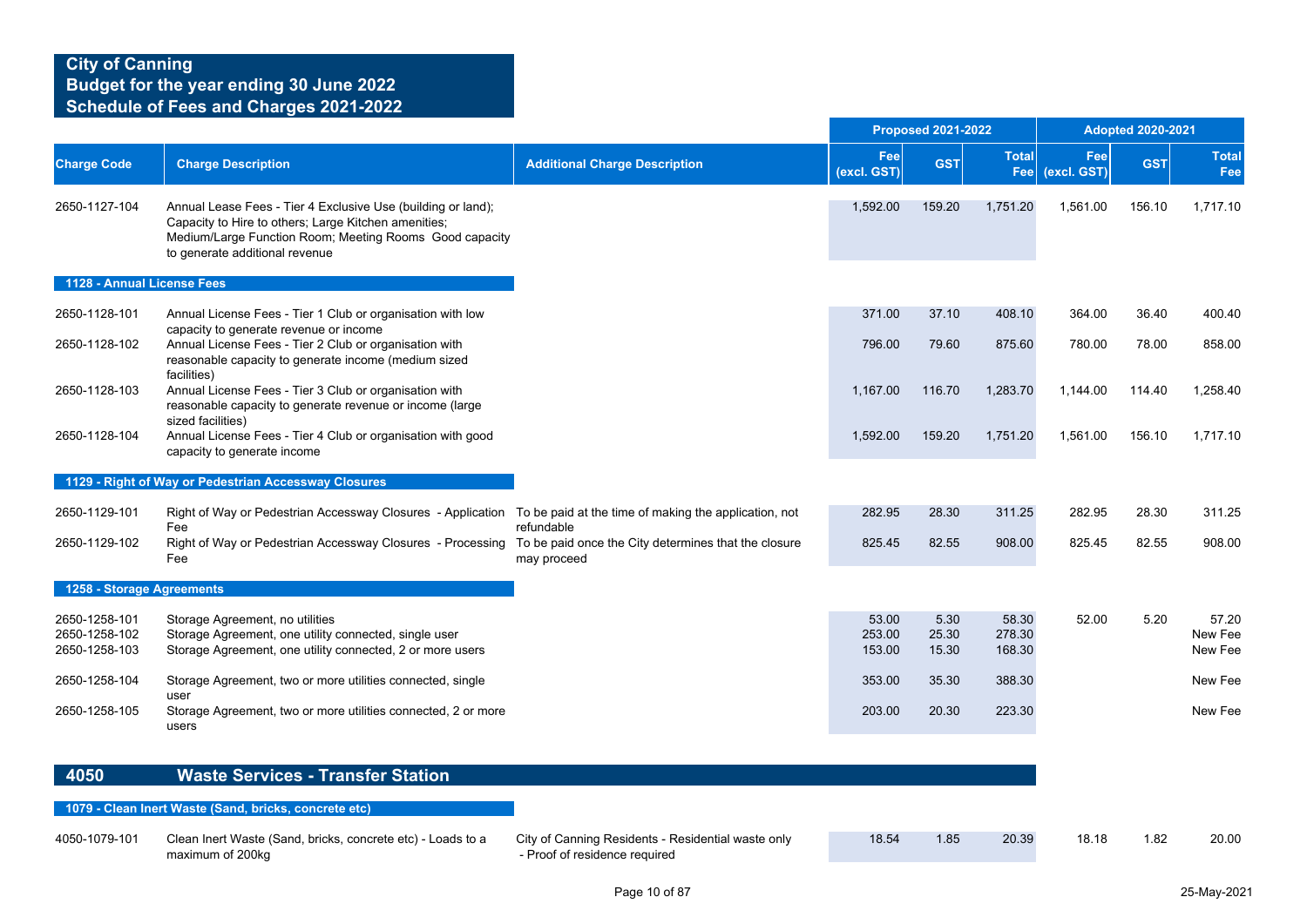|                                |                                                                                                                                                     |                                                                                          | <b>Proposed 2021-2022</b> |              |                | <b>Adopted 2020-2021</b> |              |                     |  |
|--------------------------------|-----------------------------------------------------------------------------------------------------------------------------------------------------|------------------------------------------------------------------------------------------|---------------------------|--------------|----------------|--------------------------|--------------|---------------------|--|
| <b>Charge Code</b>             | <b>Charge Description</b>                                                                                                                           | <b>Additional Charge Description</b>                                                     | Fee<br>(excl. GST)        | <b>GST</b>   | <b>Total</b>   | Fee<br>Fee (excl. GST)   | <b>GST</b>   | <b>Total</b><br>Fee |  |
| 4050-1079-102                  | Clean Inert Waste (Sand, bricks, concrete etc) - Standard                                                                                           | City of Canning Residents - Residential waste only<br>- Proof of residence required      | 32.46                     | 3.25         | 35.71          | 31.82                    | 3.18         | 35.00               |  |
| 4050-1079-103                  | Clean Inert Waste (Sand, bricks, concrete etc) - Pensioner<br>Entitlement Card Discount (Proof Required)                                            | City of Canning Residents - Residential waste only<br>- Proof of residence required      | 29.67                     | 2.97         | 32.64          | 29.09                    | 2.91         | 32.00               |  |
| 4050-1079-104                  | Clean Inert Waste (Sand, bricks, concrete etc) - Loads<br>exceeding 400kg - per tonne (minimum charge \$35.00)                                      | City of Canning Residents - Residential waste only<br>- Proof of residence required      | 65.74                     | 6.57         | 72.31          | 65.45                    | 6.55         | 72.00               |  |
| 4050-1079-105                  | Clean Inert Waste (Sand, bricks, concrete etc) - Loads to a<br>maximum of 200kg                                                                     | Commercial & Non City of Canning Residents                                               | 23.18                     | 2.32         | 25.50          | 22.73                    | 2.27         | 25.00               |  |
| 4050-1079-106                  | Clean Inert Waste (Sand, bricks, concrete etc) - Loads<br>between 201kg to 400kg                                                                    | Commercial & Non City of Canning Residents                                               | 40.80                     | 4.08         | 44.88          | 40.00                    | 4.00         | 44.00               |  |
| 4050-1079-107                  | Clean Inert Waste (Sand, bricks, concrete etc) - Loads<br>exceeding 400kg - per tonne (minimum charge \$44.00)                                      | Commercial & Non City of Canning Residents                                               | 83.46                     | 8.35         | 91.81          | 81.82                    | 8.18         | 90.00               |  |
| 1080 - Mixed Waste             |                                                                                                                                                     |                                                                                          |                           |              |                |                          |              |                     |  |
| 4050-1080-101                  | Mixed Waste - Single item, maximum weight 20kg                                                                                                      | City of Canning Residents - Residential waste only -<br>Proof of residence required      | 18.18                     | 1.82         | 20.00          | 18.18                    | 1.82         | 20.00               |  |
| 4050-1080-102                  | Mixed Waste - Loads to a maximum of 200kg                                                                                                           | City of Canning Residents - Residential waste only<br>- Proof of residence required      | 50.00                     | 5.00         | 55.00          | 50.00                    | 5.00         | 55.00               |  |
| 4050-1080-103                  | Mixed Waste - Loads between 201kg to 400kg                                                                                                          | City of Canning Residents - Residential waste only<br>- Proof of residence required      | 90.91                     | 9.09         | 100.00         | 90.91                    | 9.09         | 100.00              |  |
| 4050-1080-104                  | Mixed Waste - Pensioner Entitlement Card Discount<br>(Proof Required)                                                                               | City of Canning Residents - Residential waste only<br>- Proof of residence required      | 74.55                     | 7.46         | 82.01          | 74.55                    | 7.45         | 82.00               |  |
| 4050-1080-105                  | Mixed Waste - Loads exceeding 400kg per tonne<br>(Minimum Charge \$100.00)                                                                          | City of Canning Residents - Residential waste only<br>- Proof of residence required      | 199.36                    | 19.94        | 219.30         | 195.45                   | 19.55        | 215.00              |  |
| 4050-1080-106<br>4050-1080-107 | Mixed Waste - Single item, maximum weight 20kg<br>Mixed Waste - Loads to a maximum of 200kg                                                         | Commercial & Non City of Canning Residents<br>Commercial & Non City of Canning Residents | 18.18<br>59.09            | 1.82<br>5.91 | 20.00<br>65.00 | 18.18<br>59.09           | 1.82<br>5.91 | 20.00<br>65.00      |  |
| 4050-1080-108                  | Mixed Waste - Loads between 201kg to 400kg                                                                                                          | Commercial & Non City of Canning Residents                                               | 109.09                    | 10.91        | 120.00         | 109.09                   | 10.91        | 120.00              |  |
| 4050-1080-109                  | Mixed Waste - Loads exceeding 400 kg will be charged per<br>tonne (Minimum Charge \$120.00)                                                         | Commercial & Non City of Canning Residents                                               | 222.73                    | 22.27        | 245.00         | 222.73                   | 22.27        | 245.00              |  |
| 1081 - Green Waste             |                                                                                                                                                     |                                                                                          |                           |              |                |                          |              |                     |  |
| 4050-1081-101                  | Green Waste - Loads up to a maximum of 300kg                                                                                                        | City of Canning Residents - Residential waste only<br>- Proof of residence required      | 18.18                     | 1.82         | 20.00          | 18.18                    | 1.82         | 20.00               |  |
| 4050-1081-102                  | Green Waste - Loads exceeding 300kg will be charged at a<br>rate per tonne (minimum charge \$20.00)                                                 | City of Canning Residents - Residential waste only<br>- Proof of residence required      | 38.18                     | 3.82         | 42.00          | 38.18                    | 3.82         | 42.00               |  |
| 4050-1081-103<br>4050-1081-104 | Green Waste - Loads up to a maximum of 300kg<br>Green Waste - Loads exceeding 300kg will be charged at a<br>rate per tonne (minimum charge \$48.00) | Commercial & Non City of Canning Residents<br>Commercial & Non City of Canning Residents | 43.64<br>72.73            | 4.36<br>7.27 | 48.00<br>80.00 | 43.64<br>72.73           | 4.36<br>7.27 | 48.00<br>80.00      |  |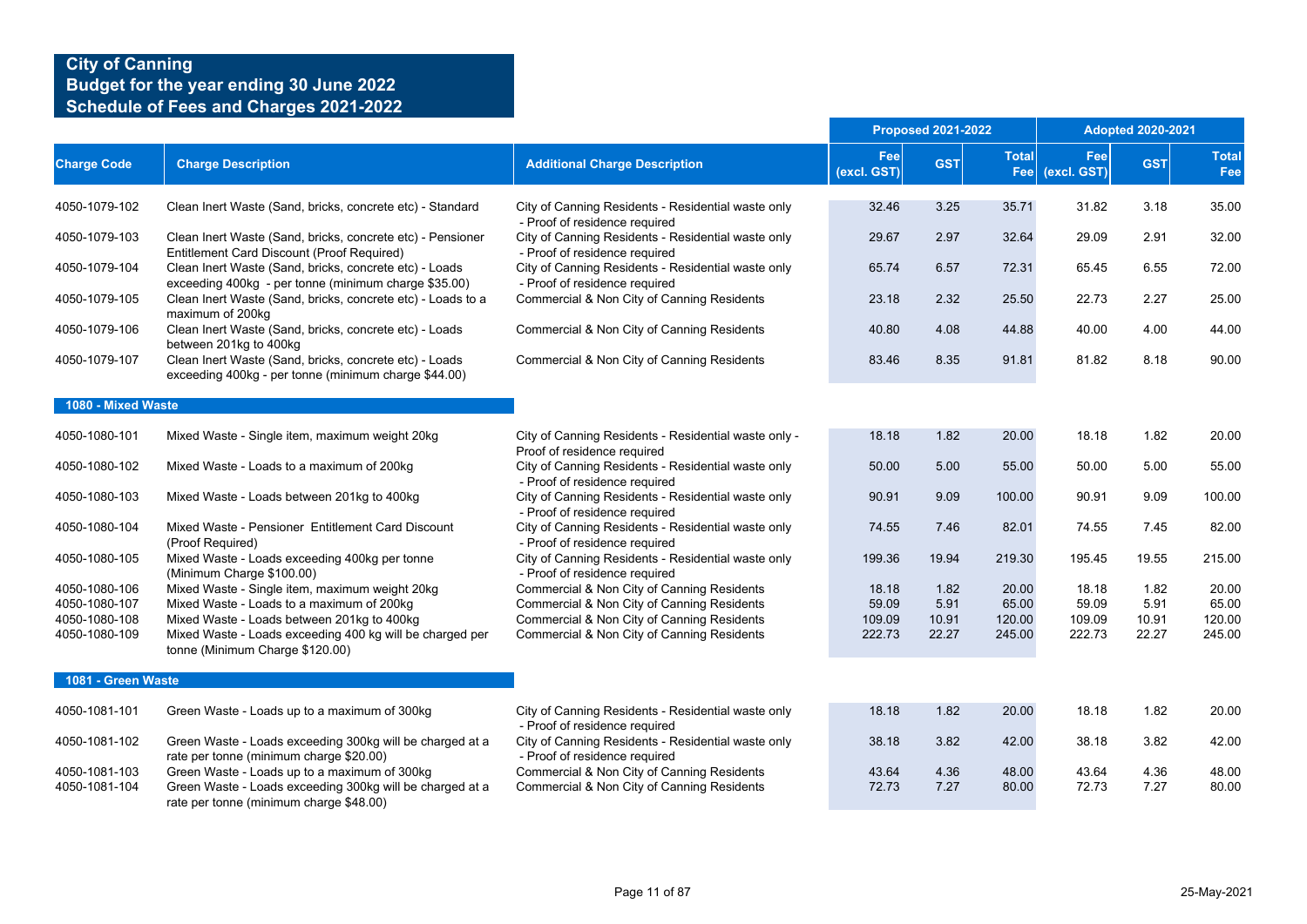|                           |                                                                                                                                                     |                                                                                                                               |                    | <b>Proposed 2021-2022</b> |              |                        | <b>Adopted 2020-2021</b> |                     |
|---------------------------|-----------------------------------------------------------------------------------------------------------------------------------------------------|-------------------------------------------------------------------------------------------------------------------------------|--------------------|---------------------------|--------------|------------------------|--------------------------|---------------------|
| <b>Charge Code</b>        | <b>Charge Description</b>                                                                                                                           | <b>Additional Charge Description</b>                                                                                          | Fee<br>(excl. GST) | <b>GST</b>                | <b>Total</b> | Fee<br>Fee (excl. GST) | <b>GST</b>               | <b>Total</b><br>Fee |
| 1082 - Asbestos Disposal  |                                                                                                                                                     |                                                                                                                               |                    |                           |              |                        |                          |                     |
| 4050-1082-101             | Asbestos Disposal - Per sheet of super-six or the equivalent<br>thereof Must be wrapped as per statutory requirements<br>(Maximum eight (8) sheets) | Asbestos Disposal - Prices quoted or Cost Recovery -<br>depending on which value is higher                                    | 9.27               | 0.93                      | 10.20        | 9.09                   | 0.91                     | 10.00               |
| 1083 - Mattress Recycling |                                                                                                                                                     |                                                                                                                               |                    |                           |              |                        |                          |                     |
| 4050-1083-101             | Mattress Recycling - Mattress - Both Coil Spring and/or Foam                                                                                        | Mattress Recycling - Prices quoted or Cost Recovery -<br>depending on which value is higher                                   | 22.26              | 2.23                      | 24.49        | 21.82                  | 2.18                     | 24.00               |
| 4050-1083-102             | Mattress Recycling - Ensemble or Mattress Base                                                                                                      | Mattress Recycling - Prices quoted or Cost Recovery -<br>Depending on which value is higher                                   | 22.26              | 2.23                      | 24.49        | 21.82                  | 2.18                     | 24.00               |
| 1084 - Tyre Recycling     |                                                                                                                                                     |                                                                                                                               |                    |                           |              |                        |                          |                     |
| 4050-1084-101             | Tyre Recycling - Passenger Car Tyre (<18")                                                                                                          | Tyre Recycling - Prices quoted or Cost Recovery -                                                                             | 3.35               | 0.34                      | 3.69         | 2.45                   | 0.25                     | 2.70                |
| 4050-1084-102             | Tyre Recycling - Passenger Tyre on Rim (<18")                                                                                                       | Depending on which value is higher<br>Tyre Recycling - Prices quoted or Cost Recovery -<br>depending on which value is higher | 10.70              | 1.07                      | 11.77        | 4.73                   | 0.47                     | 5.20                |
| 4050-1084-103             | Tyre Recycling - Light Truck Tyre 4x4, >18" - 21" or Bobcat                                                                                         | Tyre Recycling - Prices quoted or Cost Recovery -<br>depending on which value is higher                                       | 6.70               | 0.67                      | 7.37         | 5.91                   | 0.59                     | 6.50                |
| 4050-1084-104             | Tyre Recycling - Light Truck Tyre on Rim 4x4, >18" - 21" or<br><b>Bobcat</b>                                                                        | Tyre Recycling - Prices quoted or Cost Recovery -<br>depending on which value is higher                                       | 21.35              | 2.14                      | 23.49        | 9.55                   | 0.95                     | 10.50               |
| 4050-1084-105             | Tyre Recycling - Truck Tyre                                                                                                                         | Tyre Recycling - Prices quoted or Cost Recovery -<br>depending on which value is higher                                       | 17.45              | 1.75                      | 19.20        | 11.82                  | 1.18                     | 13.00               |
| 4050-1084-106             | Tyre Recycling - Truck Tyre on Rim                                                                                                                  | Tyre Recycling - Prices quoted or Cost Recovery -<br>depending on which value is higher                                       | 55.55              | 5.56                      | 61.11        | 22.73                  | 2.27                     | 25.00               |
| 4050-1084-107             | Tyre Recycling - Super Single Tyre                                                                                                                  | Tyre Recycling - Prices quoted or Cost Recovery -<br>depending on which value is higher                                       | 22.26              | 2.23                      | 24.49        | 21.82                  | 2.18                     | 24.00               |
| 4050-1084-108             | Tyre Recycling - Super Single Tyre - On Rim                                                                                                         | Tyre Recycling - Prices quoted or Cost Recovery -<br>depending on which value is higher                                       | 88.45              | 8.85                      | 97.30        | 43.64                  | 4.36                     | 48.00               |
| 4050-1084-109             | Tyre Recycling - Forklift Tyre (Pneumatic)                                                                                                          | Tyre Recycling - Prices quoted or Cost Recovery -<br>depending on which value is higher                                       | 14.84              | 1.48                      | 16.32        | 14.55                  | 1.45                     | 16.00               |
| 4050-1084-110             | Tyre Recycling - Forklift Tyre (Solid)                                                                                                              | Tyre Recycling - Prices quoted or Cost Recovery -<br>depending on which value is higher                                       | 16.69              | 1.67                      | 18.36        | 16.36                  | 1.64                     | 18.00               |
| 1085 - Other Charges      |                                                                                                                                                     |                                                                                                                               |                    |                           |              |                        |                          |                     |
| 4050-1085-101             | Administration Fee (e.g. Drive-off or Refusal to Pay)<br>(In addition to assessed fee)                                                              |                                                                                                                               | 139.09             | 13.91                     | 153.00       | 136.36                 | 13.64                    | 150.00              |
| 4050-1085-102             | Administration Fees - Debt Collection Agency Fees and<br>Charges                                                                                    | Full Cost Recovery                                                                                                            | 0.00               | 0.00                      | 0.00         | 0.00                   | 0.00                     | 0.00                |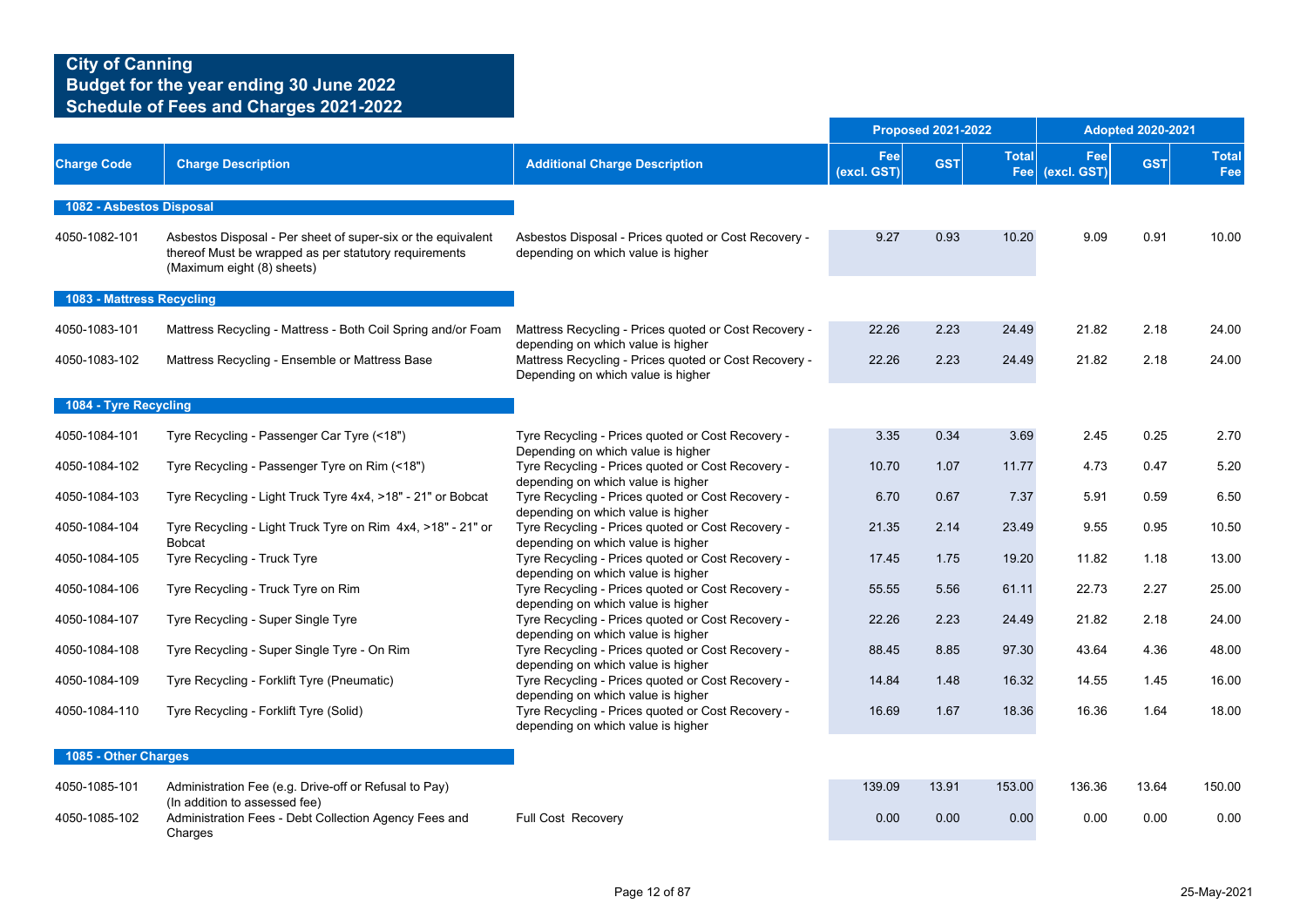|                    |                                                                                                    |                                                              |                    | <b>Proposed 2021-2022</b> |              |                        | <b>Adopted 2020-2021</b> |                     |  |
|--------------------|----------------------------------------------------------------------------------------------------|--------------------------------------------------------------|--------------------|---------------------------|--------------|------------------------|--------------------------|---------------------|--|
| <b>Charge Code</b> | <b>Charge Description</b>                                                                          | <b>Additional Charge Description</b>                         | Fee<br>(excl. GST) | <b>GST</b>                | <b>Total</b> | Fee<br>Fee (excl. GST) | <b>GST</b>               | <b>Total</b><br>Fee |  |
|                    | 1086 - Internal Charges - Verge Collections                                                        |                                                              |                    |                           |              |                        |                          |                     |  |
| 4050-1086-101      | Internal Charges - Internal Charges - Junk / Hard Waste                                            | Per tonne as below or as Waste Reduction Scale of<br>Charges | 227.18             | 0.00                      | 227.18       | 222.73                 | 0.00                     | 222.73              |  |
| 4050-1086-102      | Internal Charges - Internal Charges - Green                                                        | Per tonne as below or as Waste Reduction Scale of<br>Charges | 38.94              | 0.00                      | 38.94        | 38.18                  | 0.00                     | 38.18               |  |
| 4050-1086-103      | Internal Charges - Internal Charges - Mattress - per each                                          | Per tonne as below or as Waste Reduction Scale of<br>Charges | 21.82              | 0.00                      | 21.82        | 21.82                  | 0.00                     | 21.82               |  |
|                    | 1089 - Internal Charges - Parks and Place Improvement                                              |                                                              |                    |                           |              |                        |                          |                     |  |
| 4050-1089-101      | Internal Charges - Parks and Place Improvement - Clean Fill                                        | Per tonne as below or as Waste Reduction Scale of<br>Charges | 38.76              | 0.00                      | 38.76        | 38.00                  | 0.00                     | 38.00               |  |
| 4050-1089-102      | Internal Charges - Parks and Place Improvement - Concrete,<br>Rock & Rubble suitable for screening | Per tonne as below or as Waste Reduction Scale of<br>Charges | 61.20              | 0.00                      | 61.20        | 60.00                  | 0.00                     | 60.00               |  |
| 4050-1089-103      | Internal Charges - Parks and Place Improvement - General<br>Waste                                  | Per tonne as below or as Waste Reduction Scale of<br>Charges | 199.36             | 0.00                      | 199.36       | 195.45                 | 0.00                     | 195.45              |  |
| 4050-1089-104      | Internal Charges - Parks and Place Improvement -<br><b>Contaminated Soil</b>                       | Per tonne as below or as Waste Reduction Scale of<br>Charges | 199.36             | 0.00                      | 199.36       | 195.45                 | 0.00                     | 195.45              |  |
| 4050-1089-105      | Internal Charges - Parks and Place Improvement - Green<br>Waste                                    | Per tonne as below or as Waste Reduction Scale of<br>Charges | 38.94              | 0.00                      | 38.94        | 38.18                  | 0.00                     | 38.18               |  |
|                    | 1090 - Internal Charges - Build Canning                                                            |                                                              |                    |                           |              |                        |                          |                     |  |
| 4050-1090-101      | Internal Charges - Build Canning - Clean Fill                                                      | Per tonne as below or as Waste Reduction Scale of<br>Charges | 38.76              | 0.00                      | 38.76        | 38.00                  | 0.00                     | 38.00               |  |
| 4050-1090-102      | Internal Charges - Build Canning - Concrete, Rock & Rubble<br>suitable for screening               | Per tonne as below or as Waste Reduction Scale of<br>Charges | 61.20              | 0.00                      | 61.20        | 60.00                  | 0.00                     | 60.00               |  |
| 4050-1090-103      | Internal Charges - Build Canning - General Waste                                                   | Per tonne as below or as Waste Reduction Scale of<br>Charges | 199.36             | 0.00                      | 199.36       | 195.45                 | 0.00                     | 195.45              |  |
| 4050-1090-104      | Internal Charges - Build Canning - Contaminated Soil                                               | Per tonne as below or as Waste Reduction Scale of<br>Charges | 199.36             | 0.00                      | 199.36       | 195.45                 | 0.00                     | 195.45              |  |
| 4050-1090-105      | Internal Charges - Build Canning - Street Sweepings                                                | Per tonne as below or as Waste Reduction Scale of<br>Charges | 199.36             | 0.00                      | 199.36       | 195.45                 | 0.00                     | 195.45              |  |
|                    | 1091 - Internal Charges - Other Sub Programs                                                       |                                                              |                    |                           |              |                        |                          |                     |  |
| 4050-1091-101      | Internal Charges - Other Sub Programs - Clean Fill                                                 | Per tonne as below or as Waste Reduction Scale of<br>Charges | 38.76              | 0.00                      | 38.76        | 38.00                  | 0.00                     | 38.00               |  |
| 4050-1091-102      | Internal Charges - Other Sub Programs - Concrete, Rock &<br>Rubble suitable for screening          | Per tonne as below or as Waste Reduction Scale of<br>Charges | 61.20              | 0.00                      | 61.20        | 60.00                  | 0.00                     | 60.00               |  |
| 4050-1091-103      | Internal Charges - Other Sub Programs - General Waste                                              | Per tonne as below or as Waste Reduction Scale of<br>Charges | 199.36             | 0.00                      | 199.36       | 195.45                 | 0.00                     | 195.45              |  |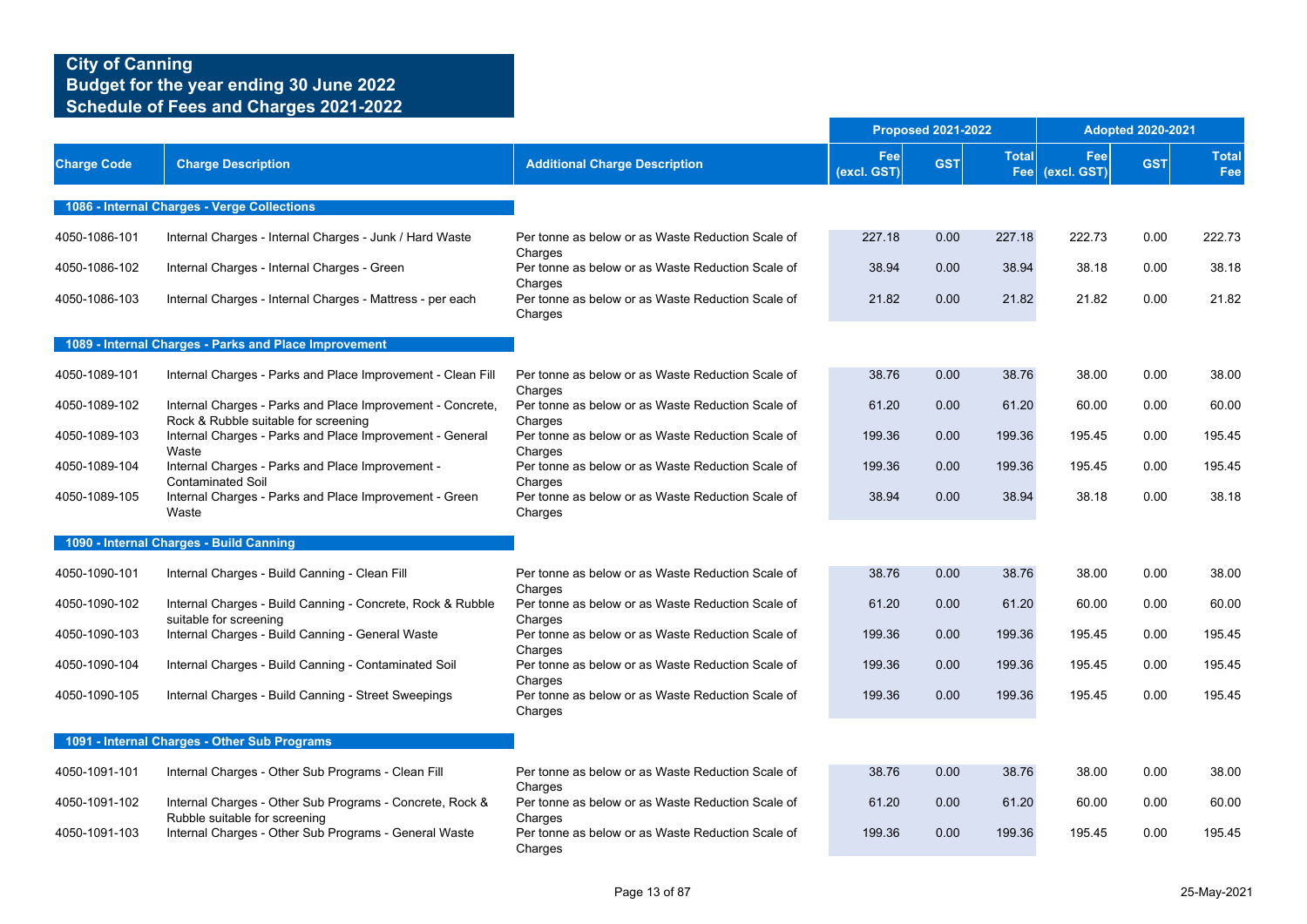|                              |                                                                                                    |                                                                                                                                                                                             | <b>Proposed 2021-2022</b> |            |              |                        | <b>Adopted 2020-2021</b> |                     |  |
|------------------------------|----------------------------------------------------------------------------------------------------|---------------------------------------------------------------------------------------------------------------------------------------------------------------------------------------------|---------------------------|------------|--------------|------------------------|--------------------------|---------------------|--|
| <b>Charge Code</b>           | <b>Charge Description</b>                                                                          | <b>Additional Charge Description</b>                                                                                                                                                        | Fee<br>(excl. GST)        | <b>GST</b> | <b>Total</b> | Fee<br>Fee (excl. GST) | <b>GST</b>               | <b>Total</b><br>Fee |  |
| 4050-1091-104                | Internal Charges - Other Sub Programs - Contaminated Soil                                          | Per tonne as below or as Waste Reduction Scale of<br>Charges                                                                                                                                | 199.36                    | 0.00       | 199.36       | 195.45                 | 0.00                     | 195.45              |  |
| 4050-1091-105                | Internal Charges - Other Sub Programs - Street Sweepings                                           | Per tonne as below or as Waste Reduction Scale of<br>Charges                                                                                                                                | 199.36                    | 0.00       | 199.36       | 195.45                 | 0.00                     | 195.45              |  |
| 1092 - Weighbridge Breakdown |                                                                                                    |                                                                                                                                                                                             |                           |            |              |                        |                          |                     |  |
| 4050-1092-101                | Weighbridge Breakdown - All vehicles carrying compacted<br>waste - per wheel of truck or trailer   | In the event of the weighbridge breaking down due to<br>power failure, maintenance or repairs the following fees<br>shall apply to loads assessed to be in excess of the<br>400kg threshold | 213.27                    | 21.33      | 234.60       | 209.09                 | 20.91                    | 230.00              |  |
| 4050-1092-102                | Weighbridge Breakdown - All vehicles carrying non-compacted<br>waste per wheel of truck or trailer | In the event of the weighbridge breaking down due to<br>power failure, maintenance or repairs the following fees<br>shall apply to loads assessed to be in excess of the<br>400kg threshold | 120.54                    | 12.05      | 132.59       | 118.18                 | 11.82                    | 130.00              |  |
|                              |                                                                                                    |                                                                                                                                                                                             |                           |            |              |                        |                          |                     |  |

#### **4060 Waste Services - Domestic**

#### **1068 - 240 And 120 Litre Waste Service**

| 4060-1068-101 | Waste Services - 240 And 120 Litre Waste Service -                                               | 393.00 | 0.00 | 393.00 | 381.50 | 0.00 | 381.50 |
|---------------|--------------------------------------------------------------------------------------------------|--------|------|--------|--------|------|--------|
| 4060-1068-102 | Residential / Commercial per year<br>Waste Services - 240 And 120 Litre Waste Service - per week | 7.56   | 0.00 | 7.56   | 7.34   | 0.00 | 7.34   |
|               | for part of the year                                                                             |        |      |        |        |      |        |
| 4060-1068-103 | Waste Services - 240 And 120 Litre Waste Service - Pensioner                                     | 334.00 | 0.00 | 334.00 | 322.50 | 0.00 | 322.50 |
| 4060-1068-104 | - per year<br>Waste Services - 240 And 120 Litre Waste Service - per week                        | 6.42   | 0.00 | 6.42   | 6.20   | 0.00 | 6.20   |
|               | for part of the year                                                                             |        |      |        |        |      |        |
| 4060-1068-105 | Waste Services - 240 And 120 Litre Waste Service - Rates                                         | 393.00 | 0.00 | 393.00 | 501.50 | 0.00 | 501.50 |
| 4060-1068-106 | Exempt - per year<br>Waste Services - 240 And 120 Litre Waste Service - per week                 | 7.56   | 0.00 | 7.56   | 9.64   | 0.00 | 9.64   |
|               | for part of the year                                                                             |        |      |        |        |      |        |
| 4060-1068-107 | Waste Services - 240 And 120 Litre Waste Service - Pensioner                                     | 334.00 | 0.00 | 334.00 | 442.50 | 0.00 | 442.50 |
| 4060-1068-108 | Rates Exempt - per year                                                                          | 6.42   | 0.00 | 6.42   | 8.51   | 0.00 | 8.51   |
|               | Waste Services - 240 And 120 Litre Waste Service - per week<br>for part of the year              |        |      |        |        |      |        |
|               | <b>1069 - Additional Service Removals</b>                                                        |        |      |        |        |      |        |

| 4060-1069-101 | Additional 240 litre waste service - per year                     | 393.00 | 39.30 | 432.30 | 381.50 | 38.15 | 419.65 |
|---------------|-------------------------------------------------------------------|--------|-------|--------|--------|-------|--------|
| 4060-1069-102 | Additional 240 litre waste service - per year - per week for part |        | 0.76  | 8.32   | 7.34   | 0.73  | 8.07   |
|               | of the year                                                       |        |       |        |        |       |        |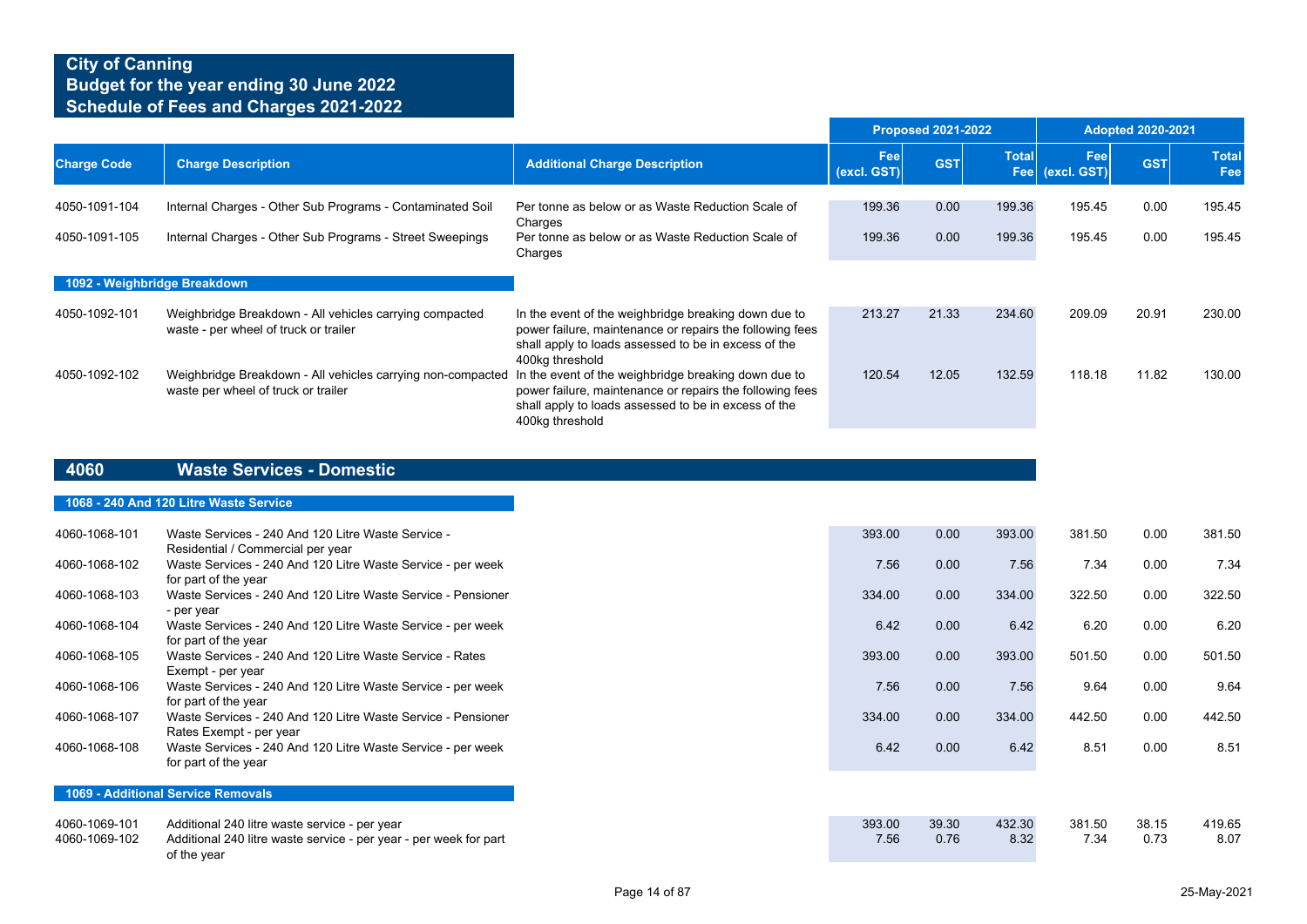|                                |                                                                                                                                                                  |                                                                                                                                            |                    | <b>Proposed 2021-2022</b> |                   | <b>Adopted 2020-2021</b> |                |                     |
|--------------------------------|------------------------------------------------------------------------------------------------------------------------------------------------------------------|--------------------------------------------------------------------------------------------------------------------------------------------|--------------------|---------------------------|-------------------|--------------------------|----------------|---------------------|
| <b>Charge Code</b>             | <b>Charge Description</b>                                                                                                                                        | <b>Additional Charge Description</b>                                                                                                       | Fee<br>(excl. GST) | <b>GST</b>                | <b>Total</b>      | Fee<br>Fee (excl. GST)   | <b>GST</b>     | <b>Total</b><br>Fee |
| 4060-1069-103<br>4060-1069-104 | Rate Exempt Additional 240 litre waste service - per year<br>Rate Exempt Additional 240 litre waste service<br>- per year - per week for part of the year        |                                                                                                                                            | 393.00<br>7.56     | 39.30<br>0.76             | 432.30<br>8.32    | 501.50<br>9.65           | 50.15<br>0.96  | 551.65<br>10.61     |
| 4060-1069-105                  | Additional 240 litre recycling service fortnightly collection - per                                                                                              |                                                                                                                                            | 18.00              | 1.80                      | 19.80             | 18.00                    | 1.80           | 19.80               |
| 4060-1069-106                  | year<br>Additional 240 litre recycling service fortnightly collection - per<br>year - per fortnight for part of the year                                         |                                                                                                                                            | 0.69               | 0.07                      | 0.76              | 0.69                     | 0.07           | 0.76                |
| 4060-1069-107<br>4060-1069-108 | 1100 litre recycling service only (weekly) - per year<br>1100 litre recycling service only (weekly) - per year - per week<br>for part of the year                |                                                                                                                                            | 1,500.00<br>28.85  | 150.00<br>2.89            | 1,650.00<br>31.74 | 1,500.00<br>28.85        | 150.00<br>2.88 | 1,650.00<br>31.73   |
| 4060-1069-109<br>4060-1069-110 | 1100 litre recycling service only (fortnightly) - per year<br>1100 litre recycling service only (fortnightly)<br>- per year - per fortnight for part of the year |                                                                                                                                            | 795.45<br>30.59    | 79.55<br>3.06             | 875.00<br>33.65   | 795.45<br>30.59          | 79.55<br>3.06  | 875.00<br>33.65     |
| 4060-1069-111<br>4060-1069-112 | Additional 1100 litre recycling service only (fortnightly)<br>Additional 1100 litre recycling service only (fortnightly) - per<br>fortnight for part of the year |                                                                                                                                            | 172.73<br>6.65     | 17.27<br>0.67             | 190.00<br>7.32    | 172.73<br>6.65           | 17.27<br>0.66  | 190.00<br>7.31      |
| 1070 - Special Event Servicing |                                                                                                                                                                  |                                                                                                                                            |                    |                           |                   |                          |                |                     |
| 4060-1070-101                  | Per Service including waste disposal - Dark Green Lid 240L<br>(Refuse)                                                                                           | Additional Fees may apply at times outside of the normal<br>business hours. Entire bin replacement costs will be<br>applied to any damages | 37.10              | 3.71                      | 40.81             | 36.36                    | 3.64           | 40.00               |
| 4060-1070-102                  | Per Service including waste disposal - Yellow Lid 240L<br>(Recycling)                                                                                            | Additional Fees may apply at times outside of the normal<br>business hours. Entire bin replacement costs will be<br>applied to any damages | 14.80              | 1.48                      | 16.28             | 14.55                    | 1.45           | 16.00               |
| 4060-1070-103                  | Per Service including waste disposal - Dark Green Lid 1,100L<br>(Refuse)                                                                                         | Additional Fees may apply at times outside of the normal<br>business hours. Entire bin replacement costs will be<br>applied to any damages | 148.00             | 14.80                     | 162.80            | 145.45                   | 14.55          | 160.00              |
| 4060-1070-104                  | Per Service including waste disposal - Yellow Lid 1,100L<br>(Recycling)                                                                                          | Additional Fees may apply at times outside of the normal<br>business hours. Entire bin replacement costs will be<br>applied to any damages | 46.00              | 4.60                      | 50.60             | 45.45                    | 4.55           | 50.00               |
| 4060-1070-105                  | Per Service including waste disposal - Delivery / Collection /<br>Call Out Fee<br>- charged per hour or part thereof                                             | Additional Fees may apply at times outside of the normal<br>business hours. Entire bin replacement costs will be<br>applied to any damages | 112.00             | 11.20                     | 123.20            | 110.00                   | 11.00          | 121.00              |
| 4060-1070-106                  | Verge Clean-up (Plus disposal fee at applicable rate)                                                                                                            | Additional Fees may apply at times outside of the normal<br>business hours. Entire bin replacement costs will be<br>applied to any damages | 232.00             | 23.20                     | 255.20            | 227.27                   | 22.73          | 250.00              |

### **Waste Reduction Scale of Charges**

Please refer to Appendix - 1 for the scale of charges proposed to enable flexibility in dealing with non-standard waste types, services and / or quanties as may arise during the year.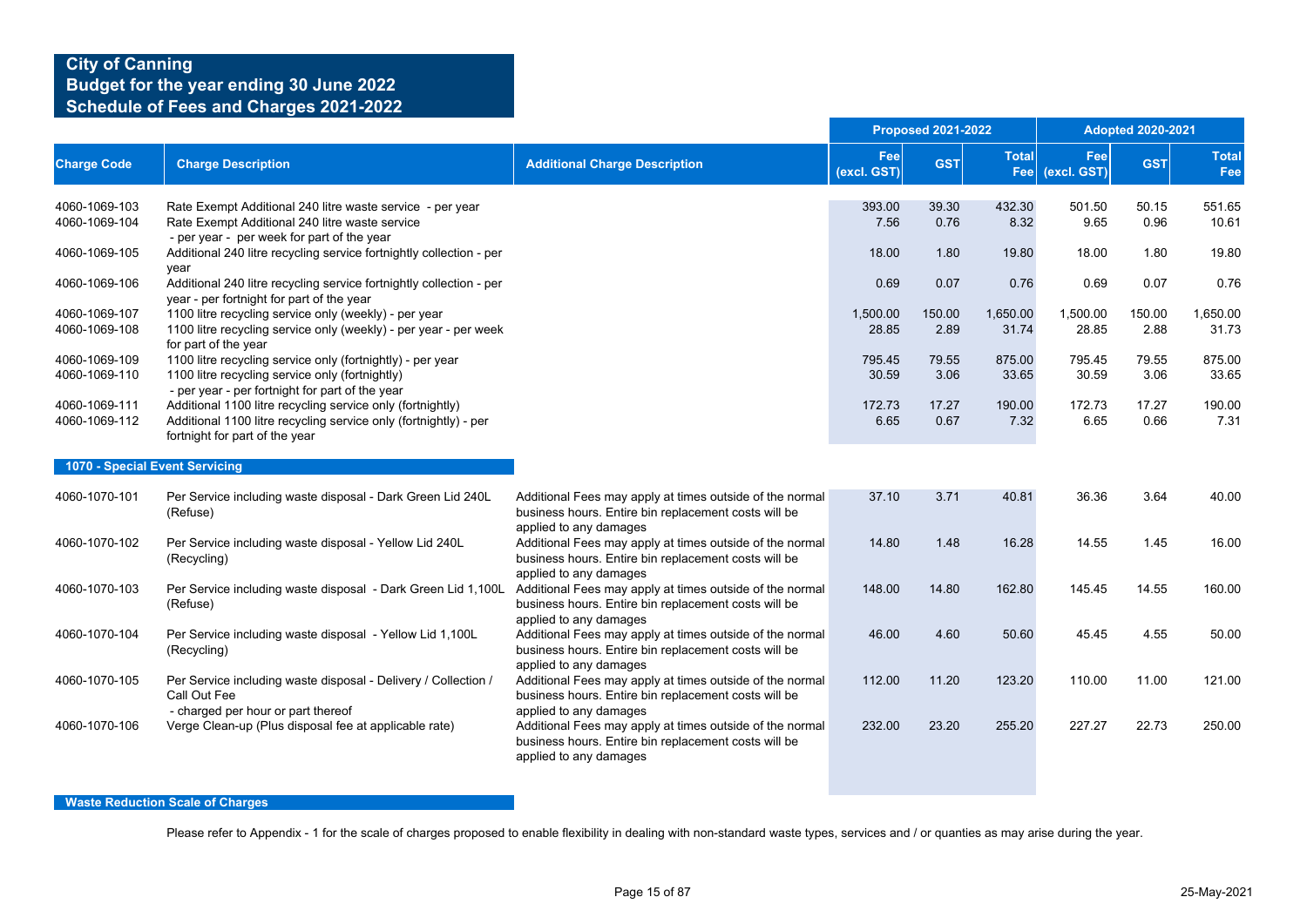|                                |                                                                                                                                   |                                                                                              |                    | <b>Proposed 2021-2022</b> |                     |                    | <b>Adopted 2020-2021</b> |                     |
|--------------------------------|-----------------------------------------------------------------------------------------------------------------------------------|----------------------------------------------------------------------------------------------|--------------------|---------------------------|---------------------|--------------------|--------------------------|---------------------|
| <b>Charge Code</b>             | <b>Charge Description</b>                                                                                                         | <b>Additional Charge Description</b>                                                         | Fee<br>(excl. GST) | <b>GST</b>                | <b>Total</b><br>Fee | Fee<br>(excl. GST) | <b>GST</b>               | <b>Total</b><br>Fee |
|                                |                                                                                                                                   |                                                                                              |                    |                           |                     |                    |                          |                     |
| 4270                           | <b>Landscape Operations</b>                                                                                                       |                                                                                              |                    |                           |                     |                    |                          |                     |
| 1067 - Tree Removal            |                                                                                                                                   |                                                                                              |                    |                           |                     |                    |                          |                     |
| 4270-1067-101<br>4270-1067-102 | Established Tree Removal - 000 - 300mm<br>Established Tree Removal - 301 - 500mm                                                  | Trunk diameter measured at 1.4 m height<br>Trunk diameter measured at 1.4 m height           | 280.92<br>523.54   | 28.09<br>52.35            | 309.01<br>575.89    | 175.55<br>420.22   | 17.55<br>42.02           | 193.10<br>462.24    |
| 4270-1067-103                  | Established Tree Removal - 501 - 700mm                                                                                            | Trunk diameter measured at 1.4 m height                                                      | 836.91             | 83.69                     | 920.60              | 739.36             | 73.94                    | 813.30              |
| 4270-1067-104                  | Established Tree Removal - 701 - 900mm                                                                                            | Trunk diameter measured at 1.4 m height                                                      | 1.140.18           | 114.02                    | 1,254.20            | 1.117.05           | 111.71                   | 1.228.76            |
| 4270-1067-105                  | Established Tree Removal - 901 - 1200mm                                                                                           | Trunk diameter measured at 1.4 m height                                                      | 1,443.45           | 144.35                    | 1,587.80            | 1,436.21           | 143.62                   | 1,579.83            |
| 4270-1067-106                  | Established Tree Removal - >1200mm                                                                                                | Trunk diameter measured at 1.4 m height                                                      | 1.948.90           | 194.89                    | 2,143.79            | 2,019.60           | 201.96                   | 2,221.56            |
| 1087 - Tree Planting           |                                                                                                                                   |                                                                                              |                    |                           |                     |                    |                          |                     |
| 4270-1087-101                  | Tree Planting & Establishment - Replacement Tree 100 Litre<br>Bag                                                                 | Cost to procure, install 100 ltr tree, establish and<br>maintain for 2 years                 | 576.05             | 57.61                     | 633.66              | 545.75             | 54.57                    | 600.32              |
| 4270-1087-102                  | Tree Planting & Establishment - Replacement Tree 45 Litre<br>Bag                                                                  | Cost to procure, install 45 ltr tree, establish and maintain<br>for 2 years                  | 257.55             | 25.76                     | 283.31              | 431.46             | 43.15                    | 474.61              |
| 1088 - Other Parks Fees        |                                                                                                                                   |                                                                                              |                    |                           |                     |                    |                          |                     |
|                                |                                                                                                                                   |                                                                                              |                    |                           |                     |                    |                          |                     |
| 4270-1088-101                  | Lawn Registration Sign fee                                                                                                        |                                                                                              | 20.00              | 2.00                      | 22.00               | 20.00              | 2.00                     | 22.00               |
| 4270-1088-102                  | Periodic and occasional vehicle access inspection fee to City<br>of Canning Parks and Reserves where payment of a bond<br>applies |                                                                                              | 79.75              | 7.97                      | 87.72               | 79.75              | 7.97                     | 87.72               |
| 4270-1088-103                  | <b>Tree Inspection Report</b>                                                                                                     | Cost to engage Arboricultural Consultant                                                     | 377.27             | 37.73                     | 415.00              | 377.27             | 37.73                    | 415.00              |
| 4270-1088-104                  | Juvenile Tree Management                                                                                                          | Managing Trees still under Establishment                                                     | 81.82              | 8.18                      | 90.00               | 81.82              | 8.18                     | 90.00               |
| 4270-1088-105                  | Crown Lift up to 24m                                                                                                              | Removal of low branches                                                                      | 68.93              | 6.89                      | 75.82               | 68.93              | 6.89                     | 75.82               |
| 4270-1088-106                  | Tree Pruning - Deadwood Removal up to 10m Height                                                                                  | Remove Dead Wood                                                                             | 128.66             | 12.87                     | 141.53              | 128.66             | 12.87                    | 141.53              |
| 4270-1088-107                  | Tree Pruning - Deadwood Removal 10-15m Height                                                                                     | Remove Dead Wood                                                                             | 248.13             | 24.81                     | 272.94              | 248.13             | 24.81                    | 272.94              |
| 4270-1088-108                  | Tree Pruning - Deadwood Removal 15 to 24m Height                                                                                  | Remove Dead Wood                                                                             | 376.79             | 37.68                     | 414.47              | 376.79             | 37.68                    | 414.47              |
| 4270-1088-109                  | Tree Unspecified Pruning - Weekday Rate per Hour                                                                                  | Hourly Rate - Weekday                                                                        | 408.95             | 40.90                     | 449.85              | 373.57             | 40.90                    | 414.47              |
| 4270-1088-110                  | Tree Unspecified Pruning - Weekend Rate per Hour                                                                                  | Hourly Rate - Weekend                                                                        | 459.50             | 45.95                     | 505.45              | 368.52             | 45.95                    | 414.47              |
| 4270-1088-110                  | Ground Marking of Irrigation Assets prior to Events/Bookings                                                                      | Est Fee shown, Fee will be based on Actual Cost of staff<br>member depending on day and time | 69.30              | 6.93                      | 76.23               |                    |                          | New Fee             |

**4300 Parks Construction**

**1088 - Other Parks Fees**

4300-1088-103 Personal Memorial Application Fee **99.65** 90.59 9.06 99.65 90.59 9.06 99.65 90.59 9.06 99.65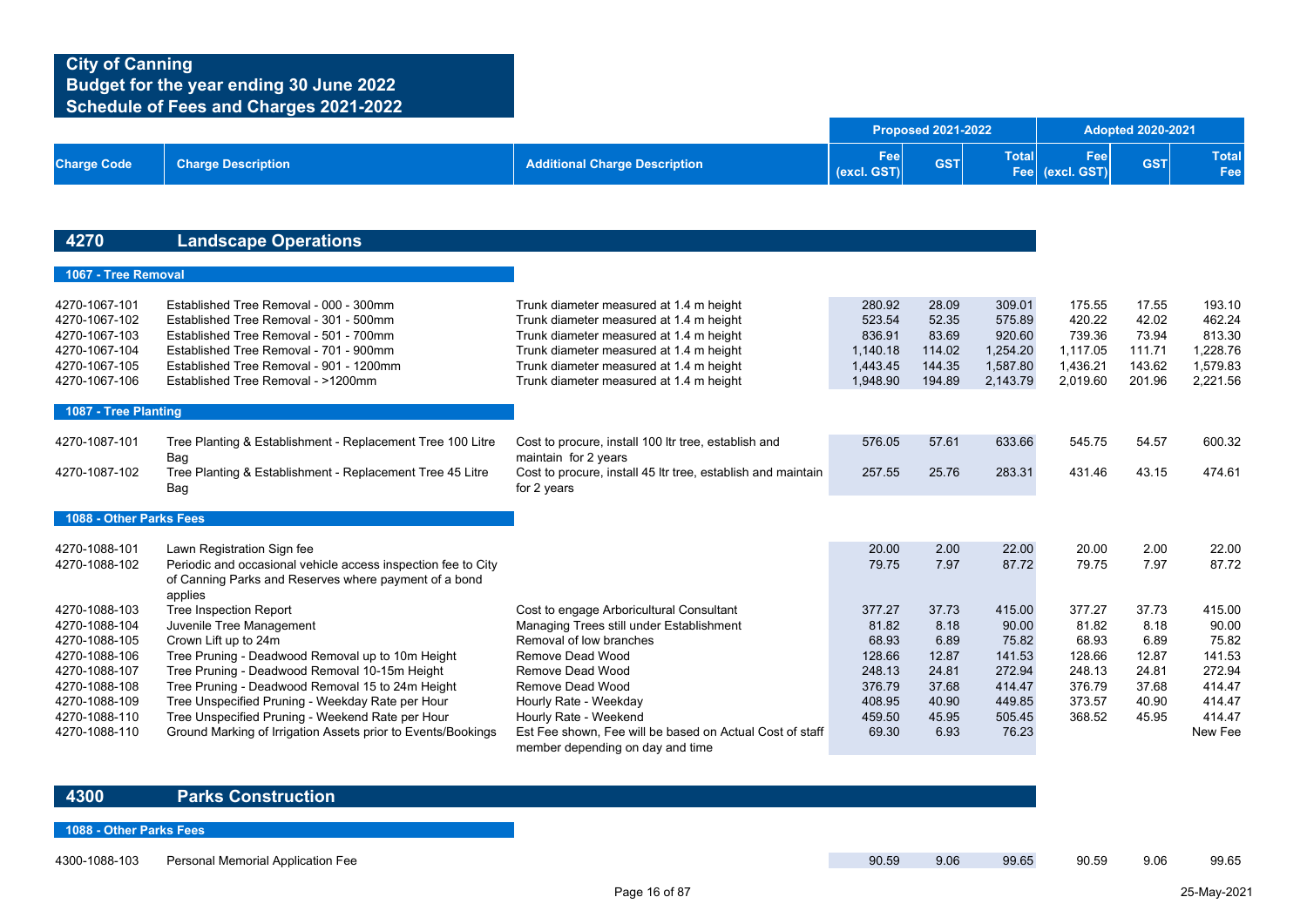|                                |                                                                                                                                                                                                                    |                                                                                                                                                                                           |                    | <b>Proposed 2021-2022</b> |                     |                    | <b>Adopted 2020-2021</b> |                     |
|--------------------------------|--------------------------------------------------------------------------------------------------------------------------------------------------------------------------------------------------------------------|-------------------------------------------------------------------------------------------------------------------------------------------------------------------------------------------|--------------------|---------------------------|---------------------|--------------------|--------------------------|---------------------|
| <b>Charge Code</b>             | <b>Charge Description</b>                                                                                                                                                                                          | <b>Additional Charge Description</b>                                                                                                                                                      | Fee<br>(excl. GST) | <b>GST</b>                | <b>Total</b><br>Fee | Fee<br>(excl. GST) | <b>GST</b>               | <b>Total</b><br>Fee |
| 4500                           | <b>Engineering Services</b>                                                                                                                                                                                        |                                                                                                                                                                                           |                    |                           |                     |                    |                          |                     |
| 1063 - Traffic Management      |                                                                                                                                                                                                                    |                                                                                                                                                                                           |                    |                           |                     |                    |                          |                     |
| 4500-1063-101                  | Temporary - Traffic Management Plan (non-complex) - review<br>(single) and authorisation of plan                                                                                                                   |                                                                                                                                                                                           | 100.00             | 10.00                     | 110.00              | 0.00               | 0.00                     | 0.00                |
| 4500-1063-102                  | Temporary - Traffic Management Plan (non-complex) -<br>subsequent review and authorisation of plan                                                                                                                 | To the extent of costs incurred by the City                                                                                                                                               | 0.00               | 0.00                      | 0.00                | 44.59              | 4.46                     | 49.05               |
| 4500-1063-103                  | Temporary - Traffic Management Plan (complex as defined by To the extent of costs incurred by the City<br>MRWA Code of Practice) - review and authorisation of plan                                                |                                                                                                                                                                                           | 0.00               | 0.00                      | 0.00                | 0.00               | 0.00                     | 0.00                |
| 4500-1063-104                  | Temporary - Application for Street Party Administration and<br><b>Traffic Management Plan Costs</b>                                                                                                                |                                                                                                                                                                                           | 74.37              | 7.44                      | 81.81               | 74.36              | 7.44                     | 81.80               |
| 4500-1063-105                  | Permanent - Road Closures (Permanent) Administration and<br><b>Advertising Costs</b>                                                                                                                               |                                                                                                                                                                                           | 846.60             | 84.66                     | 931.26              | 846.60             | 84.66                    | 931.26              |
| 4500-1063-106                  | Permanent - Relocation of Street Name Signs and Parking<br>Signs                                                                                                                                                   |                                                                                                                                                                                           | 150.00             | 15.00                     | 165.00              | 105.29             | 10.53                    | 115.82              |
| 4500-1063-107                  | Permanent - Parking Embayment Construction                                                                                                                                                                         | By estimate                                                                                                                                                                               | 0.00               | 0.00                      | 0.00                | 0.00               | 0.00                     | 0.00                |
| 1064 - Private Works           |                                                                                                                                                                                                                    |                                                                                                                                                                                           |                    |                           |                     |                    |                          |                     |
| 4500-1064-101<br>4500-1064-102 | Footpath Replacement<br>Footpath Replacement - Per square metre up to and including By estimate<br>20m <sup>2</sup>                                                                                                |                                                                                                                                                                                           | 0.00<br>136.34     | 0.00<br>13.63             | 0.00<br>149.97      | 0.00<br>149.96     | 0.00<br>15.00            | 0.00<br>164.96      |
| 4500-1064-103                  | Footpath Replacement - Minimum Charge > 20m <sup>2</sup>                                                                                                                                                           | By estimate                                                                                                                                                                               | 707.51             | 70.75                     | 778.26              | 778.26             | 77.83                    | 856.09              |
| 4500-1064-104                  | Footpath Replacement - Per square metre more than 20m <sup>2</sup>                                                                                                                                                 | By estimate                                                                                                                                                                               | 0.00               | 0.00                      | 0.00                | 0.00               | 0.00                     | 0.00                |
| 4500-1064-105                  | Kerb Replacement - Per lineal metre up to and including 20m                                                                                                                                                        | By estimate                                                                                                                                                                               | 109.45             | 10.94                     | 120.39              | 120.39             | 12.04                    | 132.43              |
| 4500-1064-106                  | Kerb Replacement - Minimum Charge > 20m                                                                                                                                                                            | By estimate                                                                                                                                                                               | 707.51             | 70.75                     | 778.26              | 778.26             | 77.83                    | 856.09              |
| 4500-1064-107                  | Kerb Replacement - Per lineal metre more than 20m                                                                                                                                                                  | By estimate                                                                                                                                                                               | 0.00               | 0.00                      | 0.00                | 0.00               | 0.00                     | 0.00                |
| 4500-1064-108                  | Crossover Inspection Fees - Inspection Fee                                                                                                                                                                         |                                                                                                                                                                                           | 139.90             | 13.99                     | 153.89              | 139.90             | 13.99                    | 153.89              |
| 4500-1064-109                  | Crossover Inspection Fees - Reinspection Fee                                                                                                                                                                       |                                                                                                                                                                                           | 69.95              | 7.00                      | 76.95               | 69.95              | 7.00                     | 76.95               |
| 4500-1064-110                  | Crossover Inspection Fees - where the applicant/owner has<br>advised that works are complete, but are found on first<br>inspection to be incomplete and subsequent reinspection is<br>required to check compliance |                                                                                                                                                                                           | 0.00               | 0.00                      | 0.00                | 0.00               | 0.00                     | 0.00                |
| 4500-1064-111                  | Crossover Fees Residential (first crossover) - 300 metre                                                                                                                                                           |                                                                                                                                                                                           | 579.90             | 0.00                      | 579.90              | 527.18             | 52.72                    | 579.90              |
| 4500-1064-112                  | Crossover Fees Industrial/Commercial (first crossover) - 450<br>metre                                                                                                                                              |                                                                                                                                                                                           | 1,263.90           | 0.00                      | 1,263.90            | 1,149.00           | 114.90                   | 1,263.90            |
| 4500-1064-113                  | Crossover Construction Damage to Pedestrian Footpaths -<br>First Week - Minimum Fee \$220 + GST                                                                                                                    | Builders who fail to erect appropriate pedestrian<br>warning/advisory signs along modified or damaged<br>sections of footpaths will be charged a fee for the City to<br>erect these signs | 228.43             | 22.84                     | 251.27              | 228.44             | 22.84                    | 251.28              |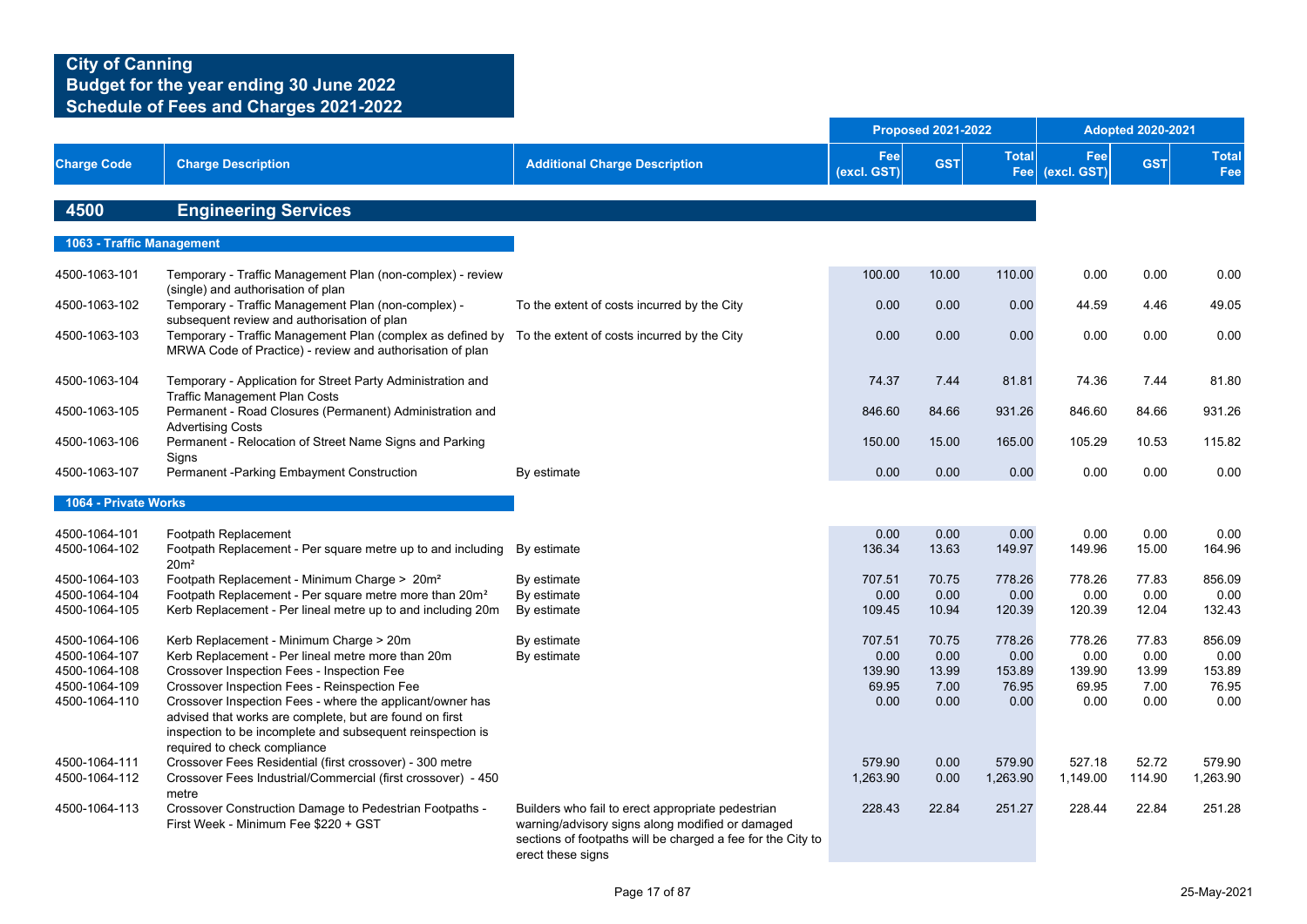|                                |                                                                                                                                                                   |                                                                                                                                                                                           |                    | <b>Proposed 2021-2022</b> |                  |                        | <b>Adopted 2020-2021</b> |                     |
|--------------------------------|-------------------------------------------------------------------------------------------------------------------------------------------------------------------|-------------------------------------------------------------------------------------------------------------------------------------------------------------------------------------------|--------------------|---------------------------|------------------|------------------------|--------------------------|---------------------|
| <b>Charge Code</b>             | <b>Charge Description</b>                                                                                                                                         | <b>Additional Charge Description</b>                                                                                                                                                      | Fee<br>(excl. GST) | <b>GST</b>                | <b>Total</b>     | Fee<br>Fee (excl. GST) | <b>GST</b>               | <b>Total</b><br>Fee |
| 4500-1064-114                  | Crossover Construction Damage to Pedestrian Footpaths -<br>Additional weekly Fee                                                                                  | Builders who fail to erect appropriate pedestrian<br>warning/advisory signs along modified or damaged<br>sections of footpaths will be charged a fee for the City to<br>erect these signs | 57.10              | 5.71                      | 62.81            | 57.10                  | 5.71                     | 62.81               |
| 4500-1064-115                  | Cross Over Replacement - Remove existing crossover and<br>replace with new to City standards                                                                      | By estimate                                                                                                                                                                               | 0.00               | 0.00                      | 0.00             | 0.00                   | 0.00                     | 0.00                |
| 4500-1064-116<br>4500-1064-117 | Cross Over Replacement - Inspection Fee<br>Cross Over Replacement - City contribution in accordance with<br>Policy ET501 to replace deteriorated asphalt driveway |                                                                                                                                                                                           | 139.90<br>579.90   | 13.99<br>0.00             | 153.89<br>579.90 | 139.90<br>527.18       | 13.99<br>52.72           | 153.89<br>579.90    |
| 1065 - Drainage                |                                                                                                                                                                   |                                                                                                                                                                                           |                    |                           |                  |                        |                          |                     |
| 4500-1065-101                  | Drainage - Relocate Gully or Side Entry Pit up to 12m lateral<br>shift                                                                                            | By Estimate                                                                                                                                                                               | 0.00               | 0.00                      | 0.00             | 1,175.04               | 117.50                   | 1,292.54            |
| 4500-1065-102                  | Drainage - Relocate Gully or Side Entry Pit with new Pit, Base<br>and Lid up to 12m lateral shift                                                                 | By Estimate                                                                                                                                                                               | 0.00               | 0.00                      | 0.00             | 2,501.04               | 250.10                   | 2,751.14            |
| 4500-1065-103                  | Drainage - Modify lid only to drainage pit                                                                                                                        | By Estimate                                                                                                                                                                               | 0.00               | 0.00                      | 0.00             | 621.18                 | 62.12                    | 683.30              |
| 1066 - Stormwater Connections  |                                                                                                                                                                   |                                                                                                                                                                                           |                    |                           |                  |                        |                          |                     |
| 4500-1066-101                  | Stormwater Connections - Supervision of private works 15% of By estimate<br>estimated cost                                                                        |                                                                                                                                                                                           | 0.00               | 0.00                      | 0.00             | 0.00                   | 0.00                     | 0.00                |
| 4500-1066-102                  | <b>Stormwater Connections - Reinstatement</b>                                                                                                                     |                                                                                                                                                                                           | 0.00               | 0.00                      | 0.00             | 0.00                   | 0.00                     | 0.00                |
| 4500-1066-103                  | Stormwater Connections - Subsidence Fee-10% of estimated<br>road reinstatement costs                                                                              | By estimate, (minimum Fee \$1,500 + GST)                                                                                                                                                  | 0.00               | 0.00                      | 0.00             | 0.00                   | 0.00                     | 0.00                |
| 4500-1066-104<br>4500-1066-105 | <b>Stormwater Connections - Reinstatement</b><br>Stormwater Connections - Inspection Fee-3% of estimated                                                          | By estimate, (minimum Fee \$100 + GST)                                                                                                                                                    | 0.00<br>0.00       | 0.00<br>0.00              | 0.00<br>0.00     | 0.00<br>0.00           | 0.00<br>0.00             | 0.00<br>0.00        |
|                                | road reinstatement costs                                                                                                                                          |                                                                                                                                                                                           |                    |                           |                  |                        |                          |                     |

#### **4700 Education Centre - CREEC**

#### **1072 - Education Programs**

| 4700-1072-101 | Up to 1hr                                                | Cost per participant                | 4.55  | 0.45 | 5.00  | 5.45  | 0.55 | 6.00  |
|---------------|----------------------------------------------------------|-------------------------------------|-------|------|-------|-------|------|-------|
| 4700-1072-102 | Up to 90 mins                                            | Cost per participant                | 6.36  | 0.64 | 7.00  | 7.27  | 0.73 | 8.00  |
| 4700-1072-103 | Up to 2 hours                                            | Cost per participant                | 8.18  | 0.82 | 9.00  | 8.18  | 0.82 | 9.00  |
| 4700-1072-104 | School Holiday Program - Cockatoo KIDS Club              | Cost per participant                | 18.18 | 1.82 | 20.00 | 18.18 | 1.82 | 20.00 |
| 4700-1072-105 | Community Workshop (fee up to \$25)                      | Cost per participant                | 22.73 | 2.27 | 25.00 | 22.73 | 2.27 | 25.00 |
| 4700-1072-106 | Special educational event or program multiple bookings - | Cost per participant by arrangement | 0.00  | 0.00 | 0.00  | 0.00  | 0.00 | 0.00  |
|               | Based on fees above                                      |                                     |       |      |       |       |      |       |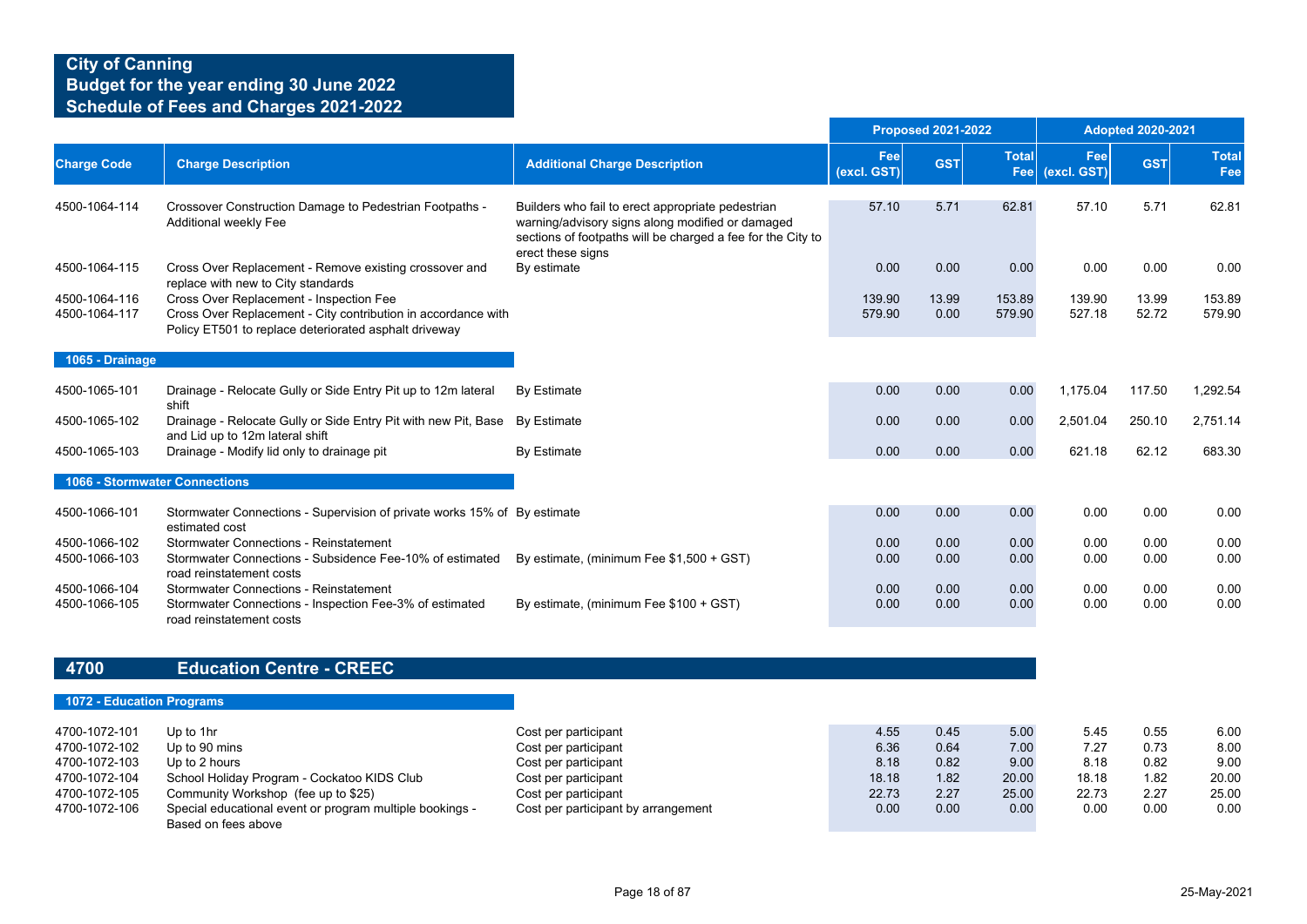## **Budget for the year ending 30 June 2022 Schedule of Fees and Charges 2021-2022**

|                                                                  |                                                                                                                                                                                                                  |                                                                                                                                                                                                                                                          |                                 | <b>Proposed 2021-2022</b>    |                                 |                                 | <b>Adopted 2020-2021</b>     |                                 |
|------------------------------------------------------------------|------------------------------------------------------------------------------------------------------------------------------------------------------------------------------------------------------------------|----------------------------------------------------------------------------------------------------------------------------------------------------------------------------------------------------------------------------------------------------------|---------------------------------|------------------------------|---------------------------------|---------------------------------|------------------------------|---------------------------------|
| <b>Charge Code</b>                                               | <b>Charge Description</b>                                                                                                                                                                                        | <b>Additional Charge Description</b>                                                                                                                                                                                                                     | Fee<br>(excl. GST)              | <b>GST</b>                   | <b>Total</b>                    | Fee<br>Fee (excl. GST)          | <b>GST</b>                   | <b>Total</b><br>Fee             |
|                                                                  | 1073 - Subsidised Composting Equipment                                                                                                                                                                           |                                                                                                                                                                                                                                                          |                                 |                              |                                 |                                 |                              |                                 |
| 4700-1073-101<br>4700-1073-102<br>4700-1073-103<br>4700-1073-104 | Subsidised Composting Equipment - Aerator<br>Subsidised Composting Equipment - 220L Compost Bin<br>Subsidised Composting Equipment - Bokashi Bin (20L)<br>Subsidised Composting Equipment - Bokashi Mix (1kg/4L) |                                                                                                                                                                                                                                                          | 9.09<br>22.73<br>36.36<br>4.55  | 0.91<br>2.27<br>3.64<br>0.45 | 10.00<br>25.00<br>40.00<br>5.00 | 9.09<br>22.73<br>36.36<br>4.55  | 0.91<br>2.27<br>3.64<br>0.45 | 10.00<br>25.00<br>40.00<br>5.00 |
| 1074 - Melaleuca room                                            |                                                                                                                                                                                                                  |                                                                                                                                                                                                                                                          |                                 |                              |                                 |                                 |                              |                                 |
| 4700-1074-101                                                    | Meeting Room Hire - Standard Rates Per Hour                                                                                                                                                                      | Meeting Room Hire - Per hour or part thereof thereafter                                                                                                                                                                                                  | 39.09                           | 3.91                         | 43.00                           | 37.73                           | 3.77                         | 41.50                           |
| 4700-1074-102                                                    | Meeting Room Hire - By Incorporated Not for Profit<br>Organisations                                                                                                                                              | Meeting Room Hire - Per hour or part thereof thereafter                                                                                                                                                                                                  | 26.00                           | 2.60                         | 28.60                           | 25.09                           | 2.51                         | 27.60                           |
| 4700-1074-103                                                    | Meeting Room Hire - No Charge for Facility                                                                                                                                                                       | Meeting Room Hire - Community Environmental<br>Volunteer Groups, Department of Education (AuSSI),<br>DPAW Nearer to Nature Holiday Program, Swan River<br>Trust community engagement programs and Australian<br>Association for Environmental Education. | 0.00                            | 0.00                         | 0.00                            | 0.00                            | 0.00                         | 0.00                            |
| 1075 - Samphire room                                             |                                                                                                                                                                                                                  |                                                                                                                                                                                                                                                          |                                 |                              |                                 |                                 |                              |                                 |
| 4700-1075-101                                                    | Meeting Room Hire - Standard Rates Per Hour                                                                                                                                                                      | Meeting Room Hire - Per hour or part thereof thereafter                                                                                                                                                                                                  | 32.73                           | 3.27                         | 36.00                           | 32.27                           | 3.23                         | 35.50                           |
| 4700-1075-102                                                    | Meeting Room Hire - By Incorporated Not for Profit<br>Organisations                                                                                                                                              | Meeting Room Hire - Per hour or part thereof thereafter                                                                                                                                                                                                  | 14.55                           | 1.45                         | 16.00                           | 14.09                           | 1.41                         | 15.50                           |
| 4700-1075-103                                                    | Meeting Room Hire - No Charge for Facility                                                                                                                                                                       | Meeting Room Hire - Community Environmental<br>Volunteer Groups, Department of Education (AuSSI),<br>DPAW Nearer to Nature Holiday Program, Swan River<br>Trust community engagement programs and Australian<br>Association for Environmental Education. | 0.00                            | 0.00                         | 0.00                            | 0.00                            | 0.00                         | 0.00                            |
|                                                                  | 1093 - Eco Centre Administration                                                                                                                                                                                 |                                                                                                                                                                                                                                                          |                                 |                              |                                 |                                 |                              |                                 |
| 4700-1093-101<br>4700-1093-102<br>4700-1093-103<br>4700-1093-104 | Cancellation Fee - within 7 business days<br>Hire Amendment Fee<br>Key Cutting for the City's Places and Spaces<br>Liquor Permit Fee                                                                             | Free of charge                                                                                                                                                                                                                                           | 0.00<br>45.45<br>40.91<br>45.45 | 0.00<br>4.55<br>4.09<br>4.55 | 0.00<br>50.00<br>45.00<br>50.00 | 0.00<br>45.45<br>40.91<br>45.45 | 0.00<br>4.55<br>4.09<br>4.55 | 0.00<br>50.00<br>45.00<br>50.00 |

## **5000 Riverton Library**

**1095 - Membership Cards**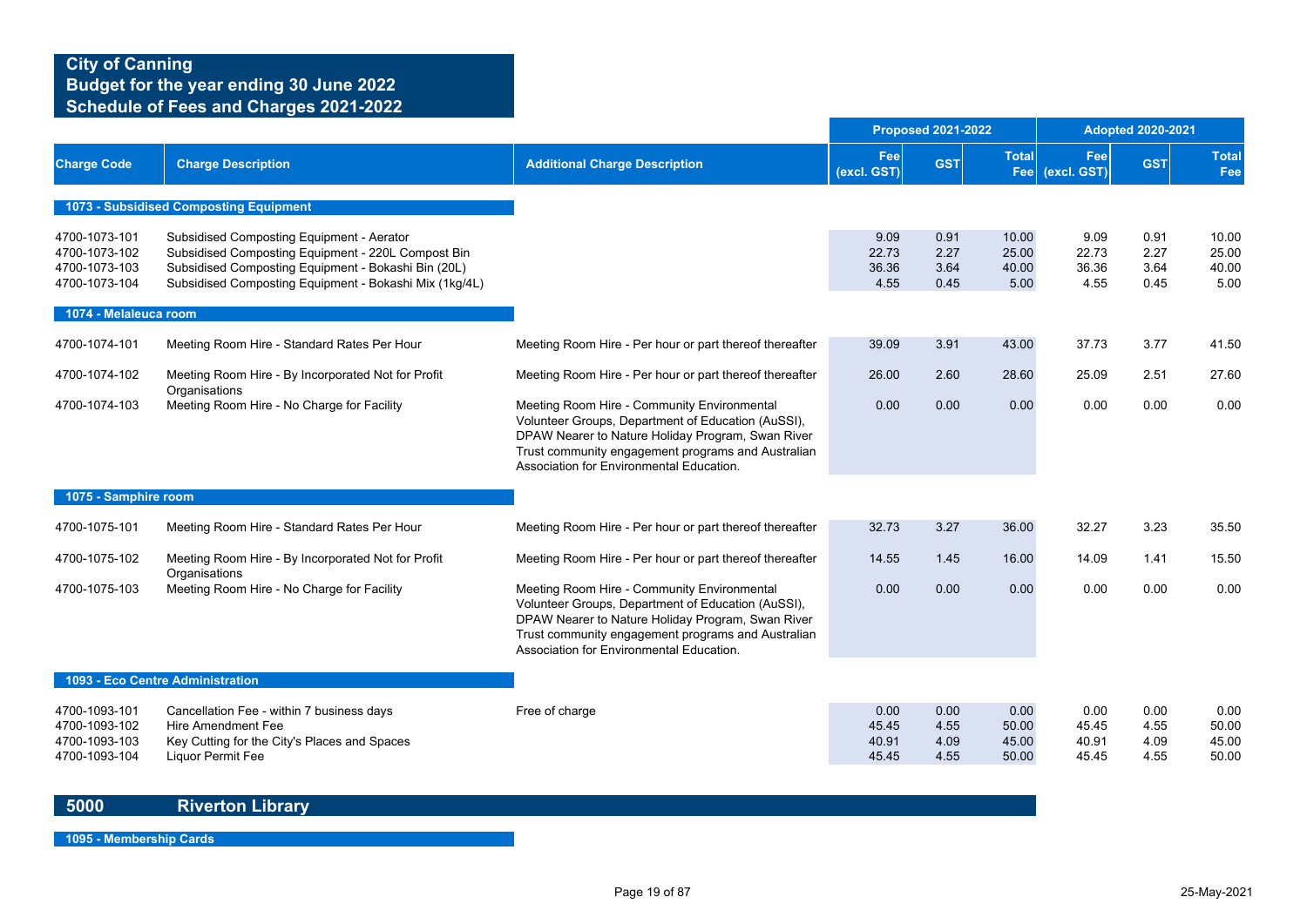|                                                                  |                                                                                                                                                                                                                                         |                                                                                                                                                                                              | <b>Proposed 2021-2022</b>       |                              |                                 |                                 | <b>Adopted 2020-2021</b>     |                                 |  |
|------------------------------------------------------------------|-----------------------------------------------------------------------------------------------------------------------------------------------------------------------------------------------------------------------------------------|----------------------------------------------------------------------------------------------------------------------------------------------------------------------------------------------|---------------------------------|------------------------------|---------------------------------|---------------------------------|------------------------------|---------------------------------|--|
| <b>Charge Code</b>                                               | <b>Charge Description</b>                                                                                                                                                                                                               | <b>Additional Charge Description</b>                                                                                                                                                         | Fee<br>(excl. GST)              | <b>GST</b>                   | <b>Total</b>                    | Fee<br>Fee (excl. GST)          | <b>GST</b>                   | <b>Total</b><br>Fee             |  |
| 5000-1095-101                                                    | Membership Cards - Replacement of lost or damaged<br>membership cards                                                                                                                                                                   |                                                                                                                                                                                              | 6.00                            | 0.60                         | 6.60                            | 6.00                            | 0.60                         | 6.60                            |  |
|                                                                  | 1096 - Photocopying - per Copy                                                                                                                                                                                                          |                                                                                                                                                                                              |                                 |                              |                                 |                                 |                              |                                 |  |
| 5000-1096-101<br>5000-1096-102<br>5000-1096-103<br>5000-1096-104 | Photocopying - per Copy - Black & White A4<br>Photocopying - per Copy - Black & White A3<br>Photocopying - per Copy - Colour A4<br>Photocopying - per Copy - Colour A3                                                                  |                                                                                                                                                                                              | 0.27<br>0.45<br>0.73<br>0.73    | 0.03<br>0.05<br>0.07<br>0.07 | 0.30<br>0.50<br>0.80<br>0.80    | 0.27<br>0.45<br>0.73<br>0.73    | 0.03<br>0.05<br>0.07<br>0.07 | 0.30<br>0.50<br>0.80<br>0.80    |  |
| 1097 - Overdue Processing                                        |                                                                                                                                                                                                                                         |                                                                                                                                                                                              |                                 |                              |                                 |                                 |                              |                                 |  |
| 5000-1097-101<br>5000-1097-102<br>5000-1097-103<br>5000-1097-104 | Overdue Processing - Adult Items<br>Overdue Processing - Children Items<br>Overdue Processing - As per individual replacement value<br>Overdue Processing - Administration Fee - for customers who<br>return the items after processing | Overdue Processing - One off fee at 12 weeks<br>Overdue Processing - One off fee at 12 weeks<br>Overdue Processing - One off fee at 12 weeks<br>Overdue Processing - One off fee at 12 weeks | 45.00<br>25.00<br>0.00<br>22.73 | 0.00<br>0.00<br>0.00<br>2.27 | 45.00<br>25.00<br>0.00<br>25.00 | 40.91<br>22.73<br>0.00<br>22.73 | 4.09<br>2.27<br>0.00<br>2.27 | 45.00<br>25.00<br>0.00<br>25.00 |  |
|                                                                  | 1098 - Public Access Computer                                                                                                                                                                                                           |                                                                                                                                                                                              |                                 |                              |                                 |                                 |                              |                                 |  |
| 5000-1098-101                                                    | Public Access Computer - Per 15 minutes (non-members)                                                                                                                                                                                   |                                                                                                                                                                                              | 1.64                            | 0.16                         | 1.80                            | 1.64                            | 0.16                         | 1.80                            |  |
| 1099 - Sale of Goods                                             |                                                                                                                                                                                                                                         |                                                                                                                                                                                              |                                 |                              |                                 |                                 |                              |                                 |  |
| 5000-1099-101<br>5000-1099-102<br>5000-1099-103<br>5000-1099-104 | Sale of Goods - Earbuds<br>Sale of Goods - USB<br>Sale of Goods - Along the Canning local history publication<br>Sale of Goods - Canning River Stories local history publication                                                        |                                                                                                                                                                                              | 1.36<br>9.09<br>20.00<br>13.64  | 0.14<br>0.91<br>2.00<br>1.36 | 1.50<br>10.00<br>22.00<br>15.00 | 1.36<br>9.09<br>20.00<br>13.64  | 0.14<br>0.91<br>2.00<br>1.36 | 1.50<br>10.00<br>22.00<br>15.00 |  |
|                                                                  |                                                                                                                                                                                                                                         |                                                                                                                                                                                              |                                 |                              |                                 |                                 |                              |                                 |  |
| 1100 - Room Hire                                                 |                                                                                                                                                                                                                                         |                                                                                                                                                                                              |                                 |                              |                                 |                                 |                              |                                 |  |
| 5000-1100-101                                                    | Room Hire - Studio - Commercial hire                                                                                                                                                                                                    |                                                                                                                                                                                              | 27.27                           | 2.73                         | 30.00                           | 27.27                           | 2.73                         | 30.00                           |  |
|                                                                  | 1101 - Coffee Machine Takings                                                                                                                                                                                                           |                                                                                                                                                                                              |                                 |                              |                                 |                                 |                              |                                 |  |
| 5000-1101-101                                                    | Coffee Machine Takings - Coffee                                                                                                                                                                                                         |                                                                                                                                                                                              | 1.82                            | 0.18                         | 2.00                            | 1.82                            | 0.18                         | 2.00                            |  |
| 1102 - Special Programs                                          |                                                                                                                                                                                                                                         |                                                                                                                                                                                              |                                 |                              |                                 |                                 |                              |                                 |  |
| 5000-1102-101                                                    | Special Programs fee                                                                                                                                                                                                                    |                                                                                                                                                                                              | 4.55                            | 0.45                         | 5.00                            | 4.55                            | 0.45                         | 5.00                            |  |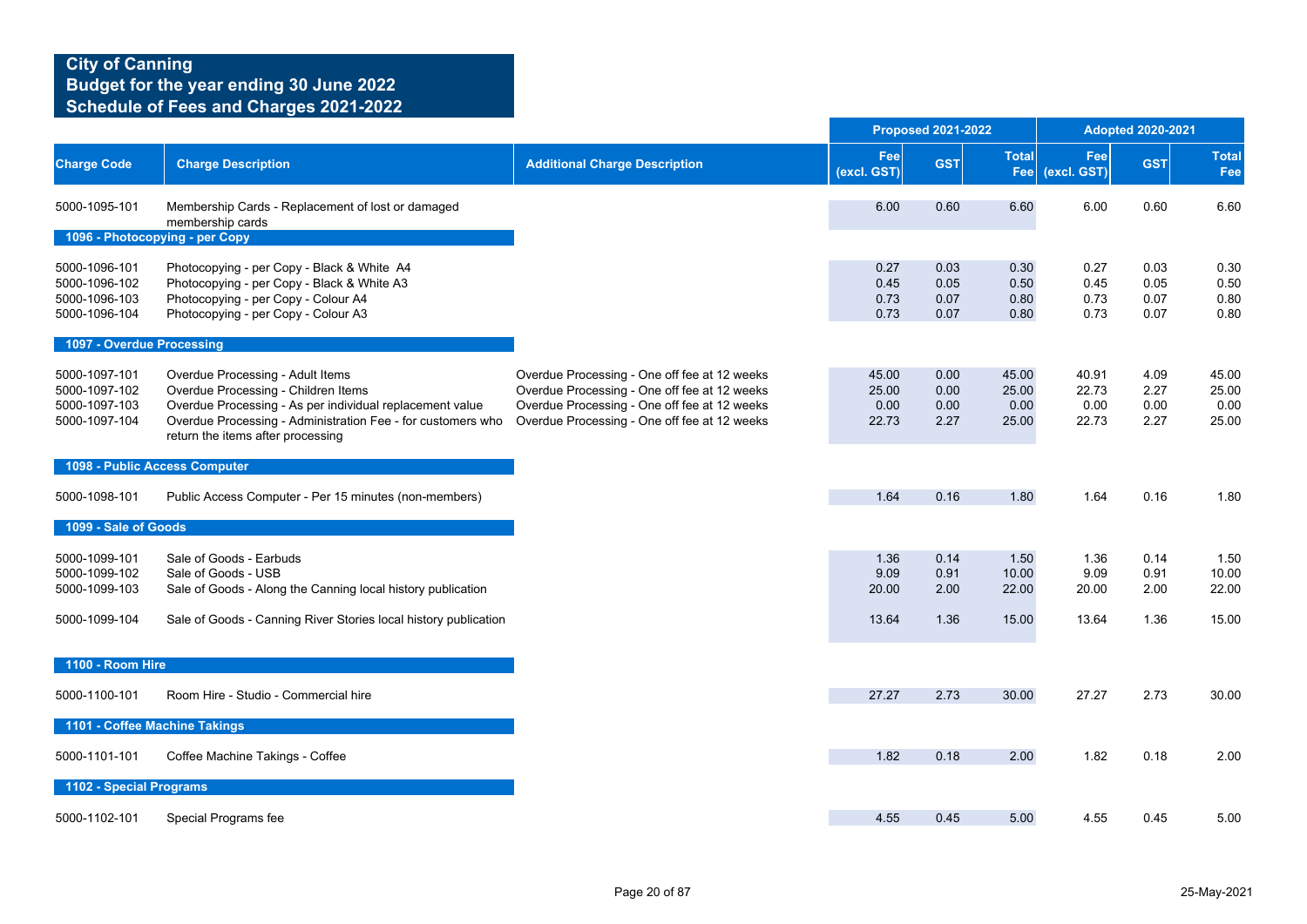|                                                                  |                                                                                                                                                                                                                                         |                                                                                                                                                                                              |                                 | <b>Proposed 2021-2022</b>    |                                 |                                 | <b>Adopted 2020-2021</b>     |                                 |
|------------------------------------------------------------------|-----------------------------------------------------------------------------------------------------------------------------------------------------------------------------------------------------------------------------------------|----------------------------------------------------------------------------------------------------------------------------------------------------------------------------------------------|---------------------------------|------------------------------|---------------------------------|---------------------------------|------------------------------|---------------------------------|
| <b>Charge Code</b>                                               | <b>Charge Description</b>                                                                                                                                                                                                               | <b>Additional Charge Description</b>                                                                                                                                                         | Fee<br>(excl. GST)              | <b>GST</b>                   | <b>Total</b>                    | Fee<br>Fee (excl. GST)          | <b>GST</b>                   | <b>Total</b><br>Fee             |
| 5010                                                             | <b>Willetton Library</b>                                                                                                                                                                                                                |                                                                                                                                                                                              |                                 |                              |                                 |                                 |                              |                                 |
| 1103 - Membership Cards                                          |                                                                                                                                                                                                                                         |                                                                                                                                                                                              |                                 |                              |                                 |                                 |                              |                                 |
| 5010-1103-101                                                    | Membership Cards - Replacement of lost or damaged<br>membership cards                                                                                                                                                                   |                                                                                                                                                                                              | 6.00                            | 0.60                         | 6.60                            | 6.00                            | 0.60                         | 6.60                            |
|                                                                  | 1104 - Photocopying - per Copy                                                                                                                                                                                                          |                                                                                                                                                                                              |                                 |                              |                                 |                                 |                              |                                 |
| 5010-1104-101<br>5010-1104-102<br>5010-1104-103<br>5010-1104-104 | Photocopying - per Copy - Black & White A4<br>Photocopying - per Copy - Black & White A3<br>Photocopying - per Copy - Colour A4<br>Photocopying - per Copy - Colour A3                                                                  |                                                                                                                                                                                              | 0.27<br>0.45<br>0.73<br>0.73    | 0.03<br>0.05<br>0.07<br>0.07 | 0.30<br>0.50<br>0.80<br>0.80    | 0.27<br>0.45<br>0.73<br>0.73    | 0.03<br>0.05<br>0.07<br>0.07 | 0.30<br>0.50<br>0.80<br>0.80    |
| 1105 - Overdue Processing                                        |                                                                                                                                                                                                                                         |                                                                                                                                                                                              |                                 |                              |                                 |                                 |                              |                                 |
| 5010-1105-101<br>5010-1105-102<br>5010-1105-103<br>5010-1105-104 | Overdue Processing - Adult Items<br>Overdue Processing - Children Items<br>Overdue Processing - As per individual replacement value<br>Overdue Processing - Administration Fee - for customers who<br>return the items after processing | Overdue Processing - One off fee at 12 weeks<br>Overdue Processing - One off fee at 12 weeks<br>Overdue Processing - One off fee at 12 weeks<br>Overdue Processing - One off fee at 12 weeks | 45.00<br>25.00<br>0.00<br>22.73 | 0.00<br>0.00<br>0.00<br>2.27 | 45.00<br>25.00<br>0.00<br>25.00 | 40.91<br>22.73<br>0.00<br>22.73 | 4.09<br>2.27<br>0.00<br>2.27 | 45.00<br>25.00<br>0.00<br>25.00 |
|                                                                  | 1106 - Public Access Computer                                                                                                                                                                                                           |                                                                                                                                                                                              |                                 |                              |                                 |                                 |                              |                                 |
| 5010-1106-101                                                    | Public Access Computer - Per 15 minutes (non-members)                                                                                                                                                                                   |                                                                                                                                                                                              | 1.64                            | 0.16                         | 1.80                            | 1.64                            | 0.16                         | 1.80                            |
| 1107 - Sale of Goods                                             |                                                                                                                                                                                                                                         |                                                                                                                                                                                              |                                 |                              |                                 |                                 |                              |                                 |
| 5010-1107-101<br>5010-1107-102<br>5010-1107-103                  | Sale of Goods - Earbuds<br>Sale of Goods - USB<br>Sale of Goods - Along the Canning local history publication                                                                                                                           |                                                                                                                                                                                              | 1.36<br>9.09<br>20.00           | 0.14<br>0.91<br>2.00         | 1.50<br>10.00<br>22.00          | 1.36<br>9.09<br>20.00           | 0.14<br>0.91<br>2.00         | 1.50<br>10.00<br>22.00          |
| 5010-1107-104                                                    | Sale of Goods - Canning River Stories local history publication                                                                                                                                                                         |                                                                                                                                                                                              | 13.64                           | 1.36                         | 15.00                           | 13.64                           | 1.36                         | 15.00                           |
|                                                                  | 1109 - Coffee Machine Takings                                                                                                                                                                                                           |                                                                                                                                                                                              |                                 |                              |                                 |                                 |                              |                                 |
| 5010-1109-101                                                    | Coffee Machine Takings                                                                                                                                                                                                                  |                                                                                                                                                                                              | 1.82                            | 0.18                         | 2.00                            | 1.82                            | 0.18                         | 2.00                            |
| 1110 - Special Programs                                          |                                                                                                                                                                                                                                         |                                                                                                                                                                                              |                                 |                              |                                 |                                 |                              |                                 |
| 5010-1110-101                                                    | Special Programs - Special Program fee                                                                                                                                                                                                  |                                                                                                                                                                                              | 4.55                            | 0.45                         | 5.00                            | 4.55                            | 0.45                         | 5.00                            |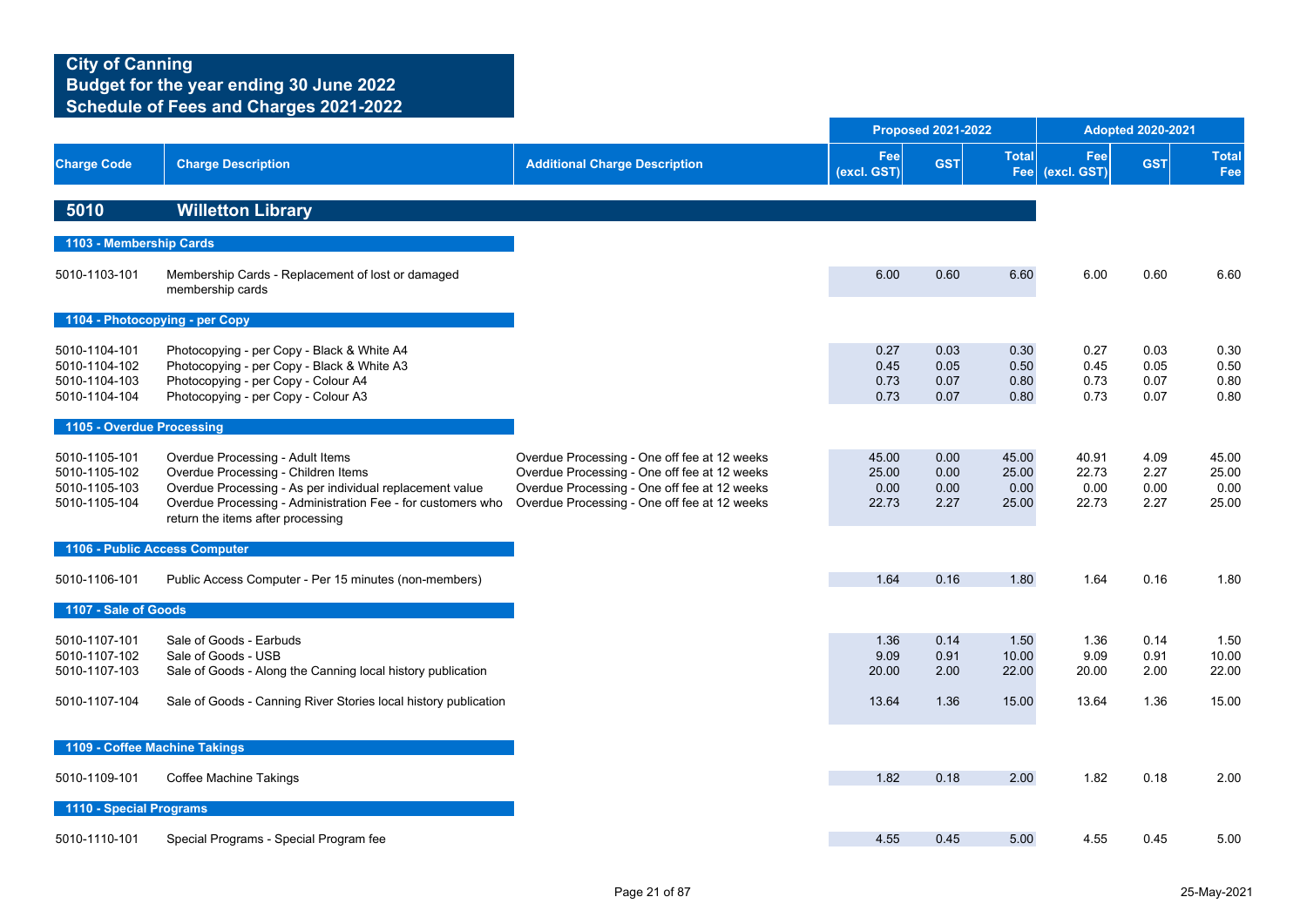|                                                                  |                                                                                                                                                                                                                                         |                                                                                                                                                                                              |                                 | <b>Proposed 2021-2022</b>    |                                 |                                 | <b>Adopted 2020-2021</b>     |                                 |
|------------------------------------------------------------------|-----------------------------------------------------------------------------------------------------------------------------------------------------------------------------------------------------------------------------------------|----------------------------------------------------------------------------------------------------------------------------------------------------------------------------------------------|---------------------------------|------------------------------|---------------------------------|---------------------------------|------------------------------|---------------------------------|
| <b>Charge Code</b>                                               | <b>Charge Description</b>                                                                                                                                                                                                               | <b>Additional Charge Description</b>                                                                                                                                                         | Fee<br>(excl. GST)              | <b>GST</b>                   | <b>Total</b>                    | Fee<br>Fee (excl. GST)          | <b>GST</b>                   | <b>Total</b><br>Fee             |
| 5020                                                             | <b>Bentley Hub</b>                                                                                                                                                                                                                      |                                                                                                                                                                                              |                                 |                              |                                 |                                 |                              |                                 |
| 1111 - Membership Cards                                          |                                                                                                                                                                                                                                         |                                                                                                                                                                                              |                                 |                              |                                 |                                 |                              |                                 |
| 5020-1111-101                                                    | Membership Cards - Replacement of lost or damaged<br>membership cards                                                                                                                                                                   |                                                                                                                                                                                              | 6.00                            | 0.60                         | 6.60                            | 6.00                            | 0.60                         | 6.60                            |
|                                                                  | 1112 - Photocopying - per Copy                                                                                                                                                                                                          |                                                                                                                                                                                              |                                 |                              |                                 |                                 |                              |                                 |
| 5020-1112-101<br>5020-1112-102<br>5020-1112-103<br>5020-1112-104 | Photocopying - per Copy - Black & White A4<br>Photocopying - per Copy - Black & White A3<br>Photocopying - per Copy - Colour A4<br>Photocopying - per Copy - Colour A3                                                                  |                                                                                                                                                                                              | 0.27<br>0.45<br>0.73<br>0.73    | 0.03<br>0.05<br>0.07<br>0.07 | 0.30<br>0.50<br>0.80<br>0.80    | 0.27<br>0.45<br>0.73<br>0.73    | 0.03<br>0.05<br>0.07<br>0.07 | 0.30<br>0.50<br>0.80<br>0.80    |
| 1113 - Overdue Processing                                        |                                                                                                                                                                                                                                         |                                                                                                                                                                                              |                                 |                              |                                 |                                 |                              |                                 |
| 5020-1113-101<br>5020-1113-102<br>5020-1113-103<br>5020-1113-104 | Overdue Processing - Adult Items<br>Overdue Processing - Children Items<br>Overdue Processing - As per individual replacement value<br>Overdue Processing - Administration Fee - for customers who<br>return the items after processing | Overdue Processing - One off fee at 12 weeks<br>Overdue Processing - One off fee at 12 weeks<br>Overdue Processing - One off fee at 12 weeks<br>Overdue Processing - One off fee at 12 weeks | 45.00<br>25.00<br>0.00<br>22.73 | 0.00<br>0.00<br>0.00<br>2.27 | 45.00<br>25.00<br>0.00<br>25.00 | 40.91<br>22.73<br>0.00<br>22.73 | 4.09<br>2.27<br>0.00<br>2.27 | 45.00<br>25.00<br>0.00<br>25.00 |
|                                                                  | 1114 - Public Access Computer                                                                                                                                                                                                           |                                                                                                                                                                                              |                                 |                              |                                 |                                 |                              |                                 |
| 5020-1114-101                                                    | Public Access Computer - Per 15 minutes (non-members)                                                                                                                                                                                   |                                                                                                                                                                                              | 1.64                            | 0.16                         | 1.80                            | 1.64                            | 0.16                         | 1.80                            |
| 1115 - Sale of Goods                                             |                                                                                                                                                                                                                                         |                                                                                                                                                                                              |                                 |                              |                                 |                                 |                              |                                 |
| 5020-1115-101<br>5020-1115-102<br>5020-1115-103                  | Sale of Goods - Earbuds<br>Sale of Goods - USB<br>Sale of Goods - Along the Canning local history publication                                                                                                                           |                                                                                                                                                                                              | 1.36<br>9.09<br>20.00           | 0.14<br>0.91<br>2.00         | 1.50<br>10.00<br>22.00          | 1.36<br>9.09<br>20.00           | 0.14<br>0.91<br>2.00         | 1.50<br>10.00<br>22.00          |
| 5020-1115-104                                                    | Sale of Goods - Canning River Stories local history publication                                                                                                                                                                         |                                                                                                                                                                                              | 13.64                           | 1.36                         | 15.00                           | 13.64                           | 1.36                         | 15.00                           |
| 1116 - Room Hire                                                 |                                                                                                                                                                                                                                         |                                                                                                                                                                                              |                                 |                              |                                 |                                 |                              |                                 |
| 5020-1116-101                                                    | Room Hire - Studio - Commercial hire                                                                                                                                                                                                    |                                                                                                                                                                                              | 27.27                           | 2.73                         | 30.00                           | 27.27                           | 2.73                         | 30.00                           |
|                                                                  | 1117 - Coffee Machine Takings                                                                                                                                                                                                           |                                                                                                                                                                                              |                                 |                              |                                 |                                 |                              |                                 |
| 5020-1117-101                                                    | Coffee Machine Takings                                                                                                                                                                                                                  |                                                                                                                                                                                              | 1.82                            | 0.18                         | 2.00                            | 1.82                            | 0.18                         | 2.00                            |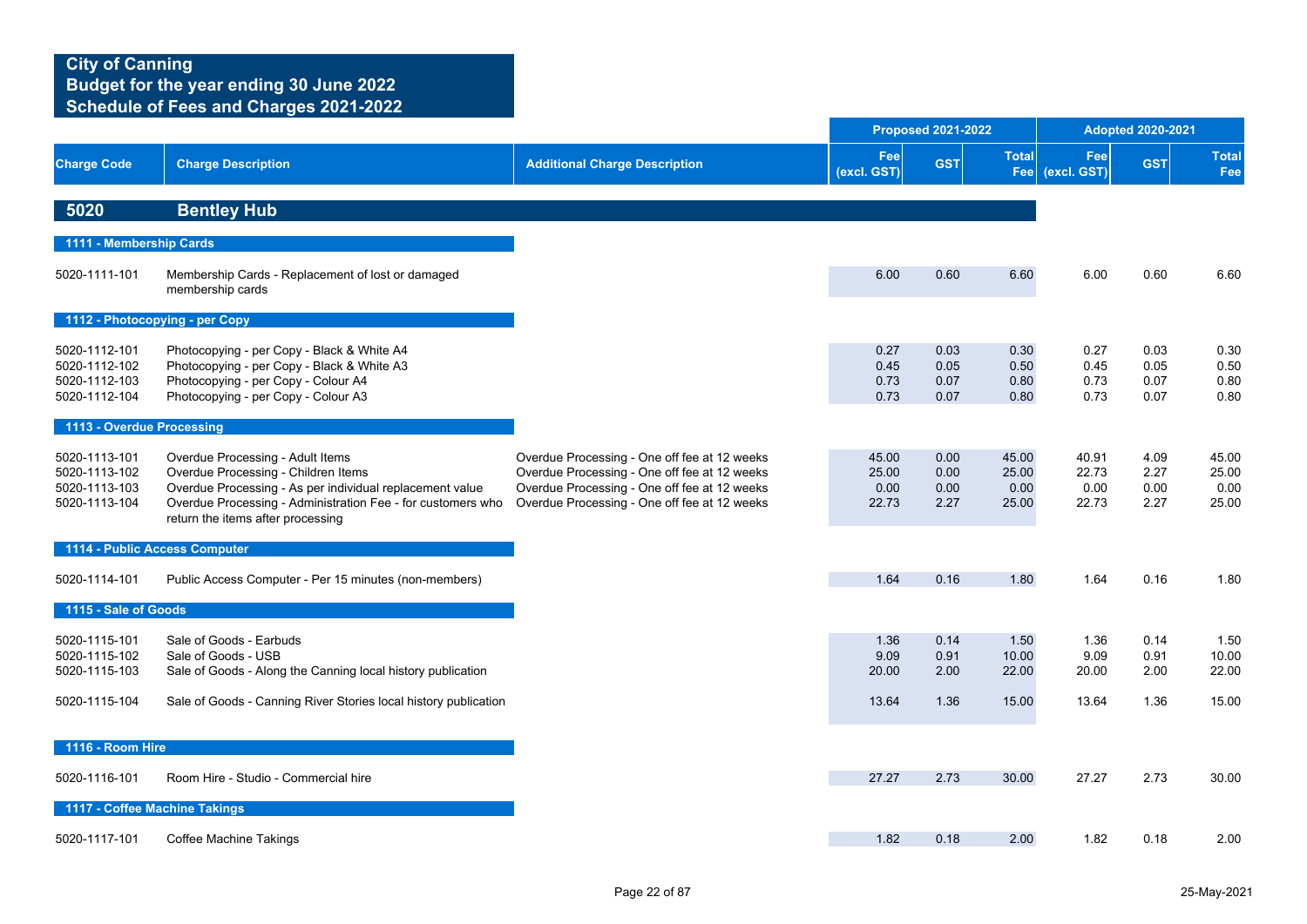|                                                                  |                                                                                                                                                                                                                                         |                                                                                                                                                                                 |                                 | <b>Proposed 2021-2022</b>    |                                 |                                 | <b>Adopted 2020-2021</b>     |                                 |
|------------------------------------------------------------------|-----------------------------------------------------------------------------------------------------------------------------------------------------------------------------------------------------------------------------------------|---------------------------------------------------------------------------------------------------------------------------------------------------------------------------------|---------------------------------|------------------------------|---------------------------------|---------------------------------|------------------------------|---------------------------------|
| <b>Charge Code</b>                                               | <b>Charge Description</b>                                                                                                                                                                                                               | <b>Additional Charge Description</b>                                                                                                                                            | Fee<br>(excl. GST)              | <b>GST</b>                   | <b>Total</b>                    | Fee<br>Fee (excl. GST)          | <b>GST</b>                   | <b>Total</b><br>Fee             |
| 1118 - Special Programs                                          |                                                                                                                                                                                                                                         |                                                                                                                                                                                 |                                 |                              |                                 |                                 |                              |                                 |
| 5020-1118-101                                                    | Special Programs fee                                                                                                                                                                                                                    |                                                                                                                                                                                 | 4.55                            | 0.45                         | 5.00                            | 4.55                            | 0.45                         | 5.00                            |
| 5040                                                             | <b>Cannington Library</b>                                                                                                                                                                                                               |                                                                                                                                                                                 |                                 |                              |                                 |                                 |                              |                                 |
| 1119 - Membership Cards                                          |                                                                                                                                                                                                                                         |                                                                                                                                                                                 |                                 |                              |                                 |                                 |                              |                                 |
| 5040-1119-101                                                    | Membership Cards - Replacement of lost or damaged<br>membership cards                                                                                                                                                                   |                                                                                                                                                                                 | 6.00                            | 0.60                         | 6.60                            | 6.00                            | 0.60                         | 6.60                            |
| 1120 - Photocopying - per Copy                                   |                                                                                                                                                                                                                                         |                                                                                                                                                                                 |                                 |                              |                                 |                                 |                              |                                 |
| 5040-1120-101<br>5040-1120-102<br>5040-1120-103<br>5040-1120-104 | Photocopying - per Copy - Black & White A4<br>Photocopying - per Copy - Black & White A3<br>Photocopying - per Copy - Colour A4<br>Photocopying - per Copy - Colour A3                                                                  |                                                                                                                                                                                 | 0.27<br>0.45<br>0.73<br>0.73    | 0.03<br>0.05<br>0.07<br>0.07 | 0.30<br>0.50<br>0.80<br>0.80    | 0.27<br>0.45<br>0.73<br>0.73    | 0.03<br>0.05<br>0.07<br>0.07 | 0.30<br>0.50<br>0.80<br>0.80    |
| 1121 - Overdue Processing                                        |                                                                                                                                                                                                                                         |                                                                                                                                                                                 |                                 |                              |                                 |                                 |                              |                                 |
| 5040-1121-101<br>5040-1121-102<br>5040-1121-103<br>5040-1121-104 | Overdue Processing - Adult Items<br>Overdue Processing - Children Items<br>Overdue Processing - As per individual replacement value<br>Overdue Processing - Administration Fee - for customers who<br>return the items after processing | Overdue Processing - One off fee at 12 weeks<br>Overdue Processing - One off fee at 12 weeks<br>Actual cost of Replacement Item<br>Overdue Processing - One off fee at 12 weeks | 45.00<br>25.00<br>0.00<br>22.73 | 0.00<br>0.00<br>0.00<br>2.27 | 45.00<br>25.00<br>0.00<br>25.00 | 40.91<br>22.73<br>0.00<br>22.73 | 4.09<br>2.27<br>0.00<br>2.27 | 45.00<br>25.00<br>0.00<br>25.00 |
| 1122 - Public Access Computer                                    |                                                                                                                                                                                                                                         |                                                                                                                                                                                 |                                 |                              |                                 |                                 |                              |                                 |
| 5040-1122-101                                                    | Public Access Computer - Per 15 minutes (non-members)                                                                                                                                                                                   |                                                                                                                                                                                 | 1.64                            | 0.16                         | 1.80                            | 1.64                            | 0.16                         | 1.80                            |
| 1123 - Sale of Goods                                             |                                                                                                                                                                                                                                         |                                                                                                                                                                                 |                                 |                              |                                 |                                 |                              |                                 |
| 5040-1123-101<br>5040-1123-102<br>5040-1123-103                  | Sale of Goods - Earbuds<br>Sale of Goods - USB<br>Sale of Goods - Along the Canning local history publication                                                                                                                           |                                                                                                                                                                                 | 1.36<br>9.09<br>20.00           | 0.14<br>0.91<br>2.00         | 1.50<br>10.00<br>22.00          | 1.36<br>9.09<br>20.00           | 0.14<br>0.91<br>2.00         | 1.50<br>10.00<br>22.00          |
| 5040-1123-104                                                    | Sale of Goods - Canning River Stories local history publication                                                                                                                                                                         |                                                                                                                                                                                 | 13.64                           | 1.36                         | 15.00                           | 13.64                           | 1.36                         | 15.00                           |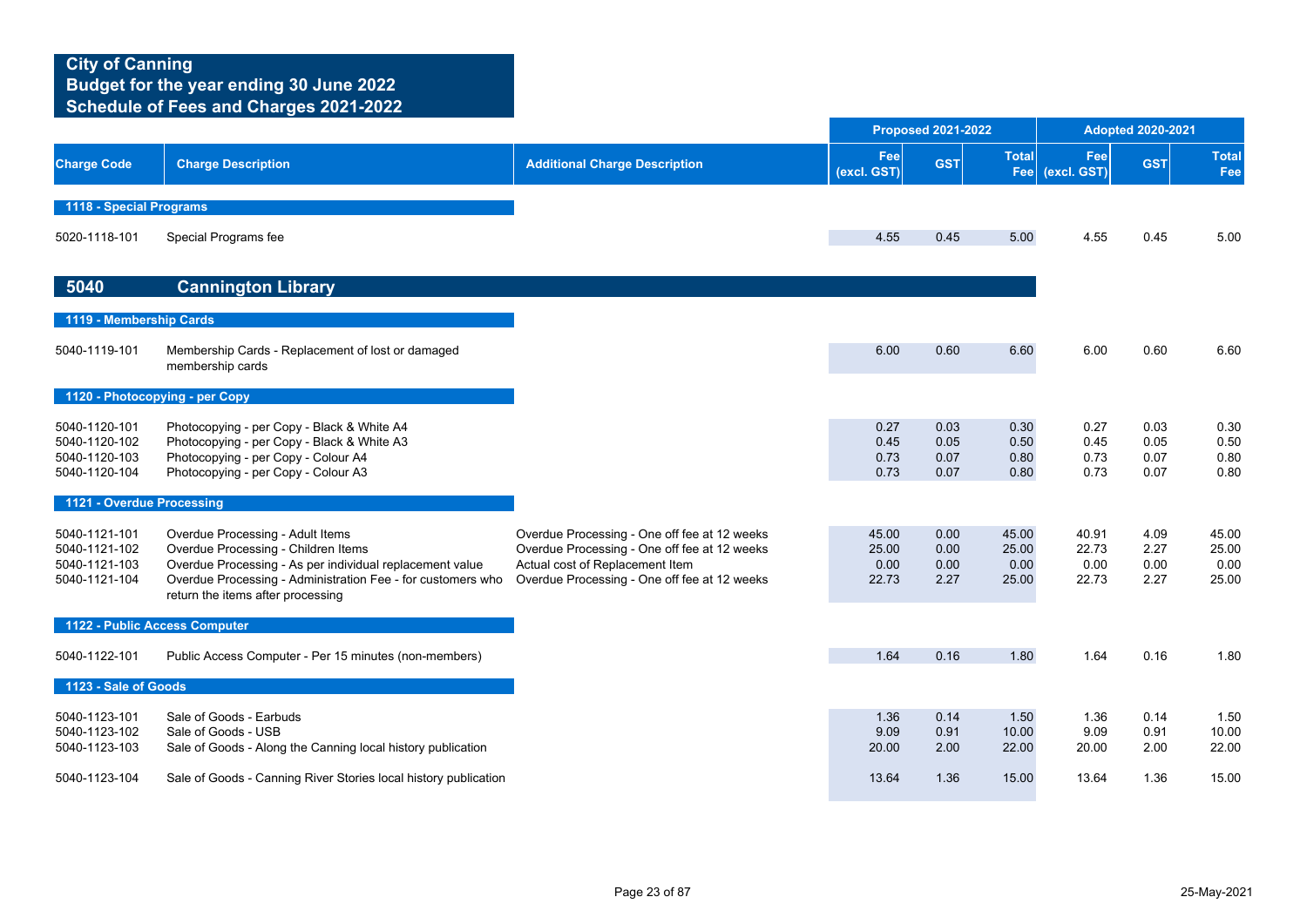|                                                                                                    |                                                                                                                                                                                                                                                                                                                                                              |                                                                                                  |                                                    | <b>Proposed 2021-2022</b>                    |                                                    |                        | <b>Adopted 2020-2021</b> |                                                                |
|----------------------------------------------------------------------------------------------------|--------------------------------------------------------------------------------------------------------------------------------------------------------------------------------------------------------------------------------------------------------------------------------------------------------------------------------------------------------------|--------------------------------------------------------------------------------------------------|----------------------------------------------------|----------------------------------------------|----------------------------------------------------|------------------------|--------------------------|----------------------------------------------------------------|
| <b>Charge Code</b>                                                                                 | <b>Charge Description</b>                                                                                                                                                                                                                                                                                                                                    | <b>Additional Charge Description</b>                                                             | Fee<br>(excl. GST)                                 | <b>GST</b>                                   | <b>Total</b>                                       | Fee<br>Fee (excl. GST) | <b>GST</b>               | <b>Total</b><br>Fee                                            |
| 1124 - Room Hire                                                                                   |                                                                                                                                                                                                                                                                                                                                                              |                                                                                                  |                                                    |                                              |                                                    |                        |                          |                                                                |
| 5040-1124-101                                                                                      | Room Hire - Studio - Commercial hire                                                                                                                                                                                                                                                                                                                         |                                                                                                  | 27.27                                              | 2.73                                         | 30.00                                              | 27.27                  | 2.73                     | 30.00                                                          |
|                                                                                                    | 1125 - Coffee Machine Takings                                                                                                                                                                                                                                                                                                                                |                                                                                                  |                                                    |                                              |                                                    |                        |                          |                                                                |
| 5040-1125-101                                                                                      | Coffee Machine Takings                                                                                                                                                                                                                                                                                                                                       |                                                                                                  | 1.82                                               | 0.18                                         | 2.00                                               | 1.82                   | 0.18                     | 2.00                                                           |
| 1126 - Special Programs                                                                            |                                                                                                                                                                                                                                                                                                                                                              |                                                                                                  |                                                    |                                              |                                                    |                        |                          |                                                                |
| 5040-1126-101                                                                                      | Special Programs - Special Program fee                                                                                                                                                                                                                                                                                                                       |                                                                                                  | 4.55                                               | 0.45                                         | 5.00                                               | 4.55                   | 0.45                     | 5.00                                                           |
| 5110                                                                                               | <b>Hillview Intercultural &amp; Community Centre</b>                                                                                                                                                                                                                                                                                                         |                                                                                                  |                                                    |                                              |                                                    |                        |                          |                                                                |
|                                                                                                    | 1253 - Hillview Room Hire - Standard                                                                                                                                                                                                                                                                                                                         |                                                                                                  |                                                    |                                              |                                                    |                        |                          |                                                                |
| 5110-1253-101<br>5110-1253-102<br>5110-1253-103<br>5110-1253-104<br>5110-1253-105<br>5110-1253-106 | Hillview Room Hire - Standard Hire - Activity Room<br>Hillview Room Hire - Standard Hire - Commercial Kitchen<br>Hillview Room Hire - Standard Hire - Computer Lab<br>Hillview Room Hire - Standard Hire - Meeting Room<br>Hillview Room Hire - Standard Hire - Multipurpose Hall<br>Hillview Room Hire - Standard Hire - Multipurpose Hall - inc<br>kitchen |                                                                                                  | 21.36<br>41.36<br>21.36<br>21.36<br>43.18<br>55.91 | 2.14<br>4.14<br>2.14<br>2.14<br>4.32<br>5.59 | 23.50<br>45.50<br>23.50<br>23.50<br>47.50<br>61.50 |                        |                          | New Fee<br>New Fee<br>New Fee<br>New Fee<br>New Fee<br>New Fee |
|                                                                                                    | 1254 - Hillview Room Hire - Community Groups                                                                                                                                                                                                                                                                                                                 |                                                                                                  |                                                    |                                              |                                                    |                        |                          |                                                                |
| 5110-1254-101<br>5110-1254-102                                                                     | Hillview Room Hire - Community Hire - Activity Room<br>Hillview Room Hire - Community Hire - Commercial Kitchen                                                                                                                                                                                                                                              |                                                                                                  | 14.09<br>14.09                                     | 1.41<br>1.41                                 | 15.50<br>15.50                                     |                        |                          | New Fee<br>New Fee                                             |
| 5110-1254-103<br>5110-1254-104<br>5110-1254-105<br>5110-1254-106                                   | Hillview Room Hire - Community Hire - Computer Lab<br>Hillview Room Hire - Community Hire - Meeting Room<br>Hillview Room Hire - Community Hire - Multipurpose Hall<br>Hillview Room Hire - Community Hire - Multipurpose Hall - inc<br>kitchen                                                                                                              |                                                                                                  | 14.09<br>9.18<br>14.09<br>20.00                    | 1.41<br>0.92<br>1.41<br>2.00                 | 15.50<br>10.10<br>15.50<br>22.00                   |                        |                          | New Fee<br>New Fee<br>New Fee<br>New Fee                       |
|                                                                                                    | 1255 - Hillview Room Hire - City Led Functions                                                                                                                                                                                                                                                                                                               |                                                                                                  |                                                    |                                              |                                                    |                        |                          |                                                                |
| 5110-1255-101<br>5110-1255-102<br>5110-1255-103<br>5110-1255-104<br>5110-1255-105                  | Hillview Room Hire - City Functions - Activity Room<br>Hillview Room Hire - City Functions - Commercial Kitchen<br>Hillview Room Hire - City Functions - Computer Lab<br>Hillview Room Hire - City Functions - Meeting Room<br>Hillview Room Hire - City Functions - Multipurpose Hall                                                                       | This use is Free<br>This use is Free<br>This use is Free<br>This use is Free<br>This use is Free | 0.00<br>0.00<br>0.00<br>0.00<br>0.00               | 0.00<br>0.00<br>0.00<br>0.00<br>0.00         | 0.00<br>0.00<br>0.00<br>0.00<br>0.00               |                        |                          | New Fee<br>New Fee<br>New Fee<br>New Fee<br>New Fee            |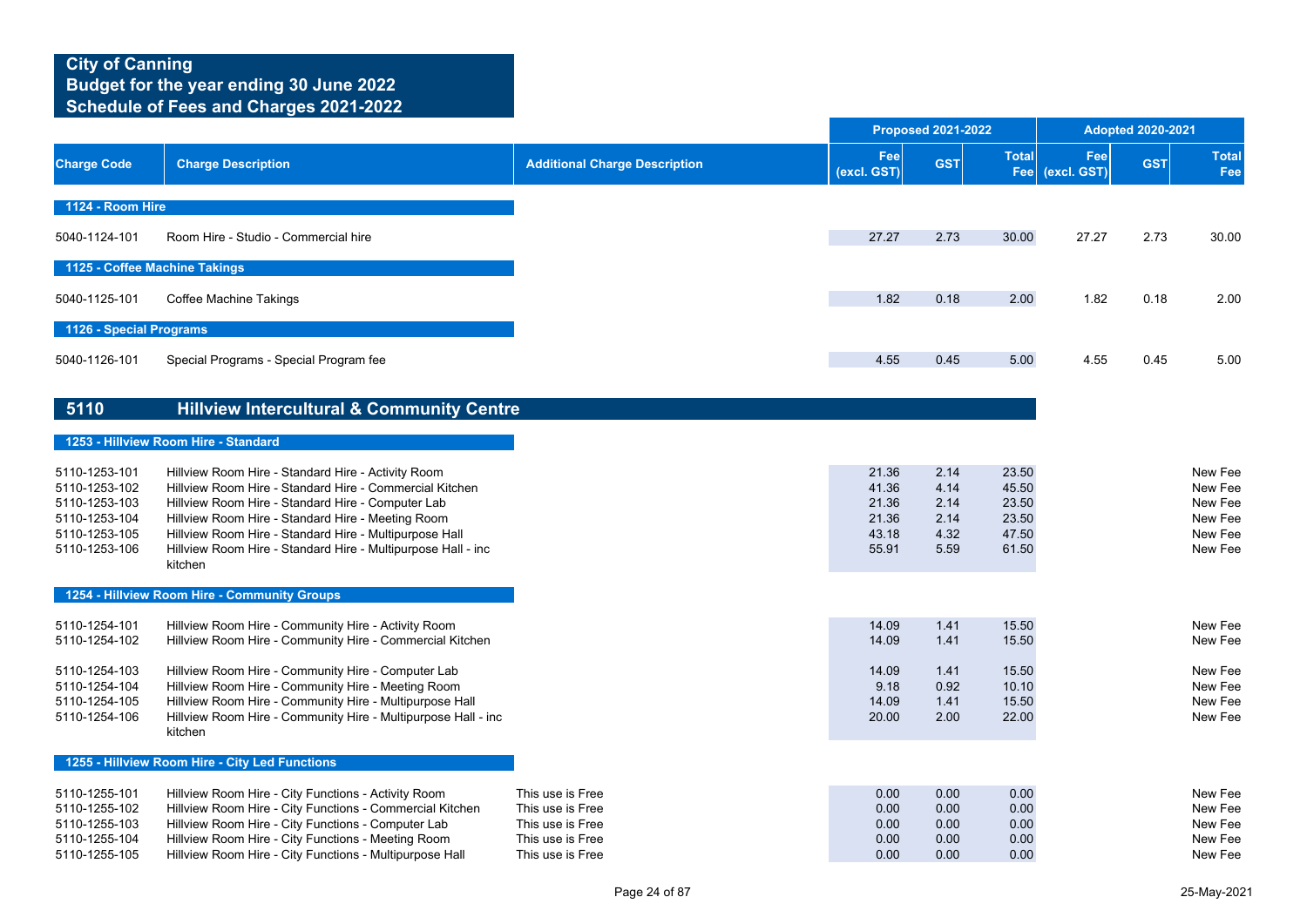|                                                                                                                                                                        |                                                                                                                                                                                                                                                                                                                                                                                                                                                                                |                                      |                                                                                       | <b>Proposed 2021-2022</b>                                                    |                                                                                       |                                                                                       | <b>Adopted 2020-2021</b>                                                     |                                                                                       |
|------------------------------------------------------------------------------------------------------------------------------------------------------------------------|--------------------------------------------------------------------------------------------------------------------------------------------------------------------------------------------------------------------------------------------------------------------------------------------------------------------------------------------------------------------------------------------------------------------------------------------------------------------------------|--------------------------------------|---------------------------------------------------------------------------------------|------------------------------------------------------------------------------|---------------------------------------------------------------------------------------|---------------------------------------------------------------------------------------|------------------------------------------------------------------------------|---------------------------------------------------------------------------------------|
| <b>Charge Code</b>                                                                                                                                                     | <b>Charge Description</b>                                                                                                                                                                                                                                                                                                                                                                                                                                                      | <b>Additional Charge Description</b> | Fee<br>(excl. GST)                                                                    | <b>GST</b>                                                                   | <b>Total</b>                                                                          | Fee<br>Fee (excl. GST)                                                                | <b>GST</b>                                                                   | <b>Total</b><br>Fee                                                                   |
| 5110-1255-106                                                                                                                                                          | Hillview Room Hire - City Functions - Multipurpose Hall - inc<br>kitchen                                                                                                                                                                                                                                                                                                                                                                                                       | This use is Free                     | 0.00                                                                                  | 0.00                                                                         | 0.00                                                                                  |                                                                                       |                                                                              | New Fee                                                                               |
| 5270                                                                                                                                                                   | <b>Whaleback Golf Course</b>                                                                                                                                                                                                                                                                                                                                                                                                                                                   |                                      |                                                                                       |                                                                              |                                                                                       |                                                                                       |                                                                              |                                                                                       |
|                                                                                                                                                                        | 1130 - Green Fees-9 Holes (Weekdays)                                                                                                                                                                                                                                                                                                                                                                                                                                           |                                      |                                                                                       |                                                                              |                                                                                       |                                                                                       |                                                                              |                                                                                       |
| 5270-1130-101<br>5270-1130-102<br>5270-1130-103<br>5270-1130-104<br>5270-1130-105<br>5270-1130-106<br>5270-1130-107<br>5270-1130-108<br>5270-1130-109<br>5270-1130-110 | 9 Holes (Weekdays) - Adults AM<br>9 Holes (Weekdays) - Adults PM<br>9 Holes (Weekdays) - School Students / Juniors AM<br>9 Holes (Weekdays) - School Students / Juniors PM<br>9 Holes (Weekdays) - Pensioners / Seniors AM<br>9 Holes (Weekdays) - Pensioners / Seniors PM<br>9 Holes (Weekdays) - University Students AM<br>9 Holes (Weekdays) - University Students PM<br>9 Holes (Weekdays) - Twilight Special<br>9 Holes (Weekdays) - Junior playing with adult            |                                      | 19.09<br>18.18<br>13.64<br>13.64<br>15.00<br>14.32<br>15.00<br>14.32<br>13.64<br>4.55 | 1.91<br>1.82<br>1.36<br>1.36<br>1.50<br>1.43<br>1.50<br>1.43<br>1.36<br>0.45 | 21.00<br>20.00<br>15.00<br>15.00<br>16.50<br>15.75<br>16.50<br>15.75<br>15.00<br>5.00 | 18.18<br>17.27<br>13.64<br>13.64<br>14.55<br>13.64<br>14.55<br>13.64<br>13.64<br>4.55 | 1.82<br>1.73<br>1.36<br>1.36<br>1.45<br>1.36<br>1.45<br>1.36<br>1.36<br>0.45 | 20.00<br>19.00<br>15.00<br>15.00<br>16.00<br>15.00<br>16.00<br>15.00<br>15.00<br>5.00 |
|                                                                                                                                                                        | 1131 - Green Fees-9 Holes (Weekends)                                                                                                                                                                                                                                                                                                                                                                                                                                           |                                      |                                                                                       |                                                                              |                                                                                       |                                                                                       |                                                                              |                                                                                       |
| 5270-1131-101<br>5270-1131-102<br>5270-1131-103<br>5270-1131-104<br>5270-1131-105<br>5270-1131-106<br>5270-1131-107<br>5270-1131-108<br>5270-1131-109<br>5270-1131-110 | 9 Holes (Weekends) - Adults AM<br>9 Holes (Weekends) - Adults PM<br>9 Holes (Weekends) - School Students / Juniors AM<br>9 Holes (Weekends) - School Students / Juniors PM<br>9 Holes (Weekends) - Pensioners / Seniors AM<br>9 Holes (Weekends) - Pensioners / Seniors PM<br>9 Holes (Weekends) - University Students AM<br>9 Holes (Weekends) - University Students PM<br>9 Holes (Weekends) - Twilight (Weekends) Special<br>9 Holes (Weekends) - Junior playing with adult |                                      | 23.64<br>22.73<br>13.64<br>13.64<br>23.64<br>18.18<br>23.64<br>18.18<br>13.64<br>4.55 | 2.36<br>2.27<br>1.36<br>1.36<br>2.36<br>1.82<br>2.36<br>1.82<br>1.36<br>0.45 | 26.00<br>25.00<br>15.00<br>15.00<br>26.00<br>20.00<br>26.00<br>20.00<br>15.00<br>5.00 | 22.73<br>21.82<br>13.64<br>13.64<br>22.73<br>17.27<br>22.73<br>17.27<br>13.64<br>4.55 | 2.27<br>2.18<br>1.36<br>1.36<br>2.27<br>1.73<br>2.27<br>1.73<br>1.36<br>0.45 | 25.00<br>24.00<br>15.00<br>15.00<br>25.00<br>19.00<br>25.00<br>19.00<br>15.00<br>5.00 |
|                                                                                                                                                                        | 1132 - Green Fees-18 Holes (Weekdays)                                                                                                                                                                                                                                                                                                                                                                                                                                          |                                      |                                                                                       |                                                                              |                                                                                       |                                                                                       |                                                                              |                                                                                       |
| 5270-1132-101                                                                                                                                                          | 18 Holes (Weekdave) - Adulte AM                                                                                                                                                                                                                                                                                                                                                                                                                                                |                                      | 27.27                                                                                 | 273                                                                          | 30.00                                                                                 | 26.36                                                                                 | 2.64                                                                         | 20 UU                                                                                 |

| 5270-1132-101 | 18 Holes (Weekdays) - Adults AM                    | 27.27 | 2.13 | <b>30.00</b> | 20.30 | 2.64 | 29.UU |
|---------------|----------------------------------------------------|-------|------|--------------|-------|------|-------|
| 5270-1132-102 | 18 Holes (Weekdays) - Adults PM                    | 25.91 | 2.59 | 28.50        | 24.55 | 2.45 | 27.00 |
| 5270-1132-103 | 18 Holes (Weekdays) - School Students / Juniors AM | 19.09 | 1.91 | 21.00        | 19.09 | 1.91 | 21.00 |
| 5270-1132-104 | 18 Holes (Weekdays) - School Students / Juniors PM | 19.09 | 1.91 | 21.00        | 19.09 | 1.91 | 21.00 |
| 5270-1132-105 | 18 Holes (Weekdays) - Pensioners / Seniors AM      | 21.82 | 2.18 | 24.00        | 20.91 | 2.09 | 23.00 |
| 5270-1132-106 | 18 Holes (Weekdays) - Pensioners / Seniors PM      | 20.00 | 2.00 | 22.00        | 19.09 | 1.91 | 21.00 |
| 5270-1132-107 | 18 Holes (Weekdays) - University Students AM       | 21.82 | 2.18 | 24.00        | 20.91 | 2.09 | 23.00 |
| 5270-1132-108 | 18 Holes (Weekdays) - University Students PM       | 20.00 | 2.00 | 22.00        | 19.09 | 1.91 | 21.00 |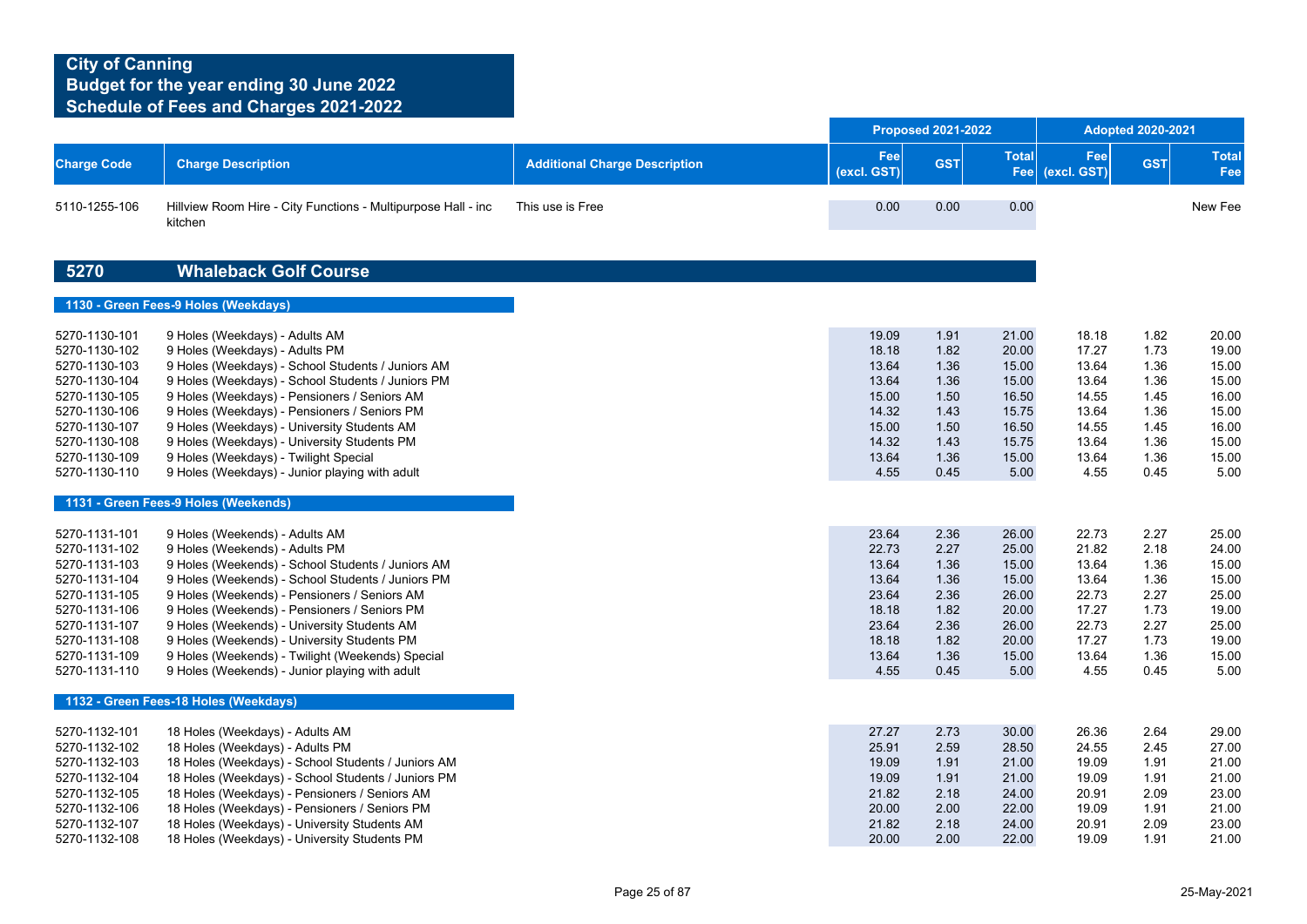|                                                                                                                                                       |                                                                                                                                                                                                                                                                                                                                                                                                                         |                                                                                                                                                                                  | <b>Proposed 2021-2022</b>                                                    |                                                                      |                                                                              | <b>Adopted 2020-2021</b>                                                     |                                                                      |                                                                              |
|-------------------------------------------------------------------------------------------------------------------------------------------------------|-------------------------------------------------------------------------------------------------------------------------------------------------------------------------------------------------------------------------------------------------------------------------------------------------------------------------------------------------------------------------------------------------------------------------|----------------------------------------------------------------------------------------------------------------------------------------------------------------------------------|------------------------------------------------------------------------------|----------------------------------------------------------------------|------------------------------------------------------------------------------|------------------------------------------------------------------------------|----------------------------------------------------------------------|------------------------------------------------------------------------------|
| <b>Charge Code</b>                                                                                                                                    | <b>Charge Description</b>                                                                                                                                                                                                                                                                                                                                                                                               | <b>Additional Charge Description</b>                                                                                                                                             | Fee<br>(excl. GST)                                                           | <b>GST</b>                                                           | <b>Total</b>                                                                 | Fee<br>Fee (excl. GST)                                                       | <b>GST</b>                                                           | <b>Total</b><br>Fee                                                          |
|                                                                                                                                                       | 1133 - Green Fees-18 Holes (Weekends)                                                                                                                                                                                                                                                                                                                                                                                   |                                                                                                                                                                                  |                                                                              |                                                                      |                                                                              |                                                                              |                                                                      |                                                                              |
| 5270-1133-101<br>5270-1133-102<br>5270-1133-103<br>5270-1133-104<br>5270-1133-105<br>5270-1133-106<br>5270-1133-107<br>5270-1133-108<br>5270-1133-109 | 18 Holes (Weekends) - Adults AM<br>18 Holes (Weekends) - Adults PM<br>18 Holes (Weekends) - School Students / Juniors AM<br>18 Holes (Weekends) - School Students / Juniors PM<br>18 Holes (Weekends) - Pensioners / Seniors AM<br>18 Holes (Weekends) - Pensioners / Seniors PM<br>18 Holes (Weekends) - University Students AM<br>18 Holes (Weekends) - University Students PM<br>18 Holes (Weekends) - Putting Green |                                                                                                                                                                                  | 33.64<br>32.27<br>19.09<br>19.09<br>33.64<br>24.55<br>33.64<br>24.55<br>4.55 | 3.36<br>3.23<br>1.91<br>1.91<br>3.36<br>2.45<br>3.36<br>2.45<br>0.45 | 37.00<br>35.50<br>21.00<br>21.00<br>37.00<br>27.00<br>37.00<br>27.00<br>5.00 | 32.73<br>30.91<br>19.09<br>19.09<br>32.73<br>23.64<br>32.73<br>23.64<br>3.64 | 3.27<br>3.09<br>1.91<br>1.91<br>3.27<br>2.36<br>3.27<br>2.36<br>0.36 | 36.00<br>34.00<br>21.00<br>21.00<br>36.00<br>26.00<br>36.00<br>26.00<br>4.00 |
| 1134 - Memberships                                                                                                                                    |                                                                                                                                                                                                                                                                                                                                                                                                                         |                                                                                                                                                                                  |                                                                              |                                                                      |                                                                              |                                                                              |                                                                      |                                                                              |
| 5270-1134-101                                                                                                                                         | Memberships - 12 Months Adults - No restrictions                                                                                                                                                                                                                                                                                                                                                                        | All current Golf Club Members can access Leisureplex<br>Memberships at corporate rates                                                                                           | 1,850.00                                                                     | 0.00                                                                 | 1,850.00                                                                     | 1,631.82                                                                     | 163.18                                                               | 1,795.00                                                                     |
| 5270-1134-102<br>5270-1134-103                                                                                                                        | Memberships - 12 Months Seniors - restriction PM only<br>weekends<br>Memberships - 12 Months Juniors - restriction PM Only                                                                                                                                                                                                                                                                                              | All current Golf Club Members can access Leisureplex<br>Memberships at corporate rates<br>All current Golf Club Members can access Leisureplex<br>Memberships at corporate rates | 1,650.00<br>255.00                                                           | 0.00<br>0.00                                                         | 1,650.00<br>255.00                                                           | 1,450.00<br>226.36                                                           | 145.00<br>22.64                                                      | 1,595.00<br>249.00                                                           |
|                                                                                                                                                       |                                                                                                                                                                                                                                                                                                                                                                                                                         |                                                                                                                                                                                  |                                                                              |                                                                      |                                                                              |                                                                              |                                                                      |                                                                              |
| 5300                                                                                                                                                  | <b>Active Places - Recreation Facilities</b>                                                                                                                                                                                                                                                                                                                                                                            |                                                                                                                                                                                  |                                                                              |                                                                      |                                                                              |                                                                              |                                                                      |                                                                              |
| 1239 - Additions to Hire                                                                                                                              |                                                                                                                                                                                                                                                                                                                                                                                                                         |                                                                                                                                                                                  |                                                                              |                                                                      |                                                                              |                                                                              |                                                                      |                                                                              |
| 5300-1239-101                                                                                                                                         | Additions to Hire - Floodlight use - Applicable to all users of<br>floodlights (both Junior and Open) - per 2kW globe / per hour                                                                                                                                                                                                                                                                                        |                                                                                                                                                                                  | 1.41                                                                         | 0.14                                                                 | 1.55                                                                         | 1.41                                                                         | 0.14                                                                 | 1.55                                                                         |
| $\overline{z}$                                                                                                                                        |                                                                                                                                                                                                                                                                                                                                                                                                                         |                                                                                                                                                                                  |                                                                              |                                                                      |                                                                              |                                                                              |                                                                      |                                                                              |

| 5300-1239-102 | Additions to Hire - Refrigerators/Freezers - Seasonal charge                                           | 198.18 | 19.82 | 218.00 | 198.18 | 19.82 | 218.00 |
|---------------|--------------------------------------------------------------------------------------------------------|--------|-------|--------|--------|-------|--------|
| 5300-1239-103 | per unit energy supply<br>Additions to Hire - Additional electrical appliances - Season                | 94.55  | 9.45  | 104.00 | 94.55  | 9.45  | 104.00 |
|               | charge per unit - energy supply                                                                        |        |       |        |        |       |        |
| 5300-1239-104 | Additions to Hire - Liquor Consumption Permit - Per Season                                             | 140.91 | 14.09 | 155.00 | 140.91 | 14.09 | 155.00 |
| 5300-1239-105 | Additions to Hire - Additional Seasonal Keys - outside of Club<br>allocated 2 sets (charge is per key) | 40.91  | 4.09  | 45.00  | 40.91  | 4.09  | 45.00  |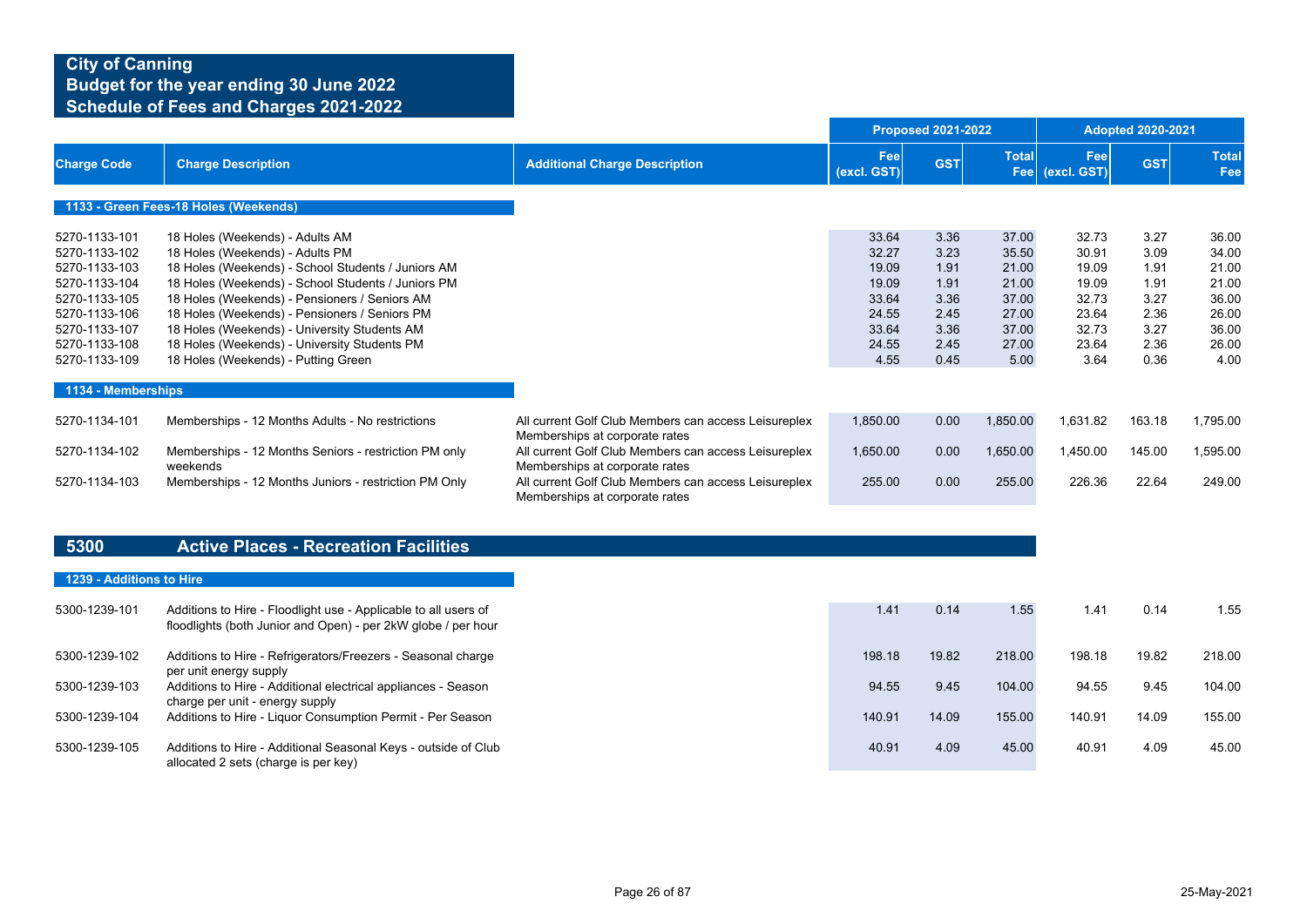|                    |                                                                                 |                                                                                                                                                                                                                      |                    | <b>Proposed 2021-2022</b> |              |                        | <b>Adopted 2020-2021</b> |                     |
|--------------------|---------------------------------------------------------------------------------|----------------------------------------------------------------------------------------------------------------------------------------------------------------------------------------------------------------------|--------------------|---------------------------|--------------|------------------------|--------------------------|---------------------|
| <b>Charge Code</b> | <b>Charge Description</b>                                                       | <b>Additional Charge Description</b>                                                                                                                                                                                 | Fee<br>(excl. GST) | <b>GST</b>                | <b>Total</b> | Fee<br>Fee (excl. GST) | <b>GST</b>               | <b>Total</b><br>Fee |
|                    | 1240 - Open Age Teams - Matchplay And Training                                  |                                                                                                                                                                                                                      |                    |                           |              |                        |                          |                     |
| 5300-1240-101      | Open Age Teams - Matchplay And Training - Athletics - Per<br>Person, Per Season | Open Age Teams are defined as those competing at a<br>level where the majority of participants are 18 years of<br>age and over. Reserve Usage Charges - Per Team Per<br>Season Unless Stated                         | 60.00              | 6.00                      | 66.00        | 60.00                  | 6.00                     | 66.00               |
| 5300-1240-102      | Open Age Teams - Matchplay And Training - Baseball                              | Open Age Teams are defined as those competing at a<br>level where the majority of participants are 18 years of<br>age and over. Reserve Usage Charges - Per Team Per<br>Season Unless Stated                         | 436.36             | 43.64                     | 480.00       | 436.36                 | 43.64                    | 480.00              |
| 5300-1240-103      | Open Age Teams - Matchplay And Training - Cricket                               | Open Age Teams are defined as those competing at a<br>level where the majority of participants are 18 years of<br>age and over. Reserve Usage Charges - Per Team Per<br>Season Unless Stated                         | 516.36             | 51.64                     | 568.00       | 516.36                 | 51.64                    | 568.00              |
| 5300-1240-104      | Open Age Teams - Matchplay And Training - Football                              | Open Age Teams are defined as those competing at a<br>level where the majority of participants are 18 years of<br>age and over. Reserve Usage Charges - Per Team Per<br>Season Unless Stated                         | 950.00             | 95.00                     | 1,045.00     | 950.00                 | 95.00                    | 1,045.00            |
| 5300-1240-105      | Open Age Teams - Matchplay And Training - Gaelic Football                       | Open Age Teams are defined as those competing at a<br>level where the majority of participants are 18 years of<br>age and over. Reserve Usage Charges - Per Team Per<br>Season Unless Stated                         | 659.09             | 65.91                     | 725.00       | 659.09                 | 65.91                    | 725.00              |
| 5300-1240-106      | Open Age Teams - Matchplay And Training - Grid Iron                             | Open Age Teams are defined as those competing at a<br>level where the majority of participants are 18 years of<br>age and over. Reserve Usage Charges - Per Team Per<br>Season Unless Stated                         | 480.00             | 48.00                     | 528.00       | 480.00                 | 48.00                    | 528.00              |
| 5300-1240-107      | Open Age Teams - Matchplay And Training - Hockey                                | Open Age Teams are defined as those competing at a<br>level where the majority of participants are 18 years of<br>age and over. Reserve Usage Charges - Per Team Per<br>Season Unless Stated                         | 516.36             | 51.64                     | 568.00       | 516.36                 | 51.64                    | 568.00              |
| 5300-1240-108      | Open Age Teams - Matchplay And Training - Hurling                               | Open Age Teams are defined as those competing at a<br>level where the majority of participants are 18 years of<br>age and over. Reserve Usage Charges - Per Team Per                                                 | 659.09             | 65.91                     | 725.00       | 659.09                 | 65.91                    | 725.00              |
| 5300-1240-109      | Open Age Teams - Matchplay And Training - Lacrosse                              | Season Unless Stated<br>Open Age Teams are defined as those competing at a<br>level where the majority of participants are 18 years of<br>age and over. Reserve Usage Charges - Per Team Per                         | 609.09             | 60.91                     | 670.00       | 609.09                 | 60.91                    | 670.00              |
| 5300-1240-110      | Open Age Teams - Matchplay And Training - Rugby League                          | Season Unless Stated<br>Open Age Teams are defined as those competing at a<br>level where the majority of participants are 18 years of<br>age and over. Reserve Usage Charges - Per Team Per<br>Season Unless Stated | 736.36             | 73.64                     | 810.00       | 736.36                 | 73.64                    | 810.00              |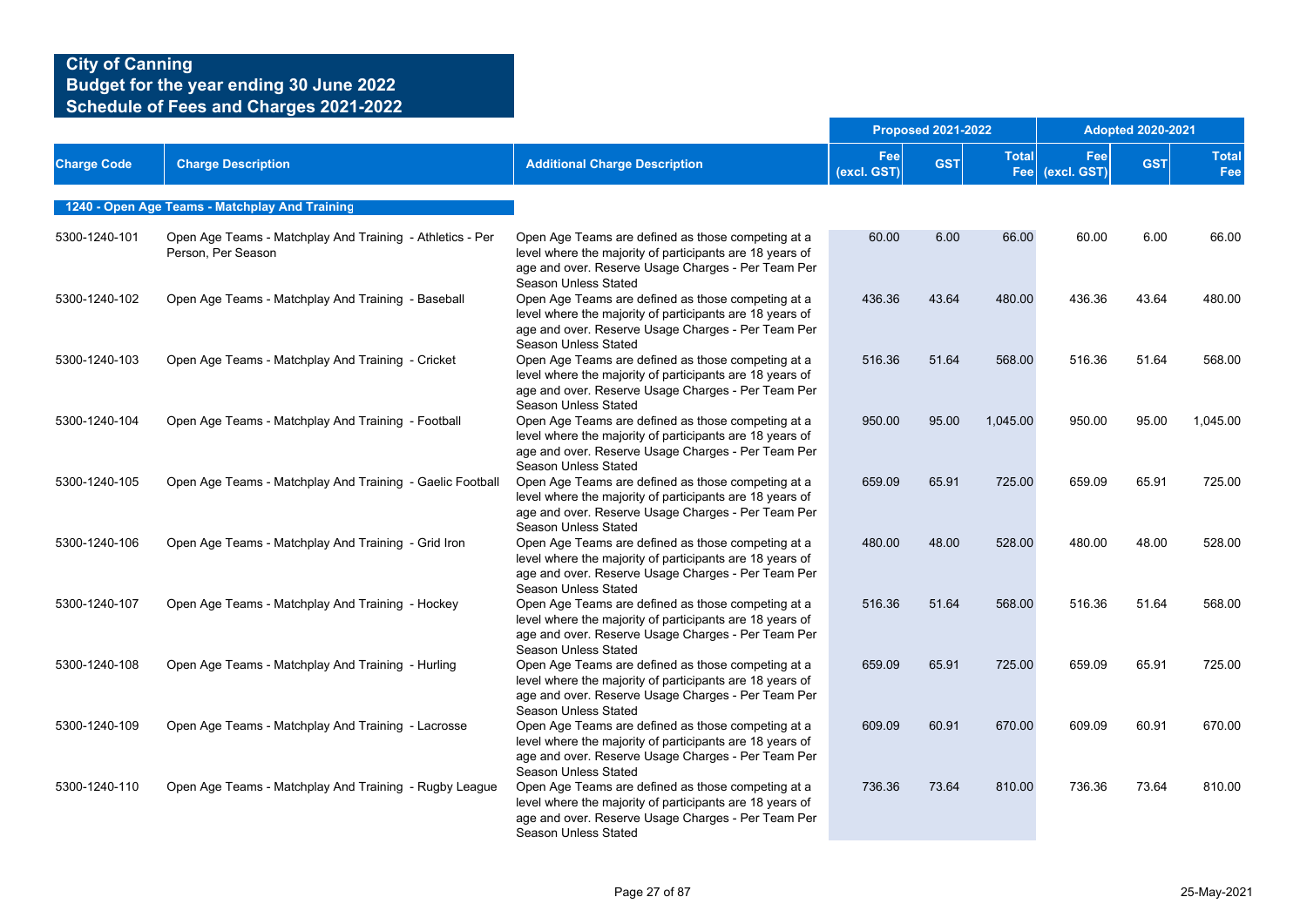|                    |                                                                                                               |                                                                                                                                                                                              |                    | <b>Proposed 2021-2022</b> |              |                        | <b>Adopted 2020-2021</b> |                     |
|--------------------|---------------------------------------------------------------------------------------------------------------|----------------------------------------------------------------------------------------------------------------------------------------------------------------------------------------------|--------------------|---------------------------|--------------|------------------------|--------------------------|---------------------|
| <b>Charge Code</b> | <b>Charge Description</b>                                                                                     | <b>Additional Charge Description</b>                                                                                                                                                         | Fee<br>(excl. GST) | <b>GST</b>                | <b>Total</b> | Fee<br>Fee (excl. GST) | <b>GST</b>               | <b>Total</b><br>Fee |
| 5300-1240-111      | Open Age Teams - Matchplay And Training - Rugby Union                                                         | Open Age Teams are defined as those competing at a<br>level where the majority of participants are 18 years of<br>age and over. Reserve Usage Charges - Per Team Per<br>Season Unless Stated | 950.00             | 95.00                     | 1,045.00     | 950.00                 | 95.00                    | 1,045.00            |
| 5300-1240-112      | Open Age Teams - Matchplay And Training - Soccer                                                              | Open Age Teams are defined as those competing at a<br>level where the majority of participants are 18 years of<br>age and over. Reserve Usage Charges - Per Team Per<br>Season Unless Stated | 545.45             | 54.55                     | 600.00       | 545.45                 | 54.55                    | 600.00              |
| 5300-1240-113      | Open Age Teams - Matchplay And Training - Softball                                                            | Open Age Teams are defined as those competing at a<br>level where the majority of participants are 18 years of<br>age and over. Reserve Usage Charges - Per Team Per<br>Season Unless Stated | 436.36             | 43.64                     | 480.00       | 436.36                 | 43.64                    | 480.00              |
| 5300-1240-114      | Open Age Teams - Matchplay And Training - Touch Football                                                      | Open Age Teams are defined as those competing at a<br>level where the majority of participants are 18 years of<br>age and over. Reserve Usage Charges - Per Team Per<br>Season Unless Stated | 436.36             | 43.64                     | 480.00       | 436.36                 | 43.64                    | 480.00              |
| 5300-1240-115      | Open Age Teams - Matchplay And Training - Ultimate Frisbee Open Age Teams are defined as those competing at a | level where the majority of participants are 18 years of<br>age and over. Reserve Usage Charges - Per Team Per<br>Season Unless Stated                                                       | 436.36             | 43.64                     | 480.00       | 436.36                 | 43.64                    | 480.00              |
|                    | 1241 - Open Age Teams - Training Or Matchplay                                                                 |                                                                                                                                                                                              |                    |                           |              |                        |                          |                     |
| 5300-1241-101      | Open Age Teams - Training Or Matchplay - Athletics - Per<br>Person, Per Season                                | Open Age Teams are defined as those competing at a<br>level where the majority of participants are 18 years of<br>age and over. Reserve Usage Charges - Per Team Per<br>Season Unless Stated | 30.00              | 3.00                      | 33.00        | 30.00                  | 3.00                     | 33.00               |
| 5300-1241-102      | Open Age Teams - Training Or Matchplay - Baseball                                                             | Open Age Teams are defined as those competing at a<br>level where the majority of participants are 18 years of<br>age and over. Reserve Usage Charges - Per Team Per<br>Season Unless Stated | 218.18             | 21.82                     | 240.00       | 218.18                 | 21.82                    | 240.00              |
| 5300-1241-103      | Open Age Teams - Training Or Matchplay - Cricket                                                              | Open Age Teams are defined as those competing at a<br>level where the majority of participants are 18 years of<br>age and over. Reserve Usage Charges - Per Team Per<br>Season Unless Stated | 258.18             | 25.82                     | 284.00       | 258.18                 | 25.82                    | 284.00              |
| 5300-1241-104      | Open Age Teams - Training Or Matchplay - Football                                                             | Open Age Teams are defined as those competing at a<br>level where the majority of participants are 18 years of<br>age and over. Reserve Usage Charges - Per Team Per<br>Season Unless Stated | 475.00             | 47.50                     | 522.50       | 475.00                 | 47.50                    | 522.50              |
| 5300-1241-105      | Open Age Teams - Training Or Matchplay - Gaelic Football                                                      | Open Age Teams are defined as those competing at a<br>level where the majority of participants are 18 years of<br>age and over. Reserve Usage Charges - Per Team Per<br>Season Unless Stated | 329.55             | 32.95                     | 362.50       | 329.55                 | 32.95                    | 362.50              |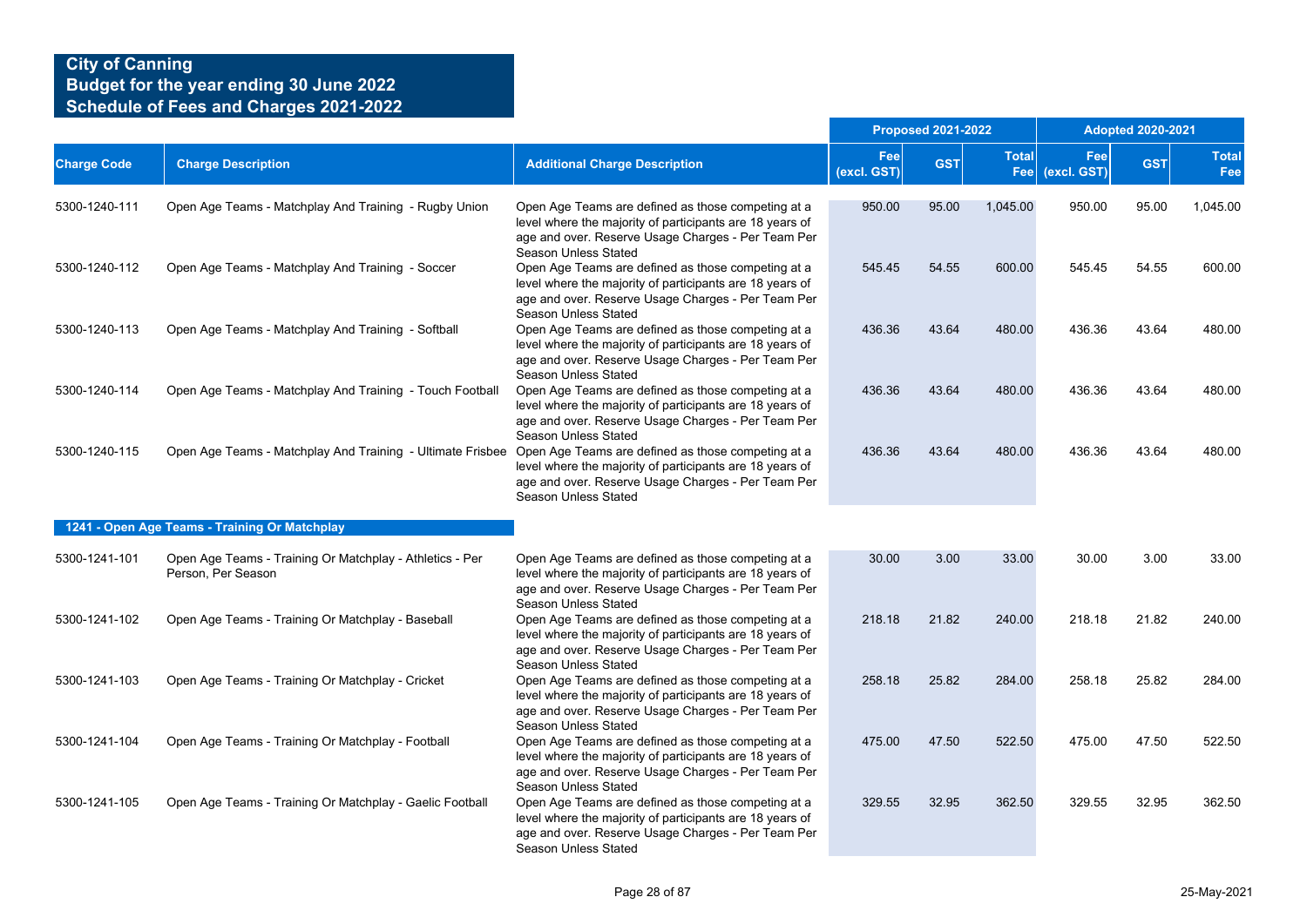|                    |                                                           |                                                                                                                                                                                                     |                    | <b>Proposed 2021-2022</b> |              |                        | <b>Adopted 2020-2021</b> |                     |
|--------------------|-----------------------------------------------------------|-----------------------------------------------------------------------------------------------------------------------------------------------------------------------------------------------------|--------------------|---------------------------|--------------|------------------------|--------------------------|---------------------|
| <b>Charge Code</b> | <b>Charge Description</b>                                 | <b>Additional Charge Description</b>                                                                                                                                                                | Fee<br>(excl. GST) | <b>GST</b>                | <b>Total</b> | Fee<br>Fee (excl. GST) | <b>GST</b>               | <b>Total</b><br>Fee |
| 5300-1241-106      | Open Age Teams - Training Or Matchplay - Grid Iron        | Open Age Teams are defined as those competing at a<br>level where the majority of participants are 18 years of<br>age and over. Reserve Usage Charges - Per Team Per<br>Season Unless Stated        | 240.00             | 24.00                     | 264.00       | 240.00                 | 24.00                    | 264.00              |
| 5300-1241-107      | Open Age Teams - Training Or Matchplay - Hockey           | Open Age Teams are defined as those competing at a<br>level where the majority of participants are 18 years of<br>age and over. Reserve Usage Charges - Per Team Per<br>Season Unless Stated        | 258.18             | 25.82                     | 284.00       | 258.18                 | 25.82                    | 284.00              |
| 5300-1241-108      | Open Age Teams - Training Or Matchplay - Hurling          | Open Age Teams are defined as those competing at a<br>level where the majority of participants are 18 years of<br>age and over. Reserve Usage Charges - Per Team Per<br>Season Unless Stated        | 329.55             | 32.95                     | 362.50       | 329.55                 | 32.95                    | 362.50              |
| 5300-1241-109      | Open Age Teams - Training Or Matchplay - Lacrosse         | Open Age Teams are defined as those competing at a<br>level where the majority of participants are 18 years of<br>age and over. Reserve Usage Charges - Per Team Per<br>Season Unless Stated        | 304.55             | 30.45                     | 335.00       | 304.55                 | 30.45                    | 335.00              |
| 5300-1241-110      | Open Age Teams - Training Or Matchplay - Rugby League     | Open Age Teams are defined as those competing at a<br>level where the majority of participants are 18 years of<br>age and over. Reserve Usage Charges - Per Team Per<br>Season Unless Stated        | 368.18             | 36.82                     | 405.00       | 368.18                 | 36.82                    | 405.00              |
| 5300-1241-111      | Open Age Teams - Training Or Matchplay - Rugby Union      | Open Age Teams are defined as those competing at a<br>level where the majority of participants are 18 years of<br>age and over. Reserve Usage Charges - Per Team Per<br>Season Unless Stated        | 475.00             | 47.50                     | 522.50       | 475.00                 | 47.50                    | 522.50              |
| 5300-1241-112      | Open Age Teams - Training Or Matchplay - Soccer           | Open Age Teams are defined as those competing at a<br>level where the majority of participants are 18 years of<br>age and over. Reserve Usage Charges - Per Team Per<br>Season Unless Stated        | 258.18             | 25.82                     | 284.00       | 258.18                 | 25.82                    | 284.00              |
| 5300-1241-113      | Open Age Teams - Training Or Matchplay - Softball         | Open Age Teams are defined as those competing at a<br>level where the majority of participants are 18 years of<br>age and over. Reserve Usage Charges - Per Team Per<br><b>Season Unless Stated</b> | 218.18             | 21.82                     | 240.00       | 218.18                 | 21.82                    | 240.00              |
| 5300-1241-114      | Open Age Teams - Training Or Matchplay - Touch Football   | Open Age Teams are defined as those competing at a<br>level where the majority of participants are 18 years of<br>age and over. Reserve Usage Charges - Per Team Per<br>Season Unless Stated        | 218.18             | 21.82                     | 240.00       | 218.18                 | 21.82                    | 240.00              |
| 5300-1241-115      | Open Age Teams - Training Or Matchplay - Ultimate Frisbee | Open Age Teams are defined as those competing at a<br>level where the majority of participants are 18 years of<br>age and over. Reserve Usage Charges - Per Team Per<br>Season Unless Stated        | 218.18             | 21.82                     | 240.00       | 218.18                 | 21.82                    | 240.00              |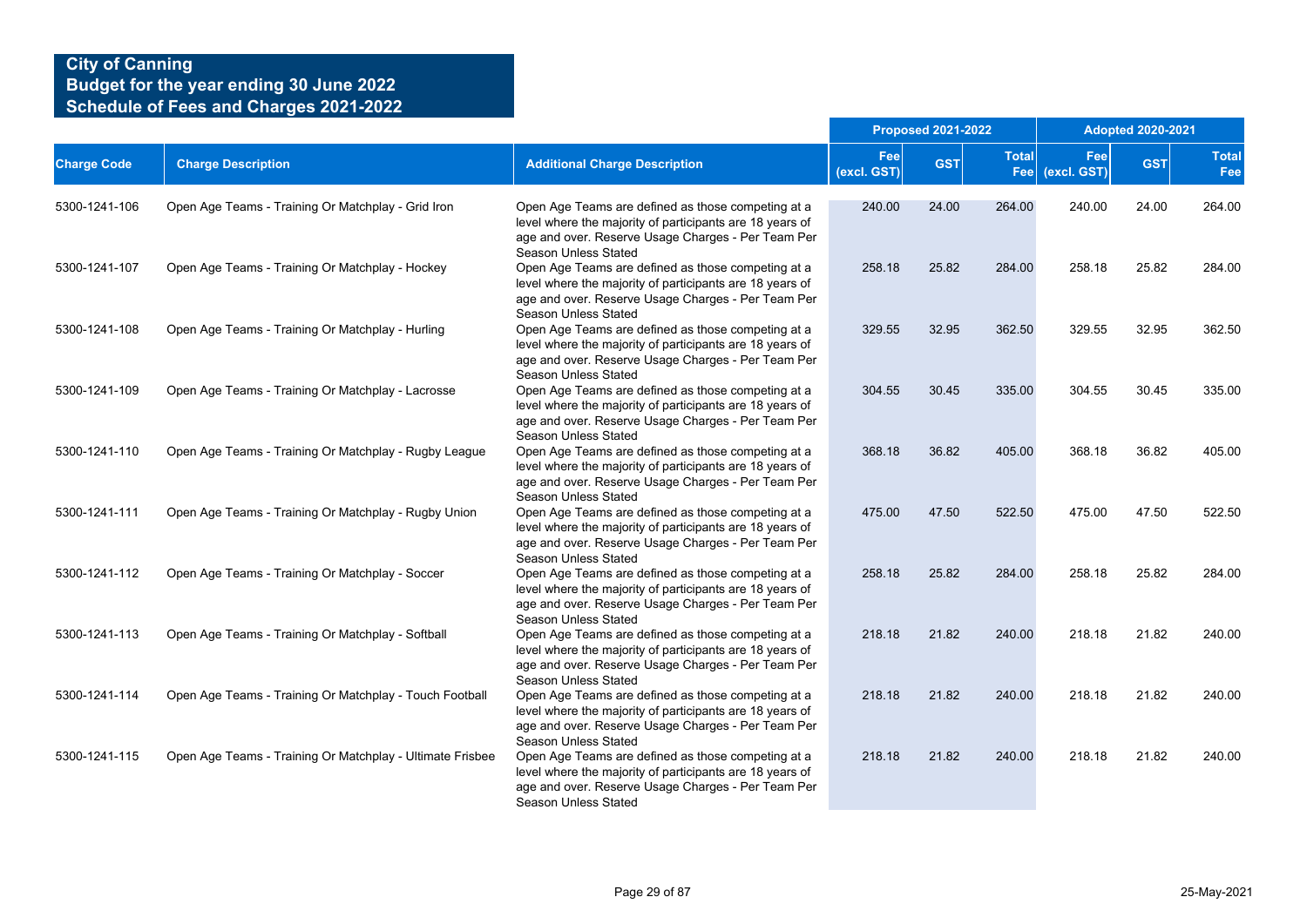|                    |                                                                               |                                                                                                                                                                                          |                    | <b>Proposed 2021-2022</b> |              |                        | <b>Adopted 2020-2021</b> |                     |
|--------------------|-------------------------------------------------------------------------------|------------------------------------------------------------------------------------------------------------------------------------------------------------------------------------------|--------------------|---------------------------|--------------|------------------------|--------------------------|---------------------|
| <b>Charge Code</b> | <b>Charge Description</b>                                                     | <b>Additional Charge Description</b>                                                                                                                                                     | Fee<br>(excl. GST) | <b>GST</b>                | <b>Total</b> | Fee<br>Fee (excl. GST) | <b>GST</b>               | <b>Total</b><br>Fee |
|                    | 1242 - Junior Teams - Matchplay And Training                                  |                                                                                                                                                                                          |                    |                           |              |                        |                          |                     |
| 5300-1242-101      | Junior Teams - Matchplay And Training - Athletics - Per<br>Person, Per Season | Junior Teams are defined as those competing at a level<br>where the majority of participants are under 18 years of<br>age. Reserve Usage Charges - Per Team Per Season<br>Unless Stated. | 13.18              | 1.32                      | 14.50        | 13.18                  | 1.32                     | 14.50               |
| 5300-1242-102      | Junior Teams - Matchplay And Training - Baseball                              | Junior Teams are defined as those competing at a level<br>where the majority of participants are under 18 years of<br>age. Reserve Usage Charges - Per Team Per Season<br>Unless Stated. | 108.18             | 10.82                     | 119.00       | 108.18                 | 10.82                    | 119.00              |
| 5300-1242-103      | Junior Teams - Matchplay And Training - Cricket                               | Junior Teams are defined as those competing at a level<br>where the majority of participants are under 18 years of<br>age. Reserve Usage Charges - Per Team Per Season<br>Unless Stated. | 136.36             | 13.64                     | 150.00       | 136.36                 | 13.64                    | 150.00              |
| 5300-1242-104      | Junior Teams - Matchplay And Training - Football                              | Junior Teams are defined as those competing at a level<br>where the majority of participants are under 18 years of<br>age. Reserve Usage Charges - Per Team Per Season<br>Unless Stated. | 253.64             | 25.36                     | 279.00       | 253.64                 | 25.36                    | 279.00              |
| 5300-1242-105      | Junior Teams - Matchplay And Training - Gaelic Football                       | Junior Teams are defined as those competing at a level<br>where the majority of participants are under 18 years of<br>age. Reserve Usage Charges - Per Team Per Season<br>Unless Stated. | 174.55             | 17.45                     | 192.00       | 174.55                 | 17.45                    | 192.00              |
| 5300-1242-106      | Junior Teams - Matchplay And Training - Grid Iron                             | Junior Teams are defined as those competing at a level<br>where the majority of participants are under 18 years of<br>age. Reserve Usage Charges - Per Team Per Season<br>Unless Stated. | 127.27             | 12.73                     | 140.00       | 127.27                 | 12.73                    | 140.00              |
| 5300-1242-107      | Junior Teams - Matchplay And Training - Hockey                                | Junior Teams are defined as those competing at a level<br>where the majority of participants are under 18 years of<br>age. Reserve Usage Charges - Per Team Per Season<br>Unless Stated. | 136.36             | 13.64                     | 150.00       | 136.36                 | 13.64                    | 150.00              |
| 5300-1242-108      | Junior Teams - Matchplay And Training - Hurling                               | Junior Teams are defined as those competing at a level<br>where the majority of participants are under 18 years of<br>age. Reserve Usage Charges - Per Team Per Season<br>Unless Stated. | 174.55             | 17.45                     | 192.00       | 174.55                 | 17.45                    | 192.00              |
| 5300-1242-109      | Junior Teams - Matchplay And Training - Lacrosse                              | Junior Teams are defined as those competing at a level<br>where the majority of participants are under 18 years of<br>age. Reserve Usage Charges - Per Team Per Season<br>Unless Stated. | 160.00             | 16.00                     | 176.00       | 160.00                 | 16.00                    | 176.00              |
| 5300-1242-110      | Junior Teams - Matchplay And Training - Rugby League                          | Junior Teams are defined as those competing at a level<br>where the majority of participants are under 18 years of<br>age. Reserve Usage Charges - Per Team Per Season<br>Unless Stated. | 192.73             | 19.27                     | 212.00       | 192.73                 | 19.27                    | 212.00              |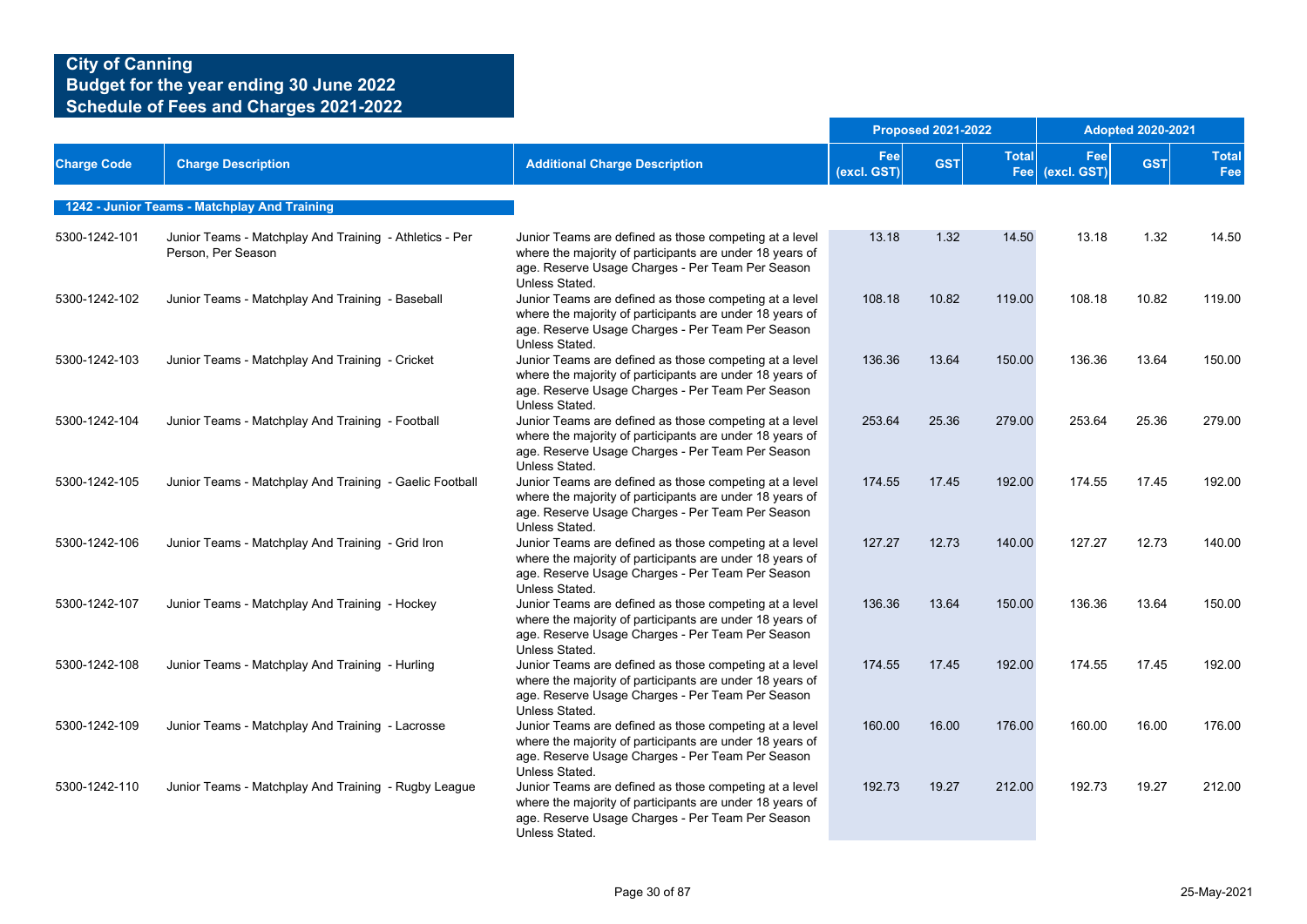|                    |                                                                                                                                     |                                                                                                                                                                                          | <b>Proposed 2021-2022</b> |            |              | <b>Adopted 2020-2021</b> |            |                     |
|--------------------|-------------------------------------------------------------------------------------------------------------------------------------|------------------------------------------------------------------------------------------------------------------------------------------------------------------------------------------|---------------------------|------------|--------------|--------------------------|------------|---------------------|
| <b>Charge Code</b> | <b>Charge Description</b>                                                                                                           | <b>Additional Charge Description</b>                                                                                                                                                     | Fee<br>(excl. GST)        | <b>GST</b> | <b>Total</b> | Fee<br>Fee (excl. GST)   | <b>GST</b> | <b>Total</b><br>Fee |
| 5300-1242-111      | Junior Teams - Matchplay And Training - Rugby Union                                                                                 | Junior Teams are defined as those competing at a level<br>where the majority of participants are under 18 years of<br>age. Reserve Usage Charges - Per Team Per Season<br>Unless Stated. | 253.64                    | 25.36      | 279.00       | 253.64                   | 25.36      | 279.00              |
| 5300-1242-112      | Junior Teams - Matchplay And Training - Soccer                                                                                      | Junior Teams are defined as those competing at a level<br>where the majority of participants are under 18 years of<br>age. Reserve Usage Charges - Per Team Per Season<br>Unless Stated. | 136.36                    | 13.64      | 150.00       | 136.36                   | 13.64      | 150.00              |
| 5300-1242-113      | Junior Teams - Matchplay And Training - Softball                                                                                    | Junior Teams are defined as those competing at a level<br>where the majority of participants are under 18 years of<br>age. Reserve Usage Charges - Per Team Per Season<br>Unless Stated. | 108.18                    | 10.82      | 119.00       | 108.18                   | 10.82      | 119.00              |
| 5300-1242-114      | Junior Teams - Matchplay And Training - Touch Football                                                                              | Junior Teams are defined as those competing at a level<br>where the majority of participants are under 18 years of<br>age. Reserve Usage Charges - Per Team Per Season<br>Unless Stated. | 108.18                    | 10.82      | 119.00       | 108.18                   | 10.82      | 119.00              |
| 5300-1242-115      | Junior Teams - Matchplay And Training - Ultimate Frisbee                                                                            | Junior Teams are defined as those competing at a level<br>where the majority of participants are under 18 years of<br>age. Reserve Usage Charges - Per Team Per Season<br>Unless Stated. | 108.18                    | 10.82      | 119.00       | 108.18                   | 10.82      | 119.00              |
|                    | 1243 - Junior Teams - Training Or Matchplay                                                                                         |                                                                                                                                                                                          |                           |            |              |                          |            |                     |
| 5300-1243-101      | Junior Teams - Training Or Matchplay - Athletics - Per Person, Junior Teams are defined as those competing at a level<br>Per Season | where the majority of participants are under 18 years of<br>age. Reserve Usage Charges - Per Team Per Season<br>Unless Stated.                                                           | 6.59                      | 0.66       | 7.25         | 6.59                     | 0.66       | 7.25                |
| 5300-1243-102      | Junior Teams - Training Or Matchplay - Baseball                                                                                     | Junior Teams are defined as those competing at a level<br>where the majority of participants are under 18 years of<br>age. Reserve Usage Charges - Per Team Per Season<br>Unless Stated. | 54.09                     | 5.41       | 59.50        | 54.09                    | 5.41       | 59.50               |
| 5300-1243-103      | Junior Teams - Training Or Matchplay - Cricket                                                                                      | Junior Teams are defined as those competing at a level<br>where the majority of participants are under 18 years of<br>age. Reserve Usage Charges - Per Team Per Season<br>Unless Stated. | 68.18                     | 6.82       | 75.00        | 68.18                    | 6.82       | 75.00               |
| 5300-1243-104      | Junior Teams - Training Or Matchplay - Football                                                                                     | Junior Teams are defined as those competing at a level<br>where the majority of participants are under 18 years of<br>age. Reserve Usage Charges - Per Team Per Season<br>Unless Stated. | 126.82                    | 12.68      | 139.50       | 126.82                   | 12.68      | 139.50              |
| 5300-1243-105      | Junior Teams - Training Or Matchplay - Gaelic Football                                                                              | Junior Teams are defined as those competing at a level<br>where the majority of participants are under 18 years of<br>age. Reserve Usage Charges - Per Team Per Season<br>Unless Stated. | 87.27                     | 8.73       | 96.00        | 87.27                    | 8.73       | 96.00               |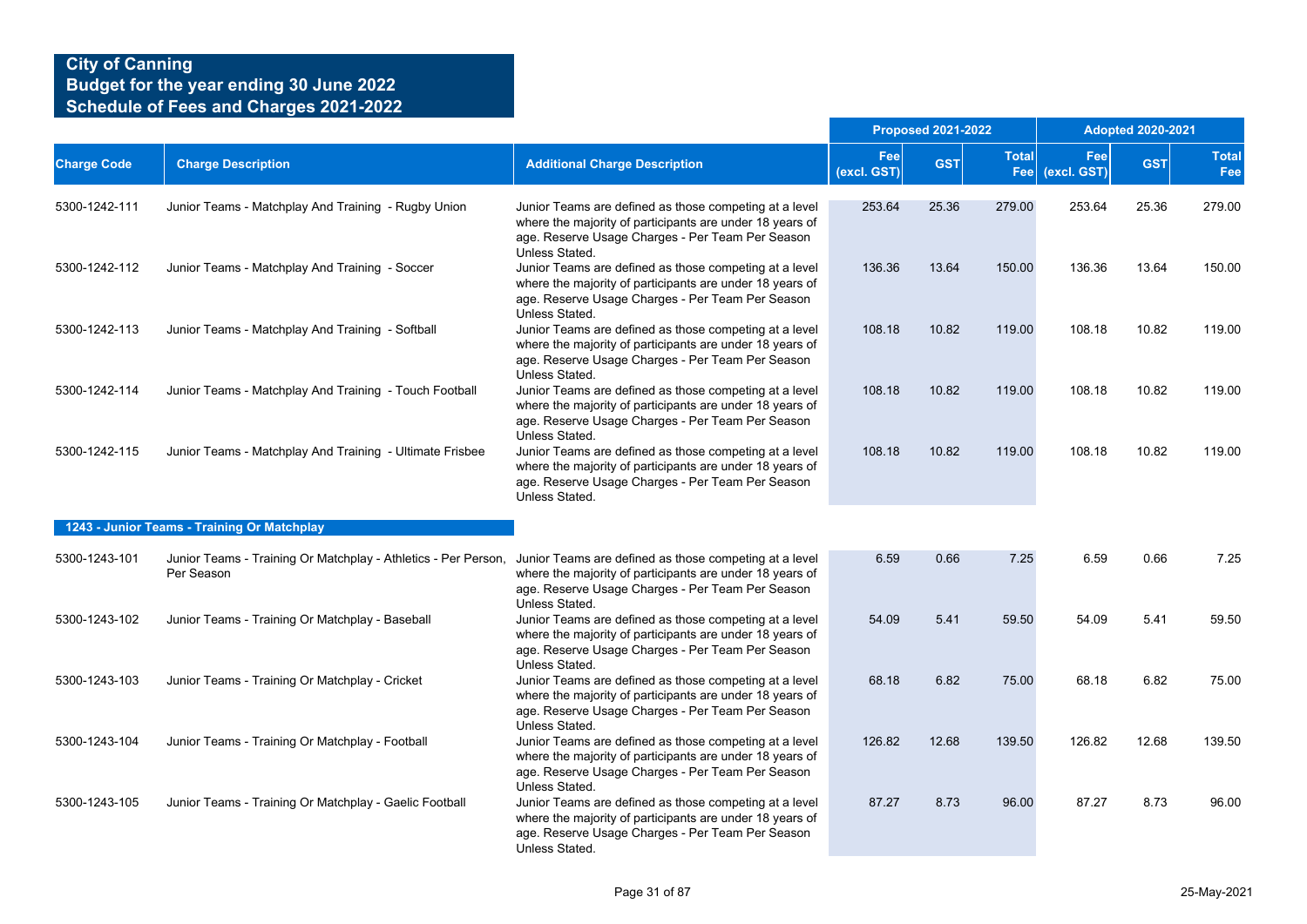|                    |                                                         |                                                                                                                                                                                          |                    | <b>Proposed 2021-2022</b> |              | <b>Adopted 2020-2021</b> |            |                     |  |
|--------------------|---------------------------------------------------------|------------------------------------------------------------------------------------------------------------------------------------------------------------------------------------------|--------------------|---------------------------|--------------|--------------------------|------------|---------------------|--|
| <b>Charge Code</b> | <b>Charge Description</b>                               | <b>Additional Charge Description</b>                                                                                                                                                     | Fee<br>(excl. GST) | <b>GST</b>                | <b>Total</b> | Fee<br>Fee (excl. GST)   | <b>GST</b> | <b>Total</b><br>Fee |  |
| 5300-1243-106      | Junior Teams - Training Or Matchplay - Grid Iron        | Junior Teams are defined as those competing at a level<br>where the majority of participants are under 18 years of<br>age. Reserve Usage Charges - Per Team Per Season<br>Unless Stated. | 63.64              | 6.36                      | 70.00        | 63.64                    | 6.36       | 70.00               |  |
| 5300-1243-107      | Junior Teams - Training Or Matchplay - Hockey           | Junior Teams are defined as those competing at a level<br>where the majority of participants are under 18 years of<br>age. Reserve Usage Charges - Per Team Per Season<br>Unless Stated. | 68.18              | 6.82                      | 75.00        | 68.18                    | 6.82       | 75.00               |  |
| 5300-1243-108      | Junior Teams - Training Or Matchplay - Hurling          | Junior Teams are defined as those competing at a level<br>where the majority of participants are under 18 years of<br>age. Reserve Usage Charges - Per Team Per Season<br>Unless Stated. | 87.27              | 8.73                      | 96.00        | 87.27                    | 8.73       | 96.00               |  |
| 5300-1243-109      | Junior Teams - Training Or Matchplay - Lacrosse         | Junior Teams are defined as those competing at a level<br>where the majority of participants are under 18 years of<br>age. Reserve Usage Charges - Per Team Per Season<br>Unless Stated. | 80.00              | 8.00                      | 88.00        | 80.00                    | 8.00       | 88.00               |  |
| 5300-1243-110      | Junior Teams - Training Or Matchplay - Rugby League     | Junior Teams are defined as those competing at a level<br>where the majority of participants are under 18 years of<br>age. Reserve Usage Charges - Per Team Per Season<br>Unless Stated. | 96.36              | 9.64                      | 106.00       | 96.36                    | 9.64       | 106.00              |  |
| 5300-1243-111      | Junior Teams - Training Or Matchplay - Rugby Union      | Junior Teams are defined as those competing at a level<br>where the majority of participants are under 18 years of<br>age. Reserve Usage Charges - Per Team Per Season<br>Unless Stated. | 127.27             | 12.73                     | 140.00       | 127.27                   | 12.73      | 140.00              |  |
| 5300-1243-112      | Junior Teams - Training Or Matchplay - Soccer           | Junior Teams are defined as those competing at a level<br>where the majority of participants are under 18 years of<br>age. Reserve Usage Charges - Per Team Per Season<br>Unless Stated. | 68.18              | 6.82                      | 75.00        | 68.18                    | 6.82       | 75.00               |  |
| 5300-1243-113      | Junior Teams - Training Or Matchplay - Softball         | Junior Teams are defined as those competing at a level<br>where the majority of participants are under 18 years of<br>age. Reserve Usage Charges - Per Team Per Season<br>Unless Stated. | 54.09              | 5.41                      | 59.50        | 54.09                    | 5.41       | 59.50               |  |
| 5300-1243-114      | Junior Teams - Training Or Matchplay - Touch Football   | Junior Teams are defined as those competing at a level<br>where the majority of participants are under 18 years of<br>age. Reserve Usage Charges - Per Team Per Season<br>Unless Stated. | 54.09              | 5.41                      | 59.50        | 54.09                    | 5.41       | 59.50               |  |
| 5300-1243-115      | Junior Teams - Training Or Matchplay - Ultimate Frisbee | Junior Teams are defined as those competing at a level<br>where the majority of participants are under 18 years of<br>age. Reserve Usage Charges - Per Team Per Season<br>Unless Stated. | 54.09              | 5.41                      | 59.50        | 54.09                    | 5.41       | 59.50               |  |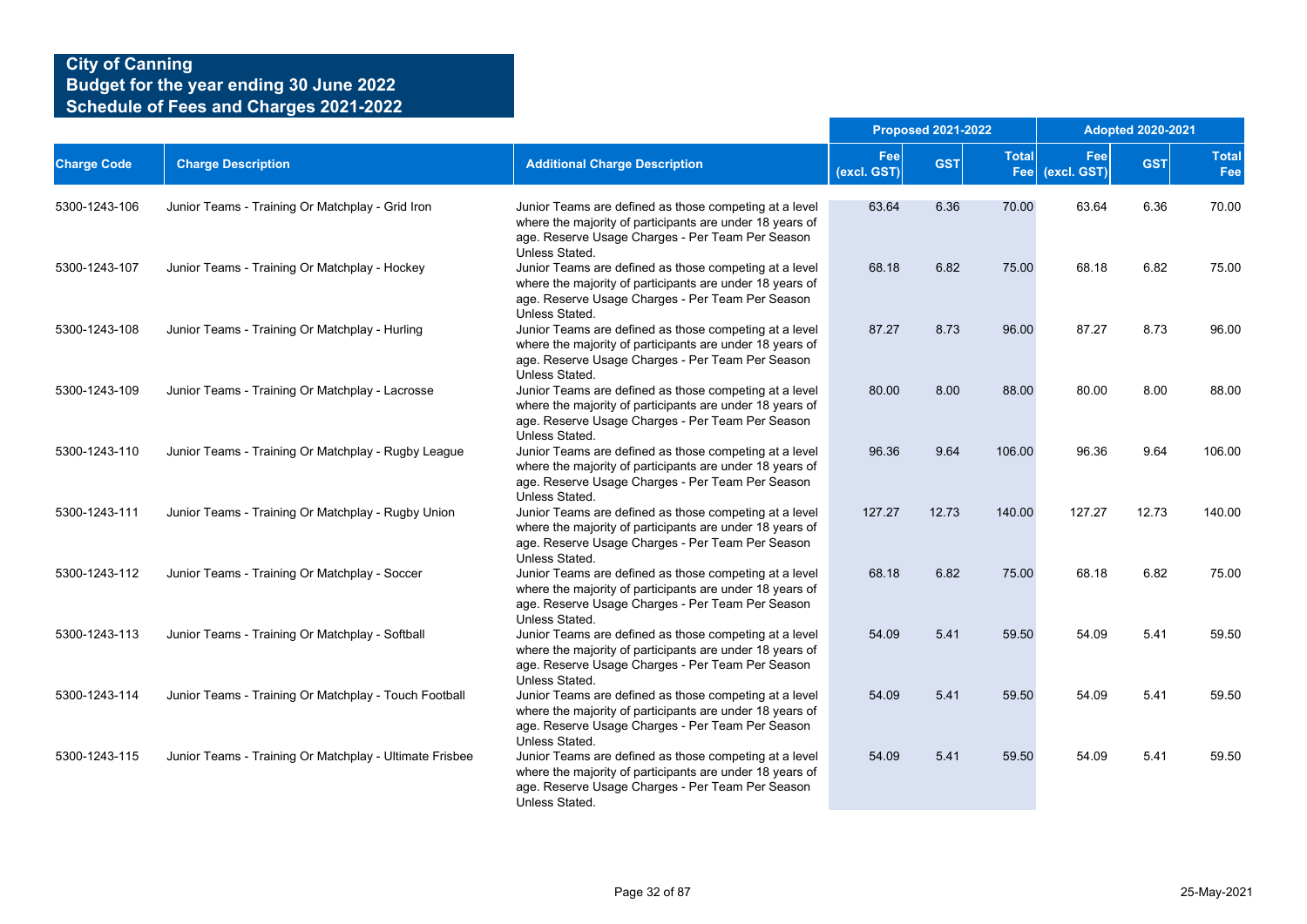|                                                                                   |                                                                                                                                                                                                                                                                               |                                      | <b>Proposed 2021-2022</b>              |                                      |                                        | <b>Adopted 2020-2021</b>              |                                      |                                        |  |
|-----------------------------------------------------------------------------------|-------------------------------------------------------------------------------------------------------------------------------------------------------------------------------------------------------------------------------------------------------------------------------|--------------------------------------|----------------------------------------|--------------------------------------|----------------------------------------|---------------------------------------|--------------------------------------|----------------------------------------|--|
| <b>Charge Code</b>                                                                | <b>Charge Description</b>                                                                                                                                                                                                                                                     | <b>Additional Charge Description</b> | Fee<br>(excl. GST)                     | <b>GST</b>                           | <b>Total</b>                           | Fee<br>Fee (excl. GST)                | <b>GST</b>                           | <b>Total</b><br>Fee                    |  |
| 1244 - Casual Use                                                                 |                                                                                                                                                                                                                                                                               |                                      |                                        |                                      |                                        |                                       |                                      |                                        |  |
| 5300-1244-101                                                                     | Casual Use - Turf Cricket Wickets - only for limited                                                                                                                                                                                                                          |                                      | 157.73                                 | 15.77                                | 173.50                                 | 157.73                                | 15.77                                | 173.50                                 |  |
| 5300-1244-102<br>5300-1244-103<br>5300-1244-104                                   | clubs/associations - per wicket per day<br>Casual Use - Standard Hire Charge Per Hour<br>Casual Use - Community Hire Charge Per Hour<br>Casual Hire - City of Canning Sporting Clubs holding scratch<br>matches, non fixtured carnivals, events and tournaments - per<br>hour |                                      | 42.73<br>28.64<br>28.64                | 4.27<br>2.86<br>2.86                 | 47.00<br>31.50<br>31.50                | 42.73<br>28.64<br>28.64               | 4.27<br>2.86<br>2.86                 | 47.00<br>31.50<br>31.50                |  |
| 5300-1244-105<br>5300-1244-106                                                    | Casual Hire - non City of Canning Clubs - per hour<br>Casual Use - Out of Season Training Per Reserve - Per hour                                                                                                                                                              |                                      | 33.64<br>14.55                         | 3.36<br>1.45                         | 37.00<br>16.00                         | 33.64<br>14.55                        | 3.36<br>1.45                         | 37.00<br>16.00                         |  |
| 5300-1244-107<br>5300-1244-108<br>5300-1244-109<br>5300-1244-110<br>5300-1244-111 | Casual Use - Change Room - Casual Hire - per hour<br>Casual Use - School Use - Curriculum Related<br>Casual Use - Dog Obedience Training - Per Hour<br>Casual Use - Group Training - Per Hour<br>Casual Use - Liquor Consumption Permit - Per Occasion                        | Free                                 | 4.71<br>0.00<br>0.00<br>4.71<br>45.45  | 0.47<br>0.00<br>0.00<br>0.47<br>4.55 | 5.18<br>0.00<br>0.00<br>5.18<br>50.00  | 4.71<br>0.00<br>0.00<br>4.71<br>45.45 | 0.47<br>0.00<br>0.00<br>0.47<br>4.55 | 5.18<br>0.00<br>0.00<br>5.18<br>50.00  |  |
| 1245 - Large Events                                                               |                                                                                                                                                                                                                                                                               |                                      |                                        |                                      |                                        |                                       |                                      |                                        |  |
| 5300-1245-101                                                                     | Large Events - Standard Hire - Events over 100 people per<br>hour                                                                                                                                                                                                             |                                      | 71.36                                  | 7.14                                 | 78.50                                  | 71.36                                 | 7.14                                 | 78.50                                  |  |
| 5300-1245-102                                                                     | Large Events - Community Hire - Events over 100 people per<br>hour                                                                                                                                                                                                            |                                      | 48.18                                  | 4.82                                 | 53.00                                  | 48.18                                 | 4.82                                 | 53.00                                  |  |
| 1246 - Casual Hirers Bond                                                         |                                                                                                                                                                                                                                                                               |                                      |                                        |                                      |                                        |                                       |                                      |                                        |  |
| 5300-1246-101<br>5300-1246-102<br>5300-1246-103<br>5300-1246-104                  | Casual Hirers Bond - Low Risk<br>Casual Hirers Bond - Medium Risk<br>Casual Hirers Bond - High Risk - Security Required<br>Casual Hirers Bond - Access by vehicle for works on adjoining<br>land etc per occasion (payment of bond applies)                                   |                                      | 500.00<br>1,000.00<br>2,000.00<br>0.00 | 0.00<br>0.00<br>0.00<br>0.00         | 500.00<br>1,000.00<br>2,000.00<br>0.00 | 454.55<br>909.09<br>1,818.18<br>0.00  | 45.45<br>90.91<br>181.82<br>0.00     | 500.00<br>1,000.00<br>2,000.00<br>0.00 |  |
| 1247 - Other Fees                                                                 |                                                                                                                                                                                                                                                                               |                                      |                                        |                                      |                                        |                                       |                                      |                                        |  |
| 5300-1247-101                                                                     | Other Fees - Failure to secure Places or Spaces - attendance<br>by Safe Canning due to breach of conditions of hire                                                                                                                                                           |                                      | 118.18                                 | 11.82                                | 130.00                                 | 118.18                                | 11.82                                | 130.00                                 |  |
| 5300-1247-102                                                                     | Other Fees - Park Access Fee - for use of Space for Vehicle<br>Access, Bouncy Castle, Marquee and other structures                                                                                                                                                            |                                      | 84.55                                  | 8.45                                 | 93.00                                  | 84.55                                 | 8.45                                 | 93.00                                  |  |
| 5300-1247-103                                                                     | Other Fees - Use of power by a person or group using a<br>Space, per hour                                                                                                                                                                                                     |                                      | 4.68                                   | 0.47                                 | 5.15                                   | 4.68                                  | 0.47                                 | 5.15                                   |  |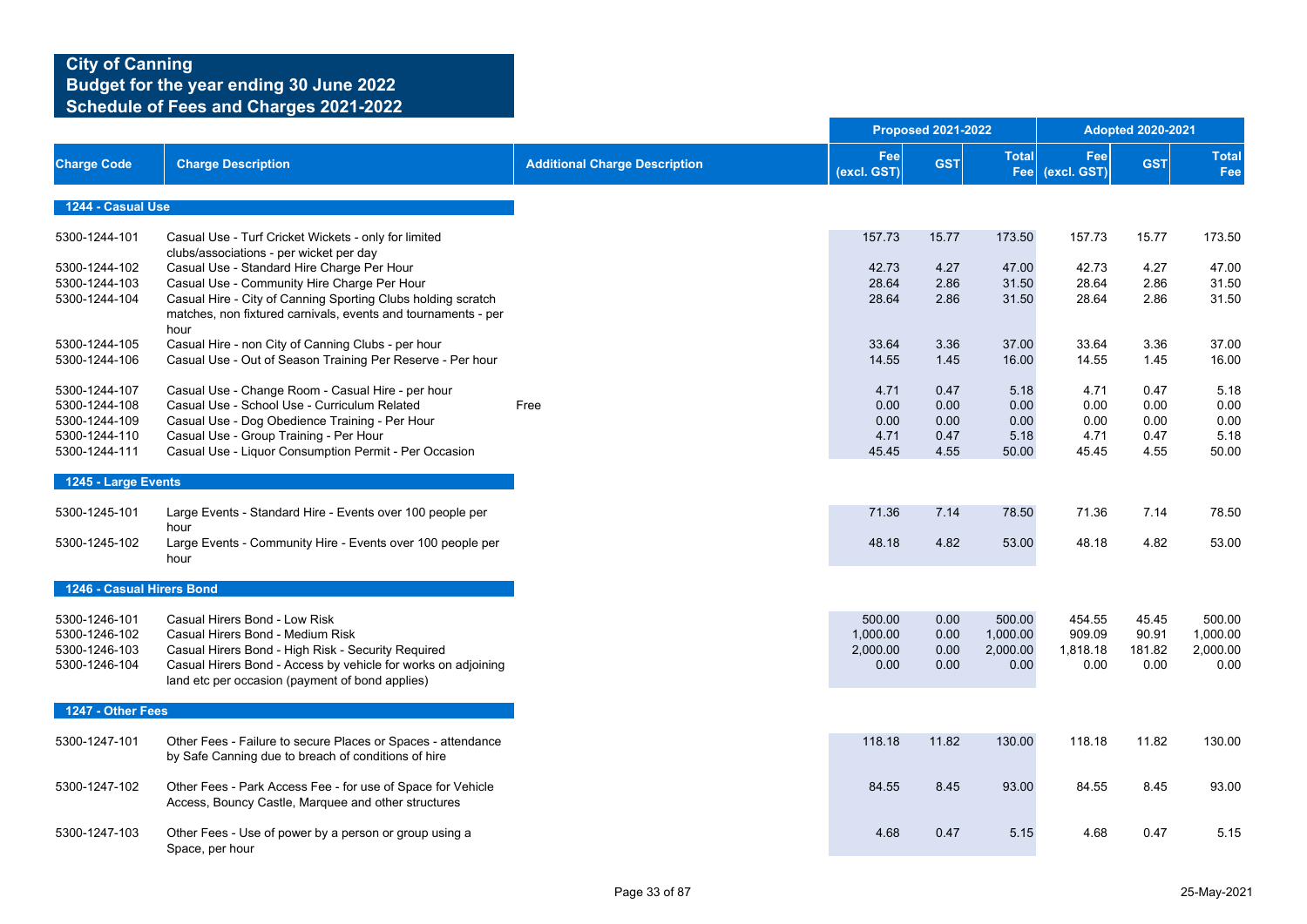|                      |                                                                                                                |                                      | <b>Proposed 2021-2022</b> |            |              | <b>Adopted 2020-2021</b> |            |                     |  |
|----------------------|----------------------------------------------------------------------------------------------------------------|--------------------------------------|---------------------------|------------|--------------|--------------------------|------------|---------------------|--|
| <b>Charge Code</b>   | <b>Charge Description</b>                                                                                      | <b>Additional Charge Description</b> | Fee<br>(excl. GST)        | <b>GST</b> | <b>Total</b> | Fee<br>Fee (excl. GST)   | <b>GST</b> | <b>Total</b><br>Fee |  |
| 5300-1247-104        | Other Fees - Use of any City owned Space or Place for filming                                                  |                                      | 84.55                     | 8.45       | 93.00        | 84.55                    | 8.45       | 93.00               |  |
| 5300-1247-105        | by commercial operators per day or part thereof<br>Other Fees - Unauthorised use                               |                                      | 234.55                    | 23.45      | 258.00       | 234.55                   | 23.45      | 258.00              |  |
| 5300-1247-106        | Other Fees - Per Key                                                                                           |                                      | 40.91                     | 4.09       | 45.00        | 40.91                    | 4.09       | 45.00               |  |
| 5300-1247-107        | Other Fees - Per Bin                                                                                           |                                      | 9.09                      | 0.91       | 10.00        | 9.09                     | 0.91       | 10.00               |  |
| 1248 - Tennis Courts |                                                                                                                |                                      |                           |            |              |                          |            |                     |  |
| 5300-1248-101        | Tennis Courts - Usage per court per Hour                                                                       |                                      | 8.18                      | 0.82       | 9.00         | 8.18                     | 0.82       | 9.00                |  |
| 5300-1248-102        | Tennis Courts - Floodlight use - Per court / per hour                                                          |                                      | 4.55                      | 0.45       | 5.00         | 4.55                     | 0.45       | 5.00                |  |
| 5300-1248-103        | Tennis Courts - Coaching usage                                                                                 | Per court per hour or part thereof   | 14.09                     | 1.41       | 15.50        | 14.09                    | 1.41       | 15.50               |  |
| 5300-1248-104        | Tennis Courts - Coaching usage - Floodlight use                                                                | Per court per hour or part thereof   | 18.64                     | 1.86       | 20.50        | 18.64                    | 1.86       | 20.50               |  |
| 5300-1248-105        | Tennis Courts - Member Discounts - With lights - per court per Parkwood and Willetton members only<br>hour     |                                      | 11.82                     | 1.18       | 13.00        | 11.82                    | 1.18       | 13.00               |  |
| 5300-1248-106        | Tennis Courts - Member Discounts - Without lights - per court  Parkwood and Willetton members only<br>per hour |                                      | 5.91                      | 0.59       | 6.50         | 5.91                     | 0.59       | 6.50                |  |
|                      | 1249 - Ern Clark Athletics Centre                                                                              |                                      |                           |            |              |                          |            |                     |  |
| 5300-1249-101        | Seasonal Use                                                                                                   |                                      | 0.00                      | 0.00       | 0.00         | 0.00                     | 0.00       | 0.00                |  |
| 5300-1249-102        | Seasonal Use - Athletic Clubs training and/or competition                                                      |                                      | 0.00                      | 0.00       | 0.00         | 0.00                     | 0.00       | 0.00                |  |
| 5300-1249-103        | and/or both<br>Seasonal Use - Short Event Use or Evening Use up to 4 hours -                                   |                                      | 201.82                    | 20.18      | 222.00       | 201.82                   | 20.18      | 222.00              |  |
|                      | Per player per season 18 years & over                                                                          |                                      |                           |            |              |                          |            |                     |  |
| 5300-1249-104        | Casual Use - Available for organised groups and schools only                                                   |                                      | 0.00                      | 0.00       | 0.00         | 0.00                     | 0.00       | 0.00                |  |
| 5300-1249-105        | Casual Use - Long Event Use 4 hours or over                                                                    |                                      | 325.45                    | 32.55      | 358.00       | 325.45                   | 32.55      | 358.00              |  |
| 5300-1249-106        | Casual Use - Equipment Package for school athletics<br>competitions                                            |                                      | 0.00                      | 0.00       | 0.00         | 0.00                     | 0.00       | 0.00                |  |
| 5300-1249-107        | Casual Use - Casual hourly rate for training only by groups incl                                               |                                      | 48.18                     | 4.82       | 53.00        | 48.18                    | 4.82       | 53.00               |  |
|                      | Schools (max 2 hours)<br>Casual Use - Cancellations of events (except in the case of                           |                                      |                           |            |              |                          | 0.00       | 0.00                |  |
| 5300-1249-108        | inclement weather) - Per player per season 18 years & over full                                                |                                      | 0.00                      | 0.00       | 0.00         | 0.00                     |            |                     |  |
|                      | time students only                                                                                             |                                      |                           |            |              |                          |            |                     |  |
| 5300-1249-109        | Casual Use - Amendment fee                                                                                     |                                      | 45.45                     | 4.55       | 50.00        | 45.45                    | 4.55       | 50.00               |  |
| 5300-1249-110        | Casual Use - Equipment Package for school athletics<br>competitions                                            |                                      | 0.00                      | 0.00       | 0.00         | 0.00                     | 0.00       | 0.00                |  |
|                      | 1250 - Synthetic Courts and Surfaces                                                                           |                                      |                           |            |              |                          |            |                     |  |
| 5300-1250-101        | Netball, Basketball, Multipurpose, Volleyball                                                                  |                                      | 0.00                      | 0.00       | 0.00         | 0.00                     | 0.00       | 0.00                |  |
| 5300-1250-102        | Seasonal Use                                                                                                   |                                      | 0.00                      | 0.00       | 0.00         | 0.00                     | 0.00       | 0.00                |  |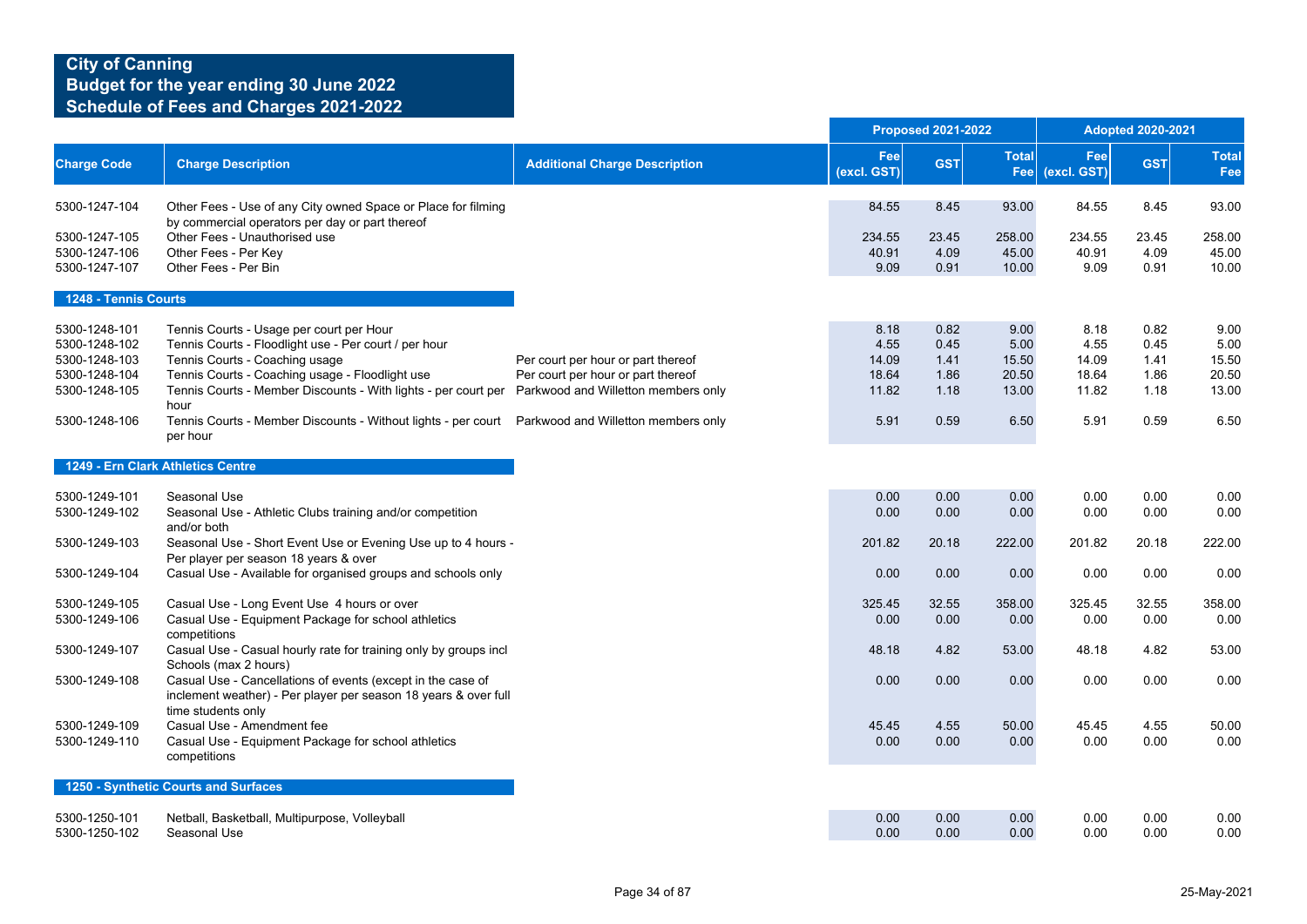|                                                                  |                                                                                                                                                                                                                                                                          |                                               |                                  | <b>Proposed 2021-2022</b>    |                                  | <b>Adopted 2020-2021</b>         |                              |                                  |  |
|------------------------------------------------------------------|--------------------------------------------------------------------------------------------------------------------------------------------------------------------------------------------------------------------------------------------------------------------------|-----------------------------------------------|----------------------------------|------------------------------|----------------------------------|----------------------------------|------------------------------|----------------------------------|--|
| <b>Charge Code</b>                                               | <b>Charge Description</b>                                                                                                                                                                                                                                                | <b>Additional Charge Description</b>          | Fee<br>(excl. GST)               | <b>GST</b>                   | <b>Total</b>                     | Fee<br>Fee (excl. GST)           | <b>GST</b>                   | <b>Total</b><br>Fee              |  |
| 5300-1250-103                                                    | Seasonal Use - Full season match and/or training usage - Per                                                                                                                                                                                                             | Netball, Basketball, Multipurpose, Volleyball | 0.00                             | 0.00                         | 0.00                             | 0.00                             | 0.00                         | 0.00                             |  |
| 5300-1250-104                                                    | Team, Per Season<br>Full season match and/or training usage - Per Team, Per<br>Season - Open age teams                                                                                                                                                                   | Netball, Basketball, Multipurpose, Volleyball | 253.64                           | 25.36                        | 279.00                           | 253.64                           | 25.36                        | 279.00                           |  |
| 5300-1250-105                                                    | Full season match and/or training usage - Per Team, Per<br>Season - Junior teams                                                                                                                                                                                         | Netball, Basketball, Multipurpose, Volleyball | 84.55                            | 8.45                         | 93.00                            | 84.55                            | 8.45                         | 93.00                            |  |
| 5300-1250-106<br>5300-1250-107<br>5300-1250-108                  | Casual Use - including pre-season - Per Court Per Hour<br>Casual Use - including pre-season - Senior (18 years +)<br>Casual Use - including pre-season - Junior (17 years and<br>under)                                                                                  |                                               | 0.00<br>9.09<br>5.27             | 0.00<br>0.91<br>0.53         | 0.00<br>10.00<br>5.80            | 0.00<br>9.09<br>5.27             | 0.00<br>0.91<br>0.53         | 0.00<br>10.00<br>5.80            |  |
|                                                                  | 1251 - Ground Space and Stall Site Fees (Events)                                                                                                                                                                                                                         |                                               |                                  |                              |                                  |                                  |                              |                                  |  |
| 5300-1251-101                                                    | Ground Space and Stall Site Fees (Events) - Corporate / Retail                                                                                                                                                                                                           |                                               | 110.91                           | 11.09                        | 122.00                           | 110.91                           | 11.09                        | 122.00                           |  |
| 5300-1251-102                                                    | Ground Space and Stall Site Fees (Events) - Food<br>(Commercial)                                                                                                                                                                                                         |                                               | 131.82                           | 13.18                        | 145.00                           | 131.82                           | 13.18                        | 145.00                           |  |
| 5300-1251-103                                                    | Ground Space and Stall Site Fees (Events) - Dessert<br>(Commercial)                                                                                                                                                                                                      |                                               | 65.91                            | 6.59                         | 72.50                            | 65.91                            | 6.59                         | 72.50                            |  |
| 5300-1251-104                                                    | Ground Space and Stall Site Fees (Events) - Beverages<br>(Commercial)                                                                                                                                                                                                    |                                               | 46.82                            | 4.68                         | 51.50                            | 46.82                            | 4.68                         | 51.50                            |  |
| 5300-1251-105                                                    | Ground Space and Stall Site Fees (Events) - Stallholder Fee                                                                                                                                                                                                              |                                               | 46.82                            | 4.68                         | 51.50                            | 46.82                            | 4.68                         | 51.50                            |  |
| 5300-1251-106                                                    | Ground Space and Stall Site Fees (Events) - Power<br>Contribution                                                                                                                                                                                                        |                                               | 22.73                            | 2.27                         | 25.00                            | 22.73                            | 2.27                         | 25.00                            |  |
| <b>1252 - Community Buses</b>                                    |                                                                                                                                                                                                                                                                          |                                               |                                  |                              |                                  |                                  |                              |                                  |  |
| 5300-1252-101<br>5300-1252-102<br>5300-1252-103                  | Community Buses - Aged / Pensioner Groups<br><b>Community Buses - Regular Meetings</b><br>Community Buses - 10 and 12-seater bus (per day or part<br>thereof)                                                                                                            |                                               | 0.00<br>0.00<br>21.00            | 0.00<br>0.00<br>0.00         | 0.00<br>0.00<br>21.00            | 0.00<br>0.00<br>19.09            | 0.00<br>0.00<br>1.91         | 0.00<br>0.00<br>21.00            |  |
| 5310                                                             | <b>Active Places - Building Facilities</b>                                                                                                                                                                                                                               |                                               |                                  |                              |                                  |                                  |                              |                                  |  |
| 1233 - Active Places hire                                        |                                                                                                                                                                                                                                                                          |                                               |                                  |                              |                                  |                                  |                              |                                  |  |
| 5310-1233-101<br>5310-1233-102<br>5310-1233-103<br>5310-1233-104 | Meeting Rooms (40 - 80m <sup>2</sup> ) Unmanned - Standard Hire<br>Meeting Rooms (40 - 80m <sup>2</sup> ) Unmanned - Community Hire<br>Small Halls (80 - 149m <sup>2</sup> ) Unmanned - Standard Hire<br>Small Halls (80 - 149m <sup>2</sup> ) Unmanned - Community Hire |                                               | 22.27<br>14.55<br>39.09<br>19.09 | 2.23<br>1.45<br>3.91<br>1.91 | 24.50<br>16.00<br>43.00<br>21.00 | 22.27<br>14.55<br>39.09<br>19.09 | 2.23<br>1.45<br>3.91<br>1.91 | 24.50<br>16.00<br>43.00<br>21.00 |  |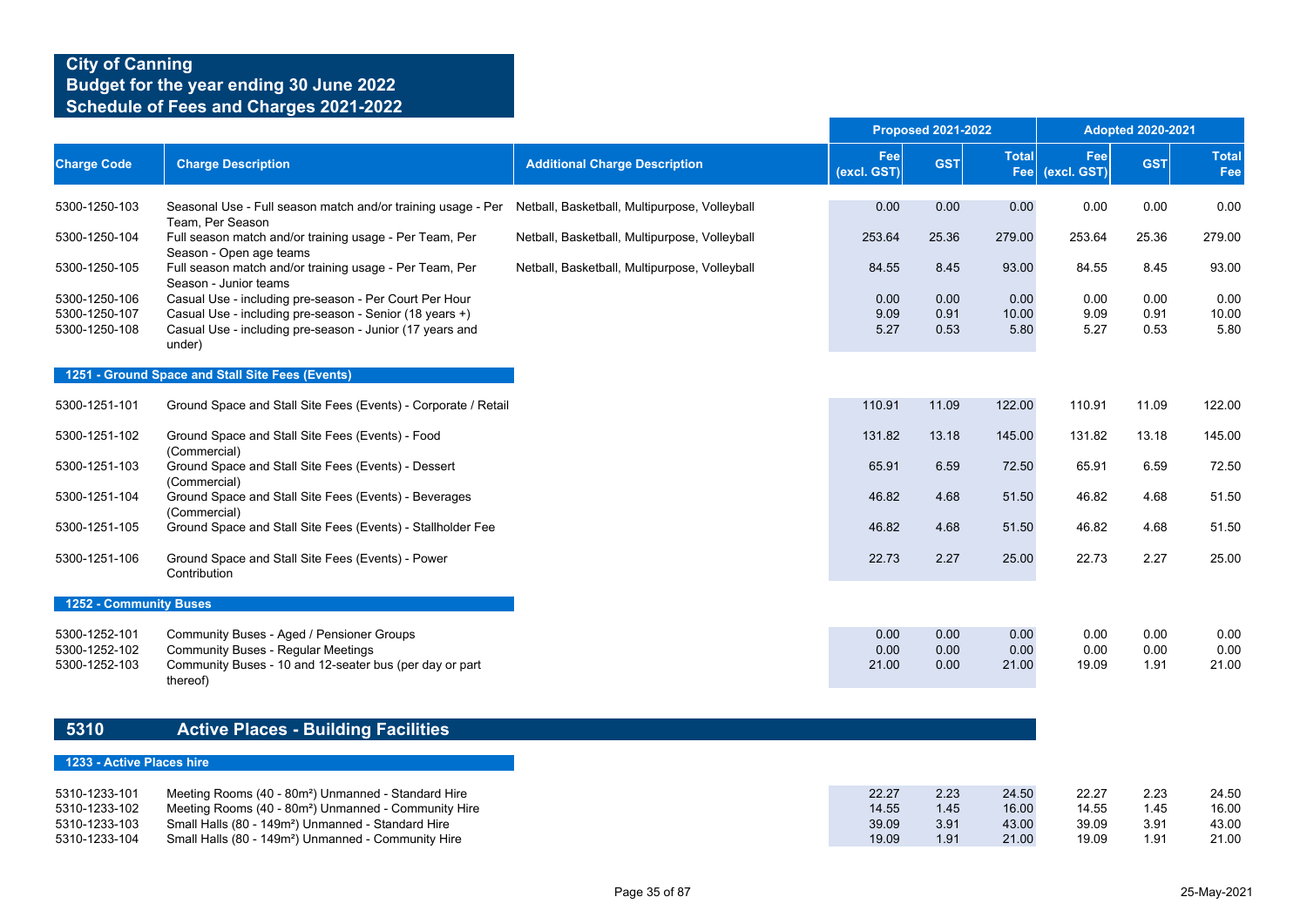|                                                                  |                                                                                                                                                                                                                                         |                                                                                                                                        |                                   | <b>Proposed 2021-2022</b>     |                                   |                                   | <b>Adopted 2020-2021</b>      |                                   |
|------------------------------------------------------------------|-----------------------------------------------------------------------------------------------------------------------------------------------------------------------------------------------------------------------------------------|----------------------------------------------------------------------------------------------------------------------------------------|-----------------------------------|-------------------------------|-----------------------------------|-----------------------------------|-------------------------------|-----------------------------------|
| <b>Charge Code</b>                                               | <b>Charge Description</b>                                                                                                                                                                                                               | <b>Additional Charge Description</b>                                                                                                   | Fee<br>(excl. GST)                | <b>GST</b>                    | <b>Total</b><br>Fee               | Fee<br>(excl. GST)                | <b>GST</b>                    | <b>Total</b><br>Fee               |
| 5310-1233-105                                                    | Large Halls (150 - 300m <sup>2</sup> ) Unmanned - Standard Hire Charge                                                                                                                                                                  |                                                                                                                                        | 45.45                             | 4.55                          | 50.00                             | 45.45                             | 4.55                          | 50.00                             |
| 5310-1233-106                                                    | Large Halls (150 - 300m <sup>2</sup> ) Unmanned - Community Hire<br>Charge                                                                                                                                                              |                                                                                                                                        | 25.00                             | 2.50                          | 27.50                             | 25.00                             | 2.50                          | 27.50                             |
| 5310-1233-107<br>5310-1233-108                                   | Canning Town Hall - Unmanned - Standard Hire Charge<br>Canning Town Hall - Unmanned - Community Hire Charge                                                                                                                             |                                                                                                                                        | 57.73<br>39.09                    | 5.77<br>3.91                  | 63.50<br>43.00                    | 57.73<br>39.09                    | 5.77<br>3.91                  | 63.50<br>43.00                    |
|                                                                  | 1234 - Woodloes Church with a Chimney                                                                                                                                                                                                   |                                                                                                                                        |                                   |                               |                                   |                                   |                               |                                   |
| 5310-1234-101                                                    | Woodloes Church with a Chimney - Standard Hire Charge                                                                                                                                                                                   | Access to Church and gardens only (does not include<br>Woodloes Museum Homestead) - Standard Hire Charge<br>- per hour or part thereof | 140.91                            | 14.09                         | 155.00                            | 140.91                            | 14.09                         | 155.00                            |
| 5310-1234-102                                                    | Woodloes Church with a Chimney - Photos                                                                                                                                                                                                 | Access to Church and gardens only (does not include<br>Woodloes Museum Homestead) - Standard Hire Charge<br>- per hour or part thereof | 66.36                             | 6.64                          | 73.00                             | 66.36                             | 6.64                          | 73.00                             |
| 1235 - Administration Fees                                       |                                                                                                                                                                                                                                         |                                                                                                                                        |                                   |                               |                                   |                                   |                               |                                   |
| 5310-1235-101                                                    | Administration Fees - Emergency Services call out fee - false<br>alarm fee                                                                                                                                                              |                                                                                                                                        | 227.27                            | 22.73                         | 250.00                            | 227.27                            | 22.73                         | 250.00                            |
| 5310-1235-102<br>5310-1235-103<br>5310-1235-104<br>5310-1235-105 | Administration Fees - Late to close / Patrol call out fee<br>Administration Fees - Hire Amendment Fee<br>Administration Fees - Hire Cancellation Fee<br>Administration Fees - Key Cutting for the City's Places and<br>Spaces (per key) |                                                                                                                                        | 118.18<br>22.73<br>45.45<br>40.91 | 11.82<br>2.27<br>4.55<br>4.09 | 130.00<br>25.00<br>50.00<br>45.00 | 118.18<br>22.73<br>45.45<br>40.91 | 11.82<br>2.27<br>4.55<br>4.09 | 130.00<br>25.00<br>50.00<br>45.00 |
| 5310-1235-106<br>5310-1235-107                                   | Administration Fees - New Alarm Code Fee<br>Administration Fees - Liquor Permit Fee                                                                                                                                                     |                                                                                                                                        | 68.18<br>45.45                    | 6.82<br>4.55                  | 75.00<br>50.00                    | 68.18<br>45.45                    | 6.82<br>4.55                  | 75.00<br>50.00                    |
| <b>1236 - Bonds</b>                                              |                                                                                                                                                                                                                                         |                                                                                                                                        |                                   |                               |                                   |                                   |                               |                                   |
| 5310-1236-101<br>5310-1236-102<br>5310-1236-103                  | Casual Hirers Bond - Low Risk<br>Casual Hirers Bond - Medium Risk<br>Casual Hirers Bond - High Risk - Security Required                                                                                                                 |                                                                                                                                        | 500.00<br>1,000.00<br>2,000.00    | 0.00<br>0.00<br>0.00          | 500.00<br>1,000.00<br>2,000.00    | 454.55<br>909.09<br>1,818.18      | 45.45<br>90.91<br>181.82      | 500.00<br>1,000.00<br>2,000.00    |
|                                                                  | 1237 - Scouts, Guides and Uniformed Youth                                                                                                                                                                                               |                                                                                                                                        |                                   |                               |                                   |                                   |                               |                                   |
| 5310-1237-101<br>5310-1237-102                                   | Scouts, Guides and Uniformed Youth - Annual Charge<br>Scouts, Guides and Uniformed Youth - Community Hire (Per<br>Person)                                                                                                               |                                                                                                                                        | 0.00<br>9.55                      | 0.00<br>0.95                  | 0.00<br>10.50                     | 0.00<br>9.55                      | 0.00<br>0.95                  | 0.00<br>10.50                     |
| 1238 - Playgroups                                                |                                                                                                                                                                                                                                         |                                                                                                                                        |                                   |                               |                                   |                                   |                               |                                   |
| 5310-1238-101                                                    | Playgroups - Community Hire (Per session, max 25 hours)                                                                                                                                                                                 |                                                                                                                                        | 10.45                             | 1.05                          | 11.50                             | 10.45                             | 1.05                          | 11.50                             |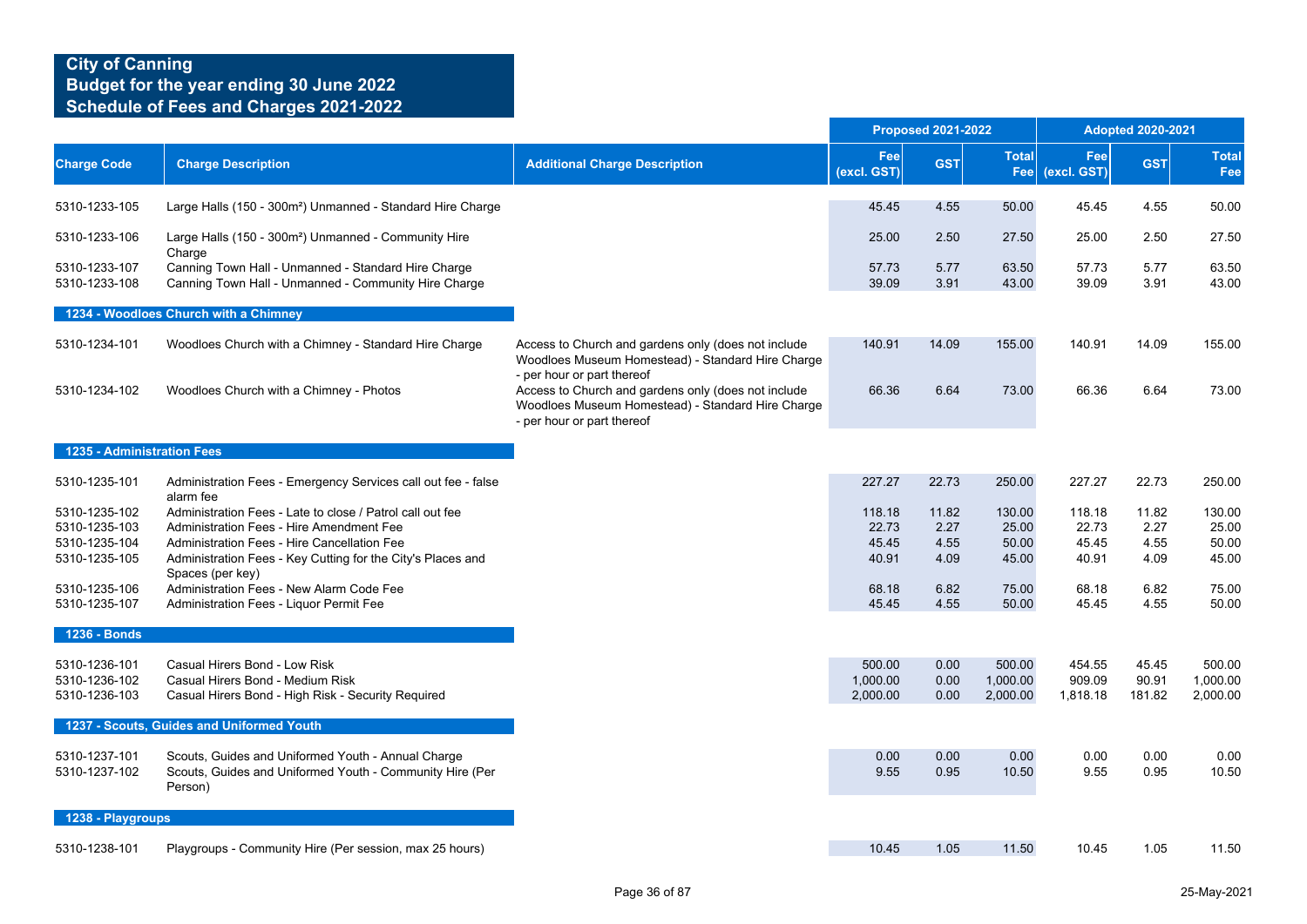|                                                                                                    |                                                                                                                                                                                                                                                           |                                      |                                               | <b>Proposed 2021-2022</b>                    |                                               |                                               | <b>Adopted 2020-2021</b>                     |                                               |
|----------------------------------------------------------------------------------------------------|-----------------------------------------------------------------------------------------------------------------------------------------------------------------------------------------------------------------------------------------------------------|--------------------------------------|-----------------------------------------------|----------------------------------------------|-----------------------------------------------|-----------------------------------------------|----------------------------------------------|-----------------------------------------------|
| <b>Charge Code</b>                                                                                 | <b>Charge Description</b>                                                                                                                                                                                                                                 | <b>Additional Charge Description</b> | Fee<br>(excl. GST)                            | <b>GST</b>                                   | <b>Total</b><br>Fee                           | Fee<br>(excl. GST)                            | <b>GST</b>                                   | <b>Total</b><br>Fee                           |
| 5330                                                                                               | <b>CLP Administration</b>                                                                                                                                                                                                                                 |                                      |                                               |                                              |                                               |                                               |                                              |                                               |
| 1135 - Aquatic - Casual                                                                            |                                                                                                                                                                                                                                                           |                                      |                                               |                                              |                                               |                                               |                                              |                                               |
| 5330-1135-101<br>5330-1135-102<br>5330-1135-103<br>5330-1135-104<br>5330-1135-105<br>5330-1135-106 | Aquatic - Casual - Adult - 16 years & over<br>Aquatic - Casual - Concession<br>Aquatic - Casual - Child - Under 3 years<br>Aquatic - Casual - Spectator<br>Aquatic - Casual - Group Day Pass<br>Aquatic - Casual - Disability Carer (card holder on duty) |                                      | 6.64<br>4.73<br>0.00<br>1.82<br>19.09<br>0.00 | 0.66<br>0.47<br>0.00<br>0.18<br>1.91<br>0.00 | 7.30<br>5.20<br>0.00<br>2.00<br>21.00<br>0.00 | 6.36<br>4.55<br>0.00<br>1.82<br>18.18<br>0.00 | 0.64<br>0.45<br>0.00<br>0.18<br>1.82<br>0.00 | 7.00<br>5.00<br>0.00<br>2.00<br>20.00<br>0.00 |
| 1136 - Aquatic - Memberships                                                                       |                                                                                                                                                                                                                                                           |                                      |                                               |                                              |                                               |                                               |                                              |                                               |
| 5330-1136-101<br>5330-1136-102<br>5330-1136-103                                                    | Aquatic - Memberships - Adult - 12 Month<br>Aquatic - Memberships - Adult - 10 Entry<br>Aquatic - Memberships - Adult - Direct Debit per Week<br>(paid fortnightly)                                                                                       |                                      | 622.73<br>60.00<br>13.64                      | 62.27<br>6.00<br>1.36                        | 685.00<br>66.00<br>15.00                      | 599.09<br>57.27<br>13.18                      | 59.91<br>5.73<br>1.32                        | 659.00<br>63.00<br>14.50                      |
| 5330-1136-104<br>5330-1136-105<br>5330-1136-106                                                    | Aquatic - Memberships - Concession - 12 Month<br>Aquatic - Memberships - Concession - 10 Entry<br>Aquatic - Memberships - Concession - Direct Debit Per Week<br>(paid fortnightly)                                                                        |                                      | 498.18<br>42.73<br>10.91                      | 49.82<br>4.27<br>1.09                        | 548.00<br>47.00<br>12.00                      | 479.09<br>40.91<br>10.55                      | 47.91<br>4.09<br>1.05                        | 527.00<br>45.00<br>11.60                      |
| 5330-1136-107                                                                                      | Aquatic - Memberships - Spectator - 10 Entry                                                                                                                                                                                                              |                                      | 16.36                                         | 1.64                                         | 18.00                                         | 16.36                                         | 1.64                                         | 18.00                                         |
|                                                                                                    | 1137 - Aquatic - Lane Hire - per Hour                                                                                                                                                                                                                     |                                      |                                               |                                              |                                               |                                               |                                              |                                               |
| 5330-1137-101<br>5330-1137-102<br>5330-1137-103<br>5330-1137-104                                   | Aquatic - Lane Hire - per Hour - 25m Lane - Standard<br>Aquatic - Lane Hire - per Hour - 25m Lane - Community<br>Aquatic - Lane Hire - per Hour - 50m Lane - Standard<br>Aquatic - Lane Hire - per Hour - 50m Lane - Community                            |                                      | 12.27<br>11.36<br>15.91<br>14.09              | 1.23<br>1.14<br>1.59<br>1.41                 | 13.50<br>12.50<br>17.50<br>15.50              | 11.82<br>10.91<br>15.45<br>13.64              | 1.18<br>1.09<br>1.55<br>1.36                 | 13.00<br>12.00<br>17.00<br>15.00              |
| 1138 - Aquatic - Pool Hire                                                                         |                                                                                                                                                                                                                                                           |                                      |                                               |                                              |                                               |                                               |                                              |                                               |
| 5330-1138-101<br>5330-1138-102<br>5330-1138-103<br>5330-1138-104<br>5330-1138-105                  | Aquatic - Pool Hire - 25m Pool - Full Day<br>Aquatic - Pool Hire - 25m Pool - Half Day<br>Aquatic - Pool Hire - 50m Pool - Full Day<br>Aquatic - Pool Hire - 50m Pool - Half Day<br>Aquatic - Pool Hire - Deep Pool - per Hour                            |                                      | 159.09<br>140.91<br>186.36<br>159.09<br>14.09 | 15.91<br>14.09<br>18.64<br>15.91<br>1.41     | 175.00<br>155.00<br>205.00<br>175.00<br>15.50 | 154.55<br>136.36<br>181.82<br>154.55<br>13.64 | 15.45<br>13.64<br>18.18<br>15.45<br>1.36     | 170.00<br>150.00<br>200.00<br>170.00<br>15.00 |
|                                                                                                    | 1139 - Aquatic - Locker (use of any available locker)                                                                                                                                                                                                     |                                      |                                               |                                              |                                               |                                               |                                              |                                               |
| 5330-1139-101<br>5330-1139-102                                                                     | Aquatic - Locker (use of any available locker) - Casual Hire<br>Aquatic - Locker (use of any available locker) - 1 Month                                                                                                                                  |                                      | 0.91<br>9.09                                  | 0.09<br>0.91                                 | 1.00<br>10.00                                 | 0.91<br>9.09                                  | 0.09<br>0.91                                 | 1.00<br>10.00                                 |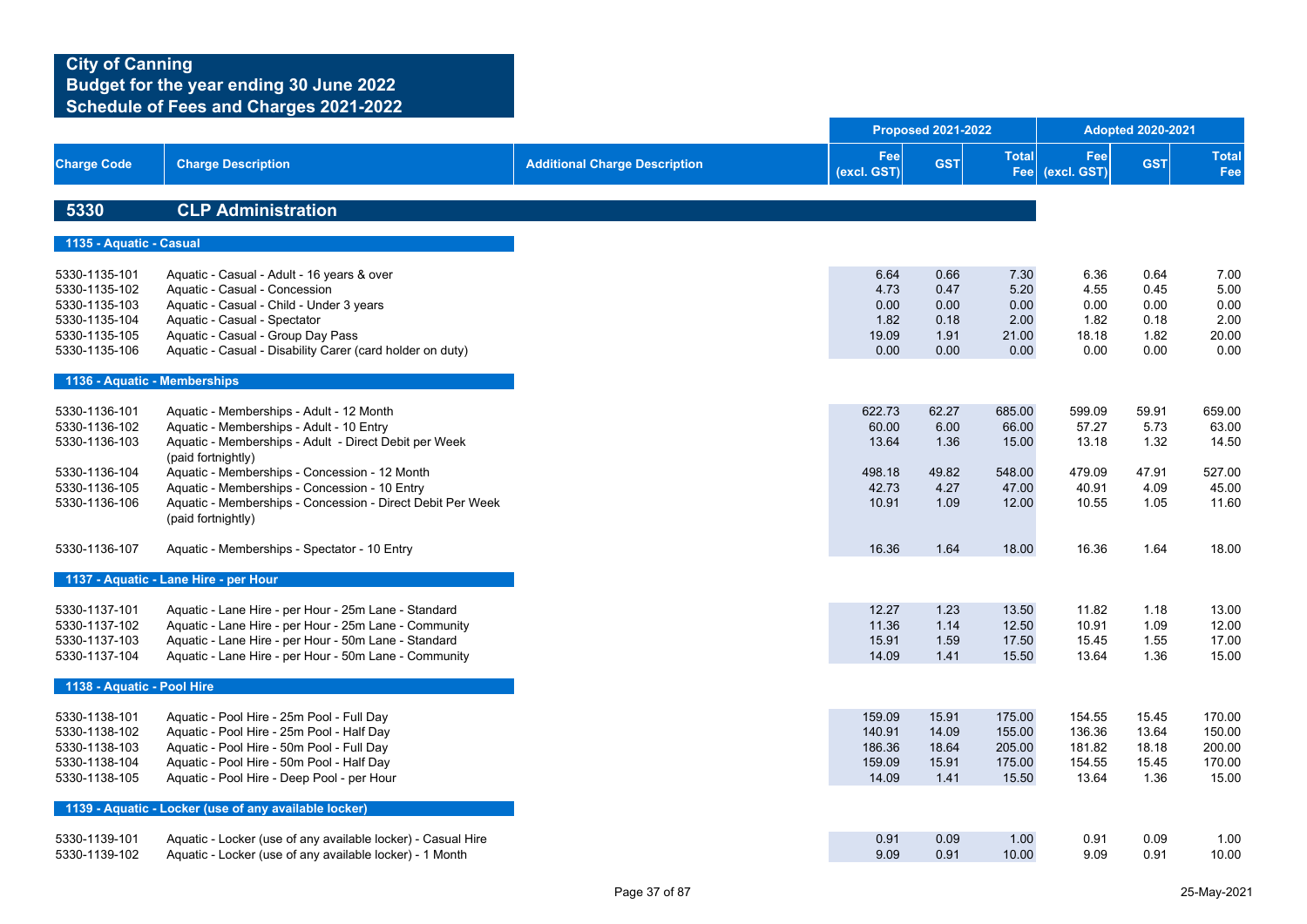|                                                                                                                     |                                                                                                                                                                                                                                                                                                                                                                          |                                                                                                                                                            |                                                      | <b>Proposed 2021-2022</b>                            |                                                       | <b>Adopted 2020-2021</b>                             |                                                      |                                                       |
|---------------------------------------------------------------------------------------------------------------------|--------------------------------------------------------------------------------------------------------------------------------------------------------------------------------------------------------------------------------------------------------------------------------------------------------------------------------------------------------------------------|------------------------------------------------------------------------------------------------------------------------------------------------------------|------------------------------------------------------|------------------------------------------------------|-------------------------------------------------------|------------------------------------------------------|------------------------------------------------------|-------------------------------------------------------|
| <b>Charge Code</b>                                                                                                  | <b>Charge Description</b>                                                                                                                                                                                                                                                                                                                                                | <b>Additional Charge Description</b>                                                                                                                       | Fee<br>(excl. GST)                                   | <b>GST</b>                                           | <b>Total</b><br>Fee                                   | Fee<br>(excl. GST)                                   | <b>GST</b>                                           | <b>Total</b><br>Fee                                   |
| 5330-1139-103<br>5330-1139-104                                                                                      | Aquatic - Locker (use of any available locker) - 12 Month<br>Aquatic - Locker (use of any available locker) - Free Locker<br>Use - Members Only                                                                                                                                                                                                                          |                                                                                                                                                            | 81.82<br>0.00                                        | 8.18<br>0.00                                         | 90.00<br>0.00                                         | 81.82<br>0.00                                        | 8.18<br>0.00                                         | 90.00<br>0.00                                         |
| 1140 - Aquatic - Group                                                                                              |                                                                                                                                                                                                                                                                                                                                                                          |                                                                                                                                                            |                                                      |                                                      |                                                       |                                                      |                                                      |                                                       |
| 5330-1140-101<br>5330-1140-102<br>5330-1140-103                                                                     | Aquatic - Group - Special Event - Entry/Slide Group 10+<br>Aquatic - Group - Special Need School Group Entry<br>Aquatic - Group - School Group                                                                                                                                                                                                                           |                                                                                                                                                            | 6.82<br>1.73<br>3.36                                 | 0.68<br>0.17<br>0.34                                 | 7.50<br>1.90<br>3.70                                  | 6.36<br>1.64<br>3.27                                 | 0.64<br>0.16<br>0.33                                 | 7.00<br>1.80<br>3.60                                  |
|                                                                                                                     | 1141 - Aquatic - Other Charges                                                                                                                                                                                                                                                                                                                                           |                                                                                                                                                            |                                                      |                                                      |                                                       |                                                      |                                                      |                                                       |
| 5330-1141-101<br>5330-1141-102<br>5330-1141-103<br>5330-1141-104<br>5330-1141-105<br>5330-1141-106<br>5330-1141-107 | Aquatic - Other Charges - Fun Nut hire per 1/2 hour<br>Aquatic - Other Charges - Waterslide pass<br>Aquatic - Other Charges - Concession + Slide<br>Aquatic - Other Charges - Adult swim + Slide<br>Aquatic - Other Charges - Waterslide All Day Pass<br>Aquatic - Other Charges - Hot shower Not swimming<br>Aquatic - Other Charges - Equipment Hire - Goggles, Towels |                                                                                                                                                            | 0.00<br>2.73<br>7.27<br>9.09<br>0.00<br>1.82<br>0.00 | 0.00<br>0.27<br>0.73<br>0.91<br>0.00<br>0.18<br>0.00 | 0.00<br>3.00<br>8.00<br>10.00<br>0.00<br>2.00<br>0.00 | 0.00<br>2.73<br>7.27<br>9.09<br>0.00<br>1.82<br>0.00 | 0.00<br>0.27<br>0.73<br>0.91<br>0.00<br>0.18<br>0.00 | 0.00<br>3.00<br>8.00<br>10.00<br>0.00<br>2.00<br>0.00 |
| 5330-1141-108                                                                                                       | etc<br>Aquatic - Other Charges - BBQ Hire                                                                                                                                                                                                                                                                                                                                |                                                                                                                                                            | 0.00                                                 | 0.00                                                 | 0.00                                                  | 0.00                                                 | 0.00                                                 | 0.00                                                  |
|                                                                                                                     | 1142 - Swim School - Swimming Lessons                                                                                                                                                                                                                                                                                                                                    |                                                                                                                                                            |                                                      |                                                      |                                                       |                                                      |                                                      |                                                       |
| 5330-1142-101                                                                                                       | Swim School - Swimming Lessons - Group Lesson - 30 min                                                                                                                                                                                                                                                                                                                   | Price Based on 10 Week Term, Lesson enrolment fee<br>includes free entry at any time for 1x child and 1x adult<br>swim with a valid swim school enrolment. | 171.00                                               | 0.00                                                 | 171.00                                                | 150.00                                               | 15.00                                                | 165.00                                                |
| 5330-1142-102                                                                                                       | Swim School - Swimming Lessons - Group Lesson - 45 min                                                                                                                                                                                                                                                                                                                   | Price Based on 10 Week Term, Lesson enrolment fee<br>includes free entry at any time for 1x child and 1x adult<br>swim with a valid swim school enrolment. | 240.00                                               | 0.00                                                 | 240.00                                                | 209.09                                               | 20.91                                                | 230.00                                                |
| 5330-1142-103                                                                                                       | Swim School - Swimming Lessons - Babies & Tots Lessons                                                                                                                                                                                                                                                                                                                   | Price Based on 10 Week Term, Lesson enrolment fee<br>includes free entry at any time for 1x child and 1x adult<br>swim with a valid swim school enrolment. | 155.00                                               | 0.00                                                 | 155.00                                                | 136.36                                               | 13.64                                                | 150.00                                                |
| 5330-1142-104                                                                                                       | Swim School - Swimming Lessons - Private Lesson - One-on-<br>One - 30 min                                                                                                                                                                                                                                                                                                | Price Based on 10 Week Term, Lesson enrolment fee<br>includes free entry at any time for 1x child and 1x adult<br>swim with a valid swim school enrolment. | 445.00                                               | 0.00                                                 | 445.00                                                | 390.91                                               | 39.09                                                | 430.00                                                |
| 5330-1142-105                                                                                                       | Swim School - Swimming Lessons - Private Lesson - One-on-<br>Two - 30 min                                                                                                                                                                                                                                                                                                | Price Based on 10 Week Term, Lesson enrolment fee<br>includes free entry at any time for 1x child and 1x adult<br>swim with a valid swim school enrolment. | 595.00                                               | 0.00                                                 | 595.00                                                | 522.73                                               | 52.27                                                | 575.00                                                |
| 5330-1142-106                                                                                                       | Swim School - Swimming Lessons - Family Lesson - per<br>Person - 45 min                                                                                                                                                                                                                                                                                                  | Price Based on 10 Week Term, Lesson enrolment fee<br>includes free entry at any time for 1x child and 1x adult<br>swim with a valid swim school enrolment. | 171.00                                               | 0.00                                                 | 171.00                                                | 150.00                                               | 15.00                                                | 165.00                                                |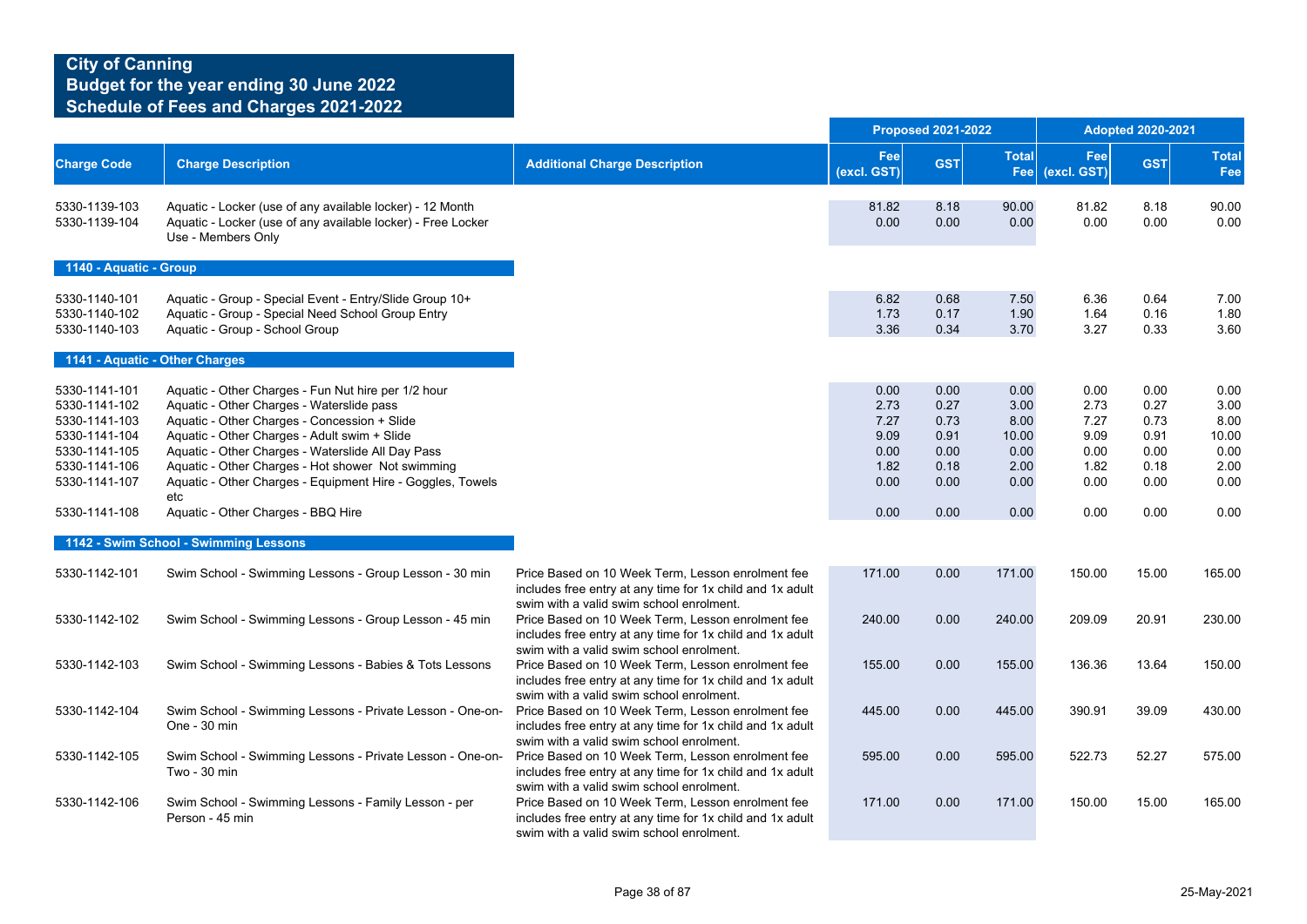|                    |                                                                                                                                                       |                                                                                                                                                            |                    | <b>Proposed 2021-2022</b> |              |                        | <b>Adopted 2020-2021</b> |                     |
|--------------------|-------------------------------------------------------------------------------------------------------------------------------------------------------|------------------------------------------------------------------------------------------------------------------------------------------------------------|--------------------|---------------------------|--------------|------------------------|--------------------------|---------------------|
| <b>Charge Code</b> | <b>Charge Description</b>                                                                                                                             | <b>Additional Charge Description</b>                                                                                                                       | Fee<br>(excl. GST) | <b>GST</b>                | <b>Total</b> | Fee<br>Fee (excl. GST) | <b>GST</b>               | <b>Total</b><br>Fee |
| 5330-1142-107      | Swim School - Swimming Lessons - Special Needs - 30 mins                                                                                              | Price Based on 10 Week Term, Lesson enrolment fee<br>includes free entry at any time for 1x child and 1x adult<br>swim with a valid swim school enrolment. | 285.00             | 0.00                      | 285.00       | 250.00                 | 25.00                    | 275.00              |
| 5330-1142-108      | Swim School - Swimming Lessons - Bronze Medallion                                                                                                     | Price Based on 10 Week Term, Lesson enrolment fee<br>includes free entry at any time for 1x child and 1x adult<br>swim with a valid swim school enrolment. | 236.36             | 23.64                     | 260.00       | 227.27                 | 22.73                    | 250.00              |
| 5330-1142-109      | Swim School - Swimming Lessons - Junior Lifeguard                                                                                                     | Price Based on 10 Week Term, Lesson enrolment fee<br>includes free entry at any time for 1x child and 1x adult<br>swim with a valid swim school enrolment. | 188.18             | 18.82                     | 207.00       | 181.82                 | 18.18                    | 200.00              |
| 5330-1142-110      | Swim School - Swimming Lessons - Lesson Enrolment<br><b>Timestop Fee</b>                                                                              | Price Based on 10 Week Term, Lesson enrolment fee<br>includes free entry at any time for 1x child and 1x adult<br>swim with a valid swim school enrolment. | 4.55               | 0.45                      | 5.00         | 4.55                   | 0.45                     | 5.00                |
| 5330-1142-111      | Swim School - Swimming Lessons - Swim School Membership<br>per week (Perpetual - paid fortnightly)                                                    | Price Based on 10 Week Term, Lesson enrolment fee<br>includes free entry at any time for 1x child and 1x adult<br>swim with a valid swim school enrolment. | 0.00               | 0.00                      | 0.00         | 0.00                   | 0.00                     | 0.00                |
|                    | 1143 - Swim School - Swim School Membership per week (Perpetual - paid fo                                                                             |                                                                                                                                                            |                    |                           |              |                        |                          |                     |
| 5330-1143-101      | Swim School - Swim School Membership per week (Perpetual - Price Based on 10 Week Term, Lesson enrolment fee<br>paid fortnightly): - Babies & Tots    | includes free entry at any time for 1x child and 1x adult<br>swim with a valid swim school enrolment.                                                      | 16.50              | 0.00                      | 16.50        | 14.09                  | 1.41                     | 15.50               |
| 5330-1143-102      | Swim School - Swim School Membership per week (Perpetual - Price Based on 10 Week Term, Lesson enrolment fee<br>paid fortnightly): - Taddies & School | includes free entry at any time for 1x child and 1x adult<br>swim with a valid swim school enrolment.                                                      | 17.50              | 0.00                      | 17.50        | 15.18                  | 1.52                     | 16.70               |
| 5330-1143-103      | Swim School - Swim School Membership per week (Perpetual - Price Based on 10 Week Term, Lesson enrolment fee<br>paid fortnightly): - Adults           | includes free entry at any time for 1x child and 1x adult<br>swim with a valid swim school enrolment.                                                      | 24.50              | 0.00                      | 24.50        | 15.18                  | 1.52                     | 16.70               |
| 5330-1143-104      | Swim School - Swim School Membership per week (Perpetual - Price Based on 10 Week Term, Lesson enrolment fee<br>paid fortnightly): - Private          | includes free entry at any time for 1x child and 1x adult<br>swim with a valid swim school enrolment.                                                      | 45.00              | 0.00                      | 45.00        | 40.91                  | 4.09                     | 45.00               |
|                    | 1144 - Swim School - Squad Sessions - per Session                                                                                                     |                                                                                                                                                            |                    |                           |              |                        |                          |                     |
| 5330-1144-101      | Swim School - Squad Sessions - per Session - 1 x per Week                                                                                             |                                                                                                                                                            | 15.00              | 1.50                      | 16.50        | 14.55                  | 1.45                     | 16.00               |
| 5330-1144-102      | Swim School - Squad Sessions - per Session - 2 x per Week                                                                                             |                                                                                                                                                            | 10.09              | 1.01                      | 11.10        | 9.64                   | 0.96                     | 10.60               |
| 5330-1144-103      | Swim School - Squad Sessions - per Session - 3 x per Week                                                                                             |                                                                                                                                                            | 9.36               | 0.94                      | 10.30        | 8.91                   | 0.89                     | 9.80                |
| 5330-1144-104      | Swim School - Squad Sessions - per Session - 4 x per Week                                                                                             |                                                                                                                                                            | 8.45               | 0.85                      | 9.30         | 8.00                   | 0.80                     | 8.80                |
| 5330-1144-105      | Swim School - Squad Sessions - per Session - 5 x per Week                                                                                             |                                                                                                                                                            | 7.64               | 0.76                      | 8.40         | 7.18                   | 0.72                     | 7.90                |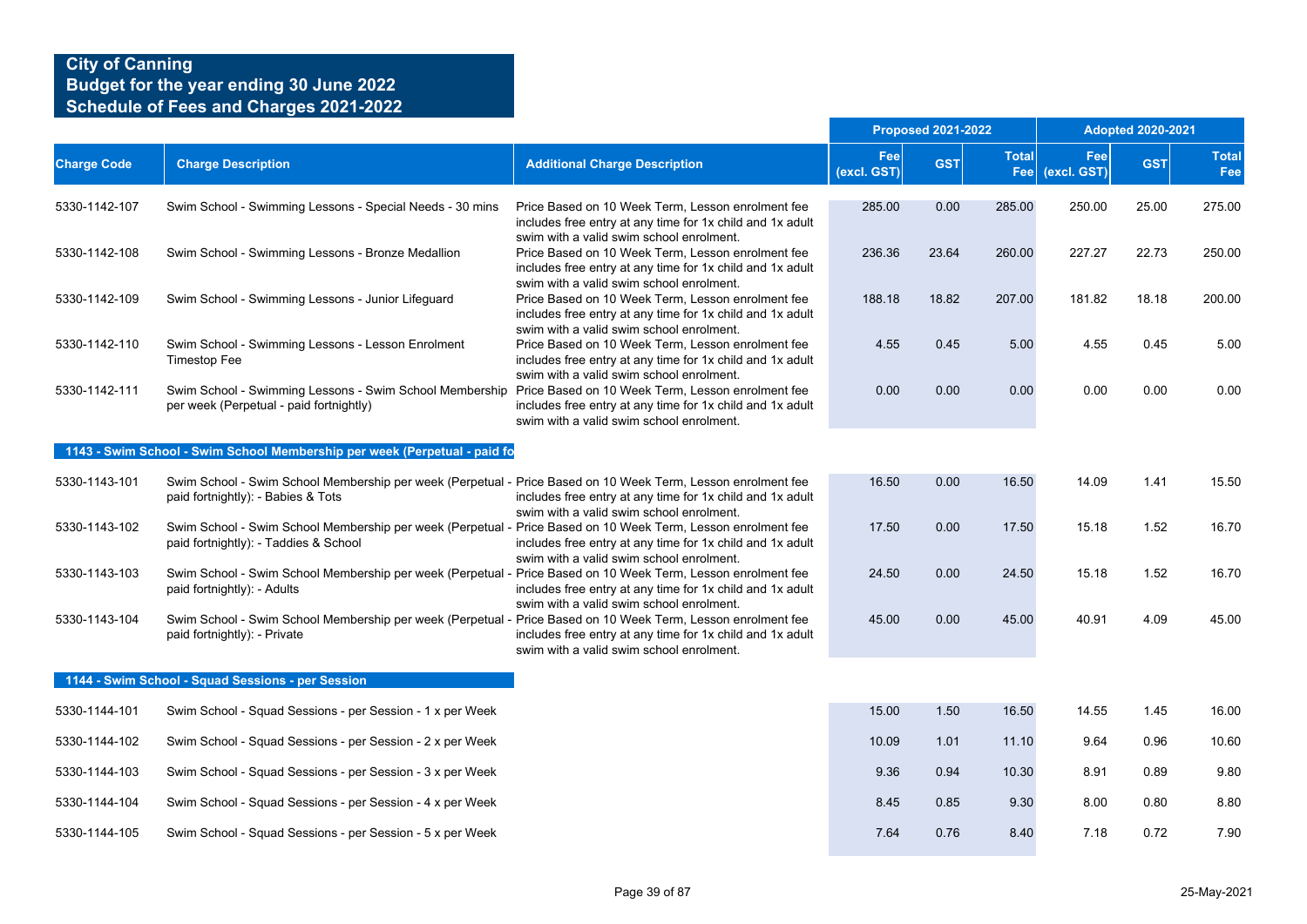|                                                                                   |                                                                                                                                                                                                                                                                    |                                      |                                            | <b>Proposed 2021-2022</b>             |                                             |                                            | <b>Adopted 2020-2021</b>              |                                            |
|-----------------------------------------------------------------------------------|--------------------------------------------------------------------------------------------------------------------------------------------------------------------------------------------------------------------------------------------------------------------|--------------------------------------|--------------------------------------------|---------------------------------------|---------------------------------------------|--------------------------------------------|---------------------------------------|--------------------------------------------|
| <b>Charge Code</b>                                                                | <b>Charge Description</b>                                                                                                                                                                                                                                          | <b>Additional Charge Description</b> | Fee<br>(excl. GST)                         | <b>GST</b>                            | <b>Total</b>                                | Fee<br>Fee (excl. GST)                     | <b>GST</b>                            | <b>Total</b><br>Fee                        |
| 5330-1144-106                                                                     | Swim School - Squad Sessions - per Session - 6 x per Week                                                                                                                                                                                                          |                                      | 6.91                                       | 0.69                                  | 7.60                                        | 6.45                                       | 0.65                                  | 7.10                                       |
| 5330-1144-107                                                                     | Swim School - Squad Sessions - per Session - 7 x per Week                                                                                                                                                                                                          |                                      | 6.36                                       | 0.64                                  | 7.00                                        | 5.91                                       | 0.59                                  | 6.50                                       |
| 5330-1144-108                                                                     | Swim School - Squad Sessions - per Session - 8 x per Week                                                                                                                                                                                                          |                                      | 5.91                                       | 0.59                                  | 6.50                                        | 5.45                                       | 0.55                                  | 6.00                                       |
| 5330-1144-109                                                                     | Swim School - Squad Sessions - per Session - Squad<br>membership per week 1 - 4 sessions                                                                                                                                                                           |                                      | 19.55                                      | 1.95                                  | 21.50                                       | 18.18                                      | 1.82                                  | 20.00                                      |
| 5330-1144-110                                                                     | Swim School - Squad Sessions - per Session - Squad<br>membership per week 5 - 8 sessions                                                                                                                                                                           |                                      | 33.18                                      | 3.32                                  | 36.50                                       | 31.82                                      | 3.18                                  | 35.00                                      |
| 5330-1144-111                                                                     | Swim School - Squad Sessions - per Session - Squad<br><b>Enrolment Timestop Fee</b>                                                                                                                                                                                |                                      | 4.55                                       | 0.45                                  | 5.00                                        | 4.55                                       | 0.45                                  | 5.00                                       |
| 1145 - Wellness - Casual                                                          |                                                                                                                                                                                                                                                                    |                                      |                                            |                                       |                                             |                                            |                                       |                                            |
| 5330-1145-101<br>5330-1145-102<br>5330-1145-103<br>5330-1145-104<br>5330-1145-105 | Wellness - Casual - Adult + swim<br>Wellness - Casual - Adult + swim<br>Wellness - Casual - Concession + swim<br>Wellness - Casual - Concession + swim<br>Wellness - Casual - Child ? Disability                                                                   |                                      | 11.82<br>10.18<br>9.36<br>7.55<br>5.00     | 1.18<br>1.02<br>0.94<br>0.75<br>0.50  | 13.00<br>11.20<br>10.30<br>8.30<br>5.50     | 11.45<br>9.82<br>9.09<br>7.27<br>5.00      | 1.15<br>0.98<br>0.91<br>0.73<br>0.50  | 12.60<br>10.80<br>10.00<br>8.00<br>5.50    |
|                                                                                   | 1146 - Wellness - Memberships                                                                                                                                                                                                                                      |                                      |                                            |                                       |                                             |                                            |                                       |                                            |
| 5330-1146-101<br>5330-1146-102<br>5330-1146-103<br>5330-1146-104<br>5330-1146-105 | Wellness - Memberships - Adult + swim - 10 Entry<br>Wellness - Memberships - Adult + swim - 10 Entry<br>Wellness - Memberships - Concession - 10 Entry<br>Wellness - Memberships - Concession - 10 Entry<br>Wellness - Memberships - Child - Disability - 10 Entry |                                      | 106.36<br>90.91<br>84.55<br>68.18<br>45.00 | 10.64<br>9.09<br>8.45<br>6.82<br>4.50 | 117.00<br>100.00<br>93.00<br>75.00<br>49.50 | 102.73<br>88.18<br>81.82<br>65.45<br>45.00 | 10.27<br>8.82<br>8.18<br>6.55<br>4.50 | 113.00<br>97.00<br>90.00<br>72.00<br>49.50 |
|                                                                                   | 1147 - Wellness - Program Pool Hire                                                                                                                                                                                                                                |                                      |                                            |                                       |                                             |                                            |                                       |                                            |
| 5330-1147-101<br>5330-1147-102                                                    | Wellness - Program Pool Hire - Community - per Hour<br>Wellness - Program Pool Hire - Standard - per Hour                                                                                                                                                          |                                      | 70.91<br>100.00                            | 7.09<br>10.00                         | 78.00<br>110.00                             | 68.18<br>95.45                             | 6.82<br>9.55                          | 75.00<br>105.00                            |
|                                                                                   | 1148 - Wellness - Other Charges                                                                                                                                                                                                                                    |                                      |                                            |                                       |                                             |                                            |                                       |                                            |
| 5330-1148-101                                                                     | Wellness - Other Charges - Consultation / massage room per<br>week                                                                                                                                                                                                 |                                      | 0.00                                       | 0.00                                  | 0.00                                        | 0.00                                       | 0.00                                  | 0.00                                       |
| 5330-1148-102                                                                     | Wellness - Other Charges - Office hire per hour                                                                                                                                                                                                                    |                                      | 19.09                                      | 1.91                                  | 21.00                                       | 18.18                                      | 1.82                                  | 20.00                                      |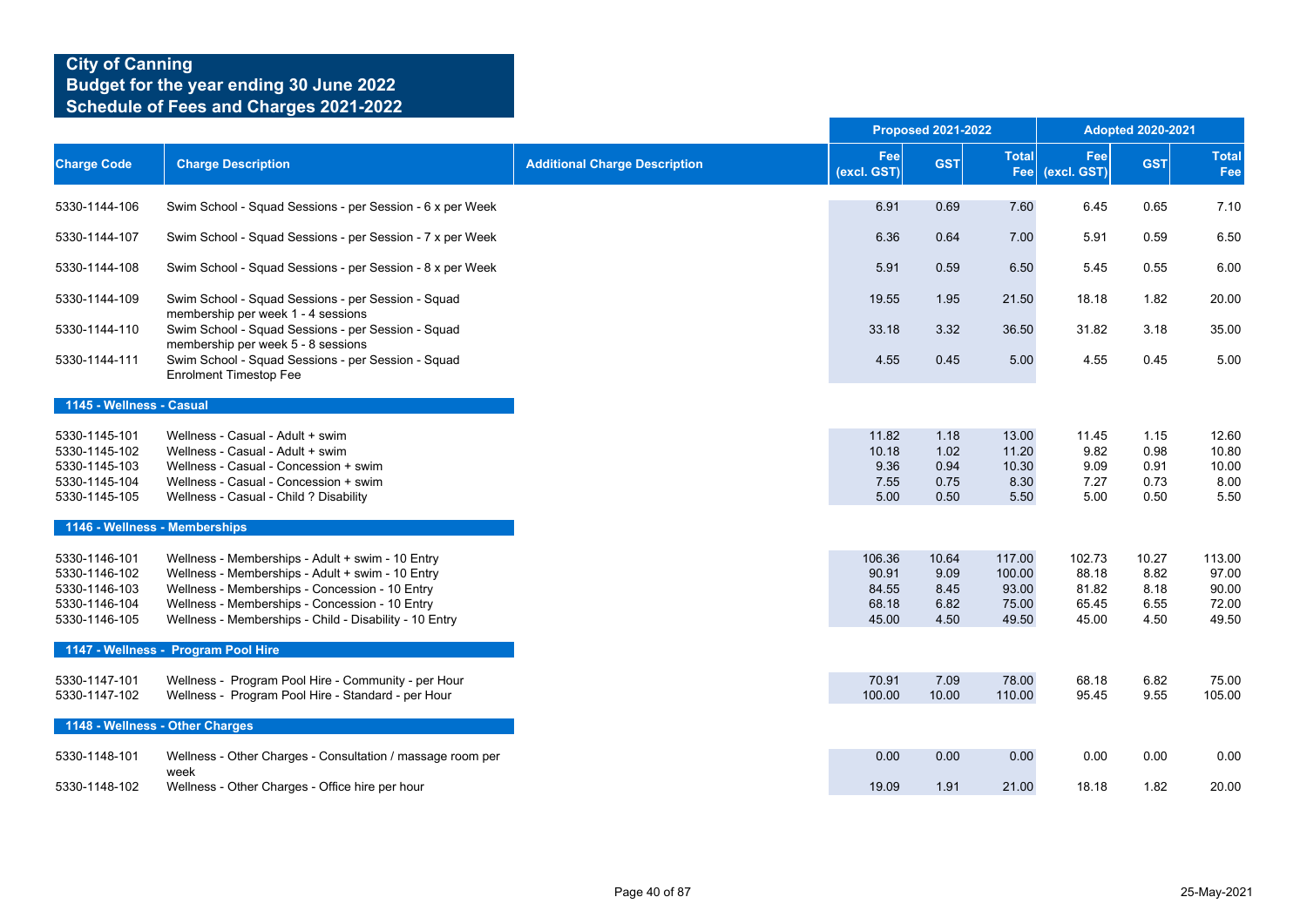|                                                                                                    |                                                                                                                                                                                                                                                                                                                                                                          |                                      | <b>Proposed 2021-2022</b>                              |                                                  | <b>Adopted 2020-2021</b>                               |                                                        |                                                  |                                                        |
|----------------------------------------------------------------------------------------------------|--------------------------------------------------------------------------------------------------------------------------------------------------------------------------------------------------------------------------------------------------------------------------------------------------------------------------------------------------------------------------|--------------------------------------|--------------------------------------------------------|--------------------------------------------------|--------------------------------------------------------|--------------------------------------------------------|--------------------------------------------------|--------------------------------------------------------|
| <b>Charge Code</b>                                                                                 | <b>Charge Description</b>                                                                                                                                                                                                                                                                                                                                                | <b>Additional Charge Description</b> | Fee<br>(excl. GST)                                     | <b>GST</b>                                       | <b>Total</b>                                           | Fee<br>Fee (excl. GST)                                 | <b>GST</b>                                       | <b>Total</b><br>Fee                                    |
| 1149 - Fitness Centre - Casual                                                                     |                                                                                                                                                                                                                                                                                                                                                                          |                                      |                                                        |                                                  |                                                        |                                                        |                                                  |                                                        |
| 5330-1149-101<br>5330-1149-102<br>5330-1149-103<br>5330-1149-104                                   | Fitness Centre - Casual - Adult<br>Fitness Centre - Casual - Concession<br>Fitness Centre - Casual - Group Entry - minimum 10<br>participants<br>Fitness Centre - Casual - Group Entry - per Class                                                                                                                                                                       |                                      | 15.00<br>12.00<br>5.91<br>109.09                       | 1.50<br>1.20<br>0.59<br>10.91                    | 16.50<br>13.20<br>6.50<br>120.00                       | 14.09<br>11.36<br>5.45<br>100.00                       | 1.41<br>1.14<br>0.55<br>10.00                    | 15.50<br>12.50<br>6.00<br>110.00                       |
|                                                                                                    | 1150 - Fitness Centre - Memberships                                                                                                                                                                                                                                                                                                                                      |                                      |                                                        |                                                  |                                                        |                                                        |                                                  |                                                        |
| 5330-1150-101<br>5330-1150-102<br>5330-1150-103<br>5330-1150-104<br>5330-1150-105<br>5330-1150-106 | Fitness Centre - Memberships - Adult - 12 Month<br>Fitness Centre - Memberships - Adult - 10 Entry<br>Fitness Centre - Memberships - Adult - Direct Debit per Week<br>(paid fortnightly)<br>Fitness Centre - Memberships - Concession - 12 Month<br>Fitness Centre - Memberships - Concession - 10 Entry<br>Fitness Centre - Memberships - Concession - Direct Debit per |                                      | 622.73<br>135.00<br>13.64<br>498.18<br>108.00<br>10.91 | 62.27<br>13.50<br>1.36<br>49.82<br>10.80<br>1.09 | 685.00<br>148.50<br>15.00<br>548.00<br>118.80<br>12.00 | 599.09<br>126.36<br>13.18<br>479.09<br>102.27<br>10.55 | 59.91<br>12.64<br>1.32<br>47.91<br>10.23<br>1.05 | 659.00<br>139.00<br>14.50<br>527.00<br>112.50<br>11.60 |
|                                                                                                    | Week<br>(paid fortnightly)                                                                                                                                                                                                                                                                                                                                               |                                      |                                                        |                                                  |                                                        |                                                        |                                                  |                                                        |
|                                                                                                    | 1151 - Fitness Centre - Personal Training                                                                                                                                                                                                                                                                                                                                |                                      |                                                        |                                                  |                                                        |                                                        |                                                  |                                                        |
| 5330-1151-101                                                                                      | Fitness Centre - Personal Training - 1 x 30 Minute Session                                                                                                                                                                                                                                                                                                               |                                      | 43.18                                                  | 4.32                                             | 47.50                                                  | 40.91                                                  | 4.09                                             | 45.00                                                  |
| 5330-1151-102<br>5330-1151-103<br>5330-1151-104                                                    | Fitness Centre - Personal Training - 10 x 1 Hour Sessions<br>Fitness Centre - Personal Training - 20 x 1 Hour Sessions<br>Fitness Centre - Personal Training - Small Group PT Casual                                                                                                                                                                                     |                                      | 734.09<br>1,425.00<br>20.91                            | 73.41<br>142.50<br>2.09                          | 807.50<br>1,567.50<br>23.00                            | 736.36<br>1,390.91<br>20.00                            | 73.64<br>139.09<br>2.00                          | 810.00<br>1,530.00<br>22.00                            |
| 5330-1151-105                                                                                      | Fitness Centre - Personal Training - Small Group PT 10 x 1<br><b>Hour Sessions</b>                                                                                                                                                                                                                                                                                       |                                      | 188.18                                                 | 18.82                                            | 207.00                                                 | 180.00                                                 | 18.00                                            | 198.00                                                 |
| 5330-1151-106                                                                                      | Fitness Centre - Personal Training - Personal Trainer -<br>Mulitpass - per 30 Minutes                                                                                                                                                                                                                                                                                    |                                      | 38.86                                                  | 3.89                                             | 42.75                                                  | 36.36                                                  | 3.64                                             | 40.00                                                  |
| 5330-1151-107                                                                                      | Fitness Centre - Personal Training - Personal Trainer - Partner<br>* fee applies to second person, normal fees apply to first<br>person Available on 10 & 20 session passes only                                                                                                                                                                                         |                                      | 90.91                                                  | 9.09                                             | 100.00                                                 | 90.91                                                  | 9.09                                             | 100.00                                                 |
|                                                                                                    | 1152 - Strength for Life - Living Longer, Living Stronger                                                                                                                                                                                                                                                                                                                |                                      |                                                        |                                                  |                                                        |                                                        |                                                  |                                                        |
| 5330-1152-101<br>5330-1152-102<br>5330-1152-103                                                    | Strength for Life - Living Longer, Living Stronger - Casual<br>Strength for Life - Living Longer, Living Stronger - 10 Entry<br>Strength for Life - Living Longer, Living Stronger - 20 Entry                                                                                                                                                                            |                                      | 7.09<br>63.64<br>120.55                                | 0.71<br>6.36<br>12.05                            | 7.80<br>70.00<br>132.60                                | 6.82<br>61.36<br>115.91                                | 0.68<br>6.14<br>11.59                            | 7.50<br>67.50<br>127.50                                |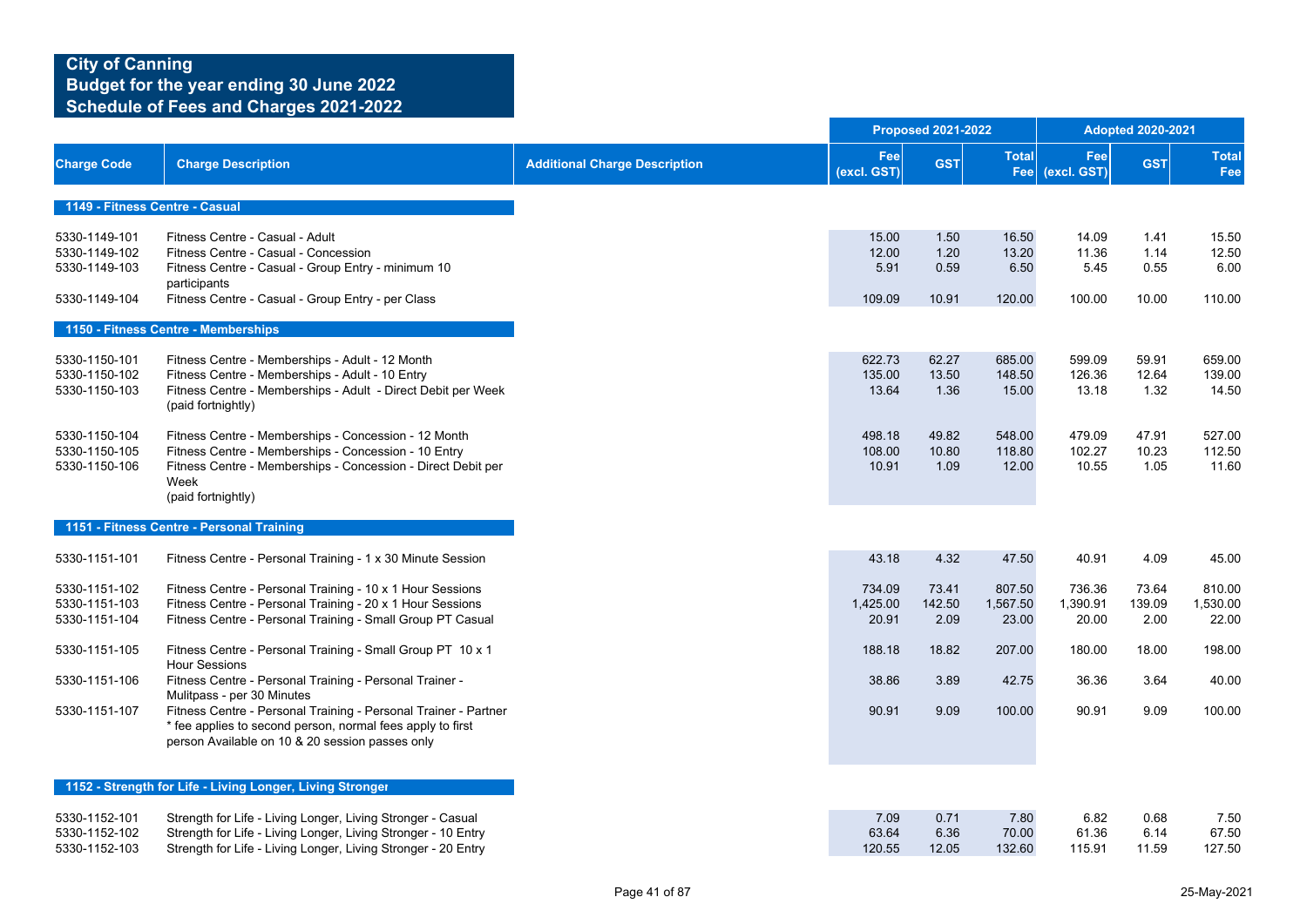|                                                                  |                                                                                                                                                                                                                                                                           |                                                                                                                                                          | <b>Proposed 2021-2022</b>           |                                 |                                     |                                     | <b>Adopted 2020-2021</b>        |                                     |  |
|------------------------------------------------------------------|---------------------------------------------------------------------------------------------------------------------------------------------------------------------------------------------------------------------------------------------------------------------------|----------------------------------------------------------------------------------------------------------------------------------------------------------|-------------------------------------|---------------------------------|-------------------------------------|-------------------------------------|---------------------------------|-------------------------------------|--|
| <b>Charge Code</b>                                               | <b>Charge Description</b>                                                                                                                                                                                                                                                 | <b>Additional Charge Description</b>                                                                                                                     | Fee<br>(excl. GST)                  | <b>GST</b>                      | <b>Total</b>                        | Fee<br>Fee (excl. GST)              | <b>GST</b>                      | <b>Total</b><br>Fee                 |  |
| 5330-1152-104<br>5330-1152-105<br>5330-1152-106<br>5330-1152-107 | Strength for Life - Living Longer, Living Stronger - 3 Month<br>Strength for Life - Living Longer, Living Stronger - 6 Month<br>Strength for Life - Living Longer, Living Stronger - 12 Month<br>Strength for Life - Living Longer, Living Stronger - Appraisal<br>Tier 2 |                                                                                                                                                          | 130.00<br>235.45<br>442.73<br>50.00 | 13.00<br>23.55<br>44.27<br>5.00 | 143.00<br>259.00<br>487.00<br>55.00 | 125.45<br>227.27<br>427.27<br>50.00 | 12.55<br>22.73<br>42.73<br>5.00 | 138.00<br>250.00<br>470.00<br>55.00 |  |
| 1153 - Administration Charges                                    |                                                                                                                                                                                                                                                                           |                                                                                                                                                          |                                     |                                 |                                     |                                     |                                 |                                     |  |
| 5330-1153-101<br>5330-1153-102<br>5330-1153-103<br>5330-1153-104 | Administration Charges - Membership Timestop Fee<br>Administration Charges - Direct Debit - Dishonour Fee<br>Administration Charges - Direct Debit - FIFO Joining Fee<br>Administration Charges - Extra Appraisal & Program                                               |                                                                                                                                                          | 4.55<br>13.64<br>45.41<br>72.73     | 0.45<br>1.36<br>4.54<br>7.27    | 5.00<br>15.00<br>49.95<br>80.00     | 4.55<br>13.64<br>45.41<br>72.73     | 0.45<br>1.36<br>4.54<br>7.27    | 5.00<br>15.00<br>49.95<br>80.00     |  |
| 1154 - Leisureplex Plus - Casual                                 |                                                                                                                                                                                                                                                                           |                                                                                                                                                          |                                     |                                 |                                     |                                     |                                 |                                     |  |
| 5330-1154-101<br>5330-1154-102                                   | Leisureplex Plus - Casual - Day Pass - Adult<br>Leisureplex Plus - Casual - Day Pass - Concession                                                                                                                                                                         | CLP - Gym, Group Fitness, Pool & Wellness Centre<br>CLP - Gym, Group Fitness, Pool & Wellness Centre                                                     | 23.64<br>19.09                      | 2.36<br>1.91                    | 26.00<br>21.00                      | 22.73<br>18.18                      | 2.27<br>1.82                    | 25.00<br>20.00                      |  |
|                                                                  | 1155 - Leisureplex Plus - Memberships                                                                                                                                                                                                                                     |                                                                                                                                                          |                                     |                                 |                                     |                                     |                                 |                                     |  |
| 5330-1155-101<br>5330-1155-102<br>5330-1155-103                  | Leisureplex Plus - Memberships - Adult - 12 Month<br>Leisureplex Plus - Memberships - Adult - 10 Entry<br>Leisureplex Plus - Memberships - Adult - Direct Debit per<br>Week                                                                                               | CLP - Gym, Group Fitness, Pool & Wellness Centre<br>CLP - Gym, Group Fitness, Pool & Wellness Centre<br>CLP - Gym, Group Fitness, Pool & Wellness Centre | 836.36<br>212.73<br>18.14           | 83.64<br>21.27<br>1.81          | 920.00<br>234.00<br>19.95           | 807.27<br>204.55<br>17.27           | 80.73<br>20.45<br>1.73          | 888.00<br>225.00<br>19.00           |  |
| 5330-1155-104<br>5330-1155-105<br>5330-1155-106                  | (paid fortnightly)<br>Leisureplex Plus - Memberships - Concession - 12 Month<br>Leisureplex Plus - Memberships - Concession - 10 Entry<br>Leisureplex Plus - Memberships - Concession - Direct Debit<br>per Week                                                          | CLP - Gym, Group Fitness, Pool & Wellness Centre<br>CLP - Gym, Group Fitness, Pool & Wellness Centre<br>CLP - Gym, Group Fitness, Pool & Wellness Centre | 669.09<br>171.82<br>14.32           | 66.91<br>17.18<br>1.43          | 736.00<br>189.00<br>15.75           | 645.45<br>163.64<br>13.82           | 64.55<br>16.36<br>1.38          | 710.00<br>180.00<br>15.20           |  |
| 5330-1155-107                                                    | (paid fortnightly)<br>Leisureplex Plus - Memberships - Rehabilitation - 3 Months                                                                                                                                                                                          | CLP - Gym, Group Fitness, Pool & Wellness Centre                                                                                                         | 381.82                              | 38.18                           | 420.00                              | 363.64                              | 36.36                           | 400.00                              |  |
|                                                                  | 1156 - Memberships-Corporate / Group / Club Active                                                                                                                                                                                                                        |                                                                                                                                                          |                                     |                                 |                                     |                                     |                                 |                                     |  |
| 5330-1156-101                                                    | Memberships-Corporate / Group / Club Active - Aquatic Only -                                                                                                                                                                                                              |                                                                                                                                                          | 498.18                              | 49.82                           | 548.00                              | 479.09                              | 47.91                           | 527.00                              |  |
| 5330-1156-102                                                    | 12 Months<br>Memberships-Corporate / Group / Club Active - Fitness Only -<br>12 Months                                                                                                                                                                                    |                                                                                                                                                          | 498.18                              | 49.82                           | 548.00                              | 479.09                              | 47.91                           | 527.00                              |  |
| 5330-1156-103                                                    | Memberships-Corporate / Group / Club Active - Leisureplex<br>Plus - 12 Months                                                                                                                                                                                             |                                                                                                                                                          | 669.09                              | 66.91                           | 736.00                              | 645.45                              | 64.55                           | 710.00                              |  |
| 5330-1156-104                                                    | Memberships-Corporate / Group / Club Active - Leisureplex<br>Plus - Direct Debit Per Week (paid fortnightly)                                                                                                                                                              |                                                                                                                                                          | 14.32                               | 1.43                            | 15.75                               | 13.82                               | 1.38                            | 15.20                               |  |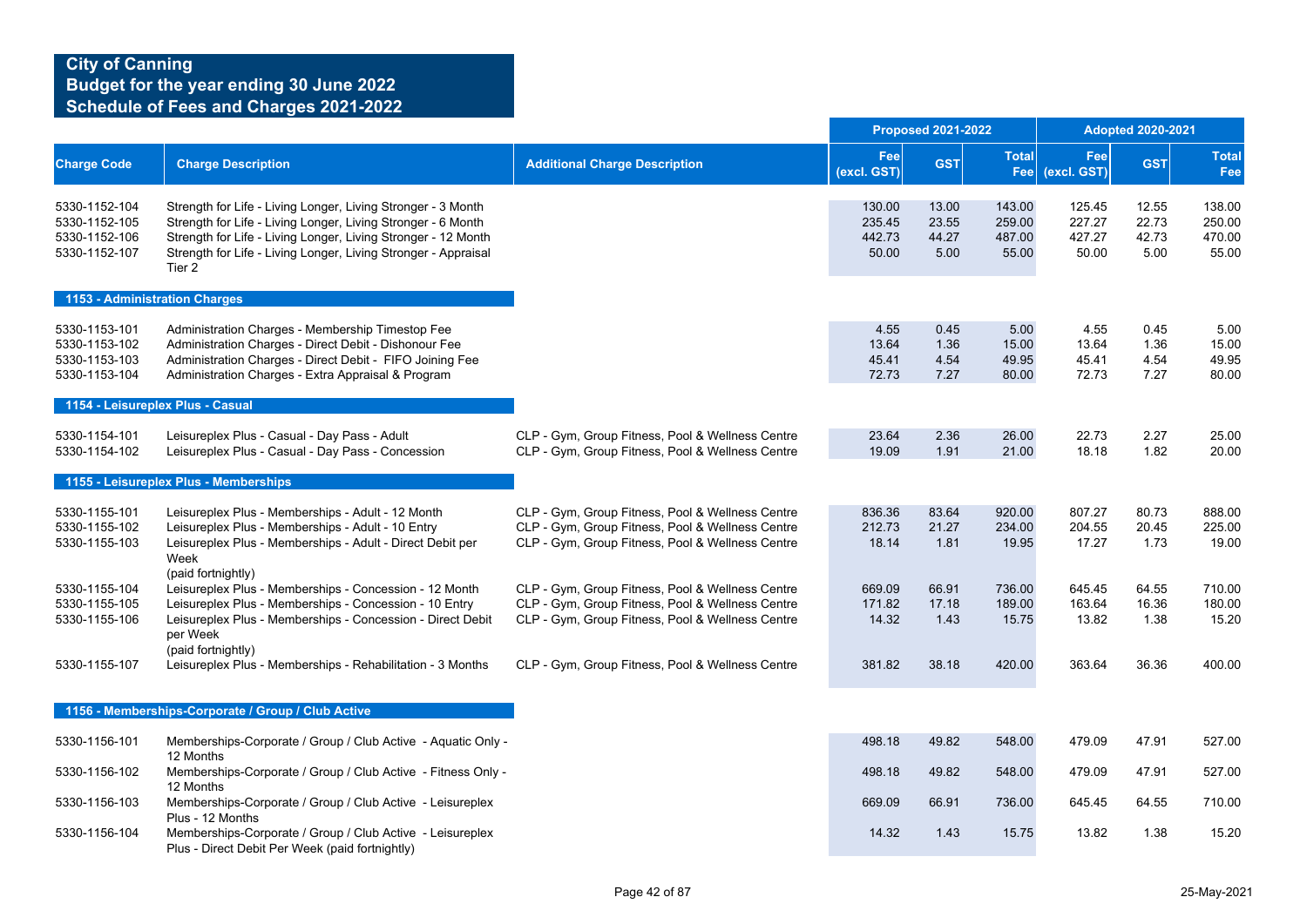|                                                                                                                                                                        |                                                                                                                                                                                                                                                                                                                                                                                                                                                                                                                                                            |                                                                                      |                                                                              | <b>Proposed 2021-2022</b>                                                    |                                                                               |                                                                              | <b>Adopted 2020-2021</b>                                                     |                                                                               |
|------------------------------------------------------------------------------------------------------------------------------------------------------------------------|------------------------------------------------------------------------------------------------------------------------------------------------------------------------------------------------------------------------------------------------------------------------------------------------------------------------------------------------------------------------------------------------------------------------------------------------------------------------------------------------------------------------------------------------------------|--------------------------------------------------------------------------------------|------------------------------------------------------------------------------|------------------------------------------------------------------------------|-------------------------------------------------------------------------------|------------------------------------------------------------------------------|------------------------------------------------------------------------------|-------------------------------------------------------------------------------|
| <b>Charge Code</b>                                                                                                                                                     | <b>Charge Description</b>                                                                                                                                                                                                                                                                                                                                                                                                                                                                                                                                  | <b>Additional Charge Description</b>                                                 | Fee<br>(excl. GST)                                                           | <b>GST</b>                                                                   | <b>Total</b><br>Fee                                                           | Fee<br>(excl. GST)                                                           | <b>GST</b>                                                                   | <b>Total</b><br>Fee                                                           |
| 5330-1156-105                                                                                                                                                          | Memberships-Corporate / Group / Club Active -<br>Fitness/Aquatic only - Direct Debit Per Week (paid fortnightly)                                                                                                                                                                                                                                                                                                                                                                                                                                           |                                                                                      | 10.91                                                                        | 1.09                                                                         | 12.00                                                                         | 10.55                                                                        | 1.05                                                                         | 11.60                                                                         |
| 1157 - Administration Fees                                                                                                                                             |                                                                                                                                                                                                                                                                                                                                                                                                                                                                                                                                                            |                                                                                      |                                                                              |                                                                              |                                                                               |                                                                              |                                                                              |                                                                               |
| 5330-1157-101<br>5330-1157-102<br>5330-1157-103<br>5330-1157-104<br>5330-1157-105<br>5330-1157-106<br>5330-1157-107<br>5330-1157-108<br>5330-1157-109<br>5330-1157-110 | Administration Fees - Phone call<br>Administration Fees - Photocopy per (1 side) page<br>Administration Fees - Fax charge<br>Administration Fees - Laminating A4<br>Administration Fees - Laminating A3<br>Administration Fees - Replacement membership card<br>Administration Fees - Replacement membership band<br>Administration Fees - Standard Foyer Display 9m per hour<br>Administration Fees - Foyer Display Community (Manager's<br>Discretion) No Charge<br>Administration Fees - Staff - up to 125% of employee costs on<br>costed to the hirer |                                                                                      | 0.00<br>0.00<br>0.00<br>0.00<br>0.00<br>4.55<br>5.45<br>9.09<br>0.00<br>0.00 | 0.00<br>0.00<br>0.00<br>0.00<br>0.00<br>0.45<br>0.55<br>0.91<br>0.00<br>0.00 | 0.00<br>0.00<br>0.00<br>0.00<br>0.00<br>5.00<br>6.00<br>10.00<br>0.00<br>0.00 | 0.00<br>0.00<br>0.00<br>0.00<br>0.00<br>4.55<br>5.45<br>9.09<br>0.00<br>0.00 | 0.00<br>0.00<br>0.00<br>0.00<br>0.00<br>0.45<br>0.55<br>0.91<br>0.00<br>0.00 | 0.00<br>0.00<br>0.00<br>0.00<br>0.00<br>5.00<br>6.00<br>10.00<br>0.00<br>0.00 |
|                                                                                                                                                                        | 1158 - Administration Fees - Cancellation Fee                                                                                                                                                                                                                                                                                                                                                                                                                                                                                                              |                                                                                      |                                                                              |                                                                              |                                                                               |                                                                              |                                                                              |                                                                               |
| 5330-1158-101<br>5330-1158-102<br>5330-1158-103                                                                                                                        | Administration Fees - Cancellation Fee - Aquatic<br>Administration Fees - Cancellation Fee - Fitness<br>Administration Fees - Cancellation Fee - Swim School                                                                                                                                                                                                                                                                                                                                                                                               |                                                                                      | 27.27<br>27.27<br>27.27                                                      | 2.73<br>2.73<br>2.73                                                         | 30.00<br>30.00<br>30.00                                                       | 27.27<br>27.27<br>27.27                                                      | 2.73<br>2.73<br>2.73                                                         | 30.00<br>30.00<br>30.00                                                       |
| 1159 - Kids Gym - Casual                                                                                                                                               |                                                                                                                                                                                                                                                                                                                                                                                                                                                                                                                                                            |                                                                                      |                                                                              |                                                                              |                                                                               |                                                                              |                                                                              |                                                                               |
| 5330-1159-101<br>5330-1159-102<br>5330-1159-103<br>5330-1159-104<br>5330-1159-105                                                                                      | Kids Gym - Casual - Under 1 Year no charge<br>Kids Gym - Casual - 1+ Years<br>Kids Gym - Casual - Group / School<br>Kids Gym - Casual - Group / School - Gym + Swim<br>Kids Gym - Casual - Promotional entry                                                                                                                                                                                                                                                                                                                                               |                                                                                      | 0.00<br>5.64<br>4.73<br>7.09<br>2.73                                         | 0.00<br>0.56<br>0.47<br>0.71<br>0.27                                         | 0.00<br>6.20<br>5.20<br>7.80<br>3.00                                          | 0.00<br>5.45<br>4.55<br>6.82<br>2.73                                         | 0.00<br>0.55<br>0.45<br>0.68<br>0.27                                         | 0.00<br>6.00<br>5.00<br>7.50<br>3.00                                          |
|                                                                                                                                                                        | 1160 - Kids Gym - Memberships                                                                                                                                                                                                                                                                                                                                                                                                                                                                                                                              |                                                                                      |                                                                              |                                                                              |                                                                               |                                                                              |                                                                              |                                                                               |
| 5330-1160-101                                                                                                                                                          | Kids Gym - Memberships - 1+ Years - 10 Entry                                                                                                                                                                                                                                                                                                                                                                                                                                                                                                               |                                                                                      | 50.91                                                                        | 5.09                                                                         | 56.00                                                                         | 49.09                                                                        | 4.91                                                                         | 54.00                                                                         |
|                                                                                                                                                                        | 1161 - Kids Gym - Other Charges                                                                                                                                                                                                                                                                                                                                                                                                                                                                                                                            |                                                                                      |                                                                              |                                                                              |                                                                               |                                                                              |                                                                              |                                                                               |
| 5330-1161-101                                                                                                                                                          | Kids Gym - Other Charges - Extra party leader                                                                                                                                                                                                                                                                                                                                                                                                                                                                                                              | Extra party leader per hour - up to 125% of employee<br>costs on costed to the hirer | 0.00                                                                         | 0.00                                                                         | 0.00                                                                          | 0.00                                                                         | 0.00                                                                         | 0.00                                                                          |
| 5330-1161-102                                                                                                                                                          | Kids Gym - Other Charges - Unstaffed exclusive booking per<br>hour                                                                                                                                                                                                                                                                                                                                                                                                                                                                                         |                                                                                      | 68.18                                                                        | 6.82                                                                         | 75.00                                                                         | 63.64                                                                        | 6.36                                                                         | 70.00                                                                         |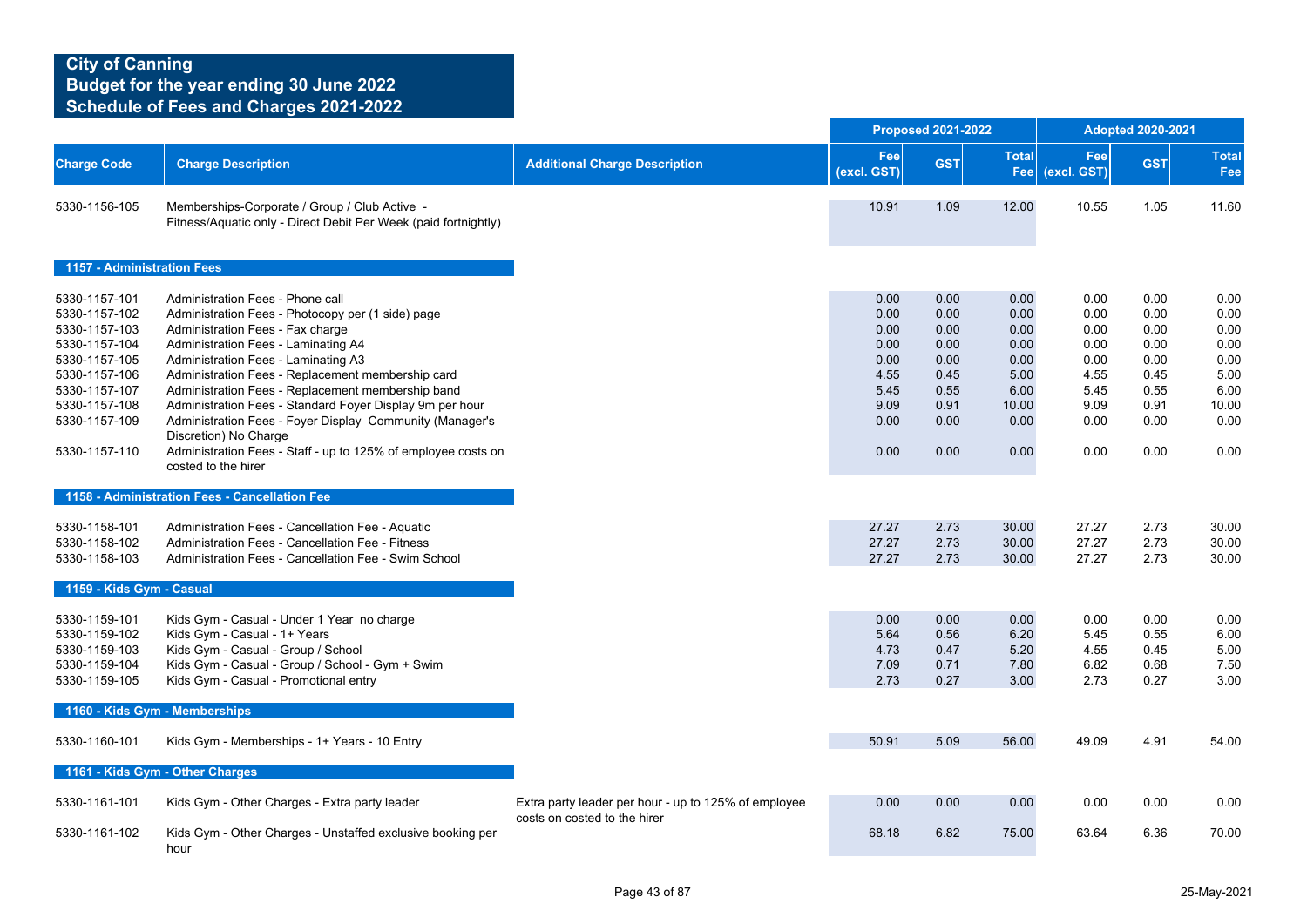|                                |                                                                                                                        |                                       | <b>Proposed 2021-2022</b> |              |                | <b>Adopted 2020-2021</b> |              |                     |
|--------------------------------|------------------------------------------------------------------------------------------------------------------------|---------------------------------------|---------------------------|--------------|----------------|--------------------------|--------------|---------------------|
| <b>Charge Code</b>             | <b>Charge Description</b>                                                                                              | <b>Additional Charge Description</b>  | Fee<br>(excl. GST)        | <b>GST</b>   | <b>Total</b>   | Fee<br>Fee (excl. GST)   | <b>GST</b>   | <b>Total</b><br>Fee |
| 5330-1161-103                  | Kids Gym - Other Charges - Party Room per hour                                                                         |                                       | 0.00                      | 0.00         | 0.00           | 50.00                    | 5.00         | 55.00               |
| 1162 - Crèche - Casual         |                                                                                                                        |                                       |                           |              |                |                          |              |                     |
| 5330-1162-101<br>5330-1162-102 | Crèche - Casual - 1 Child per 2 Hour Session<br>Crèche - Casual - 1 Child per Extended Session<br>(Maximum of 3 hours) |                                       | 3.82<br>5.64              | 0.38<br>0.56 | 4.20<br>6.20   | 3.64<br>5.45             | 0.36<br>0.55 | 4.00<br>6.00        |
| 1163 - Crèche - Memberships    |                                                                                                                        |                                       |                           |              |                |                          |              |                     |
| 5330-1163-101<br>5330-1163-102 | Crèche - Memberships - 2 Hour Sessions - 10 Entry<br>Crèche - Memberships - 3 Hour Extended session - 10 entry         |                                       | 34.36<br>50.73            | 3.44<br>5.07 | 37.80<br>55.80 | 32.73<br>49.09           | 3.27<br>4.91 | 36.00<br>54.00      |
| 5330-1163-103                  | Crèche - Memberships - Unlimited crèche access - Direct Debit<br>per week (paid fortnightly)                           |                                       | 3.64                      | 0.36         | 4.00           | 3.64                     | 0.36         | 4.00                |
| 5330-1163-104                  | Crèche - Memberships - Unlimited crèche access - 12 mth                                                                |                                       | 188.18                    | 18.82        | 207.00         | 181.82                   | 18.18        | 200.00              |
| 1164 - Crèche - Room Hire      |                                                                                                                        |                                       |                           |              |                |                          |              |                     |
| 5330-1164-101<br>5330-1164-102 | Crèche - Room Hire - Community - per hour<br>Crèche - Room Hire - Standard - per hour                                  |                                       | 29.09<br>33.64            | 2.91<br>3.36 | 32.00<br>37.00 | 27.27<br>31.82           | 2.73<br>3.18 | 30.00<br>35.00      |
|                                | 1165 - Function Centre - Community Hire - Functions                                                                    |                                       |                           |              |                |                          |              |                     |
| 5330-1165-101                  | Function Centre - Community Hire - Functions - Function<br>Room - 600pm - 1200am                                       |                                       | 563.64                    | 56.36        | 620.00         | 544.55                   | 54.45        | 599.00              |
| 5330-1165-102                  | Function Centre - Community Hire - Functions - Additional time<br>per hour                                             |                                       | 95.45                     | 9.55         | 105.00         | 90.91                    | 9.09         | 100.00              |
|                                | 1166 - Function Centre - Community Hire per Hour                                                                       |                                       |                           |              |                |                          |              |                     |
| 5330-1166-101                  | Function Centre - Community Hire per Hour - Function Room 1                                                            |                                       | 51.82                     | 5.18         | 57.00          | 50.00                    | 5.00         | 55.00               |
| 5330-1166-102                  | $+2$<br>Function Centre - Community Hire per Hour - Function Room 1                                                    |                                       | 37.73                     | 3.77         | 41.50          | 36.36                    | 3.64         | 40.00               |
| 5330-1166-103                  | Function Centre - Community Hire per Hour - Function Room 2                                                            |                                       | 31.82                     | 3.18         | 35.00          | 30.91                    | 3.09         | 34.00               |
| 5330-1166-104                  | Function Centre - Community Hire per Hour - 1x Meeting<br>Room                                                         |                                       | 24.55                     | 2.45         | 27.00          | 23.64                    | 2.36         | 26.00               |
| 5330-1166-105                  | Function Centre - Community Hire per Hour - 2x Meeting                                                                 |                                       | 31.36                     | 3.14         | 34.50          | 30.00                    | 3.00         | 33.00               |
| 5330-1166-106                  | Rooms<br>Function Centre - Community Hire per Hour - Meeting Room<br>Day rate 8+hrs - 20% off                          | Meeting Room Day rate 8+hrs - 20% off | 0.00                      | 0.00         | 0.00           | 0.00                     | 0.00         | 0.00                |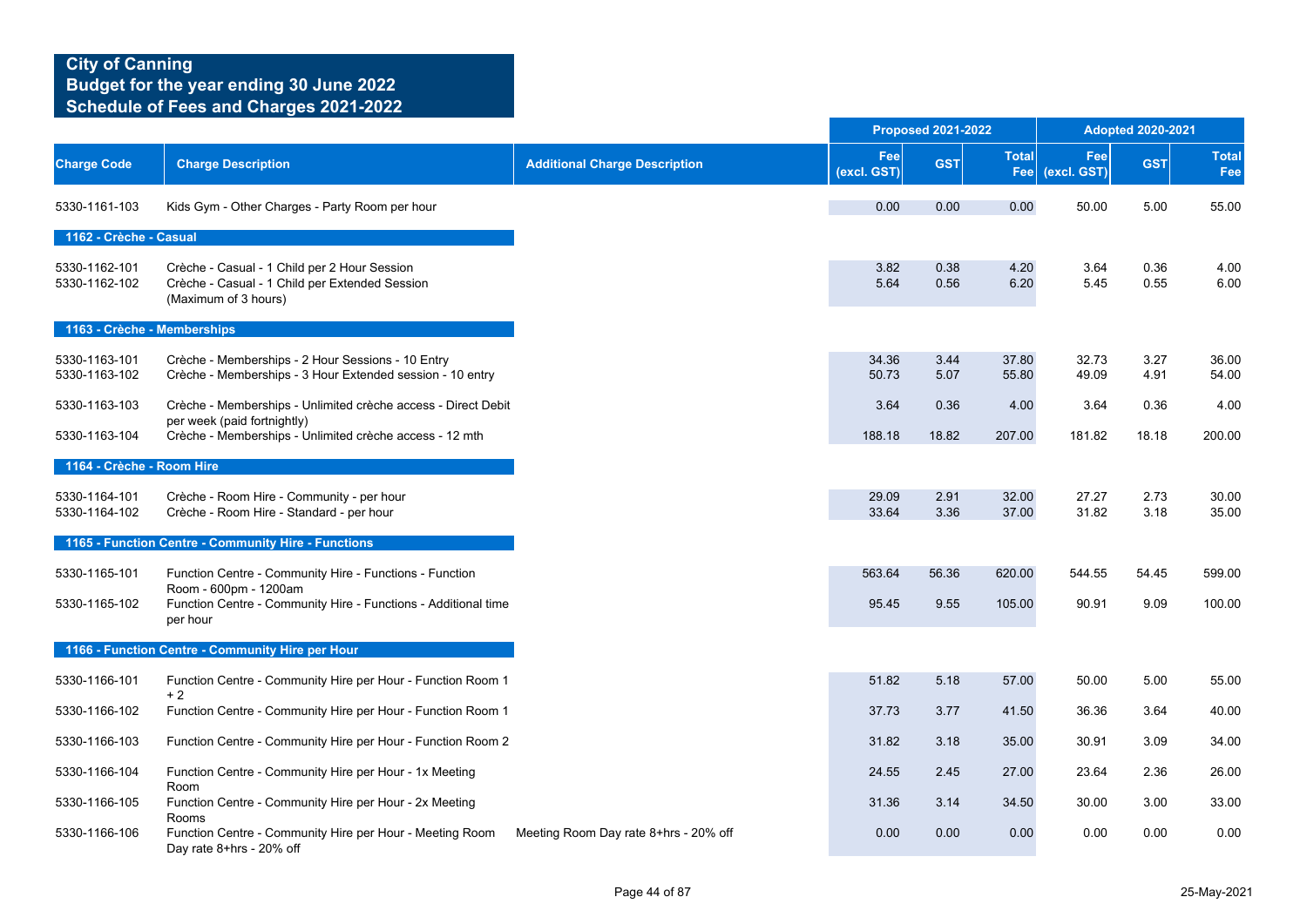|                                |                                                                                                   |                                      |                    | <b>Proposed 2021-2022</b> |                    | <b>Adopted 2020-2021</b> |              |                     |
|--------------------------------|---------------------------------------------------------------------------------------------------|--------------------------------------|--------------------|---------------------------|--------------------|--------------------------|--------------|---------------------|
| <b>Charge Code</b>             | <b>Charge Description</b>                                                                         | <b>Additional Charge Description</b> | Fee<br>(excl. GST) | <b>GST</b>                | <b>Total</b>       | Fee<br>Fee (excl. GST)   | <b>GST</b>   | <b>Total</b><br>Fee |
| 5330-1166-107                  | Function Centre - Community Hire per Hour - Kitchen Hire                                          |                                      | 20.91              | 2.09                      | 23.00              | 20.00                    | 2.00         | 22.00               |
|                                | 1167 - Function Centre - Standard Hire per Hour                                                   |                                      |                    |                           |                    |                          |              |                     |
| 5330-1167-101                  | Function Centre - Standard Hire per Hour - Function Room 1 +                                      |                                      | 61.36              | 6.14                      | 67.50              | 59.09                    | 5.91         | 65.00               |
| 5330-1167-102                  | Function Centre - Standard Hire per Hour - Function Room 1                                        |                                      | 47.27              | 4.73                      | 52.00              | 45.45                    | 4.55         | 50.00               |
| 5330-1167-103                  | Function Centre - Standard Hire per Hour - Function Room 2                                        |                                      | 42.27              | 4.23                      | 46.50              | 40.91                    | 4.09         | 45.00               |
| 5330-1167-104                  | Function Centre - Standard Hire per Hour - 1x Meeting Room                                        |                                      | 35.00              | 3.50                      | 38.50              | 33.64                    | 3.36         | 37.00               |
| 5330-1167-105                  | Function Centre - Standard Hire per Hour - 2x Meeting Rooms                                       |                                      | 40.45              | 4.05                      | 44.50              | 39.09                    | 3.91         | 43.00               |
| 5330-1167-106                  | Function Centre - Standard Hire per Hour - Meeting Room Day Meeting Room Day rate 8+hrs - 10% off |                                      | 0.00               | 0.00                      | 0.00               | 0.00                     | 0.00         | 0.00                |
| 5330-1167-107                  | rate 8+hrs - 10% off<br>Function Centre - Standard Hire per Hour - Kitchen Hire                   |                                      | 27.27              | 2.73                      | 30.00              | 26.36                    | 2.64         | 29.00               |
|                                | 1168 - Function Centre - Bonds                                                                    |                                      |                    |                           |                    |                          |              |                     |
| 5330-1168-101<br>5330-1168-102 | Function Centre - Bonds - Bond High<br>Function Centre - Bonds - Bond Low                         |                                      | 2,000.00<br>500.00 | 0.00<br>0.00              | 2,000.00<br>500.00 | 2,000.00<br>500.00       | 0.00<br>0.00 | 2,000.00<br>500.00  |
| 5330-1168-103                  | Function Centre - Bonds - Bond Medium                                                             |                                      | 1,000.00           | 0.00                      | 1,000.00           | 1,000.00                 | 0.00         | 1,000.00            |
|                                | 1169 - Function Centre - Function Set-up Charges                                                  |                                      |                    |                           |                    |                          |              |                     |
| 5330-1169-101                  | Function Centre - Function Set-up Charges - 50-99 attendees                                       |                                      | 54.55              | 5.45                      | 60.00              | 50.00                    | 5.00         | 55.00               |
| 5330-1169-102                  | Function Centre - Function Set-up Charges - 100+ attendees                                        |                                      | 95.45              | 9.55                      | 105.00             | 90.91                    | 9.09         | 100.00              |
| 5330-1169-103                  | Function Centre - Function Set-up Charges - Staff Set Up &<br>Pack Up Fee                         |                                      | 209.09             | 20.91                     | 230.00             | 195.45                   | 19.55        | 215.00              |
|                                | 1170 - Function Centre - Data Projector and Screen Hire                                           |                                      |                    |                           |                    |                          |              |                     |
| 5330-1170-101                  | Function Centre - Data Projector and Screen Hire - Functions                                      |                                      | 61.82              | 6.18                      | 68.00              | 59.09                    | 5.91         | 65.00               |
| 5330-1170-102                  | Function Centre - Data Projector and Screen Hire - Per Hour                                       |                                      | 14.55              | 1.45                      | 16.00              | 13.64                    | 1.36         | 15.00               |
| 5330-1170-103                  | Function Centre - Data Projector and Screen Hire - Audio<br><b>Visual Cables</b>                  |                                      | 14.55              | 1.45                      | 16.00              | 13.64                    | 1.36         | 15.00               |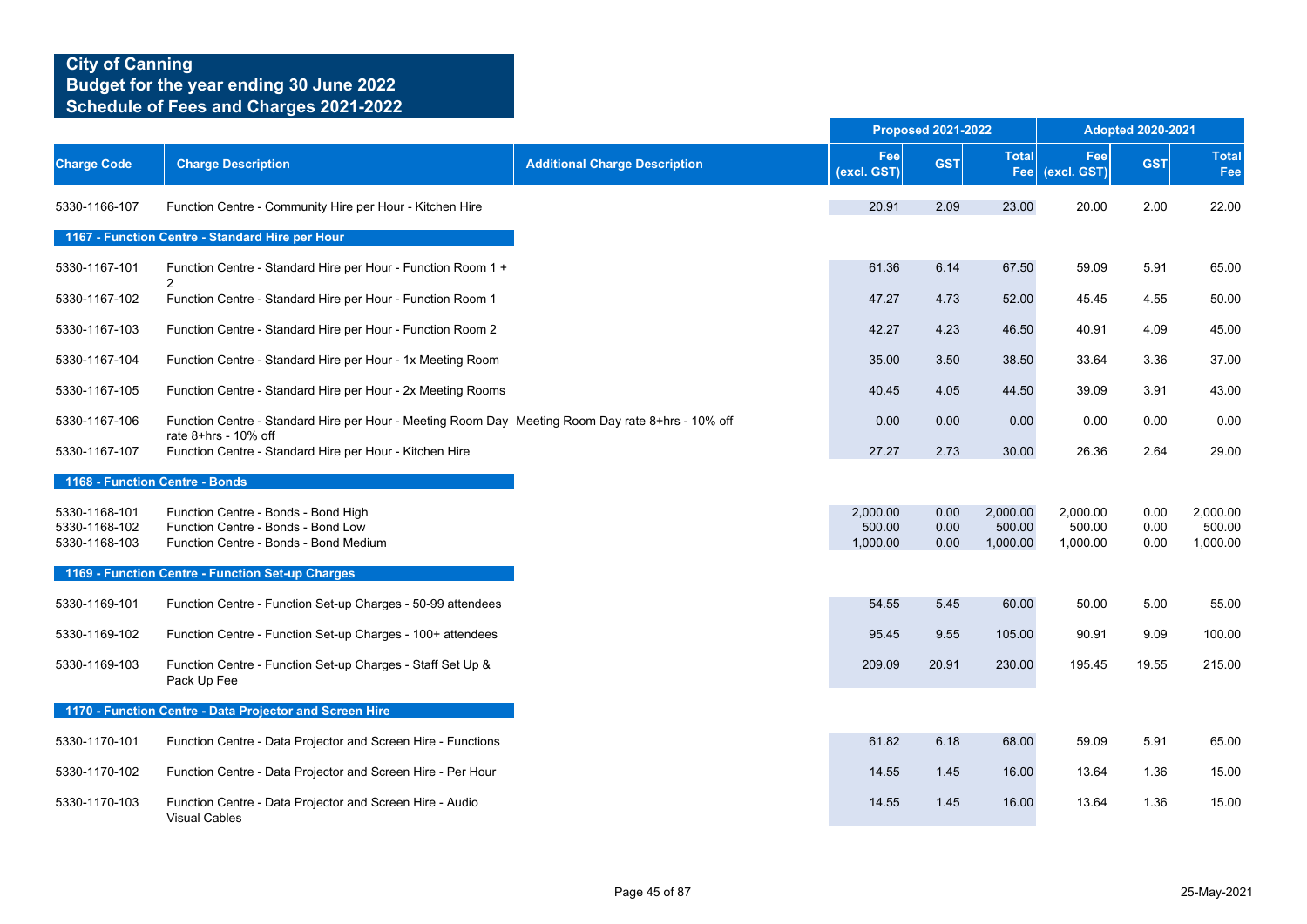|                                                                  |                                                                                                                                                                                           |                                                                                                               |                                | <b>Proposed 2021-2022</b>    |                                |                                | <b>Adopted 2020-2021</b>     |                                |
|------------------------------------------------------------------|-------------------------------------------------------------------------------------------------------------------------------------------------------------------------------------------|---------------------------------------------------------------------------------------------------------------|--------------------------------|------------------------------|--------------------------------|--------------------------------|------------------------------|--------------------------------|
| <b>Charge Code</b>                                               | <b>Charge Description</b>                                                                                                                                                                 | <b>Additional Charge Description</b>                                                                          | Fee<br>(excl. GST)             | <b>GST</b>                   | <b>Total</b>                   | Fee<br>Fee (excl. GST)         | <b>GST</b>                   | <b>Total</b><br>Fee            |
|                                                                  | 1171 - Function Centre - Other Charges                                                                                                                                                    |                                                                                                               |                                |                              |                                |                                |                              |                                |
| 5330-1171-101                                                    | Function Centre - Other Charges - Monthly storage - Cupboard                                                                                                                              |                                                                                                               | 15.45                          | 1.55                         | 17.00                          | 15.00                          | 1.50                         | 16.50                          |
| 5330-1171-102<br>5330-1171-103<br>5330-1171-104                  | Function Centre - Other Charges - Monthly storage Per m <sup>3</sup><br>Function Centre - Other Charges - Callout Fee<br>Function Centre - Other Charges - Lost Key Replacement<br>Charge |                                                                                                               | 10.45<br>113.64<br>81.82       | 1.05<br>11.36<br>8.18        | 11.50<br>125.00<br>90.00       | 10.00<br>109.09<br>77.27       | 1.00<br>10.91<br>7.73        | 11.00<br>120.00<br>85.00       |
| 5330-1171-105                                                    | Function Centre - Other Charges - Cleaning / Maintenance per<br>staff hour - up to 125% of employee costs on costed to the<br>hirer                                                       |                                                                                                               | 45.45                          | 4.55                         | 50.00                          | 0.00                           | 0.00                         | 0.00                           |
| 5330-1171-106<br>5330-1171-107                                   | Function Centre - Other Charges - Amendment Fee<br>Function Centre - Other Charges - Cancellation Fee                                                                                     | Amendment fee for bookings changes                                                                            | 22.73<br>45.45                 | 2.27<br>4.55                 | 25.00<br>50.00                 | 22.73<br>45.45                 | 2.27<br>4.55                 | 25.00<br>50.00                 |
| 1172 - Sport Hall - Casual                                       |                                                                                                                                                                                           |                                                                                                               |                                |                              |                                |                                |                              |                                |
| 5330-1172-101<br>5330-1172-102<br>5330-1172-103                  | Sport Hall - Casual - Casual Entry<br>Sport Hall - Casual - Casual Entry 2 hrs<br>Sport Hall - Casual - Equipment Hire                                                                    |                                                                                                               | 4.73<br>7.55<br>2.27           | 0.47<br>0.75<br>0.23         | 5.20<br>8.30<br>2.50           | 4.73<br>7.55<br>2.27           | 0.47<br>0.75<br>0.23         | 5.20<br>8.30<br>2.50           |
|                                                                  | 1173 - Sport Hall - Sports Court Hire                                                                                                                                                     |                                                                                                               |                                |                              |                                |                                |                              |                                |
| 5330-1173-101<br>5330-1173-102                                   | Sport Hall - Sports Court Hire - Community<br>Sport Hall - Sports Court Hire - Standard                                                                                                   |                                                                                                               | 40.00<br>45.45                 | 4.00<br>4.55                 | 44.00<br>50.00                 | 40.00<br>52.73                 | 4.00<br>5.27                 | 44.00<br>58.00                 |
| 1174 - Sport Hall - Adult Sports                                 |                                                                                                                                                                                           |                                                                                                               |                                |                              |                                |                                |                              |                                |
| 5330-1174-101<br>5330-1174-102                                   | Sport Hall - Adult Sports - Team Nomination Fee<br>Sport Hall - Adult Sports - Senior Weekly Team Fees - 1<br>Umpire                                                                      |                                                                                                               | 45.45<br>61.82                 | 4.55<br>6.18                 | 50.00<br>68.00                 | 45.45<br>61.82                 | 4.55<br>6.18                 | 50.00<br>68.00                 |
| 5330-1174-103                                                    | Sport Hall - Adult Sports - Senior Weekly Team Fees - 2                                                                                                                                   |                                                                                                               | 66.36                          | 6.64                         | 73.00                          | 66.36                          | 6.64                         | 73.00                          |
| 5330-1174-104                                                    | Umpires<br>Sport Hall - Adult Sports - < 24 hours                                                                                                                                         | Sport Hall - Adult Sports - Forfeit Fine - 2 Game Fees                                                        | 0.00                           | 0.00                         | 0.00                           | 0.00                           | 0.00                         | 0.00                           |
| 5330-1174-105<br>5330-1174-106                                   | Sport Hall - Adult Sports - 24 - 36 hours<br>Sport Hall - Adult Sports - > 36 hours                                                                                                       | Sport Hall - Adult Sports - Forfeit Fine - 1 Game Fee<br>Sport Hall - Adult Sports - Forfeit Fine - No charge | 0.00<br>0.00                   | 0.00<br>0.00                 | 0.00<br>0.00                   | 0.00<br>0.00                   | 0.00<br>0.00                 | 0.00<br>0.00                   |
| 1175 - Sport Hall - Badminton                                    |                                                                                                                                                                                           |                                                                                                               |                                |                              |                                |                                |                              |                                |
| 5330-1175-101<br>5330-1175-102<br>5330-1175-103<br>5330-1175-104 | Sport Hall - Badminton - Badminton Court<br>Sport Hall - Badminton - Casual<br>Sport Hall - Badminton - Casual 10 Entry<br>Sport Hall - Badminton - Casual Over 50 Years                  |                                                                                                               | 18.18<br>7.45<br>67.09<br>5.91 | 1.82<br>0.75<br>6.71<br>0.59 | 20.00<br>8.20<br>73.80<br>6.50 | 18.18<br>7.45<br>67.09<br>5.91 | 1.82<br>0.75<br>6.71<br>0.59 | 20.00<br>8.20<br>73.80<br>6.50 |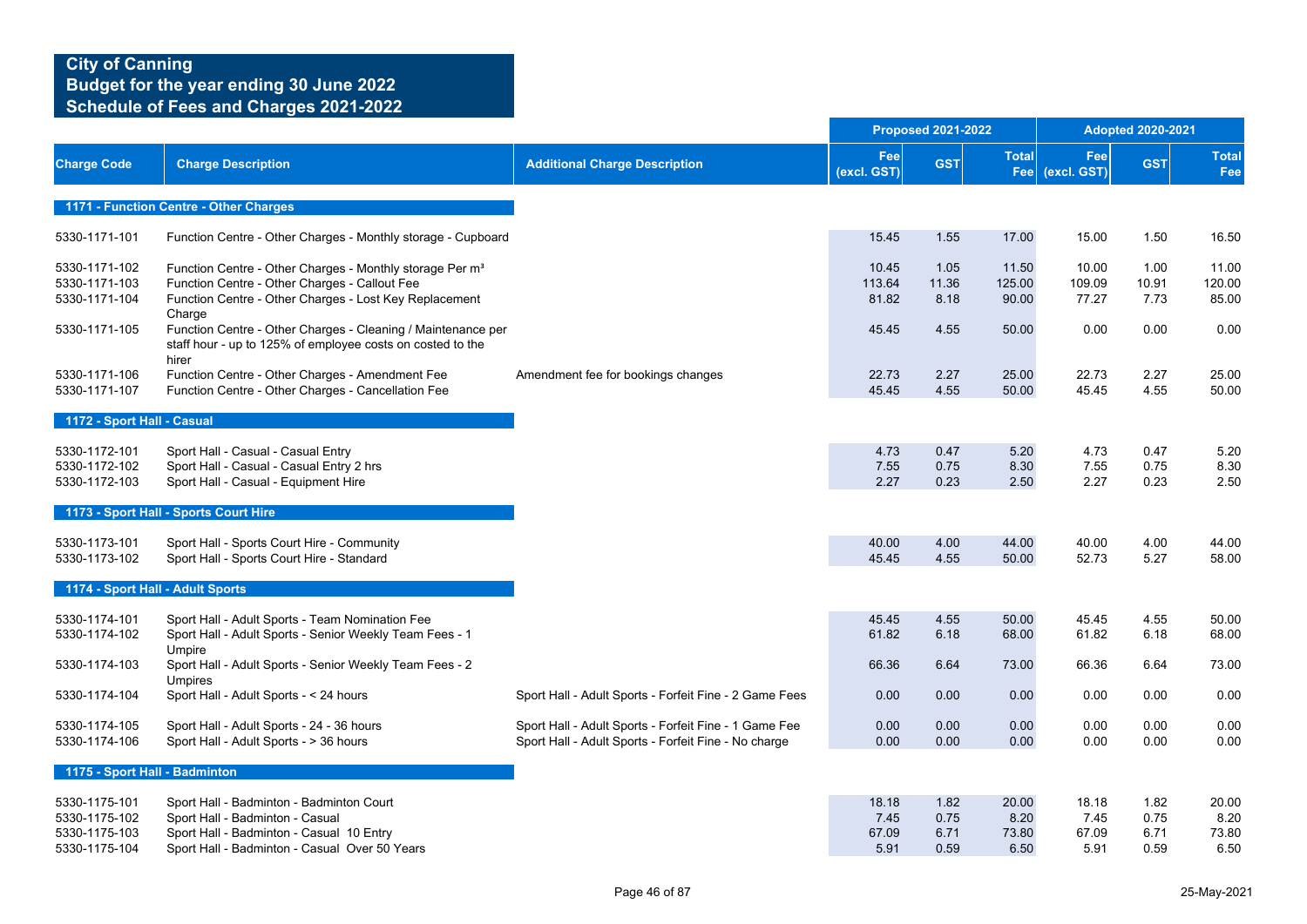|                                |                                                                                                                                         |                                                                                                             |                    | <b>Proposed 2021-2022</b> |                     |                    | <b>Adopted 2020-2021</b> |                     |  |  |
|--------------------------------|-----------------------------------------------------------------------------------------------------------------------------------------|-------------------------------------------------------------------------------------------------------------|--------------------|---------------------------|---------------------|--------------------|--------------------------|---------------------|--|--|
| <b>Charge Code</b>             | <b>Charge Description</b>                                                                                                               | <b>Additional Charge Description</b>                                                                        | Fee<br>(excl. GST) | <b>GST</b>                | <b>Total</b><br>Fee | Fee<br>(excl. GST) | <b>GST</b>               | <b>Total</b><br>Fee |  |  |
| 5330-1175-105                  | Sport Hall - Badminton - Casual Over 50 Years - 10 Entry<br>1176 - Sport Hall - Recreation Activities - Casual                          |                                                                                                             | 53.18              | 5.32                      | 58.50               | 53.18              | 5.32                     | 58.50               |  |  |
| 5330-1176-101<br>5330-1176-102 | Sport Hall - Recreation Activities - Casual - Adult<br>Sport Hall - Recreation Activities - Casual - Child - Coaching                   |                                                                                                             | 14.55<br>11.82     | 1.45<br>1.18              | 16.00<br>13.00      | 14.55<br>11.82     | 1.45<br>1.18             | 16.00<br>13.00      |  |  |
| 5330-1176-103                  | Sport Hall - Recreation Activities - Casual - Child - Gymnastics                                                                        |                                                                                                             | 15.00              | 1.50                      | 16.50               | 15.00              | 1.50                     | 16.50               |  |  |
| 5330-1176-104<br>5330-1176-105 | Sport Hall - Recreation Activities - Casual - Child - Dance<br>Sport Hall - Recreation Activities - Casual - Kindy Gym, Kindy<br>Sports |                                                                                                             | 12.73<br>5.68      | 1.27<br>0.57              | 14.00<br>6.25       | 12.73<br>5.68      | 1.27<br>0.57             | 14.00<br>6.25       |  |  |
|                                | 1177 - Sport Hall - Recreation Activities - Term per Session                                                                            |                                                                                                             |                    |                           |                     |                    |                          |                     |  |  |
| 5330-1177-101                  | Sport Hall - Recreation Activities - Term per Session - Adult                                                                           |                                                                                                             | 14.09              | 1.41                      | 15.50               | 14.09              | 1.41                     | 15.50               |  |  |
| 5330-1177-102                  | Sport Hall - Recreation Activities - Term per Session -                                                                                 |                                                                                                             | 11.36              | 1.14                      | 12.50               | 11.36              | 1.14                     | 12.50               |  |  |
| 5330-1177-103                  | <b>Concession Specialised</b><br>Sport Hall - Recreation Activities - Term per Session - Child -                                        |                                                                                                             | 9.09               | 0.91                      | 10.00               | 9.09               | 0.91                     | 10.00               |  |  |
| 5330-1177-104                  | Coaching<br>Sport Hall - Recreation Activities - Term per Session - Child -                                                             |                                                                                                             | 12.27              | 1.23                      | 13.50               | 12.27              | 1.23                     | 13.50               |  |  |
| 5330-1177-105                  | Gymnastics<br>Sport Hall - Recreation Activities - Term per Session - Child -<br>Dance, Rhythmic Gymnastics                             |                                                                                                             | 10.45              | 1.05                      | 11.50               | 10.45              | 1.05                     | 11.50               |  |  |
| 5330-1177-106                  | Sport Hall - Recreation Activities - Term per Session - Kindy<br>Gym, Kindy Sports                                                      |                                                                                                             | 5.09               | 0.51                      | 5.60                | 5.09               | 0.51                     | 5.60                |  |  |
| 1178 - Promotions - Sport Hall |                                                                                                                                         |                                                                                                             |                    |                           |                     |                    |                          |                     |  |  |
| 5330-1178-101                  | Promotions - Sport Hall - Promotion 1                                                                                                   | \$5 discount for multiple siblings when enrolling. Must<br>enrol siblings at same time. Discount is for any | 0.00               | 0.00                      | 0.00                | 0.00               | 0.00                     | 0.00                |  |  |
| 5330-1178-102                  | Promotions - Sport Hall - Promotion 2                                                                                                   | subsequent children and does not apply to first child.<br>\$5 discount voucher for junior sports enrolments | 0.00               | 0.00                      | 0.00                | 0.00               | 0.00                     | 0.00                |  |  |
| 5330-1178-103                  | Promotions - Sport Hall - Promotion 3                                                                                                   | applicable when presented during enrolment.<br>Free team nomination                                         | 0.00               | 0.00                      | 0.00                | 0.00               | 0.00                     | 0.00                |  |  |
| 5330-1178-104                  | Promotions - Sport Hall - Promotion 4                                                                                                   | \$25 team nomination                                                                                        | 0.00               | 0.00                      | 0.00                | 0.00               | 0.00                     | 0.00                |  |  |
| 5330-1178-105                  | Promotions - Sport Hall - Promotion 5                                                                                                   | Off Peak Badminton court hire 50%                                                                           | 0.00               | 0.00                      | 0.00                | 0.00               | 0.00                     | 0.00                |  |  |
| 5330-1178-106                  | Promotions - Sport Hall - Promotion 6                                                                                                   | Free casual court hire for members. Available during<br>vacancies or set times.                             | 0.00               | 0.00                      | 0.00                | 0.00               | 0.00                     | 0.00                |  |  |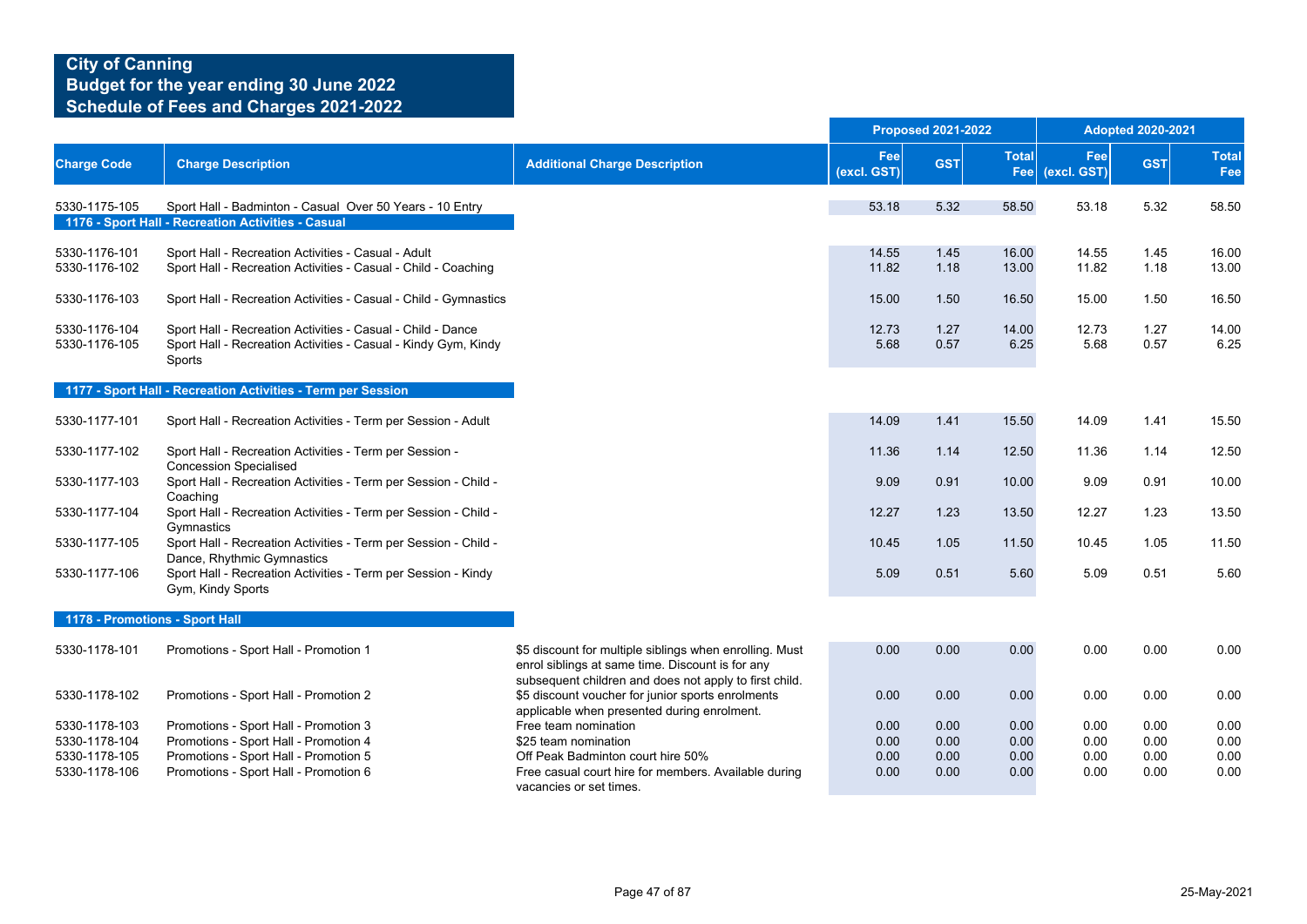### **City of Canning Budget for the year ending 30 June 2022**

**Schedule of Fees and Charges 2021-2022**

|                                                 |                                                                                                                                     |                                                                                                                                                                                                                                                                                                    |                      | <b>Proposed 2021-2022</b> |                      |                        | <b>Adopted 2020-2021</b> |                      |
|-------------------------------------------------|-------------------------------------------------------------------------------------------------------------------------------------|----------------------------------------------------------------------------------------------------------------------------------------------------------------------------------------------------------------------------------------------------------------------------------------------------|----------------------|---------------------------|----------------------|------------------------|--------------------------|----------------------|
| <b>Charge Code</b>                              | <b>Charge Description</b>                                                                                                           | <b>Additional Charge Description</b>                                                                                                                                                                                                                                                               | Fee<br>(excl. GST)   | <b>GST</b>                | <b>Total</b>         | Fee<br>Fee (excl. GST) | <b>GST</b>               | <b>Total</b><br>Fee  |
|                                                 | 1179 - Promotions - Function Centre                                                                                                 |                                                                                                                                                                                                                                                                                                    |                      |                           |                      |                        |                          |                      |
| 5330-1179-101                                   | Promotions - Function Centre - Promotion 1: Hire Rate Friday<br>Night                                                               |                                                                                                                                                                                                                                                                                                    | 409.09               | 40.91                     | 450.00               | 409.09                 | 40.91                    | 450.00               |
| 5330-1179-102                                   | (No staff)<br>Promotions - Function Centre - Promotion 2: Hire Rate Friday<br>Night                                                 |                                                                                                                                                                                                                                                                                                    | 500.00               | 50.00                     | 550.00               | 500.00                 | 50.00                    | 550.00               |
| 5330-1179-103                                   | (No staff)<br>Promotions - Function Centre - Promotion 3: Hire Rate<br>Saturday Night<br>(No staff)                                 |                                                                                                                                                                                                                                                                                                    | 500.00               | 50.00                     | 550.00               | 500.00                 | 50.00                    | 550.00               |
|                                                 | 1180 - Promotions - Fitness Centre                                                                                                  |                                                                                                                                                                                                                                                                                                    |                      |                           |                      |                        |                          |                      |
| 5330-1180-101<br>5330-1180-102<br>5330-1180-103 | Promotions - Fitness Centre - Promotion 1<br>Promotions - Fitness Centre - Promotion 2<br>Promotions - Fitness Centre - Promotion 3 | 10 Day Free Leisureplex Plus Trial Pass<br>10 Day Leisureplex Plus E-Rate Voucher<br>Corporate/Group Incorporated Memberships: All<br>Members must be from an Incorporated Club body or<br>employees of a registered Corporation. All Corporate<br>and Club Memberships do not include time stops, | 0.00<br>0.00<br>0.00 | 0.00<br>0.00<br>0.00      | 0.00<br>0.00<br>0.00 | 0.00<br>0.00<br>0.00   | 0.00<br>0.00<br>0.00     | 0.00<br>0.00<br>0.00 |
| 5330-1180-104                                   | Promotions - Fitness Centre - Promotion 4                                                                                           | upgrades or suspension options. Minimum 4<br>participants.<br>Foundation Membership: 10% discount on current retail<br>price on any 12 Month membership, must be purchased<br>concurrent to Foundation Membership expiry date.                                                                     | 0.00                 | 0.00                      | 0.00                 | 0.00                   | 0.00                     | 0.00                 |
| 5330-1180-105                                   | Promotions - Fitness Centre - Promotion 4                                                                                           |                                                                                                                                                                                                                                                                                                    | 0.00                 | 0.00                      | 0.00                 | 0.00                   | 0.00                     | 0.00                 |
| 5330-1180-106                                   | Promotions - Fitness Centre - Promotion 5                                                                                           | 12 month membership at full purchase price receives an<br>additional 2 months free.                                                                                                                                                                                                                | 0.00                 | 0.00                      | 0.00                 | 0.00                   | 0.00                     | 0.00                 |
| 5330-1180-107                                   | Promotions - Fitness Centre - Promotion 6                                                                                           |                                                                                                                                                                                                                                                                                                    | 0.00                 | 0.00                      | 0.00                 | 0.00                   | 0.00                     | 0.00                 |
| 5330-1180-108                                   | Promotions - Fitness Centre - Promotion 7                                                                                           | 15% Discount (Targeted group marketing campaign)                                                                                                                                                                                                                                                   | 0.00                 | 0.00                      | 0.00                 | 0.00                   | 0.00                     | 0.00                 |
| 5330-1180-109                                   | Promotions - Fitness Centre - Promotion 8                                                                                           | Current 12 month members renew with any 12 month<br>membership and receive 1 month free.<br>Must be renewed while active. Does not include direct<br>debit memberships.                                                                                                                            | 0.00                 | 0.00                      | 0.00                 | 0.00                   | 0.00                     | 0.00                 |
| 5330-1180-110                                   | Promotions - Fitness Centre - Promotion 5                                                                                           | 10% Discount (multi pass, Targeted Group marketing<br>campaign)                                                                                                                                                                                                                                    | 0.00                 | 0.00                      | 0.00                 | 0.00                   | 0.00                     | 0.00                 |
| 5330-1180-111                                   | Promotions - Fitness Centre - Promotion 6                                                                                           | Receive 1 month extra when renewing 12 month<br>membership online                                                                                                                                                                                                                                  | 0.00                 | 0.00                      | 0.00                 | 0.00                   | 0.00                     | 0.00                 |
| 5330-1180-112                                   | Promotions - Fitness Centre - Promotion 7                                                                                           | Purchase a Leisureplex Choice or Leisureplex Plus<br>membership with a friend or family member and receive<br>a 15% discount. New members only.                                                                                                                                                    | 0.00                 | 0.00                      | 0.00                 | 0.00                   | 0.00                     | 0.00                 |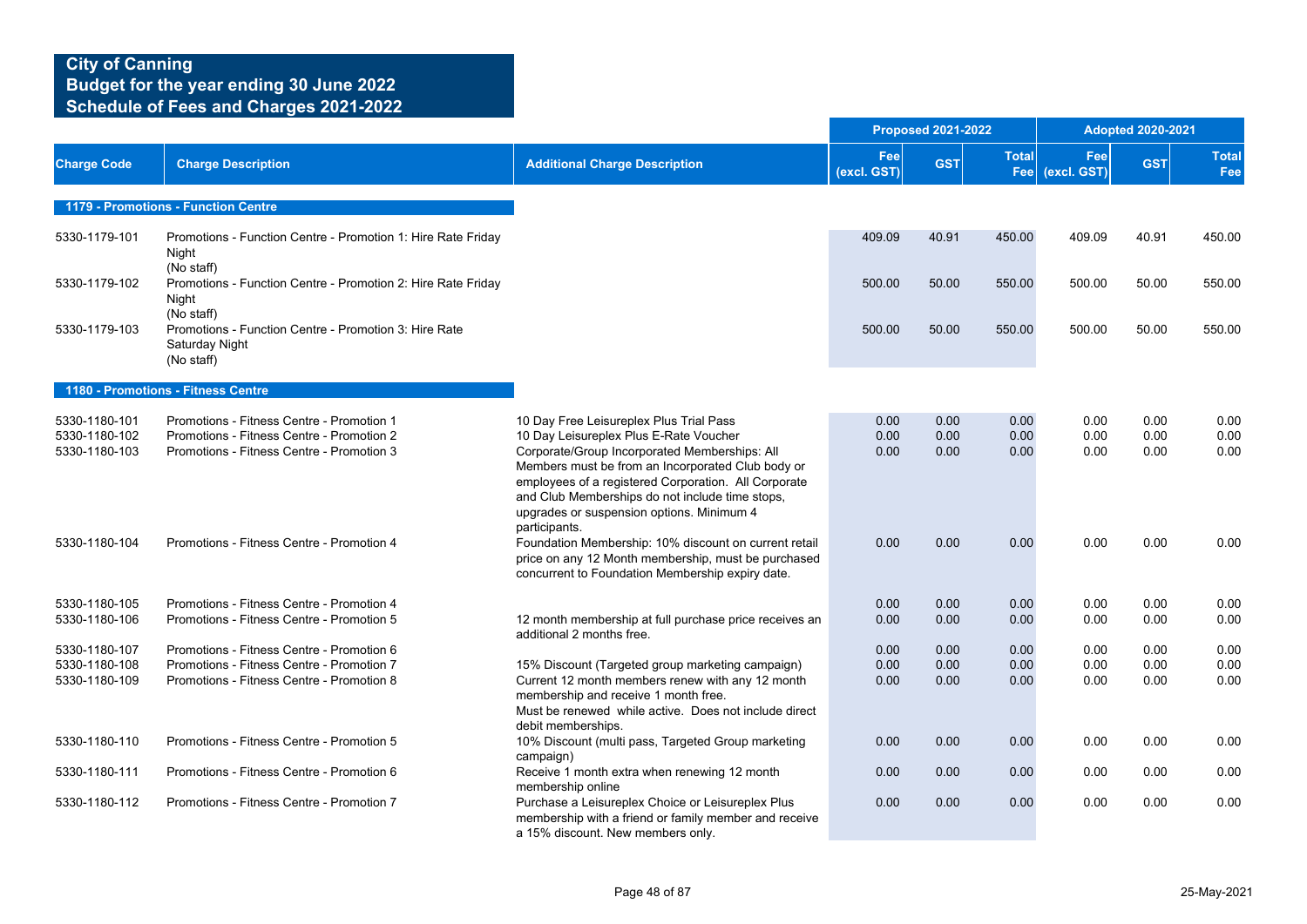|                                |                                                                                                                                                            |                                                                                                                                                                                |                    | <b>Proposed 2021-2022</b> |              |                        | <b>Adopted 2020-2021</b> |                     |
|--------------------------------|------------------------------------------------------------------------------------------------------------------------------------------------------------|--------------------------------------------------------------------------------------------------------------------------------------------------------------------------------|--------------------|---------------------------|--------------|------------------------|--------------------------|---------------------|
| <b>Charge Code</b>             | <b>Charge Description</b>                                                                                                                                  | <b>Additional Charge Description</b>                                                                                                                                           | Fee<br>(excl. GST) | <b>GST</b>                | <b>Total</b> | Fee<br>Fee (excl. GST) | <b>GST</b>               | <b>Total</b><br>Fee |
|                                | 1181 - Promotions - Swim School                                                                                                                            |                                                                                                                                                                                |                    |                           |              |                        |                          |                     |
| 5330-1181-101                  | Promotions - Swim School - Promotion 1                                                                                                                     | 10% Sibling discount when enrolling for multiple siblings<br>. Must enrol siblings at same time. Discount is for any<br>subsequent children and does not apply to first child. | 0.00               | 0.00                      | 0.00         | 0.00                   | 0.00                     | 0.00                |
| 5330-1181-102                  | Promotions - Swim School - Promotion 2                                                                                                                     | 20% Discount when enrolling in additional swimming<br>lessons.                                                                                                                 | 0.00               | 0.00                      | 0.00         | 0.00                   | 0.00                     | 0.00                |
| 5330-1181-103                  | Promotions - Swim School - Promotion 3                                                                                                                     | 10% E-Rate Enrolment discount. E-rate voucher must be<br>presented at time of enrolment.                                                                                       | 0.00               | 0.00                      | 0.00         | 0.00                   | 0.00                     | 0.00                |
| 5330-1181-104                  | Promotions - Swim School - Promotion 4                                                                                                                     | 1x Free Trial lesson E- Rate voucher. Free trial must be<br>booked with the swim school.                                                                                       | 0.00               | 0.00                      | 0.00         | 0.00                   | 0.00                     | 0.00                |
| 5330-1181-105                  | Promotions - Swim School - Promotion 5                                                                                                                     | 10% Discount on Goggles purchase with a valid swim<br>enrolment                                                                                                                | 0.00               | 0.00                      | 0.00         | 0.00                   | 0.00                     | 0.00                |
| 5330-1181-106<br>5330-1181-107 | Promotions - Swim School - Promotion 6<br>Promotions - Swim School - Promotion 7                                                                           | Disability Rate 20% off Term Swimming Lessons<br>\$10 discount voucher for CLP swimming lessons to be                                                                          | 0.00<br>0.00       | 0.00<br>0.00              | 0.00<br>0.00 |                        |                          | New Fee<br>New Fee  |
| 5330-1181-108                  | Promotions - Swim School - Promotion 8                                                                                                                     | presented for redemption during enrolments.<br>\$10 discount voucher for CLP/RLP coaching sessions to<br>be presented for redemption during enrolments.                        | 0.00               | 0.00                      | 0.00         |                        |                          | New Fee             |
| 5330-1181-109                  | Promotions - Swim School - Promotion 9                                                                                                                     | \$10 discount for multiple siblings when enrolling. Must<br>enrol siblings at same time. Discount is for any<br>subsequent children and does not apply to first child.         | 0.00               | 0.00                      | 0.00         |                        |                          | New Fee             |
|                                | 1182 - General - Community Messaging                                                                                                                       |                                                                                                                                                                                |                    |                           |              |                        |                          |                     |
| 5330-1182-101                  | General - Community Messaging - Local Community Groups<br>and Sporting Clubs Promotion - Internal / External LED screen                                    |                                                                                                                                                                                | 200.00             | 20.00                     | 220.00       | 200.00                 | 20.00                    | 220.00              |
| 1183 - General                 |                                                                                                                                                            |                                                                                                                                                                                |                    |                           |              |                        |                          |                     |
| 5330-1183-101                  | General - Concession Discount applies to: Child, Student,<br>Senior, HCC, Disability Appropriate ID required to be<br>presented at time of entry/ purchase |                                                                                                                                                                                | 0.00               | 0.00                      | 0.00         | 0.00                   | 0.00                     | 0.00                |
|                                | <b>Leisure Facilities Scale of Charges</b>                                                                                                                 |                                                                                                                                                                                |                    |                           |              |                        |                          |                     |
|                                | Please refer to Appendix - 2 for the scale of charges proposed for participation in Recreation Activity Programs                                           |                                                                                                                                                                                |                    |                           |              |                        |                          |                     |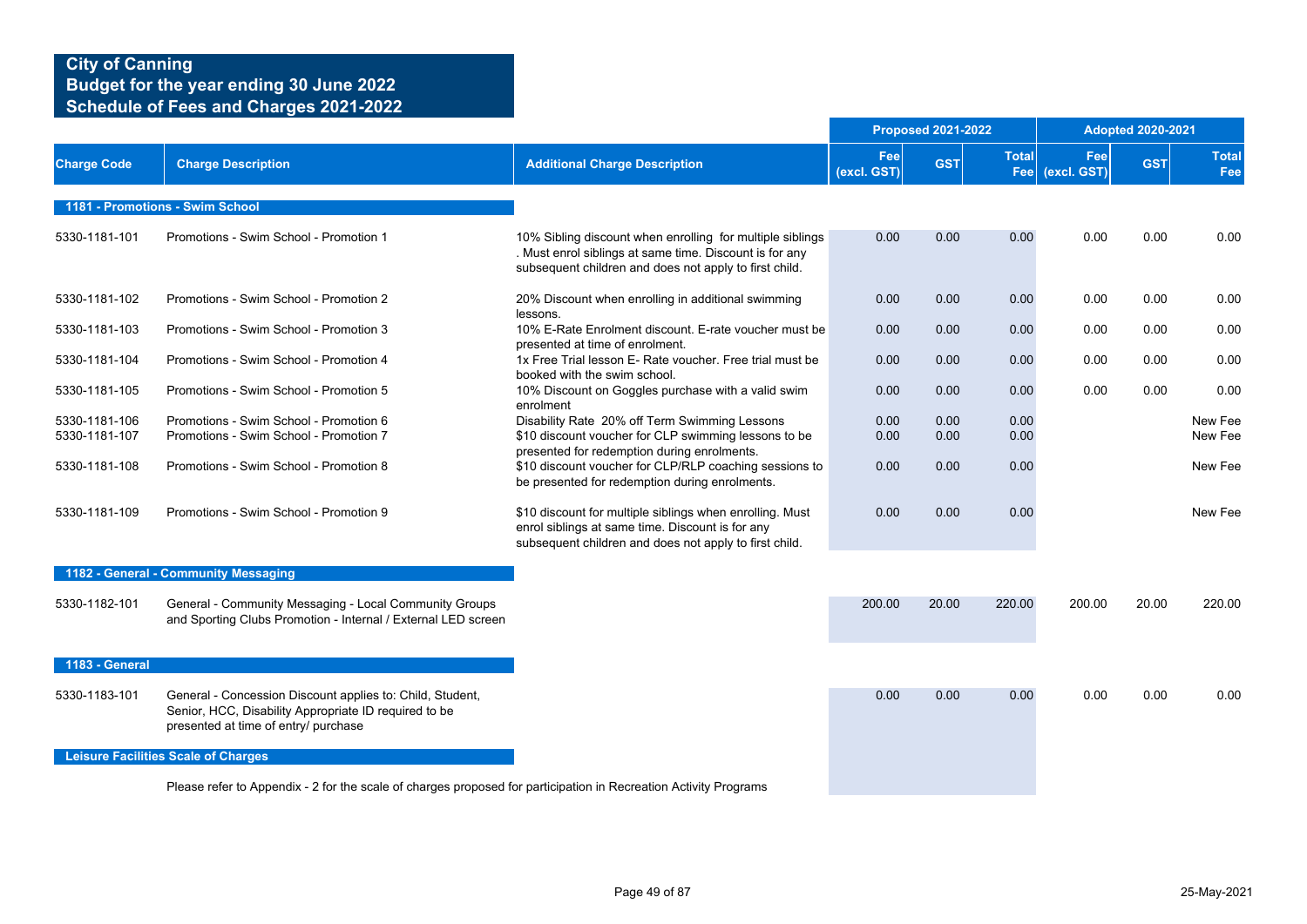|                                                                                                    |                                                                                                                                                                                                                                                           |                                      |                                               | <b>Proposed 2021-2022</b>                    |                                               |                                               | <b>Adopted 2020-2021</b>                     |                                               |
|----------------------------------------------------------------------------------------------------|-----------------------------------------------------------------------------------------------------------------------------------------------------------------------------------------------------------------------------------------------------------|--------------------------------------|-----------------------------------------------|----------------------------------------------|-----------------------------------------------|-----------------------------------------------|----------------------------------------------|-----------------------------------------------|
| <b>Charge Code</b>                                                                                 | <b>Charge Description</b>                                                                                                                                                                                                                                 | <b>Additional Charge Description</b> | Fee<br>(excl. GST)                            | <b>GST</b>                                   | <b>Total</b>                                  | Fee<br>Fee (excl. GST)                        | <b>GST</b>                                   | <b>Total</b><br>Fee                           |
| 5480                                                                                               | <b>RLP Administration</b>                                                                                                                                                                                                                                 |                                      |                                               |                                              |                                               |                                               |                                              |                                               |
| 1184 - Aquatic - Casual                                                                            |                                                                                                                                                                                                                                                           |                                      |                                               |                                              |                                               |                                               |                                              |                                               |
| 5480-1184-101<br>5480-1184-102<br>5480-1184-103<br>5480-1184-104<br>5480-1184-105<br>5480-1184-106 | Aquatic - Casual - Adult - 16 years & over<br>Aquatic - Casual - Concession<br>Aquatic - Casual - Child - Under 3 years<br>Aquatic - Casual - Spectator<br>Aquatic - Casual - Group Day Pass<br>Aquatic - Casual - Disability Carer (card holder on duty) |                                      | 6.64<br>4.73<br>0.00<br>1.82<br>19.09<br>0.00 | 0.66<br>0.47<br>0.00<br>0.18<br>1.91<br>0.00 | 7.30<br>5.20<br>0.00<br>2.00<br>21.00<br>0.00 | 6.36<br>4.55<br>0.00<br>1.82<br>18.18<br>0.00 | 0.64<br>0.45<br>0.00<br>0.18<br>1.82<br>0.00 | 7.00<br>5.00<br>0.00<br>2.00<br>20.00<br>0.00 |
| 1185 - Aquatic - Memberships                                                                       |                                                                                                                                                                                                                                                           |                                      |                                               |                                              |                                               |                                               |                                              |                                               |
| 5480-1185-101<br>5480-1185-102<br>5480-1185-103                                                    | Aquatic - Memberships - Adult - 12 Month<br>Aquatic - Memberships - Adult - 10 Entry<br>Aquatic - Memberships - Adult - Direct Debit per Week<br>(paid fortnightly)                                                                                       |                                      | 622.73<br>60.00<br>13.64                      | 62.27<br>6.00<br>1.36                        | 685.00<br>66.00<br>15.00                      | 599.09<br>57.27<br>13.18                      | 59.91<br>5.73<br>1.32                        | 659.00<br>63.00<br>14.50                      |
| 5480-1185-104<br>5480-1185-105<br>5480-1185-106                                                    | Aquatic - Memberships - Concession - 12 Month<br>Aquatic - Memberships - Concession - 10 Entry<br>Aquatic - Memberships - Concession - Direct Debit Per Week<br>(paid fortnightly)                                                                        |                                      | 498.18<br>42.73<br>10.91                      | 49.82<br>4.27<br>1.09                        | 548.00<br>47.00<br>12.00                      | 479.09<br>40.91<br>10.55                      | 47.91<br>4.09<br>1.05                        | 527.00<br>45.00<br>11.60                      |
| 5480-1185-107                                                                                      | Aquatic - Memberships - Spectator - 10 Entry                                                                                                                                                                                                              |                                      | 16.36                                         | 1.64                                         | 18.00                                         | 16.36                                         | 1.64                                         | 18.00                                         |
|                                                                                                    | 1186 - Aquatic - Lane Hire - per Hour                                                                                                                                                                                                                     |                                      |                                               |                                              |                                               |                                               |                                              |                                               |
| 5480-1186-101<br>5480-1186-102<br>5480-1186-103<br>5480-1186-104                                   | Aquatic - Lane Hire - per Hour - 25m Lane - Standard<br>Aquatic - Lane Hire - per Hour - 25m Lane - Community<br>Aquatic - Lane Hire - per Hour - 50m Lane - Standard<br>Aquatic - Lane Hire - per Hour - 50m Lane - Community                            |                                      | 12.27<br>11.36<br>15.91<br>14.09              | 1.23<br>1.14<br>1.59<br>1.41                 | 13.50<br>12.50<br>17.50<br>15.50              | 11.82<br>10.91<br>15.45<br>13.64              | 1.18<br>1.09<br>1.55<br>1.36                 | 13.00<br>12.00<br>17.00<br>15.00              |
| 1187 - Aquatic - Pool Hire                                                                         |                                                                                                                                                                                                                                                           |                                      |                                               |                                              |                                               |                                               |                                              |                                               |
| 5480-1187-101<br>5480-1187-102<br>5480-1187-103<br>5480-1187-104<br>5480-1187-105                  | Aquatic - Pool Hire - 25m Pool - Full Day<br>Aquatic - Pool Hire - 25m Pool - Half Day<br>Aquatic - Pool Hire - 50m Pool - Full Day<br>Aquatic - Pool Hire - 50m Pool - Half Day<br>Aquatic - Pool Hire - Deep Pool - per Hour                            |                                      | 159.09<br>140.91<br>186.36<br>159.09<br>14.09 | 15.91<br>14.09<br>18.64<br>15.91<br>1.41     | 175.00<br>155.00<br>205.00<br>175.00<br>15.50 | 154.55<br>136.36<br>181.82<br>154.55<br>13.64 | 15.45<br>13.64<br>18.18<br>15.45<br>1.36     | 170.00<br>150.00<br>200.00<br>170.00<br>15.00 |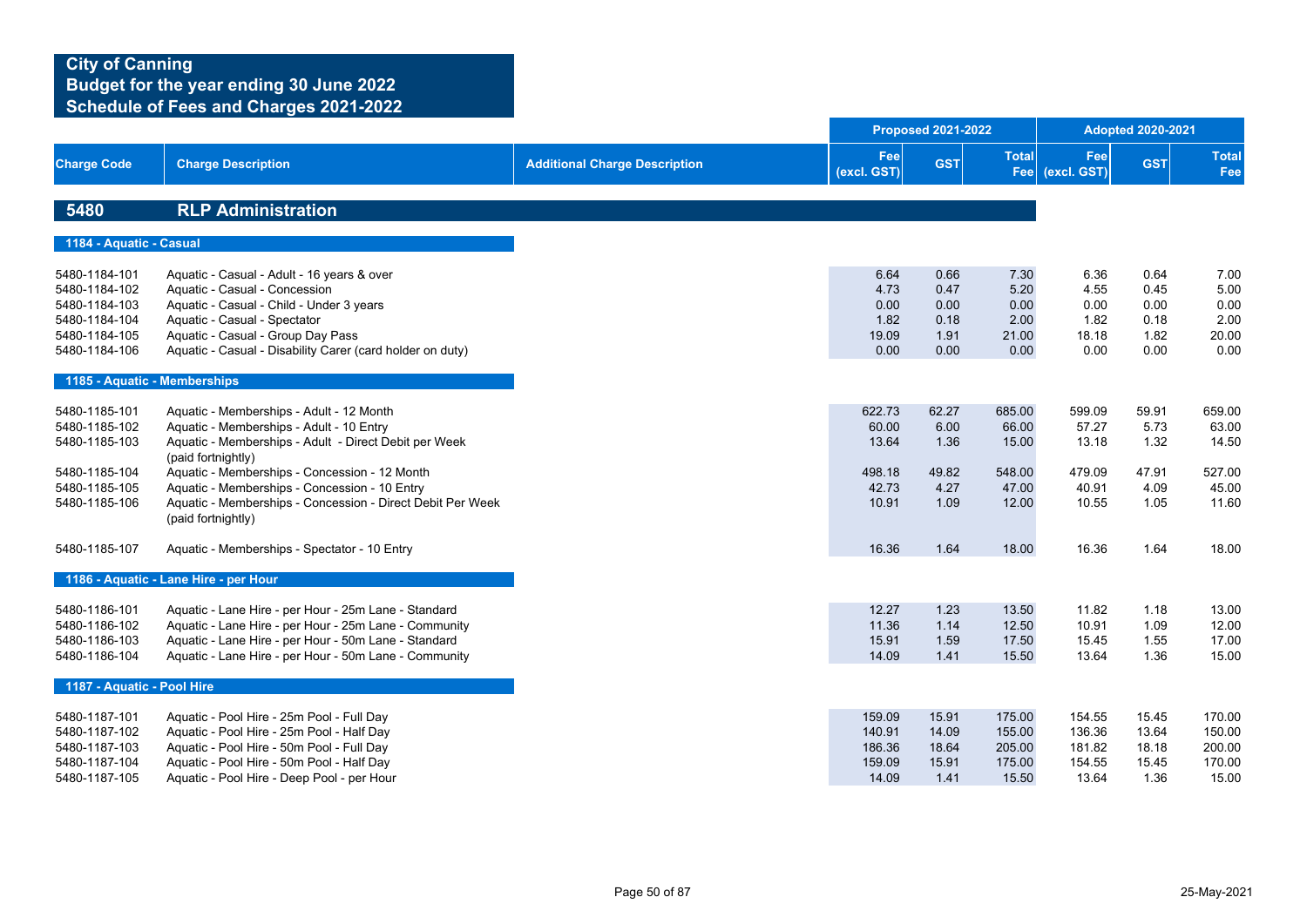|                                                                                                                                      |                                                                                                                                                                                                                                                                                                                                                                                                                       |                                                                                                                                                            |                                                              | <b>Proposed 2021-2022</b>                                    |                                                               |                                                              | <b>Adopted 2020-2021</b>                                     |                                                               |  |  |
|--------------------------------------------------------------------------------------------------------------------------------------|-----------------------------------------------------------------------------------------------------------------------------------------------------------------------------------------------------------------------------------------------------------------------------------------------------------------------------------------------------------------------------------------------------------------------|------------------------------------------------------------------------------------------------------------------------------------------------------------|--------------------------------------------------------------|--------------------------------------------------------------|---------------------------------------------------------------|--------------------------------------------------------------|--------------------------------------------------------------|---------------------------------------------------------------|--|--|
| <b>Charge Code</b>                                                                                                                   | <b>Charge Description</b>                                                                                                                                                                                                                                                                                                                                                                                             | <b>Additional Charge Description</b>                                                                                                                       | Fee<br>(excl. GST)                                           | <b>GST</b>                                                   | <b>Total</b>                                                  | Fee<br>Fee (excl. GST)                                       | <b>GST</b>                                                   | <b>Total</b><br>Fee                                           |  |  |
|                                                                                                                                      | 1188 - Aquatic - Locker (use of any available locker)                                                                                                                                                                                                                                                                                                                                                                 |                                                                                                                                                            |                                                              |                                                              |                                                               |                                                              |                                                              |                                                               |  |  |
| 5480-1188-101<br>5480-1188-102<br>5480-1188-103<br>5480-1188-104                                                                     | Aquatic - Locker (use of any available locker) - Casual Hire<br>Aquatic - Locker (use of any available locker) - 1 Month<br>Aquatic - Locker (use of any available locker) - 12 Month<br>Aquatic - Locker (use of any available locker) - Free Locker<br>Use - Members Only                                                                                                                                           |                                                                                                                                                            | 0.91<br>9.09<br>81.82<br>0.00                                | 0.09<br>0.91<br>8.18<br>0.00                                 | 1.00<br>10.00<br>90.00<br>0.00                                | 0.91<br>9.09<br>81.82<br>0.00                                | 0.09<br>0.91<br>8.18<br>0.00                                 | 1.00<br>10.00<br>90.00<br>0.00                                |  |  |
| 1189 - Aquatic - Group                                                                                                               |                                                                                                                                                                                                                                                                                                                                                                                                                       |                                                                                                                                                            |                                                              |                                                              |                                                               |                                                              |                                                              |                                                               |  |  |
| 5480-1189-101<br>5480-1189-102<br>5480-1189-103                                                                                      | Aquatic - Group - Special Event - Entry/Slide Group 10+<br>Aquatic - Group - Special Need School Group Entry<br>Aquatic - Group - School Group                                                                                                                                                                                                                                                                        |                                                                                                                                                            | 6.82<br>1.73<br>3.36                                         | 0.68<br>0.17<br>0.34                                         | 7.50<br>1.90<br>3.70                                          | 6.36<br>1.64<br>3.27                                         | 0.64<br>0.16<br>0.33                                         | 7.00<br>1.80<br>3.60                                          |  |  |
|                                                                                                                                      | 1190 - Aquatic - Other Charges                                                                                                                                                                                                                                                                                                                                                                                        |                                                                                                                                                            |                                                              |                                                              |                                                               |                                                              |                                                              |                                                               |  |  |
| 5480-1190-101<br>5480-1190-102<br>5480-1190-103<br>5480-1190-104<br>5480-1190-105<br>5480-1190-106<br>5480-1190-107<br>5480-1190-108 | Aquatic - Other Charges - Fun Nut hire per 1/2 hour<br>Aquatic - Other Charges - Waterslide pass<br>Aquatic - Other Charges - Concession + Slide<br>Aquatic - Other Charges - Adult swim + Slide<br>Aquatic - Other Charges - Waterslide All Day Pass<br>Aquatic - Other Charges - Hot shower Not swimming<br>Aquatic - Other Charges - Equipment Hire - Goggles, Towels<br>etc<br>Aquatic - Other Charges - BBQ Hire |                                                                                                                                                            | 0.00<br>2.73<br>7.27<br>9.09<br>0.00<br>1.82<br>0.00<br>0.00 | 0.00<br>0.27<br>0.73<br>0.91<br>0.00<br>0.18<br>0.00<br>0.00 | 0.00<br>3.00<br>8.00<br>10.00<br>0.00<br>2.00<br>0.00<br>0.00 | 0.00<br>2.73<br>7.27<br>9.09<br>0.00<br>1.82<br>0.00<br>0.00 | 0.00<br>0.27<br>0.73<br>0.91<br>0.00<br>0.18<br>0.00<br>0.00 | 0.00<br>3.00<br>8.00<br>10.00<br>0.00<br>2.00<br>0.00<br>0.00 |  |  |
|                                                                                                                                      | 1191 - Swim School - Swimming Lessons                                                                                                                                                                                                                                                                                                                                                                                 |                                                                                                                                                            |                                                              |                                                              |                                                               |                                                              |                                                              |                                                               |  |  |
| 5480-1191-101                                                                                                                        | Swim School - Swimming Lessons - Group Lesson - 30 min                                                                                                                                                                                                                                                                                                                                                                | Price Based on 10 Week Term, Lesson enrolment fee<br>includes free entry at any time for 1x child and 1x adult<br>swim with a valid swim school enrolment. | 171.00                                                       | 0.00                                                         | 171.00                                                        | 150.00                                                       | 15.00                                                        | 165.00                                                        |  |  |
| 5480-1191-102                                                                                                                        | Swim School - Swimming Lessons - Group Lesson - 45 min                                                                                                                                                                                                                                                                                                                                                                | Price Based on 10 Week Term, Lesson enrolment fee<br>includes free entry at any time for 1x child and 1x adult<br>swim with a valid swim school enrolment. | 240.00                                                       | 0.00                                                         | 240.00                                                        | 209.09                                                       | 20.91                                                        | 230.00                                                        |  |  |
| 5480-1191-103                                                                                                                        | Swim School - Swimming Lessons - Babies & Tots Lessons                                                                                                                                                                                                                                                                                                                                                                | Price Based on 10 Week Term, Lesson enrolment fee<br>includes free entry at any time for 1x child and 1x adult<br>swim with a valid swim school enrolment. | 155.00                                                       | 0.00                                                         | 155.00                                                        | 136.36                                                       | 13.64                                                        | 150.00                                                        |  |  |
| 5480-1191-104                                                                                                                        | Swim School - Swimming Lessons - Private Lesson - One-on-<br>One - 30 min                                                                                                                                                                                                                                                                                                                                             | Price Based on 10 Week Term, Lesson enrolment fee<br>includes free entry at any time for 1x child and 1x adult<br>swim with a valid swim school enrolment. | 445.00                                                       | 0.00                                                         | 445.00                                                        | 390.91                                                       | 39.09                                                        | 430.00                                                        |  |  |
| 5480-1191-105                                                                                                                        | Swim School - Swimming Lessons - Private Lesson - One-on-<br>Two - 30 min                                                                                                                                                                                                                                                                                                                                             | Price Based on 10 Week Term, Lesson enrolment fee<br>includes free entry at any time for 1x child and 1x adult<br>swim with a valid swim school enrolment. | 595.00                                                       | 0.00                                                         | 595.00                                                        | 522.73                                                       | 52.27                                                        | 575.00                                                        |  |  |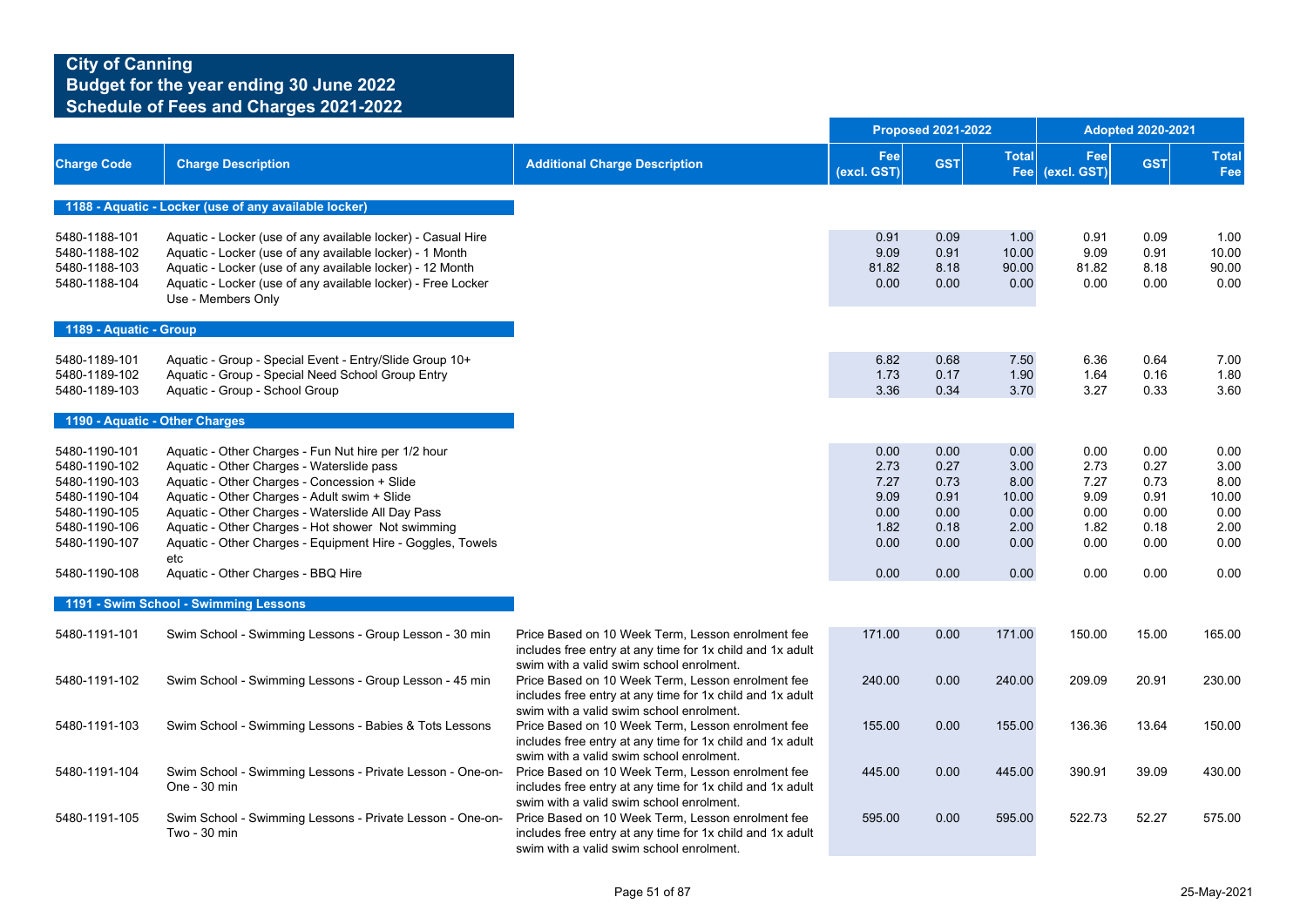|                    |                                                                                                                                                      |                                                                                                                                                            |                    | <b>Proposed 2021-2022</b> |              |                        | <b>Adopted 2020-2021</b> |                     |
|--------------------|------------------------------------------------------------------------------------------------------------------------------------------------------|------------------------------------------------------------------------------------------------------------------------------------------------------------|--------------------|---------------------------|--------------|------------------------|--------------------------|---------------------|
| <b>Charge Code</b> | <b>Charge Description</b>                                                                                                                            | <b>Additional Charge Description</b>                                                                                                                       | Fee<br>(excl. GST) | <b>GST</b>                | <b>Total</b> | Fee<br>Fee (excl. GST) | <b>GST</b>               | <b>Total</b><br>Fee |
| 5480-1191-106      | Swim School - Swimming Lessons - Family Lesson - per<br>Person - 45 min*                                                                             | Price Based on 10 Week Term. Lesson enrolment fee<br>includes free entry at any time for 1x child and 1x adult<br>swim with a valid swim school enrolment. | 171.00             | 0.00                      | 171.00       | 150.00                 | 15.00                    | 165.00              |
| 5480-1191-107      | Swim School - Swimming Lessons - Special Needs - 30 mins                                                                                             | Price Based on 10 Week Term, Lesson enrolment fee<br>includes free entry at any time for 1x child and 1x adult<br>swim with a valid swim school enrolment. | 285.00             | 0.00                      | 285.00       | 250.00                 | 25.00                    | 275.00              |
| 5480-1191-108      | Swim School - Swimming Lessons - Bronze Medallion                                                                                                    | Price Based on 10 Week Term. Lesson enrolment fee<br>includes free entry at any time for 1x child and 1x adult<br>swim with a valid swim school enrolment. | 236.36             | 23.64                     | 260.00       | 227.27                 | 22.73                    | 250.00              |
| 5480-1191-109      | Swim School - Swimming Lessons - Junior Lifeguard                                                                                                    | Price Based on 10 Week Term. Lesson enrolment fee<br>includes free entry at any time for 1x child and 1x adult<br>swim with a valid swim school enrolment. | 188.18             | 18.82                     | 207.00       | 181.82                 | 18.18                    | 200.00              |
| 5480-1191-110      | Swim School - Swimming Lessons - Lesson Enrolment<br><b>Timestop Fee</b>                                                                             | Price Based on 10 Week Term, Lesson enrolment fee<br>includes free entry at any time for 1x child and 1x adult<br>swim with a valid swim school enrolment. | 4.55               | 0.45                      | 5.00         | 4.55                   | 0.45                     | 5.00                |
|                    | 1192 - Swim School - Swim School Membership per week (Perpetual - paid fo                                                                            |                                                                                                                                                            |                    |                           |              |                        |                          |                     |
| 5480-1192-101      | Swim School - Swim School Membership per week (Perpetual - Price Based on 10 Week Term, Lesson enrolment fee<br>paid fortnightly) - Babies & Tots    | includes free entry at any time for 1x child and 1x adult<br>swim with a valid swim school enrolment.                                                      | 16.50              | 0.00                      | 16.50        | 14.09                  | 1.41                     | 15.50               |
| 5480-1192-102      | Swim School - Swim School Membership per week (Perpetual - Price Based on 10 Week Term, Lesson enrolment fee<br>paid fortnightly) - Taddies & School | includes free entry at any time for 1x child and 1x adult<br>swim with a valid swim school enrolment.                                                      | 17.50              | 0.00                      | 17.50        | 15.18                  | 1.52                     | 16.70               |
| 5480-1192-103      | Swim School - Swim School Membership per week (Perpetual - Price Based on 10 Week Term, Lesson enrolment fee<br>paid fortnightly) - Adults           | includes free entry at any time for 1x child and 1x adult<br>swim with a valid swim school enrolment.                                                      | 24.50              | 0.00                      | 24.50        | 15.18                  | 1.52                     | 16.70               |
| 5480-1192-104      | Swim School - Swim School Membership per week (Perpetual - Price Based on 10 Week Term, Lesson enrolment fee<br>paid fortnightly) - Private          | includes free entry at any time for 1x child and 1x adult<br>swim with a valid swim school enrolment.                                                      | 45.00              | 0.00                      | 45.00        | 40.91                  | 4.09                     | 45.00               |
|                    | 1193 - Swim School - Squad Sessions - per Session                                                                                                    |                                                                                                                                                            |                    |                           |              |                        |                          |                     |
| 5480-1193-101      | Swim School - Squad Sessions - per Session - 1 x per Week                                                                                            |                                                                                                                                                            | 15.00              | 1.50                      | 16.50        | 14.55                  | 1.45                     | 16.00               |
| 5480-1193-102      | Swim School - Squad Sessions - per Session - 2 x per Week                                                                                            |                                                                                                                                                            | 10.09              | 1.01                      | 11.10        | 9.64                   | 0.96                     | 10.60               |
| 5480-1193-103      | Swim School - Squad Sessions - per Session - 3 x per Week                                                                                            |                                                                                                                                                            | 9.36               | 0.94                      | 10.30        | 8.91                   | 0.89                     | 9.80                |
| 5480-1193-104      | Swim School - Squad Sessions - per Session - 4 x per Week                                                                                            |                                                                                                                                                            | 8.45               | 0.85                      | 9.30         | 8.00                   | 0.80                     | 8.80                |
| 5480-1193-105      | Swim School - Squad Sessions - per Session - 5 x per Week                                                                                            |                                                                                                                                                            | 7.64               | 0.76                      | 8.40         | 7.18                   | 0.72                     | 7.90                |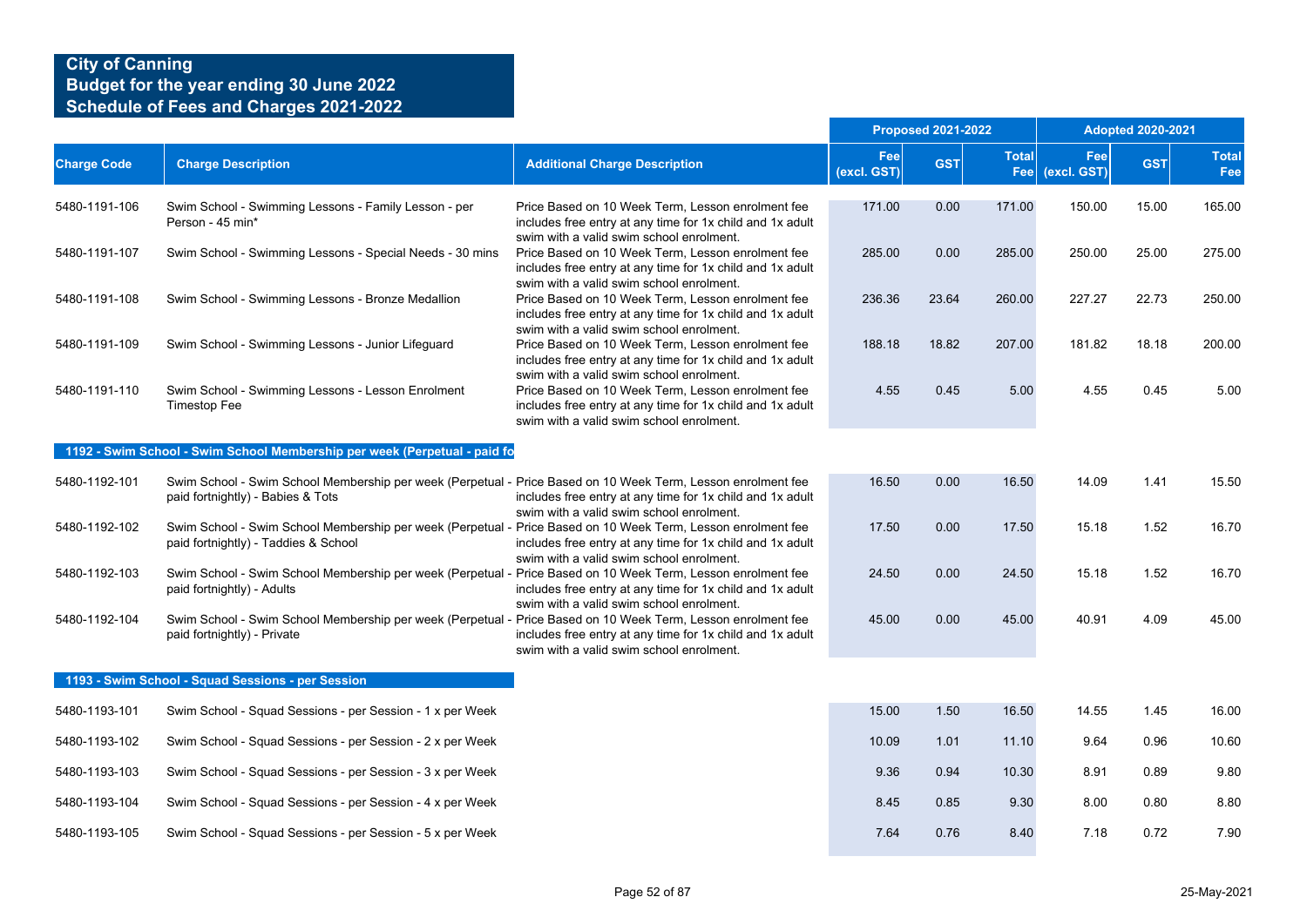|                                                 |                                                                                                                                                              |                                      |                          | <b>Proposed 2021-2022</b> |                          |                          | <b>Adopted 2020-2021</b> |                          |
|-------------------------------------------------|--------------------------------------------------------------------------------------------------------------------------------------------------------------|--------------------------------------|--------------------------|---------------------------|--------------------------|--------------------------|--------------------------|--------------------------|
| <b>Charge Code</b>                              | <b>Charge Description</b>                                                                                                                                    | <b>Additional Charge Description</b> | Fee<br>(excl. GST)       | <b>GST</b>                | <b>Total</b><br>Fee      | Fee<br>(excl. GST)       | <b>GST</b>               | <b>Total</b><br>Fee      |
| 5480-1193-106                                   | Swim School - Squad Sessions - per Session - 6 x per Week                                                                                                    |                                      | 6.91                     | 0.69                      | 7.60                     | 6.45                     | 0.65                     | 7.10                     |
| 5480-1193-107                                   | Swim School - Squad Sessions - per Session - 7 x per Week                                                                                                    |                                      | 6.36                     | 0.64                      | 7.00                     | 5.91                     | 0.59                     | 6.50                     |
| 5480-1193-108                                   | Swim School - Squad Sessions - per Session - 8 x per Week                                                                                                    |                                      | 5.91                     | 0.59                      | 6.50                     | 5.45                     | 0.55                     | 6.00                     |
| 5480-1193-109                                   | Swim School - Squad Sessions - per Session - Squad                                                                                                           |                                      | 19.55                    | 1.95                      | 21.50                    | 18.18                    | 1.82                     | 20.00                    |
| 5480-1193-110                                   | membership per week 1 - 4 sessions<br>Swim School - Squad Sessions - per Session - Squad                                                                     |                                      | 33.18                    | 3.32                      | 36.50                    | 31.82                    | 3.18                     | 35.00                    |
| 5480-1193-111                                   | membership per week 5 - 8 sessions<br>Swim School - Squad Sessions - per Session - Squad<br><b>Enrolment Timestop Fee</b>                                    |                                      | 4.55                     | 0.45                      | 5.00                     | 4.55                     | 0.45                     | 5.00                     |
| 1194 - Wellness - Casual                        |                                                                                                                                                              |                                      |                          |                           |                          |                          |                          |                          |
| 5480-1194-101<br>5480-1194-102<br>5480-1194-103 | Wellness - Casual - Adult + swim<br>Wellness - Casual - Concession + swim<br>Wellness - Casual - Child Disability                                            |                                      | 11.82<br>9.36<br>5.00    | 1.18<br>0.94<br>0.50      | 13.00<br>10.30<br>5.50   | 11.45<br>9.09<br>5.00    | 1.15<br>0.91<br>0.50     | 12.60<br>10.00<br>5.50   |
|                                                 | 1195 - Wellness - Memberships                                                                                                                                |                                      |                          |                           |                          |                          |                          |                          |
| 5480-1195-101<br>5480-1195-102<br>5480-1195-103 | Wellness - Memberships - Adult + swim - 10 Entry<br>Wellness - Memberships - Concession - 10 Entry<br>Wellness - Memberships - Child - Disability - 10 Entry |                                      | 106.36<br>84.55<br>45.00 | 10.64<br>8.45<br>4.50     | 117.00<br>93.00<br>49.50 | 102.73<br>81.82<br>45.00 | 10.27<br>8.18<br>4.50    | 113.00<br>90.00<br>49.50 |
|                                                 | 1196 - Wellness - Program Pool Hire                                                                                                                          |                                      |                          |                           |                          |                          |                          |                          |
| 5480-1196-101<br>5480-1196-102                  | Wellness - Program Pool Hire - Community - per Hour<br>Wellness - Program Pool Hire - Standard - per Hour                                                    |                                      | 70.91<br>100.00          | 7.09<br>10.00             | 78.00<br>110.00          | 68.18<br>95.45           | 6.82<br>9.55             | 75.00<br>105.00          |
|                                                 | 1197 - Wellness - Other Charges                                                                                                                              |                                      |                          |                           |                          |                          |                          |                          |
| 5480-1197-101                                   | Wellness - Other Charges - Consultation / massage room per<br>week                                                                                           |                                      | 0.00                     | 0.00                      | 0.00                     | 0.00                     | 0.00                     | 0.00                     |
| 1198 - Fitness Centre - Casual                  |                                                                                                                                                              |                                      |                          |                           |                          |                          |                          |                          |
| 5480-1198-101<br>5480-1198-102<br>5480-1198-103 | Fitness Centre - Casual - Adult<br>Fitness Centre - Casual - Concession<br>Fitness Centre - Casual - Group Entry - minimum 10<br>participants                |                                      | 15.00<br>12.00<br>5.91   | 1.50<br>1.20<br>0.59      | 16.50<br>13.20<br>6.50   | 14.09<br>11.36<br>5.45   | 1.41<br>1.14<br>0.55     | 15.50<br>12.50<br>6.00   |
| 5480-1198-104                                   | Fitness Centre - Casual - Group Entry - per Class                                                                                                            |                                      | 109.09                   | 10.91                     | 120.00                   | 100.00                   | 10.00                    | 110.00                   |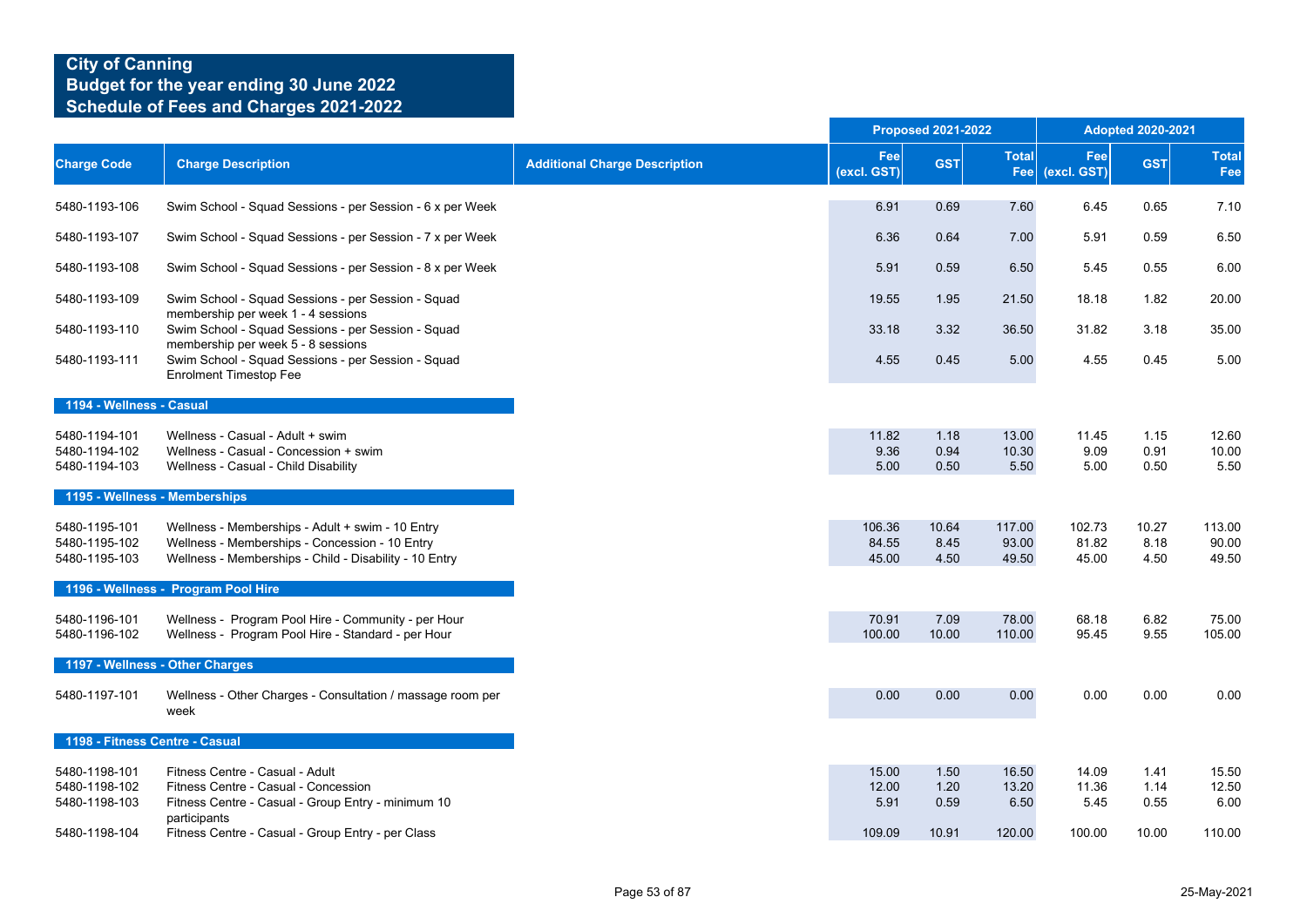|                                                                                                                     |                                                                                                                                                                                                                                                                                                                                                                                                                                                                            |                                      | <b>Proposed 2021-2022</b>                                      |                                                          |                                                                | <b>Adopted 2020-2021</b>                                       |                                                          |                                                                |
|---------------------------------------------------------------------------------------------------------------------|----------------------------------------------------------------------------------------------------------------------------------------------------------------------------------------------------------------------------------------------------------------------------------------------------------------------------------------------------------------------------------------------------------------------------------------------------------------------------|--------------------------------------|----------------------------------------------------------------|----------------------------------------------------------|----------------------------------------------------------------|----------------------------------------------------------------|----------------------------------------------------------|----------------------------------------------------------------|
| <b>Charge Code</b>                                                                                                  | <b>Charge Description</b>                                                                                                                                                                                                                                                                                                                                                                                                                                                  | <b>Additional Charge Description</b> | Fee<br>(excl. GST)                                             | <b>GST</b>                                               | <b>Total</b>                                                   | Fee<br>Fee (excl. GST)                                         | <b>GST</b>                                               | <b>Total</b><br>Fee                                            |
|                                                                                                                     | 1199 - Fitness Centre - Memberships                                                                                                                                                                                                                                                                                                                                                                                                                                        |                                      |                                                                |                                                          |                                                                |                                                                |                                                          |                                                                |
| 5480-1199-101<br>5480-1199-102<br>5480-1199-103                                                                     | Fitness Centre - Memberships - Adult - 12 Month<br>Fitness Centre - Memberships - Adult - 10 Entry<br>Fitness Centre - Memberships - Adult - Direct Debit per Week<br>(paid fortnightly)                                                                                                                                                                                                                                                                                   |                                      | 622.73<br>135.00<br>13.64                                      | 62.27<br>13.50<br>1.36                                   | 685.00<br>148.50<br>15.00                                      | 599.09<br>126.36<br>13.18                                      | 59.91<br>12.64<br>1.32                                   | 659.00<br>139.00<br>14.50                                      |
| 5480-1199-104<br>5480-1199-105<br>5480-1199-106                                                                     | Fitness Centre - Memberships - Concession - 12 Month<br>Fitness Centre - Memberships - Concession - 10 Entry<br>Fitness Centre - Memberships - Concession - Direct Debit per<br>Week<br>(paid fortnightly)                                                                                                                                                                                                                                                                 |                                      | 498.18<br>108.00<br>10.91                                      | 49.82<br>10.80<br>1.09                                   | 548.00<br>118.80<br>12.00                                      | 479.09<br>102.27<br>10.55                                      | 47.91<br>10.23<br>1.05                                   | 527.00<br>112.50<br>11.60                                      |
|                                                                                                                     | 1200 - Fitness Centre - Personal Training                                                                                                                                                                                                                                                                                                                                                                                                                                  |                                      |                                                                |                                                          |                                                                |                                                                |                                                          |                                                                |
| 5480-1200-101                                                                                                       | Fitness Centre - Personal Training - 1 x 30 Minute Session                                                                                                                                                                                                                                                                                                                                                                                                                 |                                      | 43.18                                                          | 4.32                                                     | 47.50                                                          | 40.91                                                          | 4.09                                                     | 45.00                                                          |
| 5480-1200-102<br>5480-1200-103<br>5480-1200-104                                                                     | Fitness Centre - Personal Training - 10 x 1 Hour Sessions<br>Fitness Centre - Personal Training - 20 x 1 Hour Sessions<br>Fitness Centre - Personal Training - Small Group PT Casual                                                                                                                                                                                                                                                                                       |                                      | 734.09<br>1,425.00<br>20.91                                    | 73.41<br>142.50<br>2.09                                  | 807.50<br>1,567.50<br>23.00                                    | 736.36<br>1,390.91<br>20.00                                    | 73.64<br>139.09<br>2.00                                  | 810.00<br>1,530.00<br>22.00                                    |
| 5480-1200-105                                                                                                       | Fitness Centre - Personal Training - Small Group PT 10 x 1                                                                                                                                                                                                                                                                                                                                                                                                                 |                                      | 188.18                                                         | 18.82                                                    | 207.00                                                         | 180.00                                                         | 18.00                                                    | 198.00                                                         |
| 5480-1200-106                                                                                                       | <b>Hour Sessions</b><br>Fitness Centre - Personal Training - Personal Trainer -                                                                                                                                                                                                                                                                                                                                                                                            |                                      | 38.86                                                          | 3.89                                                     | 42.75                                                          | 36.36                                                          | 3.64                                                     | 40.00                                                          |
| 5480-1200-107                                                                                                       | Multipass - per 30 Minutes<br>Fitness Centre - Personal Training - Personal Trainer - Partner<br>* fee applies to second person, normal fees apply to first<br>person Available on 10 & 20 session passes only                                                                                                                                                                                                                                                             |                                      | 90.91                                                          | 9.09                                                     | 100.00                                                         | 90.91                                                          | 9.09                                                     | 100.00                                                         |
|                                                                                                                     | 1201 - Strength for Life - Living Longer, Living Stronger                                                                                                                                                                                                                                                                                                                                                                                                                  |                                      |                                                                |                                                          |                                                                |                                                                |                                                          |                                                                |
| 5480-1201-101<br>5480-1201-102<br>5480-1201-103<br>5480-1201-104<br>5480-1201-105<br>5480-1201-106<br>5480-1201-107 | Strength for Life - Living Longer, Living Stronger - Casual<br>Strength for Life - Living Longer, Living Stronger - 10 Entry<br>Strength for Life - Living Longer, Living Stronger - 20 Entry<br>Strength for Life - Living Longer, Living Stronger - 3 Month<br>Strength for Life - Living Longer, Living Stronger - 6 Month<br>Strength for Life - Living Longer, Living Stronger - 12 Month<br>Strength for Life - Living Longer, Living Stronger - Appraisal<br>Tier 2 |                                      | 7.09<br>63.64<br>120.55<br>130.00<br>235.45<br>442.73<br>50.00 | 0.71<br>6.36<br>12.05<br>13.00<br>23.55<br>44.27<br>5.00 | 7.80<br>70.00<br>132.60<br>143.00<br>259.00<br>487.00<br>55.00 | 6.82<br>61.36<br>115.91<br>125.45<br>227.27<br>427.27<br>50.00 | 0.68<br>6.14<br>11.59<br>12.55<br>22.73<br>42.73<br>5.00 | 7.50<br>67.50<br>127.50<br>138.00<br>250.00<br>470.00<br>55.00 |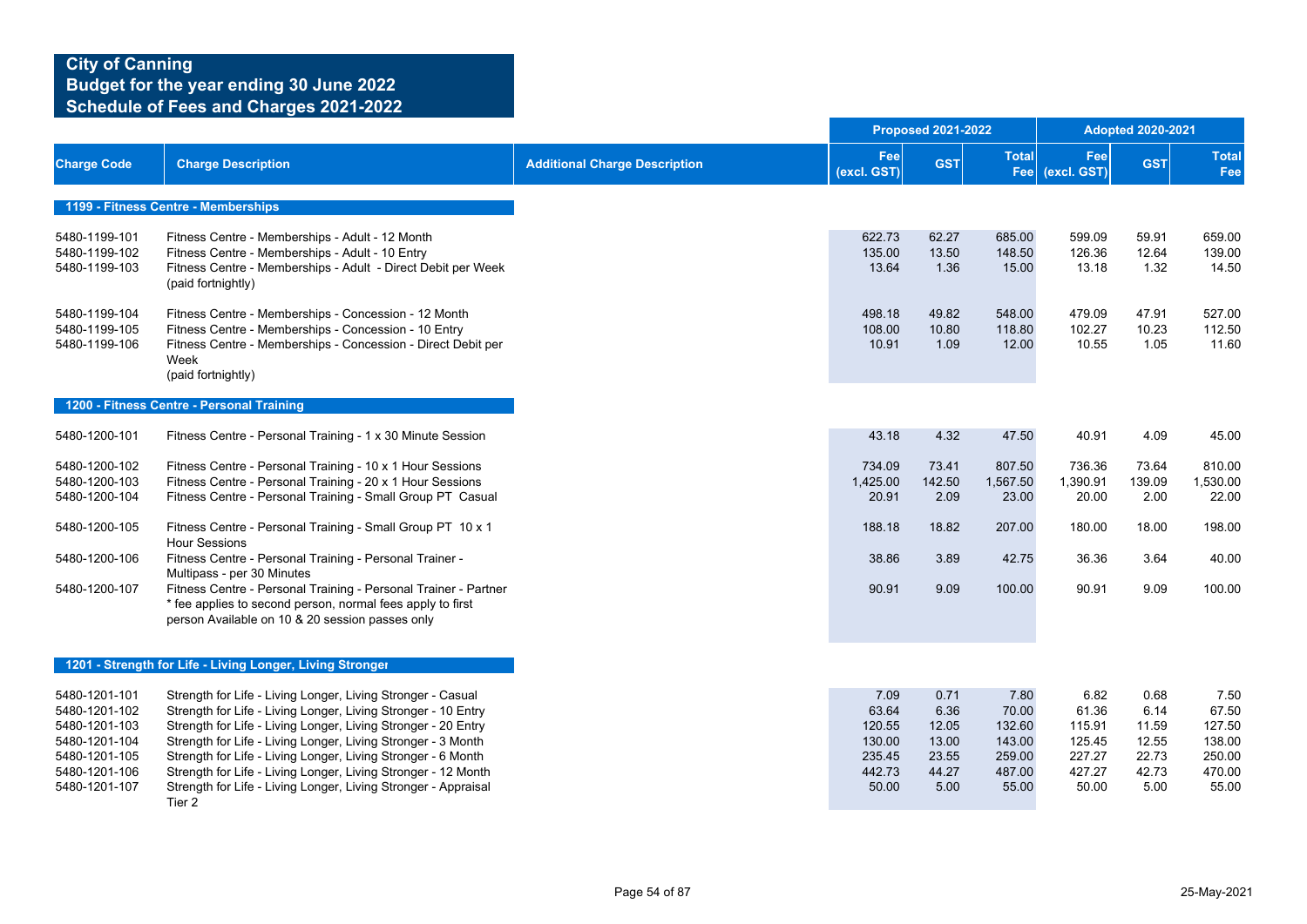|                                                                                                                     |                                                                                                                                                                                                                                                                                                                                          | <b>Proposed 2021-2022</b>                                                                                                                                                                                                                                                                                                      |                                                                  |                                                           |                                                                  | <b>Adopted 2020-2021</b>                                         |                                                           |                                                                  |  |
|---------------------------------------------------------------------------------------------------------------------|------------------------------------------------------------------------------------------------------------------------------------------------------------------------------------------------------------------------------------------------------------------------------------------------------------------------------------------|--------------------------------------------------------------------------------------------------------------------------------------------------------------------------------------------------------------------------------------------------------------------------------------------------------------------------------|------------------------------------------------------------------|-----------------------------------------------------------|------------------------------------------------------------------|------------------------------------------------------------------|-----------------------------------------------------------|------------------------------------------------------------------|--|
| <b>Charge Code</b>                                                                                                  | <b>Charge Description</b>                                                                                                                                                                                                                                                                                                                | <b>Additional Charge Description</b>                                                                                                                                                                                                                                                                                           | Fee<br>(excl. GST)                                               | <b>GST</b>                                                | <b>Total</b>                                                     | Fee<br>Fee (excl. GST)                                           | <b>GST</b>                                                | <b>Total</b><br>Fee                                              |  |
|                                                                                                                     | 1202 - Administration Charges                                                                                                                                                                                                                                                                                                            |                                                                                                                                                                                                                                                                                                                                |                                                                  |                                                           |                                                                  |                                                                  |                                                           |                                                                  |  |
| 5480-1202-101<br>5480-1202-102<br>5480-1202-103<br>5480-1202-104<br>5480-1202-105                                   | Administration Charges - Membership Timestop Fee<br>Administration Charges - Direct Debit - Joining Fee<br>Administration Charges - Direct Debit - Dishonour Fee<br>Administration Charges - Direct Debit - FIFO Joining Fee<br>Administration Charges - Extra Appraisal & Program                                                       |                                                                                                                                                                                                                                                                                                                                | 4.55<br>0.00<br>13.64<br>45.41<br>72.73                          | 0.45<br>0.00<br>1.36<br>4.54<br>7.27                      | 5.00<br>0.00<br>15.00<br>49.95<br>80.00                          | 4.55<br>0.00<br>13.64<br>45.41<br>72.73                          | 0.45<br>0.00<br>1.36<br>4.54<br>7.27                      | 5.00<br>0.00<br>15.00<br>49.95<br>80.00                          |  |
|                                                                                                                     | 1203 - Leisureplex Plus - Casual                                                                                                                                                                                                                                                                                                         |                                                                                                                                                                                                                                                                                                                                |                                                                  |                                                           |                                                                  |                                                                  |                                                           |                                                                  |  |
| 5480-1203-101<br>5480-1203-102                                                                                      | Leisureplex Plus - Day Pass - Adult<br>Leisureplex Plus - Day Pass - Concession                                                                                                                                                                                                                                                          | RLP - Gym, Group Fitness, Pools & Wellness<br>RLP - Gym, Group Fitness, Pools & Wellness                                                                                                                                                                                                                                       | 23.64<br>19.09                                                   | 2.36<br>1.91                                              | 26.00<br>21.00                                                   | 22.73<br>18.18                                                   | 2.27<br>1.82                                              | 25.00<br>20.00                                                   |  |
|                                                                                                                     | 1204 - Leisureplex Plus - Memberships                                                                                                                                                                                                                                                                                                    |                                                                                                                                                                                                                                                                                                                                |                                                                  |                                                           |                                                                  |                                                                  |                                                           |                                                                  |  |
| 5480-1204-101<br>5480-1204-102<br>5480-1204-103<br>5480-1204-104<br>5480-1204-105<br>5480-1204-106<br>5480-1204-107 | Memberships - Adult - 12 Month<br>Memberships - Adult - 10 Entry<br>Memberships - Adult - Direct Debit per Week<br>(paid fortnightly)<br>Memberships - Concession - 12 Month<br>Memberships - Concession - 10 Entry<br>Memberships - Concession - Direct Debit per Week<br>(paid fortnightly)<br>Memberships - Rehabilitation - 3 Months | RLP - Gym, Group Fitness, Pools & Wellness<br>RLP - Gym, Group Fitness, Pools & Wellness<br>RLP - Gym, Group Fitness, Pools & Wellness<br>RLP - Gym, Group Fitness, Pools & Wellness<br>RLP - Gym, Group Fitness, Pools & Wellness<br>RLP - Gym, Group Fitness, Pools & Wellness<br>RLP - Gym, Group Fitness, Pools & Wellness | 836.36<br>212.73<br>18.14<br>669.09<br>171.82<br>14.32<br>381.82 | 83.64<br>21.27<br>1.81<br>66.91<br>17.18<br>1.43<br>38.18 | 920.00<br>234.00<br>19.95<br>736.00<br>189.00<br>15.75<br>420.00 | 807.27<br>204.55<br>17.27<br>645.45<br>163.64<br>13.82<br>363.64 | 80.73<br>20.45<br>1.73<br>64.55<br>16.36<br>1.38<br>36.36 | 888.00<br>225.00<br>19.00<br>710.00<br>180.00<br>15.20<br>400.00 |  |
|                                                                                                                     | 1205 - Memberships-Corporate / Group / Club Active                                                                                                                                                                                                                                                                                       |                                                                                                                                                                                                                                                                                                                                |                                                                  |                                                           |                                                                  |                                                                  |                                                           |                                                                  |  |
| 5480-1205-101<br>5480-1205-102                                                                                      | Corporate / Group / Club Active - Corporate / Group / Club<br>Active - Aquatic Only - 12 Months<br>Corporate / Group / Club Active - Corporate / Group / Club<br>Active - Fitness Only - 12 Months                                                                                                                                       |                                                                                                                                                                                                                                                                                                                                | 498.18<br>498.18                                                 | 49.82<br>49.82                                            | 548.00<br>548.00                                                 | 479.09<br>479.09                                                 | 47.91<br>47.91                                            | 527.00<br>527.00                                                 |  |
| 5480-1205-103                                                                                                       | Corporate / Group / Club Active - Corporate / Group / Club                                                                                                                                                                                                                                                                               |                                                                                                                                                                                                                                                                                                                                | 669.09                                                           | 66.91                                                     | 736.00                                                           | 645.45                                                           | 64.55                                                     | 710.00                                                           |  |
| 5480-1205-104                                                                                                       | Active - Leisureplex Plus - 12 Months<br>Corporate / Group / Club Active - Corporate / Group / Club<br>Active - Leisureplex Plus - Direct Debit Per Week<br>(paid fortnightly)                                                                                                                                                           |                                                                                                                                                                                                                                                                                                                                | 14.32                                                            | 1.43                                                      | 15.75                                                            | 13.82                                                            | 1.38                                                      | 15.20                                                            |  |
| 5480-1205-105                                                                                                       | Corporate / Group / Club Active - Corporate / Group / Club<br>Active - Fitness/Aquatic only - Direct Debit Per Week (paid<br>fortnightly)                                                                                                                                                                                                |                                                                                                                                                                                                                                                                                                                                | 10.91                                                            | 1.09                                                      | 12.00                                                            | 10.55                                                            | 1.05                                                      | 11.60                                                            |  |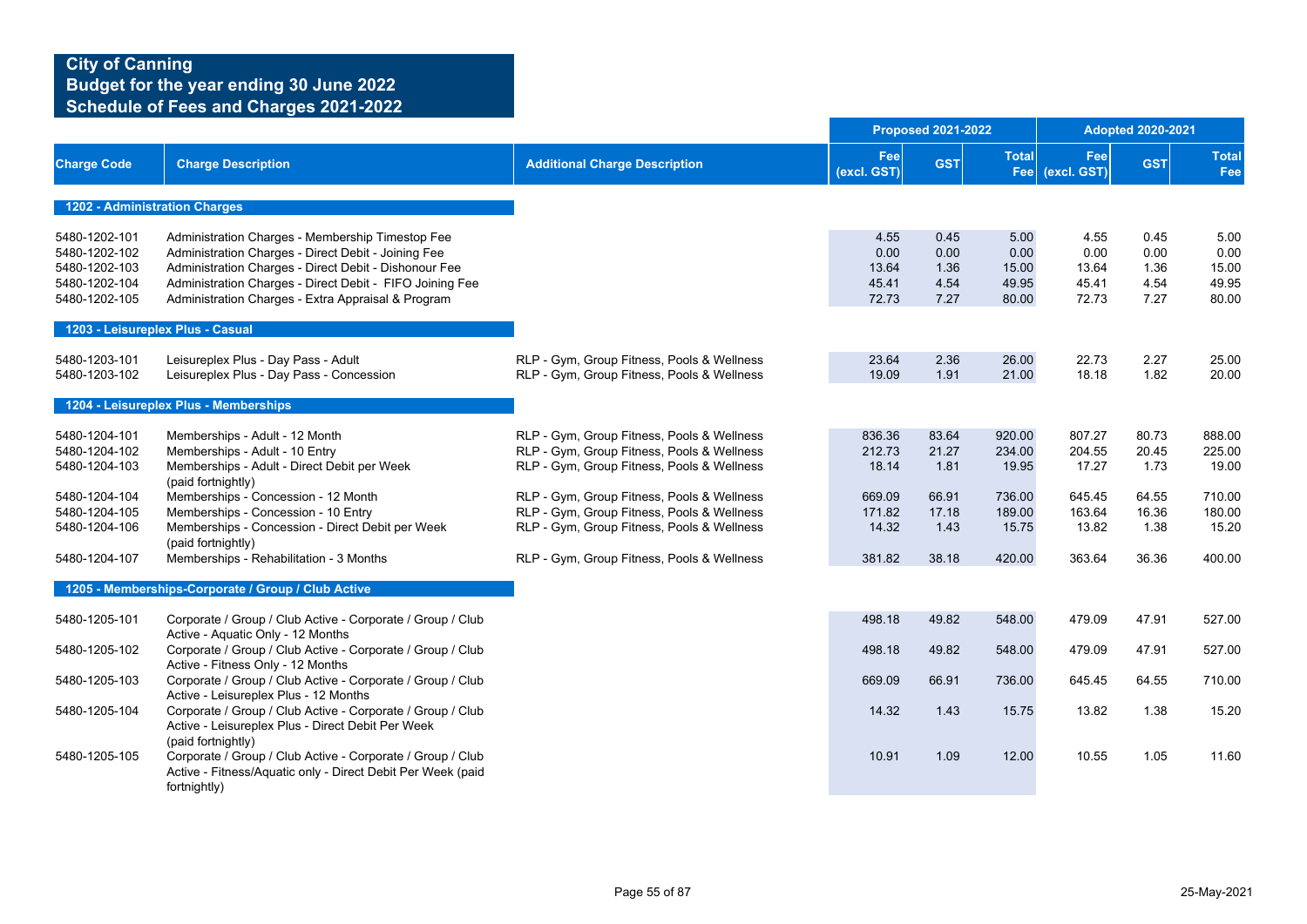|                                                                                                                     |                                                                                                                                                                                                                                                                                                                   |                                      |                                                      | <b>Proposed 2021-2022</b>                            |                                                      |                                                      | <b>Adopted 2020-2021</b>                             |                                                      |
|---------------------------------------------------------------------------------------------------------------------|-------------------------------------------------------------------------------------------------------------------------------------------------------------------------------------------------------------------------------------------------------------------------------------------------------------------|--------------------------------------|------------------------------------------------------|------------------------------------------------------|------------------------------------------------------|------------------------------------------------------|------------------------------------------------------|------------------------------------------------------|
| <b>Charge Code</b>                                                                                                  | <b>Charge Description</b>                                                                                                                                                                                                                                                                                         | <b>Additional Charge Description</b> | Fee<br>(excl. GST)                                   | <b>GST</b>                                           | <b>Total</b>                                         | Fee<br>Fee (excl. GST)                               | <b>GST</b>                                           | <b>Total</b><br>Fee                                  |
| 1206 - Administration Fees                                                                                          |                                                                                                                                                                                                                                                                                                                   |                                      |                                                      |                                                      |                                                      |                                                      |                                                      |                                                      |
| 5480-1206-101<br>5480-1206-102<br>5480-1206-103<br>5480-1206-104<br>5480-1206-105<br>5480-1206-106<br>5480-1206-107 | Administration Fees - Phone call<br>Administration Fees - Photocopy per (1 side) page<br>Administration Fees - Fax charge<br>Administration Fees - Laminating A4<br>Administration Fees - Laminating A3<br>Administration Fees - Replacement membership card<br>Administration Fees - Replacement membership band |                                      | 0.00<br>0.00<br>0.00<br>0.00<br>0.00<br>4.55<br>5.45 | 0.00<br>0.00<br>0.00<br>0.00<br>0.00<br>0.45<br>0.55 | 0.00<br>0.00<br>0.00<br>0.00<br>0.00<br>5.00<br>6.00 | 0.00<br>0.00<br>0.00<br>0.00<br>0.00<br>4.55<br>5.45 | 0.00<br>0.00<br>0.00<br>0.00<br>0.00<br>0.45<br>0.55 | 0.00<br>0.00<br>0.00<br>0.00<br>0.00<br>5.00<br>6.00 |
| 5480-1206-108<br>5480-1206-109                                                                                      | Administration Fees - Standard Foyer Display 9m per hour<br>Administration Fees - Foyer Display Community (Managers<br>Discretion) No Charge                                                                                                                                                                      |                                      | 9.09<br>0.00                                         | 0.91<br>0.00                                         | 10.00<br>0.00                                        | 9.09<br>0.00                                         | 0.91<br>0.00                                         | 10.00<br>0.00                                        |
| 5480-1206-110                                                                                                       | Administration Fees - Staff - up to 125% of employee costs on<br>costed to the hirer                                                                                                                                                                                                                              |                                      | 0.00                                                 | 0.00                                                 | 0.00                                                 | 0.00                                                 | 0.00                                                 | 0.00                                                 |
|                                                                                                                     | 1207 - Administration Fees - Cancellation Fee                                                                                                                                                                                                                                                                     |                                      |                                                      |                                                      |                                                      |                                                      |                                                      |                                                      |
| 5480-1207-101<br>5480-1207-102<br>5480-1207-103                                                                     | Administration Fees - Cancellation Fee - Aquatic<br>Administration Fees - Cancellation Fee - Fitness<br>Administration Fees - Cancellation Fee - Swim School                                                                                                                                                      |                                      | 27.27<br>27.27<br>27.27                              | 2.73<br>2.73<br>2.73                                 | 30.00<br>30.00<br>30.00                              | 27.27<br>27.27<br>27.27                              | 2.73<br>2.73<br>2.73                                 | 30.00<br>30.00<br>30.00                              |
| 1208 - Kids Gym - Casual                                                                                            |                                                                                                                                                                                                                                                                                                                   |                                      |                                                      |                                                      |                                                      |                                                      |                                                      |                                                      |
| 5480-1208-101<br>5480-1208-102<br>5480-1208-103<br>5480-1208-104<br>5480-1208-105                                   | Kids Gym - Casual - Under 1 Year no charge<br>Kids Gym - Casual - 1+ Years<br>Kids Gym - Casual - Group / School<br>Kids Gym - Casual - Group / School - Gym + Swim<br>Kids Gym - Casual - Promotional entry                                                                                                      |                                      | 0.00<br>5.64<br>4.73<br>7.09<br>2.73                 | 0.00<br>0.56<br>0.47<br>0.71<br>0.27                 | 0.00<br>6.20<br>5.20<br>7.80<br>3.00                 | 0.00<br>5.45<br>4.55<br>6.82<br>2.73                 | 0.00<br>0.55<br>0.45<br>0.68<br>0.27                 | 0.00<br>6.00<br>5.00<br>7.50<br>3.00                 |
|                                                                                                                     | 1209 - Kids Gym - Memberships                                                                                                                                                                                                                                                                                     |                                      |                                                      |                                                      |                                                      |                                                      |                                                      |                                                      |
| 5480-1209-101                                                                                                       | Kids Gym - Memberships - 1+ Years - 10 Entry                                                                                                                                                                                                                                                                      |                                      | 50.91                                                | 5.09                                                 | 56.00                                                | 49.09                                                | 4.91                                                 | 54.00                                                |
|                                                                                                                     | 1210 - Kids Gym - Other Charges                                                                                                                                                                                                                                                                                   |                                      |                                                      |                                                      |                                                      |                                                      |                                                      |                                                      |
| 5480-1210-101                                                                                                       | Kids Gym - Other Charges - Extra party leader per hour - up to<br>125% of employee costs on costed to the hirer                                                                                                                                                                                                   |                                      | 0.00                                                 | 0.00                                                 | 0.00                                                 | 0.00                                                 | 0.00                                                 | 0.00                                                 |
| 5480-1210-102<br>5480-1210-103                                                                                      | Kids Gym - Other Charges - Unstaffed exclusive booking per<br>hour<br>Kids Gym - Other Charges - Party Room per hour                                                                                                                                                                                              |                                      | 68.18<br>0.00                                        | 6.82<br>0.00                                         | 75.00<br>0.00                                        | 63.64<br>50.00                                       | 6.36<br>5.00                                         | 70.00<br>55.00                                       |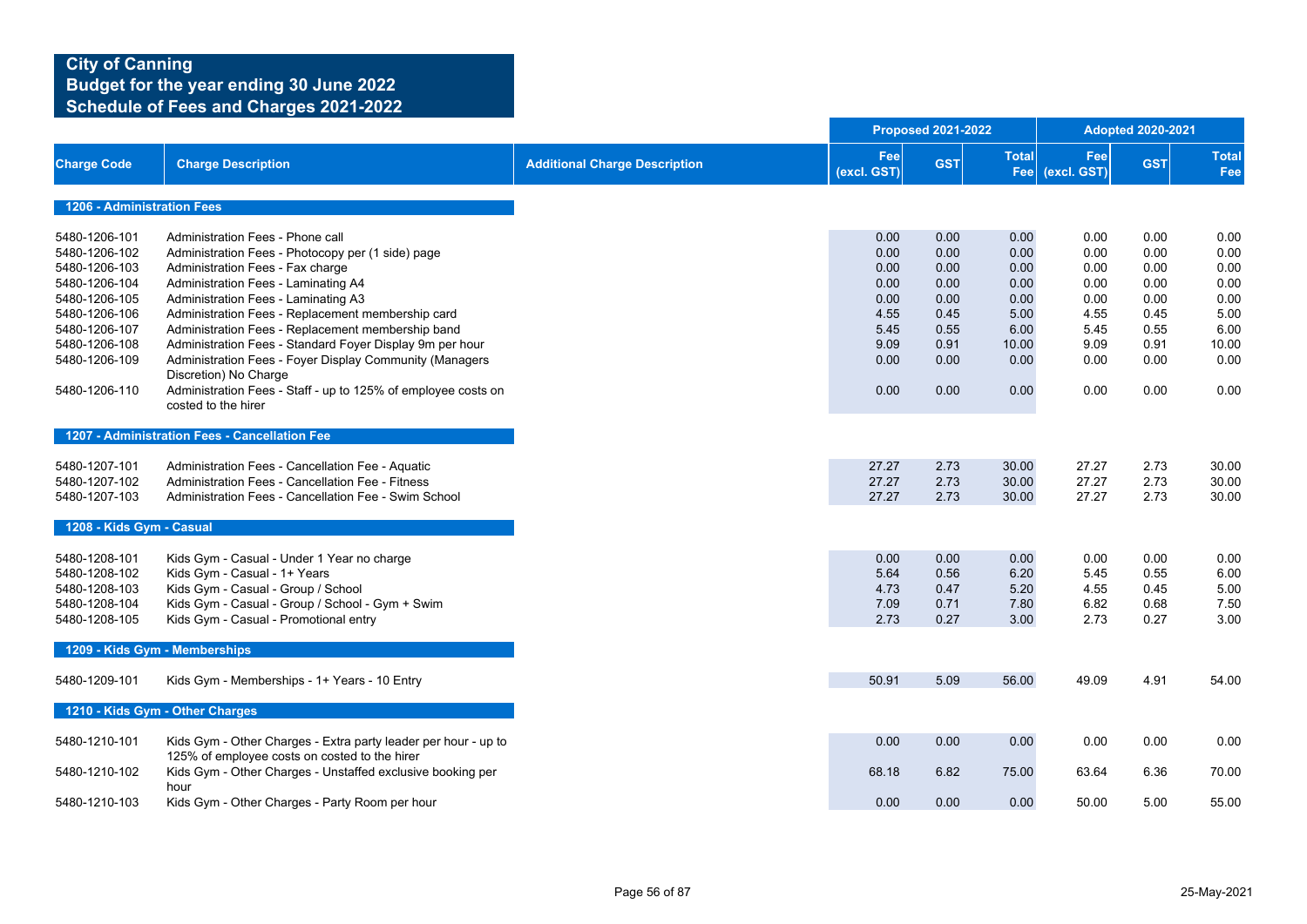|                                                 |                                                                                                                                                                         |                                      |                      | <b>Proposed 2021-2022</b> |                      |                        | <b>Adopted 2020-2021</b> |                      |
|-------------------------------------------------|-------------------------------------------------------------------------------------------------------------------------------------------------------------------------|--------------------------------------|----------------------|---------------------------|----------------------|------------------------|--------------------------|----------------------|
| <b>Charge Code</b>                              | <b>Charge Description</b>                                                                                                                                               | <b>Additional Charge Description</b> | Fee<br>(excl. GST)   | <b>GST</b>                | <b>Total</b>         | Fee<br>Fee (excl. GST) | <b>GST</b>               | <b>Total</b><br>Fee  |
| 1211 - Crèche - Casual                          |                                                                                                                                                                         |                                      |                      |                           |                      |                        |                          |                      |
| 5480-1211-101<br>5480-1211-102<br>5480-1211-103 | Crèche - Casual - 1 Child per 15 Hour Session<br>Crèche - Casual - 1 Child per 2 Hour Session<br>Crèche - Casual - 1 Child per Extended Session<br>(Maximum of 3 hours) |                                      | 0.00<br>3.82<br>5.64 | 0.00<br>0.38<br>0.56      | 0.00<br>4.20<br>6.20 | 0.00<br>3.64<br>5.45   | 0.00<br>0.36<br>0.55     | 0.00<br>4.00<br>6.00 |
| 1212 - Crèche - Memberships                     |                                                                                                                                                                         |                                      |                      |                           |                      |                        |                          |                      |
| 5480-1212-101<br>5480-1212-102                  | Crèche - Memberships - 2 Hour Sessions - 10 Entry<br>Crèche - Memberships - 3 Hour Extended session - 10 entry                                                          |                                      | 34.36<br>50.73       | 3.44<br>5.07              | 37.80<br>55.80       | 32.73<br>49.09         | 3.27<br>4.91             | 36.00<br>54.00       |
| 5480-1212-103                                   | Crèche - Memberships - Unlimited crèche access - Direct Debit<br>per week (paid fortnightly)                                                                            |                                      | 3.64                 | 0.36                      | 4.00                 | 3.64                   | 0.36                     | 4.00                 |
| 5480-1212-104                                   | Crèche - Memberships - Unlimited crèche access - 12 mth                                                                                                                 |                                      | 188.18               | 18.82                     | 207.00               | 181.82                 | 18.18                    | 200.00               |
| 1213 - Crèche - Room Hire                       |                                                                                                                                                                         |                                      |                      |                           |                      |                        |                          |                      |
| 5480-1213-101<br>5480-1213-102                  | Crèche - Room Hire - Community - per hour<br>Crèche - Room Hire - Standard - per hour                                                                                   |                                      | 29.09<br>33.64       | 2.91<br>3.36              | 32.00<br>37.00       | 27.27<br>31.82         | 2.73<br>3.18             | 30.00<br>35.00       |
|                                                 | 1214 - Function Centre - Community Hire - Functions                                                                                                                     |                                      |                      |                           |                      |                        |                          |                      |
| 5480-1214-101                                   | Function Centre - Community Hire - Functions - Function<br>Room - 600pm - 1200am                                                                                        |                                      | 563.64               | 56.36                     | 620.00               | 544.55                 | 54.45                    | 599.00               |
| 5480-1214-102                                   | Function Centre - Community Hire - Functions - RLP Friday -<br>730pm onwards                                                                                            |                                      | 0.00                 | 0.00                      | 0.00                 | 468.18                 | 46.82                    | 515.00               |
| 5480-1214-103                                   | Function Centre - Community Hire - Functions - Additional time<br>per hour                                                                                              |                                      | 95.45                | 9.55                      | 105.00               | 90.91                  | 9.09                     | 100.00               |
|                                                 | 1215 - Function Centre - Community Hire per Hour                                                                                                                        |                                      |                      |                           |                      |                        |                          |                      |
| 5480-1215-101                                   | Function Centre - Community Hire per Hour - Function Room 1                                                                                                             |                                      | 51.82                | 5.18                      | 57.00                | 50.00                  | 5.00                     | 55.00                |
| 5480-1215-102                                   | $+2$<br>Function Centre - Community Hire per Hour - Function Room 1                                                                                                     |                                      | 37.73                | 3.77                      | 41.50                | 36.36                  | 3.64                     | 40.00                |
| 5480-1215-103                                   | Function Centre - Community Hire per Hour - Function Room 2                                                                                                             |                                      | 31.82                | 3.18                      | 35.00                | 30.91                  | 3.09                     | 34.00                |
| 5480-1215-104                                   | Function Centre - Community Hire per Hour - 1x Meeting<br>Room                                                                                                          |                                      | 24.55                | 2.45                      | 27.00                | 23.64                  | 2.36                     | 26.00                |
| 5480-1215-105                                   | Function Centre - Community Hire per Hour - 2x Meeting<br>Rooms                                                                                                         |                                      | 31.36                | 3.14                      | 34.50                | 30.00                  | 3.00                     | 33.00                |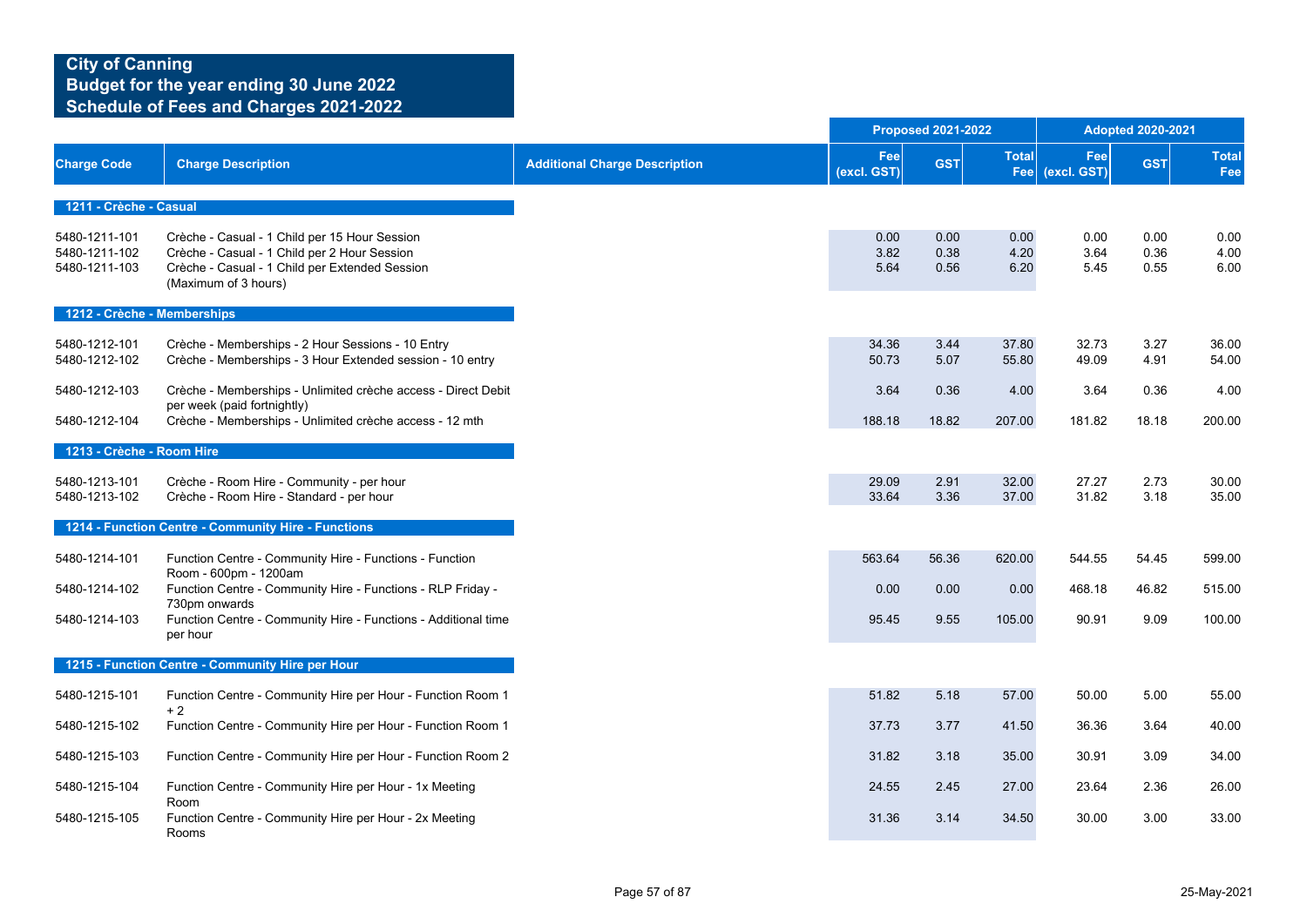|                                                 |                                                                                                                    |                                       |                                | <b>Proposed 2021-2022</b> |                                |                                | <b>Adopted 2020-2021</b> |                                |  |
|-------------------------------------------------|--------------------------------------------------------------------------------------------------------------------|---------------------------------------|--------------------------------|---------------------------|--------------------------------|--------------------------------|--------------------------|--------------------------------|--|
| <b>Charge Code</b>                              | <b>Charge Description</b>                                                                                          | <b>Additional Charge Description</b>  | Fee<br>(excl. GST)             | <b>GST</b>                | <b>Total</b><br>Fee            | Fee<br>(excl. GST)             | <b>GST</b>               | <b>Total</b><br>Fee            |  |
| 5480-1215-106                                   | Function Centre - Community Hire per Hour - Meeting Room                                                           | Meeting Room Day rate 8+hrs - 20% off | 0.00                           | 0.00                      | 0.00                           | 0.00                           | 0.00                     | 0.00                           |  |
| 5480-1215-107                                   | Day rate 8+hrs - 20% off<br>Function Centre - Community Hire per Hour - Kitchen Hire                               |                                       | 20.91                          | 2.09                      | 23.00                          | 20.00                          | 2.00                     | 22.00                          |  |
|                                                 | 1216 - Function Centre - Standard Hire per Hour                                                                    |                                       |                                |                           |                                |                                |                          |                                |  |
| 5480-1216-101                                   | Function Centre - Standard Hire per Hour - Function Room 1 +<br>$\overline{2}$                                     |                                       | 61.36                          | 6.14                      | 67.50                          | 59.09                          | 5.91                     | 65.00                          |  |
| 5480-1216-102                                   | Function Centre - Standard Hire per Hour - Function Room 1                                                         |                                       | 47.27                          | 4.73                      | 52.00                          | 45.45                          | 4.55                     | 50.00                          |  |
| 5480-1216-103                                   | Function Centre - Standard Hire per Hour - Function Room 2                                                         |                                       | 42.27                          | 4.23                      | 46.50                          | 40.91                          | 4.09                     | 45.00                          |  |
| 5480-1216-104                                   | Function Centre - Standard Hire per Hour - 1x Meeting Room                                                         |                                       | 35.00                          | 3.50                      | 38.50                          | 33.64                          | 3.36                     | 37.00                          |  |
| 5480-1216-105                                   | Function Centre - Standard Hire per Hour - 2x Meeting Rooms                                                        |                                       | 40.45                          | 4.05                      | 44.50                          | 39.09                          | 3.91                     | 43.00                          |  |
| 5480-1216-106                                   | Function Centre - Standard Hire per Hour - Meeting Room Day Meeting Room Day rate 8+hrs - 10% off                  |                                       | 0.00                           | 0.00                      | 0.00                           | 0.00                           | 0.00                     | 0.00                           |  |
| 5480-1216-107                                   | rate 8+hrs - 10% off<br>Function Centre - Standard Hire per Hour - Kitchen Hire                                    |                                       | 27.27                          | 2.73                      | 30.00                          | 26.36                          | 2.64                     | 29.00                          |  |
|                                                 | 1217 - Function Centre - Bonds                                                                                     |                                       |                                |                           |                                |                                |                          |                                |  |
| 5480-1217-101<br>5480-1217-102<br>5480-1217-103 | Function Centre - Bonds - Bond High<br>Function Centre - Bonds - Bond Low<br>Function Centre - Bonds - Bond Medium |                                       | 2,000.00<br>500.00<br>1,000.00 | 0.00<br>0.00<br>0.00      | 2,000.00<br>500.00<br>1,000.00 | 2,000.00<br>500.00<br>1,000.00 | 0.00<br>0.00<br>0.00     | 2,000.00<br>500.00<br>1,000.00 |  |
|                                                 | 1218 - Function Centre - Function Set-up Charges                                                                   |                                       |                                |                           |                                |                                |                          |                                |  |
| 5480-1218-101                                   | Function Centre - Function Set-up Charges - 50-99 attendees                                                        |                                       | 54.55                          | 5.45                      | 60.00                          | 50.00                          | 5.00                     | 55.00                          |  |
| 5480-1218-102                                   | Function Centre - Function Set-up Charges - 100+ attendees                                                         |                                       | 95.45                          | 9.55                      | 105.00                         | 90.91                          | 9.09                     | 100.00                         |  |
| 5480-1218-103                                   | Function Centre - Function Set-up Charges - Staff Set Up &<br>Pack Up Fee                                          |                                       | 209.09                         | 20.91                     | 230.00                         | 195.45                         | 19.55                    | 215.00                         |  |
|                                                 | 1219 - Function Centre - Data Projector and Screen Hire                                                            |                                       |                                |                           |                                |                                |                          |                                |  |
| 5480-1219-101                                   | Function Centre - Data Projector and Screen Hire - Functions                                                       |                                       | 61.82                          | 6.18                      | 68.00                          | 61.82                          | 6.18                     | 68.00                          |  |
| 5480-1219-102                                   | Function Centre - Data Projector and Screen Hire - Per Hour                                                        |                                       | 14.55                          | 1.45                      | 16.00                          | 14.55                          | 1.45                     | 16.00                          |  |
| 5480-1219-103                                   | Function Centre - Data Projector and Screen Hire - Audio<br><b>Visual Cables</b>                                   |                                       | 14.55                          | 1.45                      | 16.00                          | 13.64                          | 1.36                     | 15.00                          |  |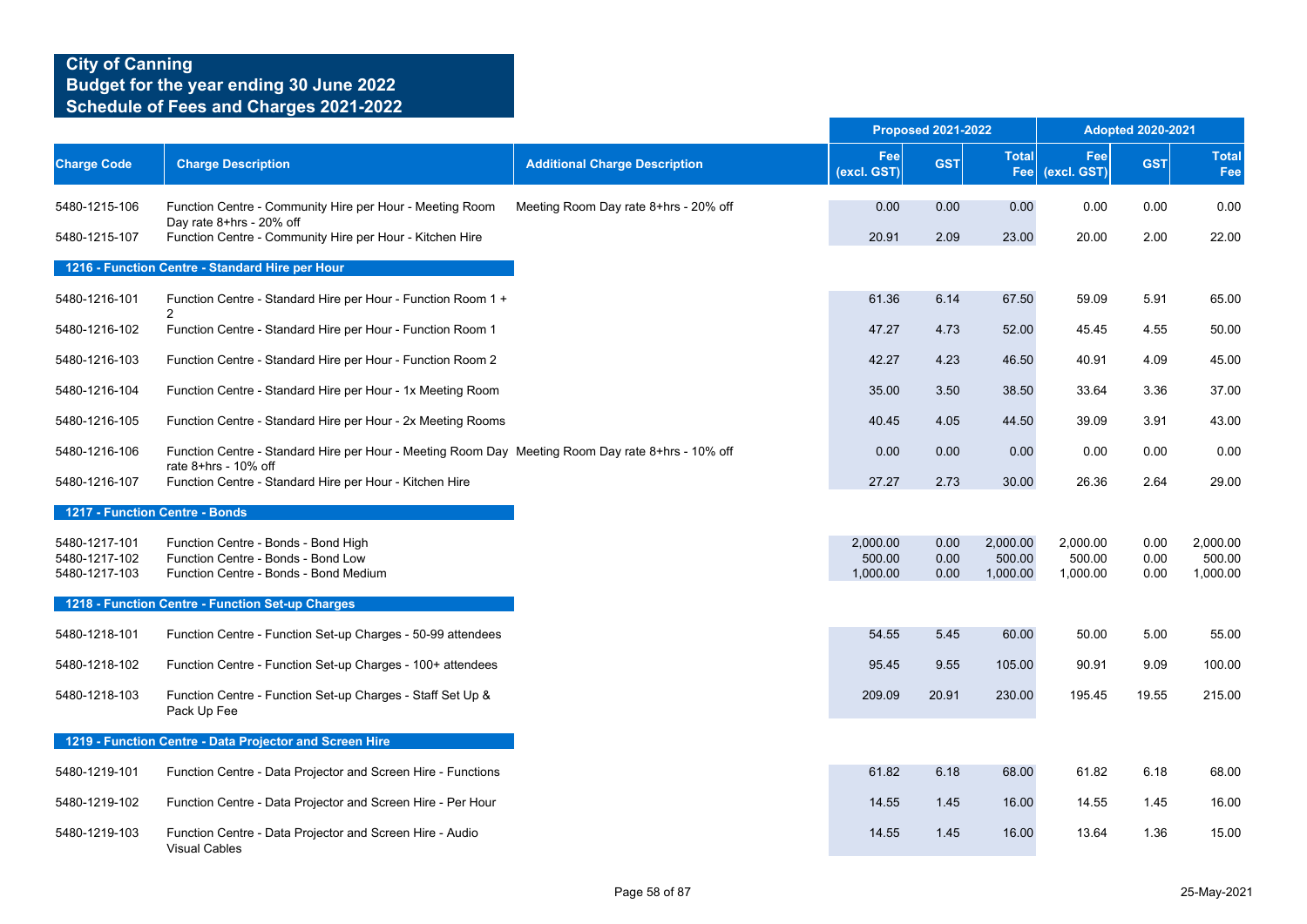|                                                                  |                                                                                                                                                                                           |                                                                                                               |                                | <b>Proposed 2021-2022</b>    |                                |                                | <b>Adopted 2020-2021</b>     |                                |  |  |
|------------------------------------------------------------------|-------------------------------------------------------------------------------------------------------------------------------------------------------------------------------------------|---------------------------------------------------------------------------------------------------------------|--------------------------------|------------------------------|--------------------------------|--------------------------------|------------------------------|--------------------------------|--|--|
| <b>Charge Code</b>                                               | <b>Charge Description</b>                                                                                                                                                                 | <b>Additional Charge Description</b>                                                                          | Fee<br>(excl. GST)             | <b>GST</b>                   | <b>Total</b>                   | Fee<br>Fee (excl. GST)         | <b>GST</b>                   | <b>Total</b><br>Fee            |  |  |
|                                                                  | 1220 - Function Centre - Other Charges                                                                                                                                                    |                                                                                                               |                                |                              |                                |                                |                              |                                |  |  |
| 5480-1220-101                                                    | Function Centre - Other Charges - Monthly storage - Cupboard                                                                                                                              |                                                                                                               | 0.00                           | 0.00                         | 0.00                           | 15.00                          | 1.50                         | 16.50                          |  |  |
| 5480-1220-102<br>5480-1220-103<br>5480-1220-104                  | Function Centre - Other Charges - Monthly storage Per m <sup>3</sup><br>Function Centre - Other Charges - Callout Fee<br>Function Centre - Other Charges - Lost Key Replacement<br>Charge |                                                                                                               | 10.45<br>113.64<br>81.82       | 1.05<br>11.36<br>8.18        | 11.50<br>125.00<br>90.00       | 10.45<br>113.64<br>81.82       | 1.05<br>11.36<br>8.18        | 11.50<br>125.00<br>90.00       |  |  |
| 5480-1220-105                                                    | Function Centre - Other Charges - Cleaning / Maintenance per<br>staff hour - up to 125% of employee costs on costed to the<br>hirer                                                       |                                                                                                               | 0.00                           | 0.00                         | 0.00                           | 0.00                           | 0.00                         | 0.00                           |  |  |
| 5480-1220-105<br>5480-1220-106                                   | Function Centre - Other Charges - Amendment Fee<br>Function Centre - Other Charges - Cancellation Fee                                                                                     |                                                                                                               | 22.73<br>45.45                 | 2.27<br>4.55                 | 25.00<br>50.00                 | 22.73<br>45.45                 | 2.27<br>4.55                 | 25.00<br>50.00                 |  |  |
| 1221 - Sport Hall - Casual                                       |                                                                                                                                                                                           |                                                                                                               |                                |                              |                                |                                |                              |                                |  |  |
| 5480-1221-101<br>5480-1221-102<br>5480-1221-103                  | Sport Hall - Casual - Casual Entry<br>Sport Hall - Casual - Casual Entry 2 hrs<br>Sport Hall - Casual - Equipment Hire                                                                    |                                                                                                               | 4.73<br>7.55<br>2.27           | 0.47<br>0.75<br>0.23         | 5.20<br>8.30<br>2.50           | 4.55<br>7.27<br>2.27           | 0.45<br>0.73<br>0.23         | 5.00<br>8.00<br>2.50           |  |  |
|                                                                  | 1222 - Sport Hall - Sports Court Hire                                                                                                                                                     |                                                                                                               |                                |                              |                                |                                |                              |                                |  |  |
| 5480-1222-101<br>5480-1222-102                                   | Sport Hall - Sports Court Hire - Community<br>Sport Hall - Sports Court Hire - Standard                                                                                                   |                                                                                                               | 40.00<br>54.55                 | 4.00<br>5.45                 | 44.00<br>60.00                 | 38.18<br>52.73                 | 3.82<br>5.27                 | 42.00<br>58.00                 |  |  |
| 1223 - Sport Hall - Adult Sports                                 |                                                                                                                                                                                           |                                                                                                               |                                |                              |                                |                                |                              |                                |  |  |
| 5480-1223-101<br>5480-1223-102                                   | Sport Hall - Adult Sports - Team Nomination Fee<br>Sport Hall - Adult Sports - Senior Weekly Team Fees - 1<br>Umpire                                                                      |                                                                                                               | 45.45<br>61.82                 | 4.55<br>6.18                 | 50.00<br>68.00                 | 45.45<br>59.09                 | 4.55<br>5.91                 | 50.00<br>65.00                 |  |  |
| 5480-1223-103                                                    | Sport Hall - Adult Sports - Senior Weekly Team Fees - 2<br><b>Umpires</b>                                                                                                                 |                                                                                                               | 66.36                          | 6.64                         | 73.00                          | 63.64                          | 6.36                         | 70.00                          |  |  |
| 5480-1223-104                                                    | Sport Hall - Adult Sports - < 24 hours                                                                                                                                                    | Sport Hall - Adult Sports - Forfeit Fine - 2 Game Fees                                                        | 0.00                           | 0.00                         | 0.00                           | 0.00                           | 0.00                         | 0.00                           |  |  |
| 5480-1223-105<br>5480-1223-106                                   | Sport Hall - Adult Sports - 24 - 36 hours<br>Sport Hall - Adult Sports - > 36 hours                                                                                                       | Sport Hall - Adult Sports - Forfeit Fine - 1 Game Fee<br>Sport Hall - Adult Sports - Forfeit Fine - No Charge | 0.00<br>0.00                   | 0.00<br>0.00                 | 0.00<br>0.00                   | 0.00<br>0.00                   | 0.00<br>0.00                 | 0.00<br>0.00                   |  |  |
| 1224 - Sport Hall - Badminton                                    |                                                                                                                                                                                           |                                                                                                               |                                |                              |                                |                                |                              |                                |  |  |
| 5480-1224-101<br>5480-1224-102<br>5480-1224-103<br>5480-1224-104 | Sport Hall - Badminton - Badminton Court<br>Sport Hall - Badminton - Casual<br>Sport Hall - Badminton - Casual 10 Entry<br>Sport Hall - Badminton - Casual Over 50 Years                  |                                                                                                               | 18.18<br>7.45<br>67.09<br>5.91 | 1.82<br>0.75<br>6.71<br>0.59 | 20.00<br>8.20<br>73.80<br>6.50 | 17.27<br>7.18<br>64.55<br>5.36 | 1.73<br>0.72<br>6.45<br>0.54 | 19.00<br>7.90<br>71.00<br>5.90 |  |  |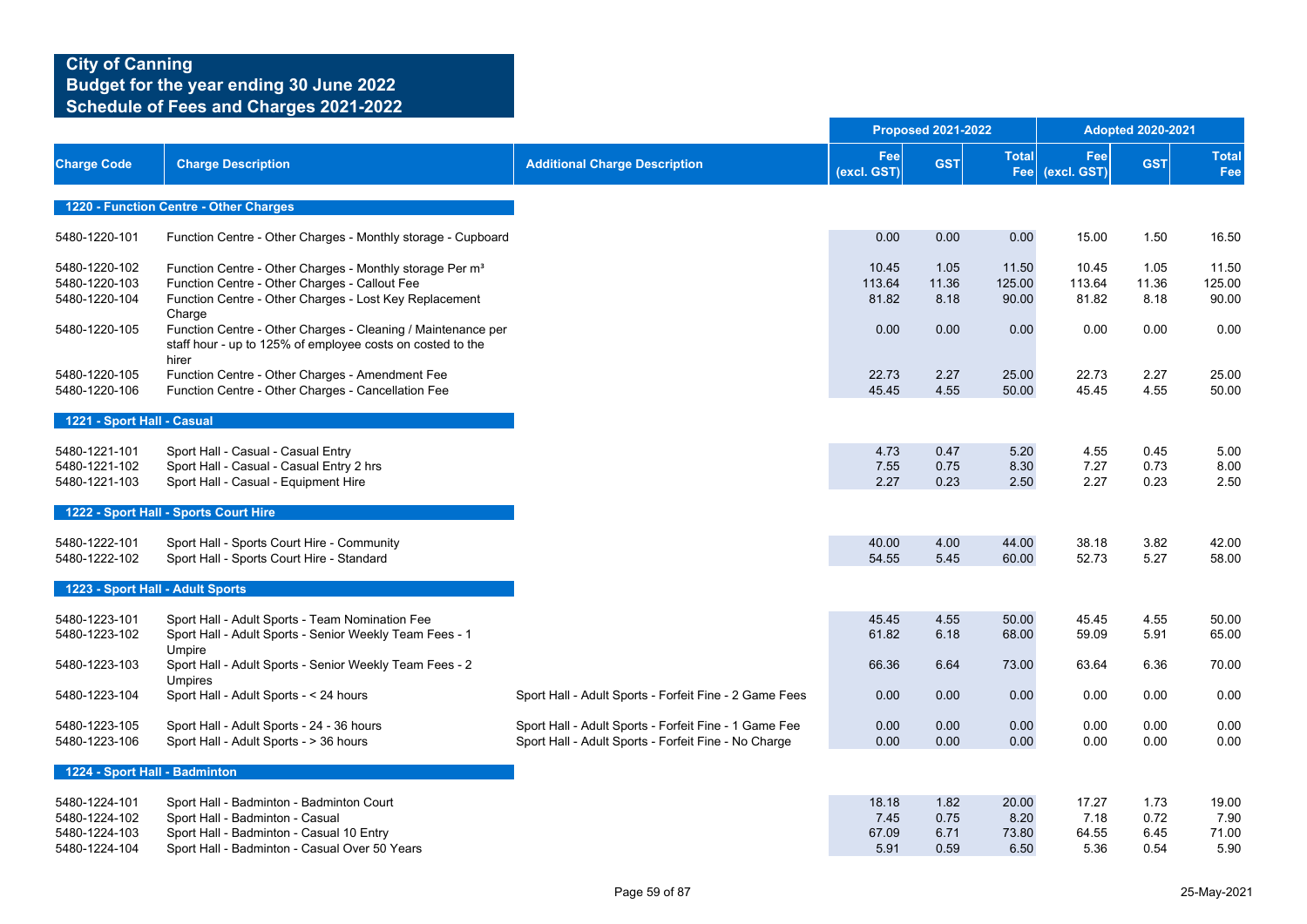|                                |                                                                                                                                         |                                                                                                                                                            | <b>Proposed 2021-2022</b> |              |                     | <b>Adopted 2020-2021</b> |              |                     |
|--------------------------------|-----------------------------------------------------------------------------------------------------------------------------------------|------------------------------------------------------------------------------------------------------------------------------------------------------------|---------------------------|--------------|---------------------|--------------------------|--------------|---------------------|
| <b>Charge Code</b>             | <b>Charge Description</b>                                                                                                               | <b>Additional Charge Description</b>                                                                                                                       | Fee<br>(excl. GST)        | <b>GST</b>   | <b>Total</b><br>Fee | Fee<br>(excl. GST)       | <b>GST</b>   | <b>Total</b><br>Fee |
| 5480-1224-105                  | Sport Hall - Badminton - Casual Over 50 Years - 10 Entry<br>1225 - Sport Hall - Recreation Activities - Casual                          |                                                                                                                                                            | 53.18                     | 5.32         | 58.50               | 48.18                    | 4.82         | 53.00               |
| 5480-1225-101<br>5480-1225-102 | Sport Hall - Recreation Activities - Casual - Adult<br>Sport Hall - Recreation Activities - Casual - Child - Coaching                   |                                                                                                                                                            | 14.55<br>11.82            | 1.45<br>1.18 | 16.00<br>13.00      | 14.09<br>11.36           | 1.41<br>1.14 | 15.50<br>12.50      |
| 5480-1225-103                  | Sport Hall - Recreation Activities - Casual - Child - Gymnastics                                                                        |                                                                                                                                                            | 15.00                     | 1.50         | 16.50               | 14.55                    | 1.45         | 16.00               |
| 5480-1225-104<br>5480-1225-105 | Sport Hall - Recreation Activities - Casual - Child - Dance<br>Sport Hall - Recreation Activities - Casual - Kindy Gym, Kindy<br>Sports |                                                                                                                                                            | 12.73<br>5.68             | 1.27<br>0.57 | 14.00<br>6.25       | 12.27<br>5.45            | 1.23<br>0.55 | 13.50<br>6.00       |
|                                | 1226 - Sport Hall - Recreation Activities - Term per Session                                                                            |                                                                                                                                                            |                           |              |                     |                          |              |                     |
| 5480-1226-101                  | Sport Hall - Recreation Activities - Term per Session - Adult                                                                           |                                                                                                                                                            | 14.09                     | 1.41         | 15.50               | 13.64                    | 1.36         | 15.00               |
| 5480-1226-102                  | Sport Hall - Recreation Activities - Term per Session -                                                                                 |                                                                                                                                                            | 11.36                     | 1.14         | 12.50               | 10.91                    | 1.09         | 12.00               |
| 5480-1226-103                  | <b>Concession Specialised</b><br>Sport Hall - Recreation Activities - Term per Session - Child -                                        |                                                                                                                                                            | 9.09                      | 0.91         | 10.00               | 8.73                     | 0.87         | 9.60                |
| 5480-1226-104                  | Coaching<br>Sport Hall - Recreation Activities - Term per Session - Child -                                                             |                                                                                                                                                            | 12.27                     | 1.23         | 13.50               | 11.82                    | 1.18         | 13.00               |
| 5480-1226-105                  | Gymnastics<br>Sport Hall - Recreation Activities - Term per Session - Child -<br>Dance, Rhythmic Gymnastics                             |                                                                                                                                                            | 10.45                     | 1.05         | 11.50               | 10.00                    | 1.00         | 11.00               |
| 5480-1226-106                  | Sport Hall - Recreation Activities - Term per Session - Kindy<br>Gym, Kindy Sports                                                      |                                                                                                                                                            | 5.09                      | 0.51         | 5.60                | 4.91                     | 0.49         | 5.40                |
|                                | 1227 - Promotions - Sport Hall                                                                                                          |                                                                                                                                                            |                           |              |                     |                          |              |                     |
| 5480-1227-101                  | Promotions - Sport Hall - Promotion 1                                                                                                   | \$5 discount for multiple siblings when enrolling. Must<br>enrol siblings at same time. Discount is for any                                                | 0.00                      | 0.00         | 0.00                | 0.00                     | 0.00         | 0.00                |
| 5480-1227-102                  | Promotions - Sport Hall - Promotion 2                                                                                                   | subsequent children and does not apply to first child.<br>\$5 discount voucher for junior sports enrolments<br>applicable when presented during enrolment. | 0.00                      | 0.00         | 0.00                | 0.00                     | 0.00         | 0.00                |
| 5480-1227-103                  | Promotions - Sport Hall - Promotion 3                                                                                                   | Free team nomination                                                                                                                                       | 0.00                      | 0.00         | 0.00                | 0.00                     | 0.00         | 0.00                |
| 5480-1227-104                  | Promotions - Sport Hall - Promotion 4                                                                                                   | \$25 team nomination                                                                                                                                       | 0.00                      | 0.00         | 0.00                | 0.00                     | 0.00         | 0.00                |
| 5480-1227-105                  | Promotions - Sport Hall - Promotion 5                                                                                                   | Off Peak Badminton court hire 50%                                                                                                                          | 0.00                      | 0.00         | 0.00                | 0.00                     | 0.00         | 0.00                |
| 5480-1227-106                  | Promotions - Sport Hall - Promotion 6                                                                                                   | Free casual court hire for members. Available during<br>vacancies or set times.                                                                            | 0.00                      | 0.00         | 0.00                | 0.00                     | 0.00         | 0.00                |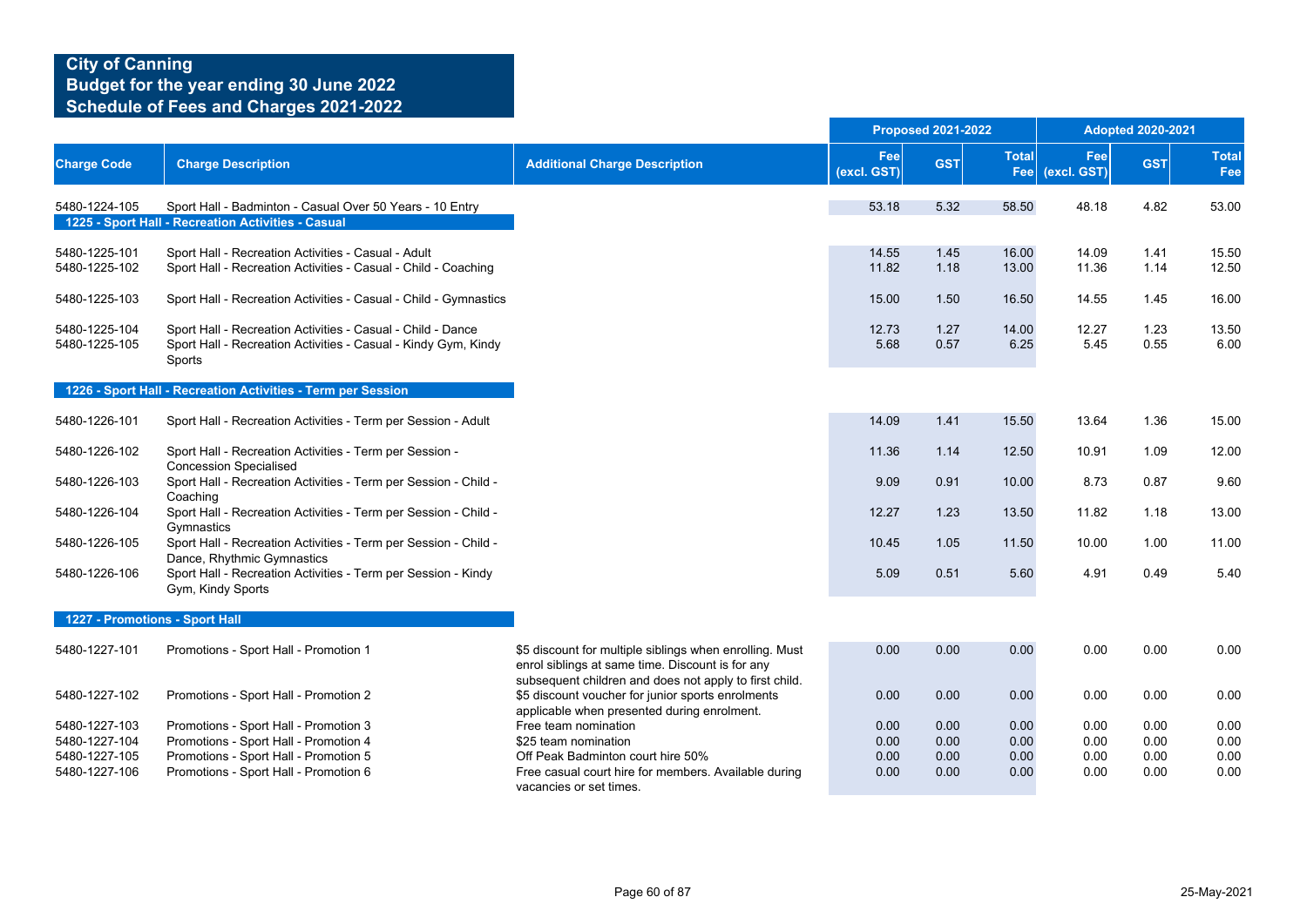### **City of Canning Budget for the year ending 30 June 2022**

**Schedule of Fees and Charges 2021-2022**

|                                                 |                                                                                                                                     |                                                                                                                                                                                                                                                                                                                                                 | <b>Proposed 2021-2022</b> |                      |                      |                        | <b>Adopted 2020-2021</b> |                            |  |
|-------------------------------------------------|-------------------------------------------------------------------------------------------------------------------------------------|-------------------------------------------------------------------------------------------------------------------------------------------------------------------------------------------------------------------------------------------------------------------------------------------------------------------------------------------------|---------------------------|----------------------|----------------------|------------------------|--------------------------|----------------------------|--|
| <b>Charge Code</b>                              | <b>Charge Description</b>                                                                                                           | <b>Additional Charge Description</b>                                                                                                                                                                                                                                                                                                            | Fee<br>(excl. GST)        | <b>GST</b>           | <b>Total</b>         | Fee<br>Fee (excl. GST) | <b>GST</b>               | <b>Total</b><br><b>Fee</b> |  |
|                                                 | 1228 - Promotions - Function Centre                                                                                                 |                                                                                                                                                                                                                                                                                                                                                 |                           |                      |                      |                        |                          |                            |  |
| 5480-1228-101                                   | Promotions - Function Centre - Promotion 1: Hire Rate Friday<br>Night<br>(No staff)                                                 |                                                                                                                                                                                                                                                                                                                                                 | 409.09                    | 40.91                | 450.00               | 409.09                 | 40.91                    | 450.00                     |  |
| 5480-1228-102                                   | Promotions - Function Centre - Promotion 2: Hire Rate Friday<br>Night<br>(No staff)                                                 |                                                                                                                                                                                                                                                                                                                                                 | 500.00                    | 50.00                | 550.00               | 500.00                 | 50.00                    | 550.00                     |  |
| 5480-1228-103                                   | Promotions - Function Centre - Promotion 3: Hire Rate<br>Saturday Night<br>(No staff)                                               |                                                                                                                                                                                                                                                                                                                                                 | 500.00                    | 50.00                | 550.00               | 500.00                 | 50.00                    | 550.00                     |  |
| 5480-1228-104<br>5480-1228-105                  | Promotions - Function Centre - Promotion 4<br>Promotions - Function Centre - Promotion 5                                            |                                                                                                                                                                                                                                                                                                                                                 | 0.00<br>0.00              | 0.00<br>0.00         | 0.00<br>0.00         | 0.00<br>0.00           | 0.00<br>0.00             | 0.00<br>0.00               |  |
|                                                 | 1229 - Promotions - Fitness Centre                                                                                                  |                                                                                                                                                                                                                                                                                                                                                 |                           |                      |                      |                        |                          |                            |  |
| 5480-1229-101<br>5480-1229-102<br>5480-1229-103 | Promotions - Fitness Centre - Promotion 1<br>Promotions - Fitness Centre - Promotion 2<br>Promotions - Fitness Centre - Promotion 3 | 10 Day Free Leisureplex Plus Trial Pass<br>10 Day Leisureplex Plus E-Rate Voucher<br>Corporate/Group Incorporated Memberships: All<br>Members must be from an Incorporated Club body or<br>employees of a registered Corporation. All Corporate<br>and Club Memberships do not include time stops,<br>upgrades or suspension options. Minimum 4 | 0.00<br>0.00<br>0.00      | 0.00<br>0.00<br>0.00 | 0.00<br>0.00<br>0.00 | 0.00<br>0.00<br>0.00   | 0.00<br>0.00<br>0.00     | 0.00<br>0.00<br>0.00       |  |
| 5480-1229-104                                   | Promotions - Fitness Centre - Promotion 4                                                                                           | participants.<br>Foundation Membership: 10% discount on current retail<br>price on any 12 Month membership, must be purchased<br>concurrent to Foundation Membership expiry date.                                                                                                                                                               | 0.00                      | 0.00                 | 0.00                 | 0.00                   | 0.00                     | 0.00                       |  |
| 5480-1229-105<br>5480-1229-106                  | Promotions - Fitness Centre - Promotion 4<br>Promotions - Fitness Centre - Promotion 5                                              | 12 month membership at full purchase price receives an<br>additional 2 months free.                                                                                                                                                                                                                                                             | 0.00<br>0.00              | 0.00<br>0.00         | 0.00<br>0.00         | 0.00<br>0.00           | 0.00<br>0.00             | 0.00<br>0.00               |  |
| 5480-1229-107                                   | Promotions - Fitness Centre - Promotion 6                                                                                           |                                                                                                                                                                                                                                                                                                                                                 | 0.00                      | 0.00                 | 0.00                 | 0.00                   | 0.00                     | 0.00                       |  |
| 5480-1229-108<br>5480-1229-109                  | Promotions - Fitness Centre - Promotion 7<br>Promotions - Fitness Centre - Promotion 8                                              | 15% Discount (Targeted group marketing campaign)<br>Current 12 month members renew with any 12 month<br>membership and receive 1 month free.<br>Must be renewed while active. Does not include direct<br>debit memberships.                                                                                                                     | 0.00<br>0.00              | 0.00<br>0.00         | 0.00<br>0.00         | 0.00<br>0.00           | 0.00<br>0.00             | 0.00<br>0.00               |  |
| 5480-1229-110                                   | Promotions - Fitness Centre - Promotion 5                                                                                           | 10% Discount (multi pass, Targeted Group marketing<br>campaign)                                                                                                                                                                                                                                                                                 | 0.00                      | 0.00                 | 0.00                 | 0.00                   | 0.00                     | 0.00                       |  |
| 5480-1229-111                                   | Promotions - Fitness Centre - Promotion 6                                                                                           | Receive 1 month extra when renewing 12 month<br>membership online                                                                                                                                                                                                                                                                               | 0.00                      | 0.00                 | 0.00                 | 0.00                   | 0.00                     | 0.00                       |  |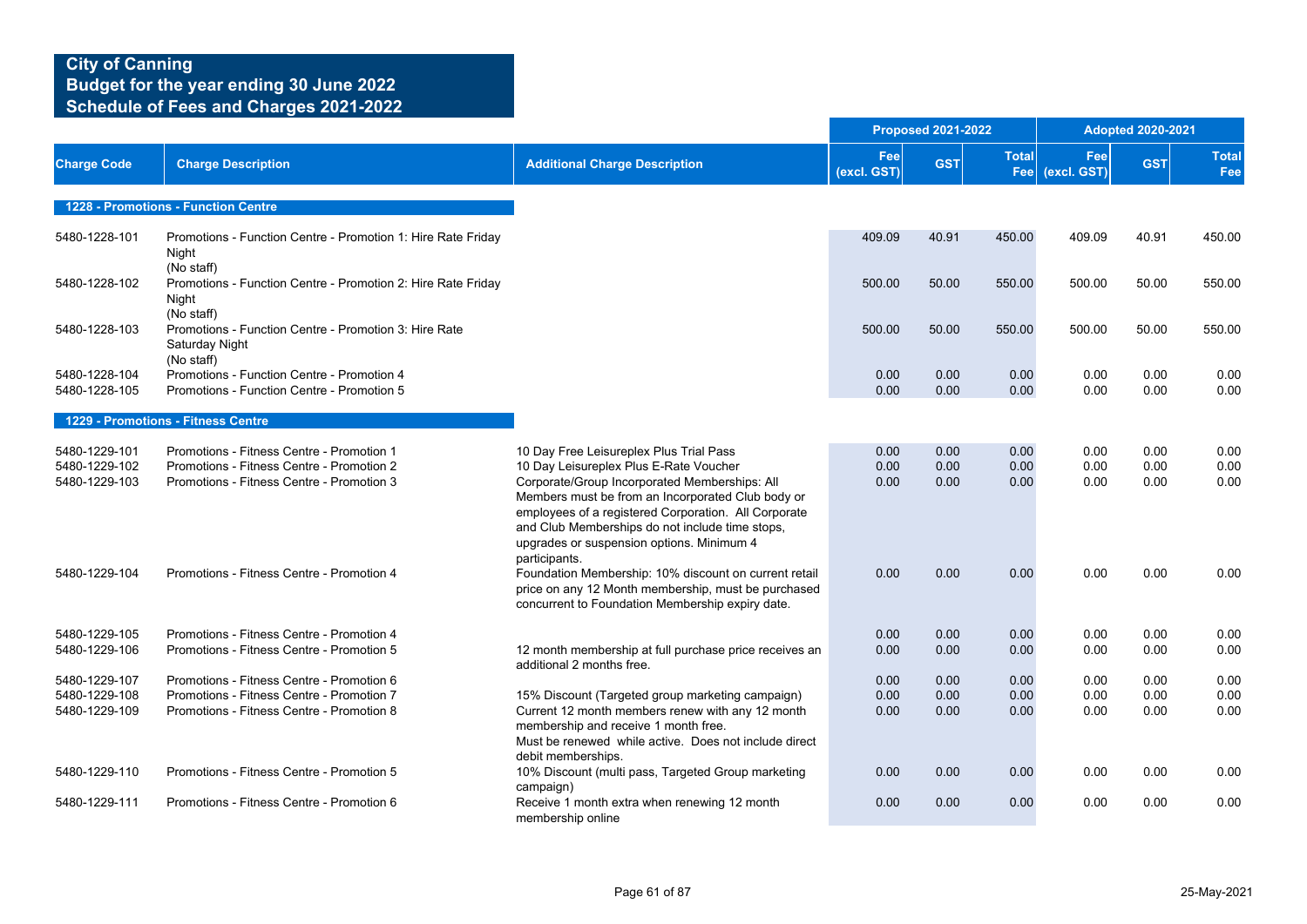|                                |                                                                                                                                                            |                                                                                                                                                                                |                    | <b>Proposed 2021-2022</b> |                     |                    | <b>Adopted 2020-2021</b> |                     |
|--------------------------------|------------------------------------------------------------------------------------------------------------------------------------------------------------|--------------------------------------------------------------------------------------------------------------------------------------------------------------------------------|--------------------|---------------------------|---------------------|--------------------|--------------------------|---------------------|
| <b>Charge Code</b>             | <b>Charge Description</b>                                                                                                                                  | <b>Additional Charge Description</b>                                                                                                                                           | Fee<br>(excl. GST) | <b>GST</b>                | <b>Total</b><br>Fee | Fee<br>(excl. GST) | <b>GST</b>               | <b>Total</b><br>Fee |
| 5480-1229-112                  | Promotions - Fitness Centre - Promotion 7                                                                                                                  | Purchase a Leisureplex Choice or Leisureplex Plus<br>membership with a friend or family member and receive<br>a 15% discount. New members only.                                | 0.00               | 0.00                      | 0.00                | 0.00               | 0.00                     | 0.00                |
|                                | 1230 - Promotions - Swim School                                                                                                                            |                                                                                                                                                                                |                    |                           |                     |                    |                          |                     |
| 5480-1230-101                  | Promotions - Swim School - Promotion 1                                                                                                                     | 10% Sibling discount when enrolling for multiple siblings<br>. Must enrol siblings at same time. Discount is for any<br>subsequent children and does not apply to first child. | 0.00               | 0.00                      | 0.00                | 0.00               | 0.00                     | 0.00                |
| 5480-1230-102                  | Promotions - Swim School - Promotion 2                                                                                                                     | 20% Discount when enrolling in additional swimming                                                                                                                             | 0.00               | 0.00                      | 0.00                | 0.00               | 0.00                     | 0.00                |
| 5480-1230-103                  | Promotions - Swim School - Promotion 3                                                                                                                     | lessons.<br>10% E-Rate Enrolment discount. E-rate voucher must be<br>presented at time of enrolment.                                                                           | 0.00               | 0.00                      | 0.00                | 0.00               | 0.00                     | 0.00                |
| 5480-1230-104                  | Promotions - Swim School - Promotion 4                                                                                                                     | 1 X Free Trial lesson E- Rate voucher. Free trial must be<br>booked with the swim school.                                                                                      | 0.00               | 0.00                      | 0.00                | 0.00               | 0.00                     | 0.00                |
| 5480-1230-105                  | Promotions - Swim School - Promotion 5                                                                                                                     | 10% Discount on Goggles purchased with a valid swim<br>enrolment                                                                                                               | 0.00               | 0.00                      | 0.00                | 0.00               | 0.00                     | 0.00                |
| 5480-1230-106<br>5480-1230-107 | Promotions - Swim School - Promotion 6<br>Promotions - Swim School - Promotion 7                                                                           | Disability Rate 20% off Term Swimming Lessons<br>\$10 discount voucher for CLP swimming lessons to be<br>presented for redemption during enrolments.                           | 0.00<br>0.00       | 0.00<br>0.00              | 0.00<br>0.00        |                    |                          | New Fee<br>New Fee  |
| 5480-1230-108                  | Promotions - Swim School - Promotion 8                                                                                                                     | \$10 discount voucher for CLP/RLP coaching sessions to<br>be presented for redemption during enrolments.                                                                       | 0.00               | 0.00                      | 0.00                |                    |                          | New Fee             |
| 5480-1230-109                  | Promotions - Swim School - Promotion 9                                                                                                                     | \$10 discount for multiple siblings when enrolling. Must<br>enrol siblings at same time. Discount is for any<br>subsequent children and does not apply to first child.         | 0.00               | 0.00                      | 0.00                |                    |                          | New Fee             |
|                                | 1231 - General - Community Messaging                                                                                                                       |                                                                                                                                                                                |                    |                           |                     |                    |                          |                     |
| 5480-1231-101                  | General - Community Messaging - Local Community Groups<br>and Sporting Clubs Promotion - Internal / External LED screen                                    |                                                                                                                                                                                | 200.00             | 20.00                     | 220.00              | 200.00             | 20.00                    | 220.00              |
| 1232 - General                 |                                                                                                                                                            |                                                                                                                                                                                |                    |                           |                     |                    |                          |                     |
| 5480-1232-101                  | General - Concession Discount applies to: Child, Student,<br>Senior, HCC, Disability Appropriate ID required to be<br>presented at time of entry/ purchase |                                                                                                                                                                                | 0.00               | 0.00                      | 0.00                | 0.00               | 0.00                     | 0.00                |
|                                | <b>Leisure Facilities Scale of Charges</b>                                                                                                                 |                                                                                                                                                                                |                    |                           |                     |                    |                          |                     |

Please refer to Appendix - 2 for the scale of charges proposed for participation in Recreation Activity Programs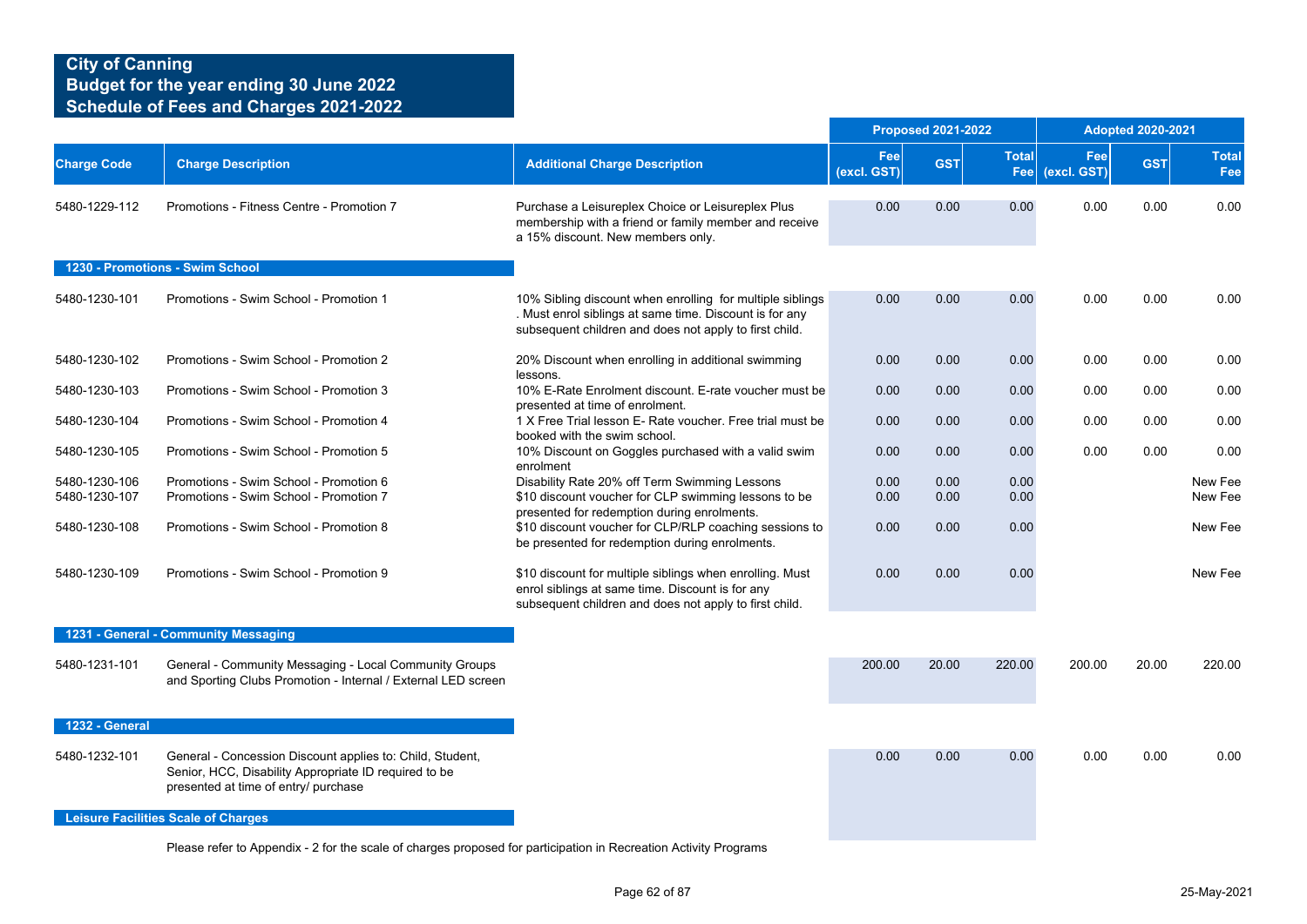|                                                                                                                                      |                                                                                                                                                                                                                                                                                                                                                                                                  |                                      |                                                                        | <b>Proposed 2021-2022</b>                                    |                                                                        | <b>Adopted 2020-2021</b>                                               |                                                              |                                                                        |
|--------------------------------------------------------------------------------------------------------------------------------------|--------------------------------------------------------------------------------------------------------------------------------------------------------------------------------------------------------------------------------------------------------------------------------------------------------------------------------------------------------------------------------------------------|--------------------------------------|------------------------------------------------------------------------|--------------------------------------------------------------|------------------------------------------------------------------------|------------------------------------------------------------------------|--------------------------------------------------------------|------------------------------------------------------------------------|
| <b>Charge Code</b>                                                                                                                   | <b>Charge Description</b>                                                                                                                                                                                                                                                                                                                                                                        | <b>Additional Charge Description</b> | Fee<br>(excl. GST)                                                     | <b>GST</b>                                                   | <b>Total</b><br>Fee                                                    | Fee<br>(excl. GST)                                                     | <b>GST</b>                                                   | <b>Total</b><br>Fee                                                    |
| 5500                                                                                                                                 | <b>Community Safety Services</b>                                                                                                                                                                                                                                                                                                                                                                 |                                      |                                                                        |                                                              |                                                                        |                                                                        |                                                              |                                                                        |
|                                                                                                                                      | 1015 - Security Service Charge                                                                                                                                                                                                                                                                                                                                                                   |                                      |                                                                        |                                                              |                                                                        |                                                                        |                                                              |                                                                        |
| 5500-1015-101                                                                                                                        | Security Service Charge - Per Property                                                                                                                                                                                                                                                                                                                                                           |                                      | 59.30                                                                  | 0.00                                                         | 59.30                                                                  | 56.30                                                                  | 0.00                                                         | 56.30                                                                  |
| 5510                                                                                                                                 | <b>Ranger Services</b>                                                                                                                                                                                                                                                                                                                                                                           |                                      |                                                                        |                                                              |                                                                        |                                                                        |                                                              |                                                                        |
|                                                                                                                                      | 1010 - Impounding of Vehicles, Shopping Trolleys & Signs                                                                                                                                                                                                                                                                                                                                         |                                      |                                                                        |                                                              |                                                                        |                                                                        |                                                              |                                                                        |
| 5510-1010-101                                                                                                                        | Impounding of Vehicles, Shopping Trolleys & Signs - Removal<br>of Vehicle - Variable                                                                                                                                                                                                                                                                                                             |                                      | 109.09                                                                 | 10.91                                                        | 120.00                                                                 | 120.00                                                                 | <b>GST</b>                                                   | 120.00                                                                 |
| 5510-1010-102                                                                                                                        | Impounding of Vehicles, Shopping Trolleys & Signs -<br>Impounding of Vehicle-Administration cost                                                                                                                                                                                                                                                                                                 |                                      | 109.09                                                                 | 10.91                                                        | 120.00                                                                 | 100.00                                                                 | <b>GST</b>                                                   | 100.00                                                                 |
| 5510-1010-103                                                                                                                        | Impounding of Vehicles, Shopping Trolleys & Signs - Keeping<br>of Vehicle-Per day or part thereof                                                                                                                                                                                                                                                                                                |                                      | 18.18                                                                  | 1.82                                                         | 20.00                                                                  | 15.00                                                                  | <b>GST</b>                                                   | 15.00                                                                  |
| 5510-1010-104                                                                                                                        | Impounding of Vehicles, Shopping Trolleys & Signs -<br>Impounding of Shopping Trolleys                                                                                                                                                                                                                                                                                                           |                                      | 109.09                                                                 | 10.91                                                        | 120.00                                                                 | 80.00                                                                  | <b>GST</b>                                                   | 80.00                                                                  |
| 5510-1010-105                                                                                                                        | Impounding of Vehicles, Shopping Trolleys & Signs - Keeping<br>of Shopping Trolleys Per day or part thereof                                                                                                                                                                                                                                                                                      |                                      | 18.18                                                                  | 1.82                                                         | 20.00                                                                  | 5.00                                                                   | <b>GST</b>                                                   | 5.00                                                                   |
| 5510-1010-106                                                                                                                        | Impounding of Vehicles, Shopping Trolleys & Signs -<br>Impounding of Signs                                                                                                                                                                                                                                                                                                                       |                                      | 109.09                                                                 | 10.91                                                        | 120.00                                                                 | 20.00                                                                  | <b>GST</b>                                                   | 20.00                                                                  |
| 5510-1010-107                                                                                                                        | Impounding of Vehicles, Shopping Trolleys & Signs - Keeping<br>of Signs Per day or part thereof                                                                                                                                                                                                                                                                                                  |                                      | 18.18                                                                  | 1.82                                                         | 20.00                                                                  | 5.00                                                                   | <b>GST</b>                                                   | 5.00                                                                   |
| 5520                                                                                                                                 | <b>Impounding Services</b>                                                                                                                                                                                                                                                                                                                                                                       |                                      |                                                                        |                                                              |                                                                        |                                                                        |                                                              |                                                                        |
| 1006 - Dog Licence Fees                                                                                                              |                                                                                                                                                                                                                                                                                                                                                                                                  |                                      |                                                                        |                                                              |                                                                        |                                                                        |                                                              |                                                                        |
| 5520-1006-101<br>5520-1006-102<br>5520-1006-103<br>5520-1006-104<br>5520-1006-105<br>5520-1006-106<br>5520-1006-107<br>5520-1006-108 | Dog Licence Fees - Unsterilized Dog 1 year<br>Dog Licence Fees - Unsterilized Dog 3 years<br>Dog Licence Fees - Unsterilized Dog Lifetime<br>Dog Licence Fees - Sterilized Dog 1 year<br>Dog Licence Fees - Sterilized Dog 3 years<br>Dog Licence Fees - Sterilized Dog Lifetime<br>Dog Licence Fees - Pensioners - Dangerous Dog 1 year only<br>Dog Licence Fees - Pensioners - Replacement Dog |                                      | 50.00<br>120.00<br>250.00<br>20.00<br>42.50<br>100.00<br>50.00<br>2.00 | 0.00<br>0.00<br>0.00<br>0.00<br>0.00<br>0.00<br>0.00<br>0.00 | 50.00<br>120.00<br>250.00<br>20.00<br>42.50<br>100.00<br>50.00<br>2.00 | 50.00<br>120.00<br>250.00<br>20.00<br>42.50<br>100.00<br>50.00<br>2.00 | 0.00<br>0.00<br>0.00<br>0.00<br>0.00<br>0.00<br>0.00<br>0.00 | 50.00<br>120.00<br>250.00<br>20.00<br>42.50<br>100.00<br>50.00<br>2.00 |
|                                                                                                                                      | <b>Registration Tag</b>                                                                                                                                                                                                                                                                                                                                                                          |                                      |                                                                        |                                                              |                                                                        |                                                                        |                                                              |                                                                        |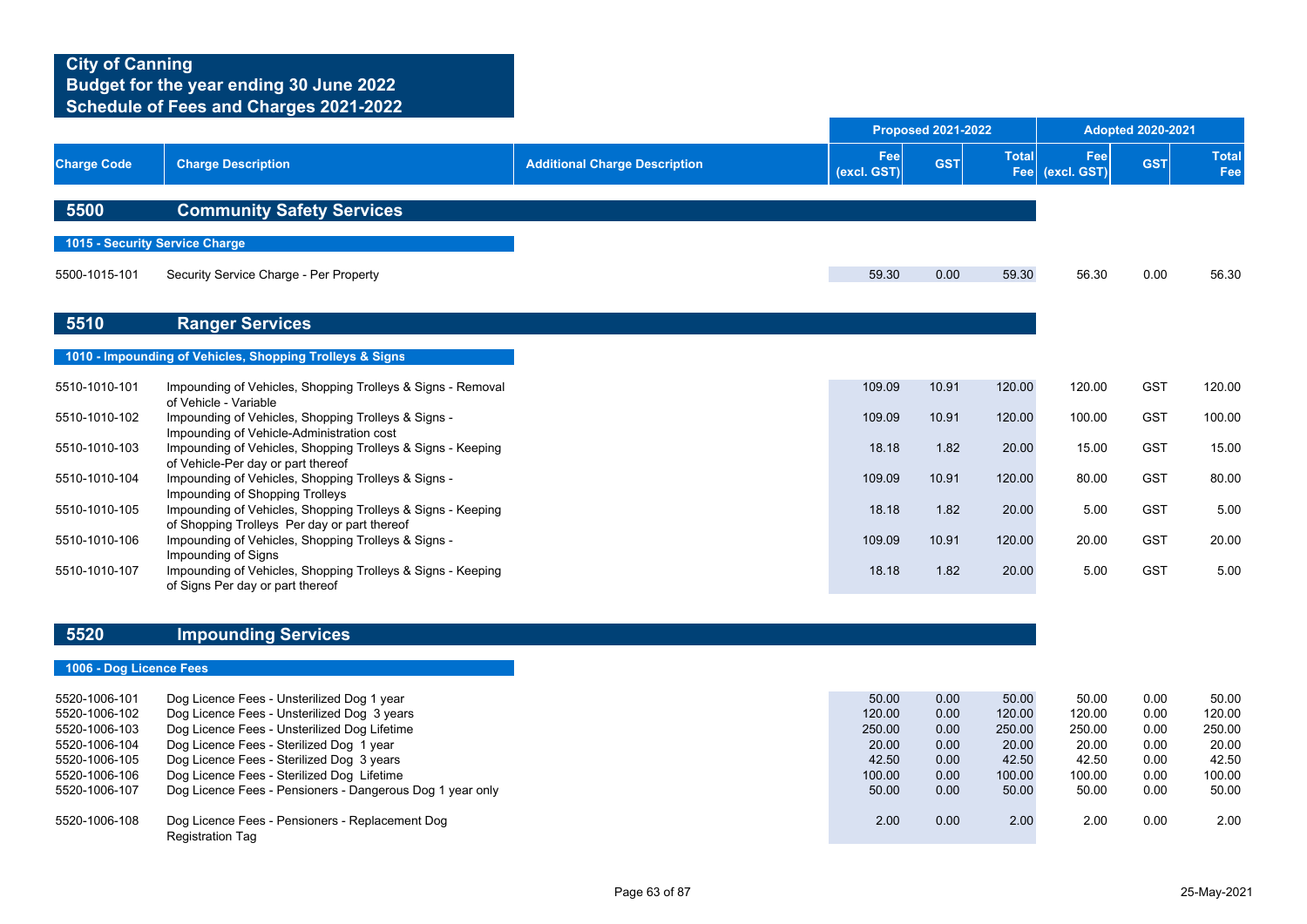|                                                                                   |                                                                                                                                                                                                                                                                                                                   |                                                                                                                                                                        |                                            | <b>Proposed 2021-2022</b>            |                                            |                                            | <b>Adopted 2020-2021</b>             |                                            |
|-----------------------------------------------------------------------------------|-------------------------------------------------------------------------------------------------------------------------------------------------------------------------------------------------------------------------------------------------------------------------------------------------------------------|------------------------------------------------------------------------------------------------------------------------------------------------------------------------|--------------------------------------------|--------------------------------------|--------------------------------------------|--------------------------------------------|--------------------------------------|--------------------------------------------|
| <b>Charge Code</b>                                                                | <b>Charge Description</b>                                                                                                                                                                                                                                                                                         | <b>Additional Charge Description</b>                                                                                                                                   | Fee<br>(excl. GST)                         | <b>GST</b>                           | <b>Total</b>                               | Fee<br>Fee (excl. GST)                     | <b>GST</b>                           | <b>Total</b><br>Fee                        |
| 5520-1006-109                                                                     | Dog Licence Fees - Pensioners - Kennel Licence Fees<br>(inclusive of bulk dog registration fees)                                                                                                                                                                                                                  |                                                                                                                                                                        | 200.00                                     | 0.00                                 | 200.00                                     | 200.00                                     | 0.00                                 | 200.00                                     |
|                                                                                   | 1007 - Dog Licence Fees - Pensioners                                                                                                                                                                                                                                                                              |                                                                                                                                                                        |                                            |                                      |                                            |                                            |                                      |                                            |
| 5520-1007-101<br>5520-1007-102                                                    | Dog Licence Fees - Pensioners - Unsterilized Dog 1 year<br>Dog Licence Fees - Pensioners - Unsterilized Dog 3 years                                                                                                                                                                                               | half the fee otherwise payable<br>half the fee otherwise payable                                                                                                       | 25.00<br>60.00                             | 0.00<br>0.00                         | 25.00<br>60.00                             | 25.00<br>60.00                             | 0.00<br>0.00                         | 25.00<br>60.00                             |
| 5520-1007-103<br>5520-1007-104<br>5520-1007-105<br>5520-1007-106<br>5520-1007-107 | Dog Licence Fees -Pensioners - Unsterilized Dog Lifetime<br>Dog Licence Fees - Pensioners - Sterilized Dog 1 year<br>Dog Licence Fees - Pensioners - Sterilized Dog 3 years<br>Dog Licence Fees -Pensioners - Sterilized Dog Lifetime<br>Dog Licence Fees -Pensioners - Pensioners - Dangerous Dog<br>1 year only | half the fee otherwise payable<br>half the fee otherwise payable<br>half the fee otherwise payable<br>half the fee otherwise payable<br>half the fee otherwise payable | 125.00<br>10.00<br>21.25<br>50.00<br>25.00 | 0.00<br>0.00<br>0.00<br>0.00<br>0.00 | 125.00<br>10.00<br>21.25<br>50.00<br>25.00 | 125.00<br>10.00<br>21.25<br>50.00<br>25.00 | 0.00<br>0.00<br>0.00<br>0.00<br>0.00 | 125.00<br>10.00<br>21.25<br>50.00<br>25.00 |
| 5520-1007-108<br>5520-1007-109                                                    | Dog Licence Fees -Pensioners - Pensioners - Replacement<br>Dog Registration Tag<br>Dog Licence Fees -Pensioners - Pensioners - Kennel Licence half the fee otherwise payable                                                                                                                                      | half the fee otherwise payable                                                                                                                                         | 1.00<br>100.00                             | 0.00<br>0.00                         | 1.00<br>100.00                             | 1.00<br>100.00                             | 0.00<br>0.00                         | 1.00<br>100.00                             |
| 1008 - Dog Control Fees<br>5520-1008-101                                          | Fees (inclusive of bulk dog registration fees)<br>Dog Control Fees - Claim Impounded Dog - If currently                                                                                                                                                                                                           |                                                                                                                                                                        | 70.00                                      | 0.00                                 | 70.00                                      | 65.00                                      | 0.00                                 | 65.00                                      |
| 5520-1008-102                                                                     | registered<br>Dog Control Fees - Claim Impounded Dog - If not currently                                                                                                                                                                                                                                           | Registration to be effected prior to dogs release for                                                                                                                  | 110.00                                     | 0.00                                 | 110.00                                     | 100.00                                     | 0.00                                 | 100.00                                     |
| 5520-1008-103                                                                     | registered<br>Dog Control Fees - Claim Impounded Dog - If outside normal<br>pound opening hours                                                                                                                                                                                                                   | appropriate fee<br>Registration to be effected prior to dogs release for<br>appropriate fee                                                                            | 170.00                                     | 0.00                                 | 170.00                                     | 150.00                                     | 0.00                                 | 150.00                                     |
| 5520-1008-104                                                                     | Dog Control Fees - Sustenance & Maintenance of Impounded<br>Dog per day or part thereof                                                                                                                                                                                                                           |                                                                                                                                                                        | 30.00                                      | 0.00                                 | 30.00                                      | 20.00                                      | 0.00                                 | 20.00                                      |
| 5520-1008-105                                                                     | Dog Control Fees - Disposal of dog on request of owner<br>animal received at Pound                                                                                                                                                                                                                                |                                                                                                                                                                        | 120.00                                     | 0.00                                 | 120.00                                     | 100.00                                     | 0.00                                 | 100.00                                     |
| 5520-1008-106                                                                     | Dog Control Fees - Disposal of dog on request of owner<br>animal collected by Authorised Officer                                                                                                                                                                                                                  |                                                                                                                                                                        | 200.00                                     | 0.00                                 | 200.00                                     | 150.00                                     | 0.00                                 | 150.00                                     |
| 5520-1008-107                                                                     | Dog Control Fees - Sale of unclaimed impounded dog<br>(including microchipping as required)                                                                                                                                                                                                                       |                                                                                                                                                                        | 150.00                                     | 0.00                                 | 150.00                                     | 120.00                                     | 0.00                                 | 120.00                                     |
| 5520-1008-108                                                                     | Dog Control Fees - Microchipping of dog                                                                                                                                                                                                                                                                           |                                                                                                                                                                        | 75.00                                      | 0.00                                 | 75.00                                      | 65.00                                      | 0.00                                 | 65.00                                      |
| 5520-1008-109                                                                     | Dog Control Fees - Sterilisation of dog                                                                                                                                                                                                                                                                           | Variable based on Cost incurred                                                                                                                                        | 0.00                                       | 0.00                                 | 0.00                                       | 0.00                                       | 0.00                                 | 0.00                                       |
| 5520-1008-110                                                                     | Dog Control Fees - Impounded dogs released to approved<br>Animal Welfare & Rescue Groups                                                                                                                                                                                                                          | Free of Charge                                                                                                                                                         | 0.00                                       | 0.00                                 | 0.00                                       | 0.00                                       | 0.00                                 | 0.00                                       |
| 5520-1008-111                                                                     | Dog Control Fees - Deposit on loan of animal capture devices                                                                                                                                                                                                                                                      |                                                                                                                                                                        | 0.00                                       | 0.00                                 | 0.00                                       | 0.00                                       | 0.00                                 | 0.00                                       |
| 5520-1008-112                                                                     | Dog Control Fees - Large animal capture devices - rental per<br>week or part thereof                                                                                                                                                                                                                              |                                                                                                                                                                        | 10.00                                      | 0.00                                 | 10.00                                      | 0.00                                       | 0.00                                 | 0.00                                       |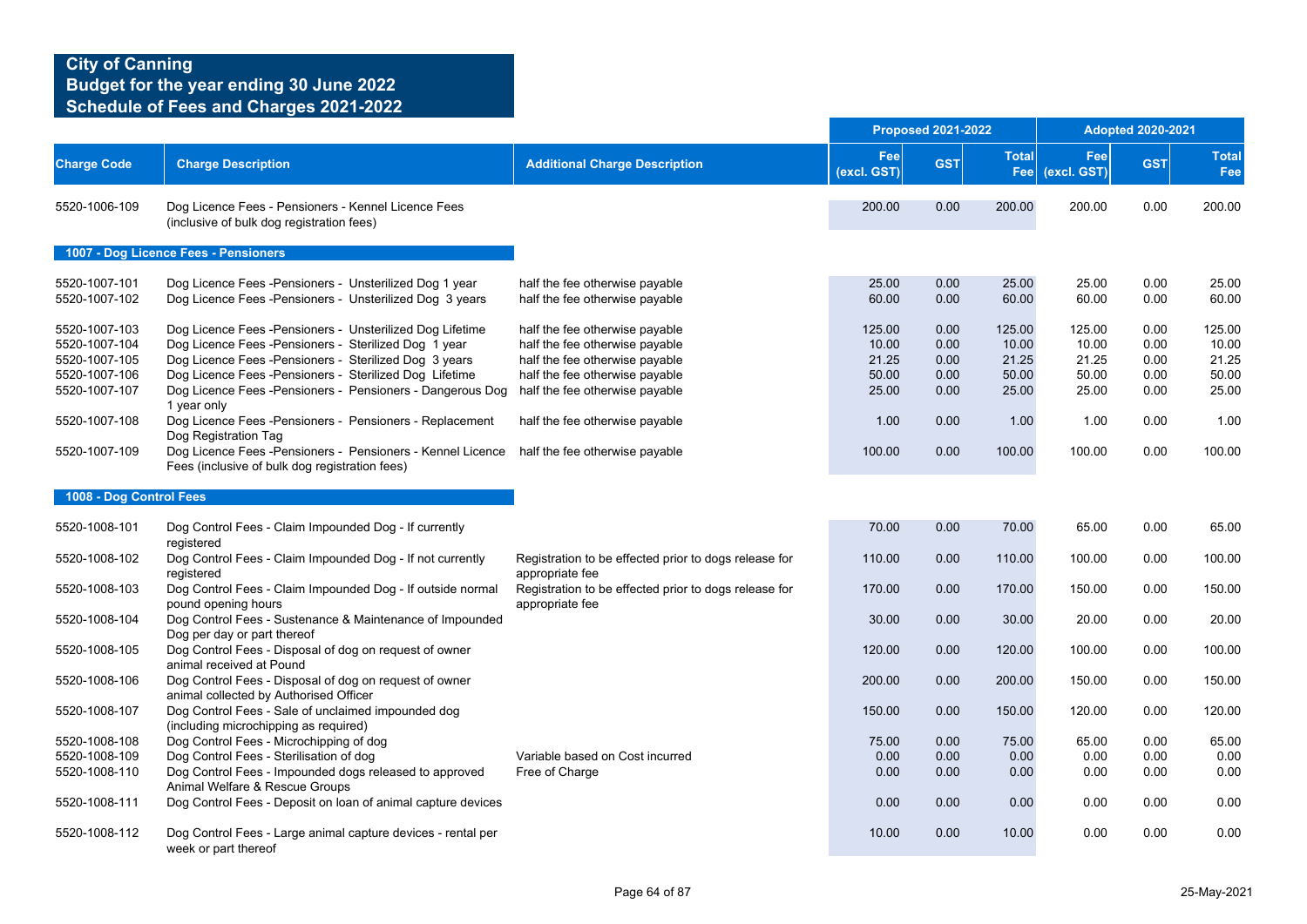|                                |                                                                                                                                                                                                                                        |                                      |                    | <b>Proposed 2021-2022</b> |                     | <b>Adopted 2020-2021</b> |              |                     |
|--------------------------------|----------------------------------------------------------------------------------------------------------------------------------------------------------------------------------------------------------------------------------------|--------------------------------------|--------------------|---------------------------|---------------------|--------------------------|--------------|---------------------|
| <b>Charge Code</b>             | <b>Charge Description</b>                                                                                                                                                                                                              | <b>Additional Charge Description</b> | Fee<br>(excl. GST) | <b>GST</b>                | <b>Total</b><br>Fee | Fee<br>(excl. GST)       | <b>GST</b>   | <b>Total</b><br>Fee |
| 5520-1008-113                  | Dog Control Fees - Small animal capture devices - rental per                                                                                                                                                                           |                                      | 10.00              | 0.00                      | 10.00               | 0.00                     | 0.00         | 0.00                |
| 5520-1008-114                  | week or part thereof<br>Dog Control Fees - Fee for application to keep more than the<br>prescribed number of dogs                                                                                                                      |                                      | 200.00             | 0.00                      | 200.00              | 120.00                   | 0.00         | 120.00              |
| 5520-1008-115                  | Dog Control Fees - Kennel Inspection Fees                                                                                                                                                                                              |                                      | 200.00             | 20.00                     | 220.00              | 0.00                     | 0.00         | 0.00                |
|                                | 1009 - Dangerous Dog Declarations                                                                                                                                                                                                      |                                      |                    |                           |                     |                          |              |                     |
| 5520-1009-101                  | Dangerous Dog Declarations - Purchase of prescribed signs                                                                                                                                                                              |                                      | 27.27              | 2.73                      | 30.00               | 22.73                    | 2.27         | 25.00               |
| 5520-1009-102                  | Dangerous Dog Declarations - Purchase of prescribed collar<br>(small)                                                                                                                                                                  |                                      | 50.00              | 5.00                      | 55.00               | 45.45                    | 4.55         | 50.00               |
| 5520-1009-103                  | Dangerous Dog Declarations - Purchase of prescribed collar<br>(medium)                                                                                                                                                                 |                                      | 54.55              | 5.45                      | 60.00               | 50.00                    | 5.00         | 55.00               |
| 5520-1009-104                  | Dangerous Dog Declarations - Purchase of prescribed collar<br>(large)                                                                                                                                                                  |                                      | 59.09              | 5.91                      | 65.00               | 54.55                    | 5.45         | 60.00               |
| 5520-1009-105                  | Dangerous Dog Declarations - Purchase of prescribed collar<br>$(X \text{ large})$                                                                                                                                                      |                                      | 63.64              | 6.36                      | 70.00               | 59.09                    | 5.91         | 65.00               |
| 5520-1009-106                  | Dangerous Dog Declarations - Dangerous Dog<br>Declaration/Inspection Administration Fee                                                                                                                                                |                                      | 150.00             | 0.00                      | 150.00              | 120.00                   | 0.00         | 120.00              |
| 1011 - Cat Licence Fees        |                                                                                                                                                                                                                                        |                                      |                    |                           |                     |                          |              |                     |
| 5520-1011-101                  | Cat Licence Fees - Fee for application for grant or renewal of<br>the registration of a cat for one year                                                                                                                               |                                      | 20.00              | 0.00                      | 20.00               | 20.00                    | 0.00         | 20.00               |
| 5520-1011-102                  | Cat Licence Fees - (a) if application is for grant of registration<br>and is made after 31 May for registration until the next 31<br>October                                                                                           |                                      | 10.00              | 0.00                      | 10.00               | 10.00                    | 0.00         | 10.00               |
| 5520-1011-103                  | Cat Licence Fees - Fee for application for grant or renewal of<br>the registration of a cat for 3 years                                                                                                                                |                                      | 42.50              | 0.00                      | 42.50               | 42.50                    | 0.00         | 42.50               |
| 5520-1011-104                  | Cat Licence Fees - Fee for application for grant or renewal of<br>the registration of a cat for life                                                                                                                                   |                                      | 100.00             | 0.00                      | 100.00              | 100.00                   | 0.00         | 100.00              |
| 5520-1011-105<br>5520-1011-106 | Cat Licence Fees - Replacement Cat Registration Tag<br>Cat Licence Fees - Annual fee for application for grant or<br>renewal of approval to breed cats per breeding cat (male or<br>female) Note - individual licence fees still apply |                                      | 2.00<br>100.00     | 0.00<br>0.00              | 2.00<br>100.00      | 0.00<br>100.00           | 0.00<br>0.00 | 0.00<br>100.00      |
| 5520-1011-107                  | Cat Licence Fees - Annual fee for application for grant or<br>renewal of approval to breed more than one cat (male or<br>female) - inclusive of bulk cat registration fee (Not to be                                                   |                                      | 200.00             | 0.00                      | 200.00              | 200.00                   | 0.00         | 200.00              |
| 5520-1011-108                  | applied to licenced catteries)<br>Cat Licence Fees - Cattery Licence Fee (inclusive of bulk cat<br>registration and breeding licence fees)                                                                                             |                                      | 200.00             | 0.00                      | 200.00              | 200.00                   | 0.00         | 200.00              |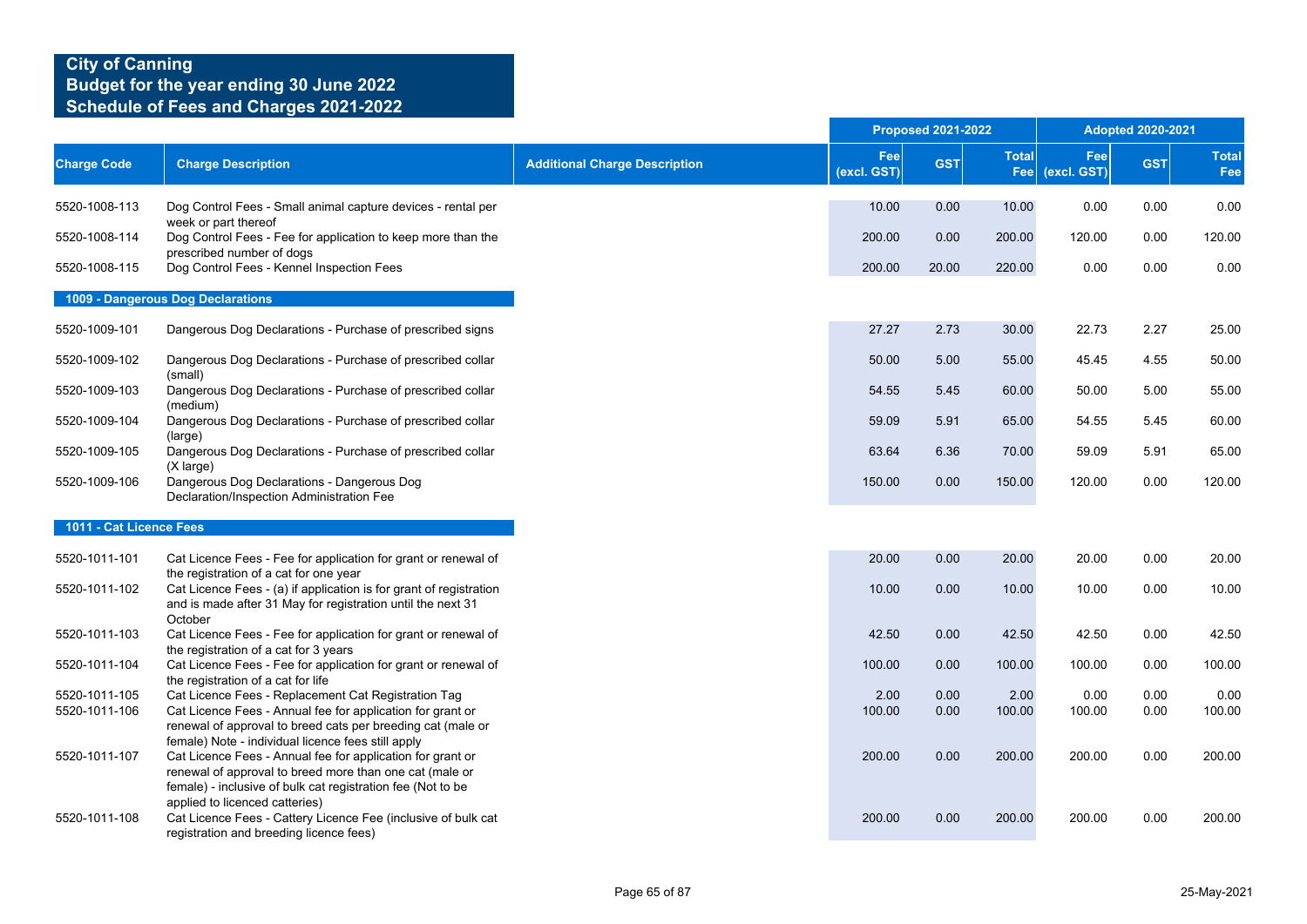### **City of Canning Budget for the year ending 30 June 2022**

### **Schedule of Fees and Charges 2021-2022**

|                                |                                                                                                                                                                                                                        |                                                        |                    | <b>Proposed 2021-2022</b> |                 |                        | <b>Adopted 2020-2021</b> |                     |
|--------------------------------|------------------------------------------------------------------------------------------------------------------------------------------------------------------------------------------------------------------------|--------------------------------------------------------|--------------------|---------------------------|-----------------|------------------------|--------------------------|---------------------|
| <b>Charge Code</b>             | <b>Charge Description</b>                                                                                                                                                                                              | <b>Additional Charge Description</b>                   | Fee<br>(excl. GST) | <b>GST</b>                | <b>Total</b>    | Fee<br>Fee (excl. GST) | <b>GST</b>               | <b>Total</b><br>Fee |
|                                | 1012 - Cat Licence Fees - Pensioners                                                                                                                                                                                   |                                                        |                    |                           |                 |                        |                          |                     |
| 5520-1012-101                  | Cat Licence Fees - Pensioners - Fee for application for grant Pensioners - half the fee otherwise payable<br>or renewal of the registration of a cat for one year                                                      |                                                        | 10.00              | 0.00                      | 10.00           | 10.00                  | 0.00                     | 10.00               |
| 5520-1012-102                  | Cat Licence Fees - Pensioners - (a) if application is for grant of Pensioners - half the fee otherwise payable<br>registration and is made after 31 May for registration until the<br>next 31 October                  |                                                        | 5.00               | 0.00                      | 5.00            | 5.00                   | 0.00                     | 5.00                |
| 5520-1012-103                  | Cat Licence Fees - Pensioners - (b) otherwise                                                                                                                                                                          | Pensioners - half the fee otherwise payable            | 10.00              | 0.00                      | 10.00           | 10.00                  | 0.00                     | 10.00               |
| 5520-1012-104                  | Cat Licence Fees - Pensioners - Fee for application for grant or Pensioners - half the fee otherwise payable<br>renewal of the registration of a cat for 3 years                                                       |                                                        | 21.25              | 0.00                      | 21.25           | 21.25                  | 0.00                     | 21.25               |
| 5520-1012-105                  | Cat Licence Fees - Pensioners - Fee for application for grant or Pensioners - half the fee otherwise payable<br>renewal of the registration of a cat for life                                                          |                                                        | 50.00              | 0.00                      | 50.00           | 50.00                  | 0.00                     | 50.00               |
| 5520-1012-106                  | Cat Licence Fees - Pensioners - Replacement Cat Registration<br>Tag                                                                                                                                                    |                                                        | 0.00               | 0.00                      | 0.00            | 0.00                   | 0.00                     | 0.00                |
| 5520-1012-107                  | Cat Licence Fees - Annual fee for application for grant or<br>renewal of approval to breed cats per breeding cat (male or<br>female) Note - individual licence fees still apply                                        | Pensioners - half the fee otherwise payable            | 50.00              | 0.00                      | 50.00           | 50.00                  | 0.00                     | 50.00               |
| 5520-1012-108                  | Cat Licence Fees - Annual fee for application for grant or<br>renewal of approval to breed more than one cat (male or<br>female) - inclusive of bulk cat registration fee (Not to be<br>applied to licenced catteries) | Pensioners - half the fee otherwise payable            | 100.00             | 0.00                      | 100.00          | 100.00                 | 0.00                     | 100.00              |
| 5520-1012-109                  | Cat Licence Fees - Cattery Licence Fee (inclusive of bulk cat<br>registration and breeding licence fees)                                                                                                               | Pensioners - half the fee otherwise payable            | 100.00             | 0.00                      | 100.00          | 100.00                 | 0.00                     | 100.00              |
| 1013 - Cat Control Fees        |                                                                                                                                                                                                                        |                                                        |                    |                           |                 |                        |                          |                     |
| 5520-1013-101<br>5520-1013-102 | Cat Control Fees - Transporting a cat back to the owner<br>Cat Control Fees - Seizing and Impounding a cat                                                                                                             |                                                        | 45.45<br>90.91     | 4.55<br>9.09              | 50.00<br>100.00 | 45.45<br>90.91         | 4.55<br>9.09             | 50.00<br>100.00     |
| 5520-1013-103                  | Cat Control Fees - Sustenance & Maintenance whilst cat in<br>pound per day or part thereof                                                                                                                             |                                                        | 22.73              | 2.27                      | 25.00           | 22.73                  | 2.27                     | 25.00               |
| 5520-1013-104                  | Cat Control Fees - Microchipping of cat                                                                                                                                                                                |                                                        | 181.82             | 18.18                     | 200.00          | 45.45                  | 4.55                     | 50.00               |
| 5520-1013-105                  | Cat Control Fees - Disposal of cat on request of owner animal<br>received at pound                                                                                                                                     |                                                        | 63.64              | 6.36                      | 70.00           | 63.64                  | 6.36                     | 70.00               |
| 5520-1013-106                  | Cat Control Fees - Disposal of cat on request of owner animal<br>collected by Authorised Officer                                                                                                                       |                                                        | 90.91              | 9.09                      | 100.00          | 90.91                  | 9.09                     | 100.00              |
| 1014 - Stock (Impound)         |                                                                                                                                                                                                                        |                                                        |                    |                           |                 |                        |                          |                     |
| 5520-1014-101                  | Stock (Impound) - Grade 1* (1st day)                                                                                                                                                                                   | *Grade 1 stallions, mules, bulls & boars over 2 yrs    | 72.00              | 0.00                      | 72.00           | 72.00                  | 0.00                     | 72.00               |
| 5520-1014-102                  | Stock (Impound) - Grade 1* (per day thereafter)                                                                                                                                                                        | *Grade 1 stallions, mules, bulls & boars over 2 yrs    | 20.00              | 0.00                      | 20.00           | 20.00                  | 0.00                     | 20.00               |
| 5520-1014-103                  | Stock (Impound) - Grade 1A** (1st day)                                                                                                                                                                                 | **Grade 1A stallions, mules, bulls & boars under 2 yrs | 57.00              | 0.00                      | 57.00           | 57.00                  | 0.00                     | 57.00               |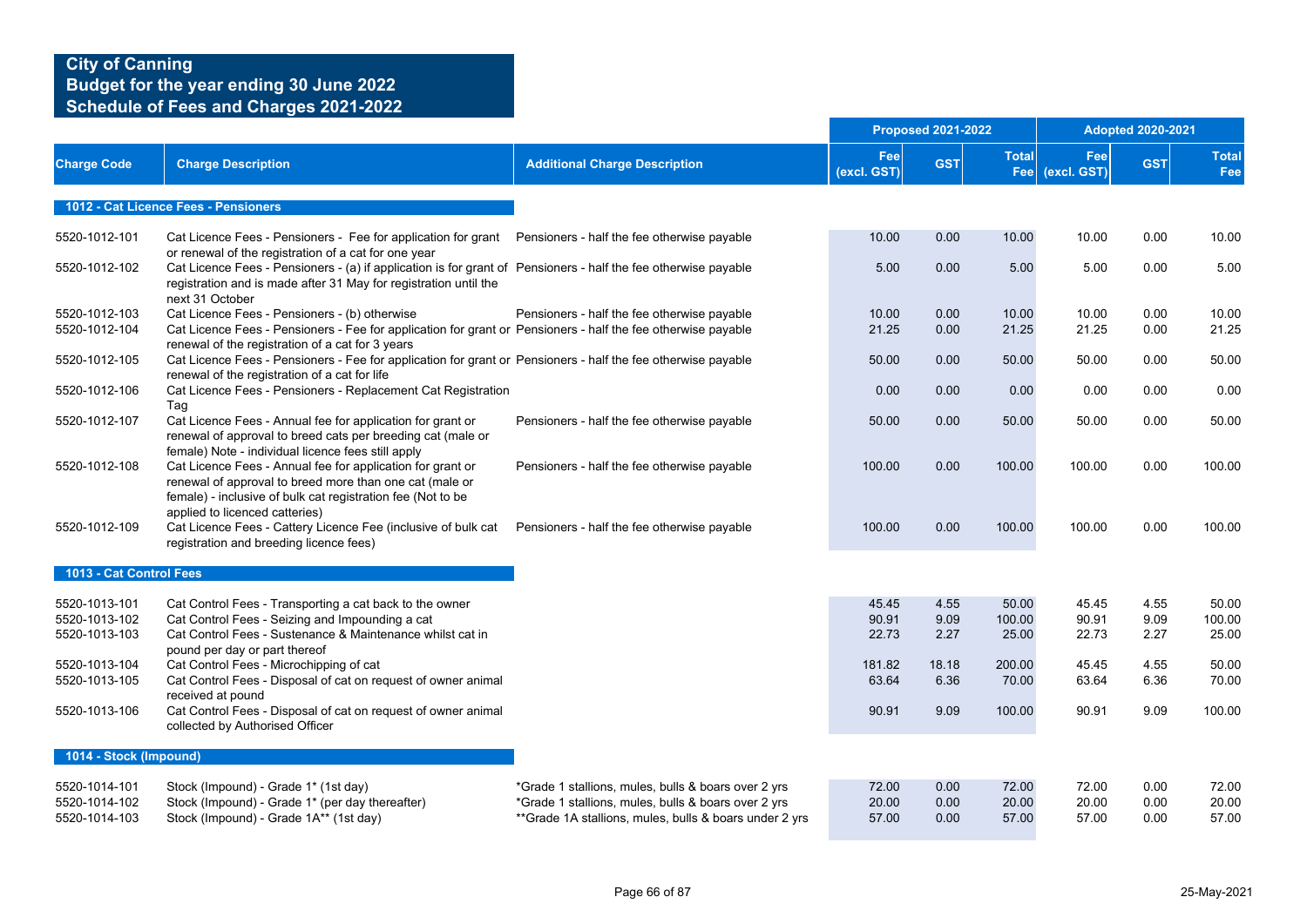|                                                                                                    |                                                                                                                                                                                                                                                                                                                                                                                                                             |                                                                                                                                                                                                                                                                                                                      |                                                    | <b>Proposed 2021-2022</b>                    |                                                    |                                                    | <b>Adopted 2020-2021</b>                     |                                                    |
|----------------------------------------------------------------------------------------------------|-----------------------------------------------------------------------------------------------------------------------------------------------------------------------------------------------------------------------------------------------------------------------------------------------------------------------------------------------------------------------------------------------------------------------------|----------------------------------------------------------------------------------------------------------------------------------------------------------------------------------------------------------------------------------------------------------------------------------------------------------------------|----------------------------------------------------|----------------------------------------------|----------------------------------------------------|----------------------------------------------------|----------------------------------------------|----------------------------------------------------|
| <b>Charge Code</b>                                                                                 | <b>Charge Description</b>                                                                                                                                                                                                                                                                                                                                                                                                   | <b>Additional Charge Description</b>                                                                                                                                                                                                                                                                                 | Fee<br>(excl. GST)                                 | <b>GST</b>                                   | <b>Total</b>                                       | Fee<br>Fee (excl. GST)                             | <b>GST</b>                                   | <b>Total</b><br>Fee                                |
| 5520-1014-104                                                                                      | Stock (Impound) - Grade 1A** (per day thereafter)                                                                                                                                                                                                                                                                                                                                                                           | **Grade 1A stallions, mules, bulls & boars under 2 yrs                                                                                                                                                                                                                                                               | 15.00                                              | 0.00                                         | 15.00                                              | 15.00                                              | 0.00                                         | 15.00                                              |
| 5520-1014-105<br>5520-1014-106<br>5520-1014-107<br>5520-1014-108<br>5520-1014-109<br>5520-1014-110 | Stock (Impound) - Grade 2*** (1st day)<br>Stock (Impound) - Grade 2*** (per day thereafter)<br>Stock (Impound) - Grade 3**** (1st day)<br>Stock (Impound) - Grade 3**** (per day thereafter)<br>Stock (Impound) - All other animals (not prescribed by<br>legislation) - Impound Fee<br>Stock (Impound) - All other impounded animals (not prescribed<br>by legislation) Sustainance/maintenance per day or part<br>thereof | *** Grade 2 mares, geldings, colts, fillies and cows<br>*** Grade 2 mares, geldings, colts, fillies and cows<br>****Grade 3 sheep, goats, pigs and lambs<br>****Grade 3 sheep, goats, pigs and lambs                                                                                                                 | 55.00<br>15.00<br>60.00<br>10.00<br>60.00<br>20.00 | 0.00<br>0.00<br>0.00<br>0.00<br>0.00<br>0.00 | 55.00<br>15.00<br>60.00<br>10.00<br>60.00<br>20.00 | 55.00<br>15.00<br>60.00<br>10.00<br>55.00<br>15.00 | 0.00<br>0.00<br>0.00<br>0.00<br>0.00<br>0.00 | 55.00<br>15.00<br>60.00<br>10.00<br>55.00<br>15.00 |
| 5730                                                                                               | <b>Canning Lodge</b>                                                                                                                                                                                                                                                                                                                                                                                                        |                                                                                                                                                                                                                                                                                                                      |                                                    |                                              |                                                    |                                                    |                                              |                                                    |
| 1019 - Canning Lodge                                                                               |                                                                                                                                                                                                                                                                                                                                                                                                                             |                                                                                                                                                                                                                                                                                                                      |                                                    |                                              |                                                    |                                                    |                                              |                                                    |
| 5730-1019-101                                                                                      | Canning Lodge - 86% of income (Govt controlled charge -<br>increases each year in line with the Aged Pension Indexed<br>every March & Sept) Resident income is assessed & Dept<br>Health & Aged Care determines the daily fee based on income                                                                                                                                                                               |                                                                                                                                                                                                                                                                                                                      | 0.00                                               | 0.00                                         | 0.00                                               | 0.00                                               | 0.00                                         | 0.00                                               |
| 5730-1019-102                                                                                      | Canning Lodge - Accommodation Bond<br>(Residential Accommodation Deposit)                                                                                                                                                                                                                                                                                                                                                   |                                                                                                                                                                                                                                                                                                                      | 375,000.00                                         |                                              |                                                    | 0.00 375,000.00 375,000.00                         |                                              | 0.00 375,000.00                                    |
| 5790                                                                                               | <b>Retirement Living</b>                                                                                                                                                                                                                                                                                                                                                                                                    |                                                                                                                                                                                                                                                                                                                      |                                                    |                                              |                                                    |                                                    |                                              |                                                    |
|                                                                                                    | 1016 - Caprice Place Retirement Units                                                                                                                                                                                                                                                                                                                                                                                       |                                                                                                                                                                                                                                                                                                                      |                                                    |                                              |                                                    |                                                    |                                              |                                                    |
| 5790-1016-101                                                                                      | Caprice Place Retirement Units - Fortnightly Rent (Single<br>Person)                                                                                                                                                                                                                                                                                                                                                        | 25% of household income (Base Rent*) + 100% of<br>Commonwealth Rent Assistance. (*Base Rent is no<br>greater than 25% of all pension and any other<br>government payments and supplements). Up to a                                                                                                                  | 379.00                                             | 0.00                                         | 379.00                                             |                                                    | 0.00                                         | 0.00                                               |
| 5790-1016-102                                                                                      | Caprice Place Retirement Units - Fortnightly Rent (Couple<br>Combined)                                                                                                                                                                                                                                                                                                                                                      | maximum of \$379.00 for an individual per fortnight.<br>25% of household income (Base Rent*) + 100% of<br>Commonwealth Rent Assistance.(*Base Rent is no<br>greater than 25% of all pension and any other<br>government payments and supplements). Up to a<br>maximum of \$492.00 per combined couple per fortnight. | 492.00                                             | 0.00                                         | 492.00                                             |                                                    |                                              |                                                    |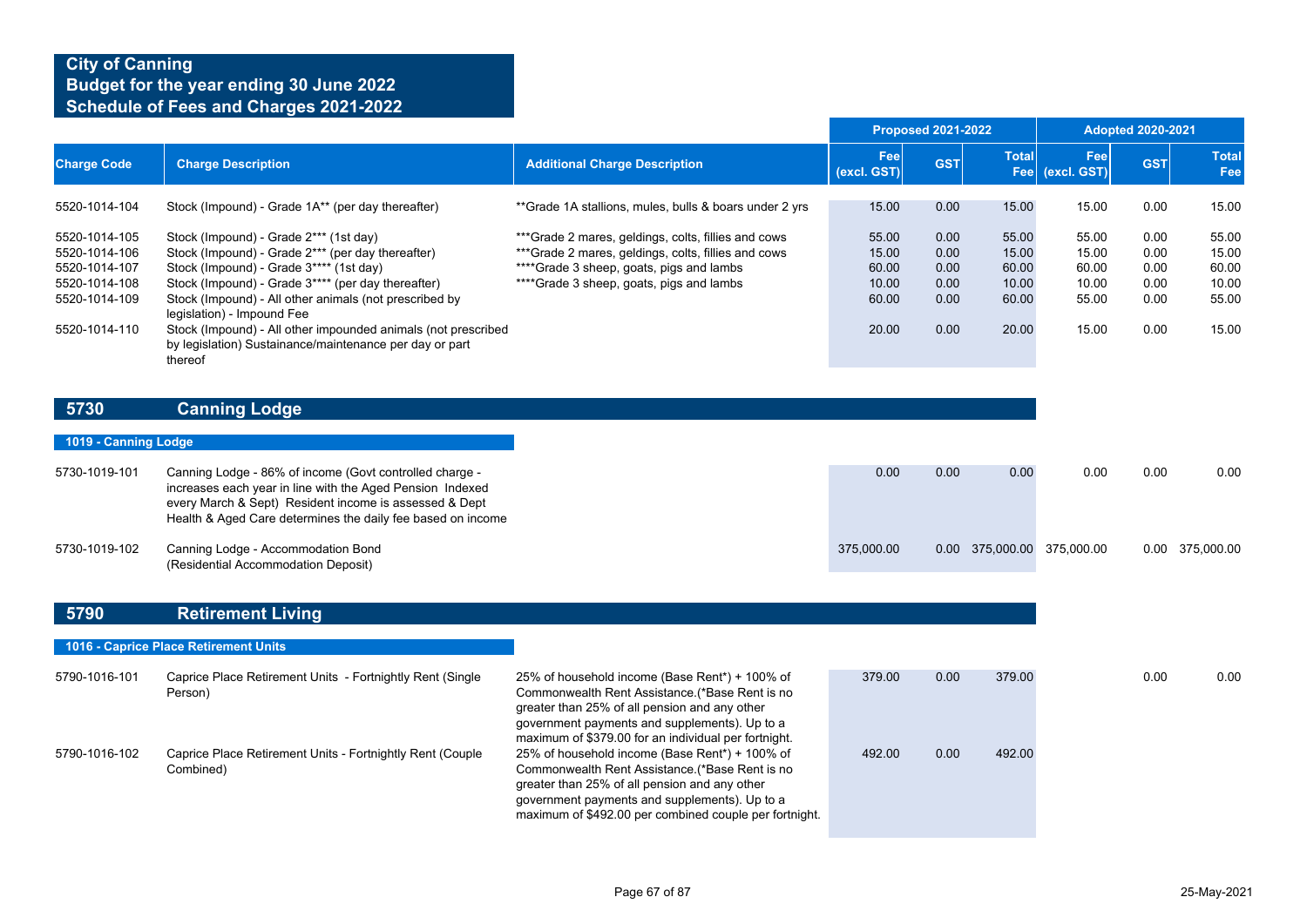|                                  |                                                                                |                                                                                                                                                                                                                                                               | <b>Proposed 2021-2022</b> |            |              |                        | <b>Adopted 2020-2021</b> |                     |  |
|----------------------------------|--------------------------------------------------------------------------------|---------------------------------------------------------------------------------------------------------------------------------------------------------------------------------------------------------------------------------------------------------------|---------------------------|------------|--------------|------------------------|--------------------------|---------------------|--|
| <b>Charge Code</b>               | <b>Charge Description</b>                                                      | <b>Additional Charge Description</b>                                                                                                                                                                                                                          | Fee<br>(excl. GST)        | <b>GST</b> | <b>Total</b> | Fee<br>Fee (excl. GST) | <b>GST</b>               | <b>Total</b><br>Fee |  |
|                                  | 1017 - Rossmoyne Retirement Village                                            |                                                                                                                                                                                                                                                               |                           |            |              |                        |                          |                     |  |
| 5790-1017-101                    | Rossmoyne Retirement Village - Service / Maintenance<br>Charge (per fortnight) | This is the minimum fee, which is subject to the review<br>and adoption of the Residents Committee. Applies to<br>lease for life residents only                                                                                                               | 174.00                    | 0.00       | 174.00       | 170.00                 | 0.00                     | 170.00              |  |
| 5790-1017-102                    | Rossmoyne Retirement Village - Rental (per fortnight)                          |                                                                                                                                                                                                                                                               | 540.00                    | 0.00       | 540.00       | 540.00                 | 0.00                     | 540.00              |  |
| 1018 - Wilson Retirement Village |                                                                                |                                                                                                                                                                                                                                                               |                           |            |              |                        |                          |                     |  |
| 5790-1018-101                    | Wilson Retirement Village - Service / Maintenance Charge (per<br>fortnight)    | This is the minimum fee, which is subject to the review<br>and adoption of the Residents Committee. Applies to<br>lease for life residents only                                                                                                               | 172.00                    | 0.00       | 172.00       | 168.00                 | 0.00                     | 168.00              |  |
| 5790-1018-102                    | Wilson Retirement Village - Fortnightly Rent (Single Person)                   | 25% of household income (Base Rent*) + 100% of<br>Commonwealth Rent Assistance (*Base Rent is no<br>greater than 25% of all pension and any other<br>government payments and supplements). Up to a<br>maximum of \$379.00 for an individual per fortnight.    | 379.00                    | 0.00       | 379.00       |                        | 0.00                     | 0.00                |  |
| 5790-1018-103                    | Wilson Retirement Village - Fortnightly Rent (Couple<br>Combined)              | 25% of household income (Base Rent*) + 100% of<br>Commonwealth Rent Assistance. (*Base Rent is no<br>greater than 25% of all pension and any other<br>government payments and supplements). Up to a<br>maximum of \$492.00 per combined couple per fortnight. | 492.00                    | 0.00       | 492.00       |                        |                          |                     |  |

### **5840 Catering Services**

|                            | 1020 - CHSP/HACC Subsidised Meals                        |      |      |      |      |      |
|----------------------------|----------------------------------------------------------|------|------|------|------|------|
| 5840-1020-101              | CHSP/HACC Subsidised Meals - Main Course only            | 0.00 | 0.00 | 0.00 | 7.50 |      |
| 5840-1020-102              | CHSP/HACC Subsidised Meals - Main Course Large           | 0.00 | 0.00 | 0.00 | 8.80 |      |
| 5840-1020-103              | CHSP/HACC Subsidised Meals - Soup                        | 0.00 | 0.00 | 0.00 | 1.80 |      |
| 5840-1020-104              | <b>CHSP/HACC Subsidised Meals - Sweets</b>               | 0.00 | 0.00 | 0.00 | 2.20 |      |
| 1021 - Dining Room Service |                                                          |      |      |      |      |      |
| 5840-1021-101              | Dining Room Service - Dine In Meal                       | 0.00 | 0.00 | 0.00 | 0.00 | 0.00 |
| 5840-1021-102              | Dining Room Service - Main and Sweet (New)               | 0.00 | 0.00 | 0.00 | 0.00 | 0.00 |
| 5840-1021-103              | Dining Room Service - Soup and Sweet (New)               | 0.00 | 0.00 | 0.00 | 0.00 | 0.00 |
| 5840-1021-104              | Dining Room Service - Takeaway Frozen Meal Regular       | 0.00 | 0.00 | 0.00 | 7.00 | 0.00 |
| 5840-1021-105              | Dining Room Service - Takeaway Frozen Meal Reduced Price | 0.00 | 0.00 | 0.00 | 6.50 | 0.00 |
| 5840-1021-106              | Dining Room Service - Takeaway Soup of the Day           | 0.00 | 0.00 | 0.00 | 2.50 | 0.00 |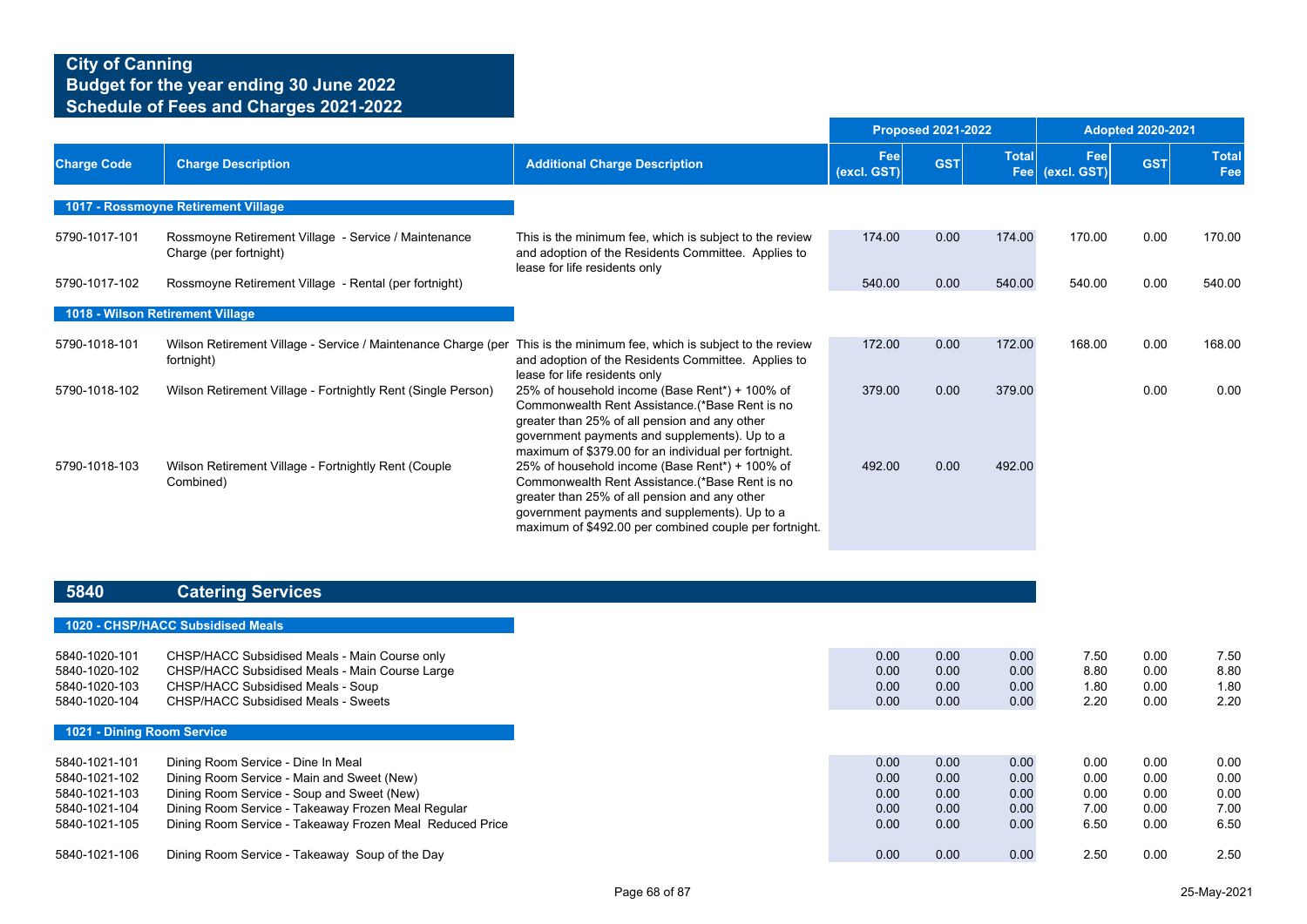|                                 |                                                                                                           |                                      |                    | <b>Proposed 2021-2022</b> |              |                        | <b>Adopted 2020-2021</b> |              |
|---------------------------------|-----------------------------------------------------------------------------------------------------------|--------------------------------------|--------------------|---------------------------|--------------|------------------------|--------------------------|--------------|
| <b>Charge Code</b>              | <b>Charge Description</b>                                                                                 | <b>Additional Charge Description</b> | Fee<br>(excl. GST) | <b>GST</b>                | <b>Total</b> | Fee<br>Fee (excl. GST) | <b>GST</b>               | Total<br>Fee |
| 5840-1021-107<br>5840-1021-108  | Dining Room Service - Takeaway Sweet of the Day<br>Dining Room Service - Meals Delivered to Canning Lodge |                                      | 0.00<br>0.00       | 0.00<br>0.00              | 0.00<br>0.00 | 2.50<br>0.00           | 0.00<br>0.00             | 2.50<br>0.00 |
| 1022 - Full Cost Recovery Meals |                                                                                                           |                                      |                    |                           |              |                        |                          |              |
| 5840-1022-101                   | Full Cost Recovery Meals - Full Cost Recovery MOW Soup                                                    |                                      | 0.00               | 0.00                      | 0.00         | 1.80                   | 0.00                     | 1.80         |
| 5840-1022-102                   | Full Cost Recovery Meals - Full Cost Recovery MOW Sweet                                                   |                                      | 0.00               | 0.00                      | 0.00         | 2.20                   | 0.00                     | 2.20         |
| 5840-1022-103                   | Full Cost Recovery Meals - Full Cost Recovery MOW Main                                                    |                                      | 0.00               | 0.00                      | 0.00         | 10.00                  | 0.00                     | 10.00        |

#### **5970 Customer Service Centre**

#### **1076 - Freedom of Information Act 1992**

| 5970-1076-101<br>5970-1076-102 | Freedom of Information Act 1992 - (a) Application Fee<br>Freedom of Information Act 1992 - (b) Charge for time taken<br>by staff dealing with the application (per hour, or pro rata rate<br>for part of an hour)                            | 30.00<br>30.00 | 0.00<br>0.00 | 30.00<br>30.00 | 30.00<br>30.00 | 0.00<br>0.00 | 30.00<br>30.00 |
|--------------------------------|----------------------------------------------------------------------------------------------------------------------------------------------------------------------------------------------------------------------------------------------|----------------|--------------|----------------|----------------|--------------|----------------|
| 5970-1076-103                  | Freedom of Information Act 1992 - (c) Charge for access time<br>supervised by staff (per hour or pro rata for a part of an hour)<br>plus the actual cost to the agency of any special arrangements<br>(e.g. Hire of facilities or equipment) | 30.00          | 0.00         | 30.00          | 30.00          | 0.00         | 30.00          |
| 5970-1076-104                  | Freedom of Information Act 1992 -                                                                                                                                                                                                            | 0.00           | 0.00         | 0.00           | 0.00           | 0.00         | 0.00           |
| 5970-1076-105                  | Freedom of Information Act 1992 - (d) Charges for                                                                                                                                                                                            | 30.00          | 0.00         | 30.00          | 30.00          | 0.00         | 30.00          |
|                                | photocopying - per hour or pro rata for a part of an hour of<br>staff time -                                                                                                                                                                 |                |              |                |                |              |                |
| 5970-1076-106                  | Freedom of Information Act 1992 - (d) Charges for<br>photocopying - per Copy                                                                                                                                                                 | 0.20           | 0.00         | 0.20           | 0.20           | 0.00         | 0.20           |
| 5970-1076-107                  | Freedom of Information Act 1992 - (e) Advance Deposit                                                                                                                                                                                        | 0.25           | 0.00         | 0.25           | 0.25           | 0.00         | 0.25           |
| 5970-1076-108                  | Freedom of Information Act 1992 - (f) Further Advance Deposit                                                                                                                                                                                | 0.75           | 0.00         | 0.75           | 0.75           | 0.00         | 0.75           |
| 5970-1076-109                  | Freedom of Information Act 1992 - (g) Electoral Rolls                                                                                                                                                                                        | 0.00           | 0.00         | 0.00           | 0.00           | 0.00         | 0.00           |
| 5970-1076-110                  | Freedom of Information Act 1992 - 5 Wards (Mason, Beeliar,                                                                                                                                                                                   | 54.55          | 5.45         | 60.00          | 54.55          | 5.45         | 60.00          |
|                                | Beeloo, Bannister & Nicholson) per ward - Hard Copy                                                                                                                                                                                          |                |              |                |                |              |                |
| 5970-1076-111                  | Freedom of Information Act 1992 - 5 Wards (Mason, Beeliar,<br>Beeloo, Bannister & Nicholson) per ward - CD                                                                                                                                   | 54.55          | 5.45         | 60.00          | 54.55          | 5.45         | 60.00          |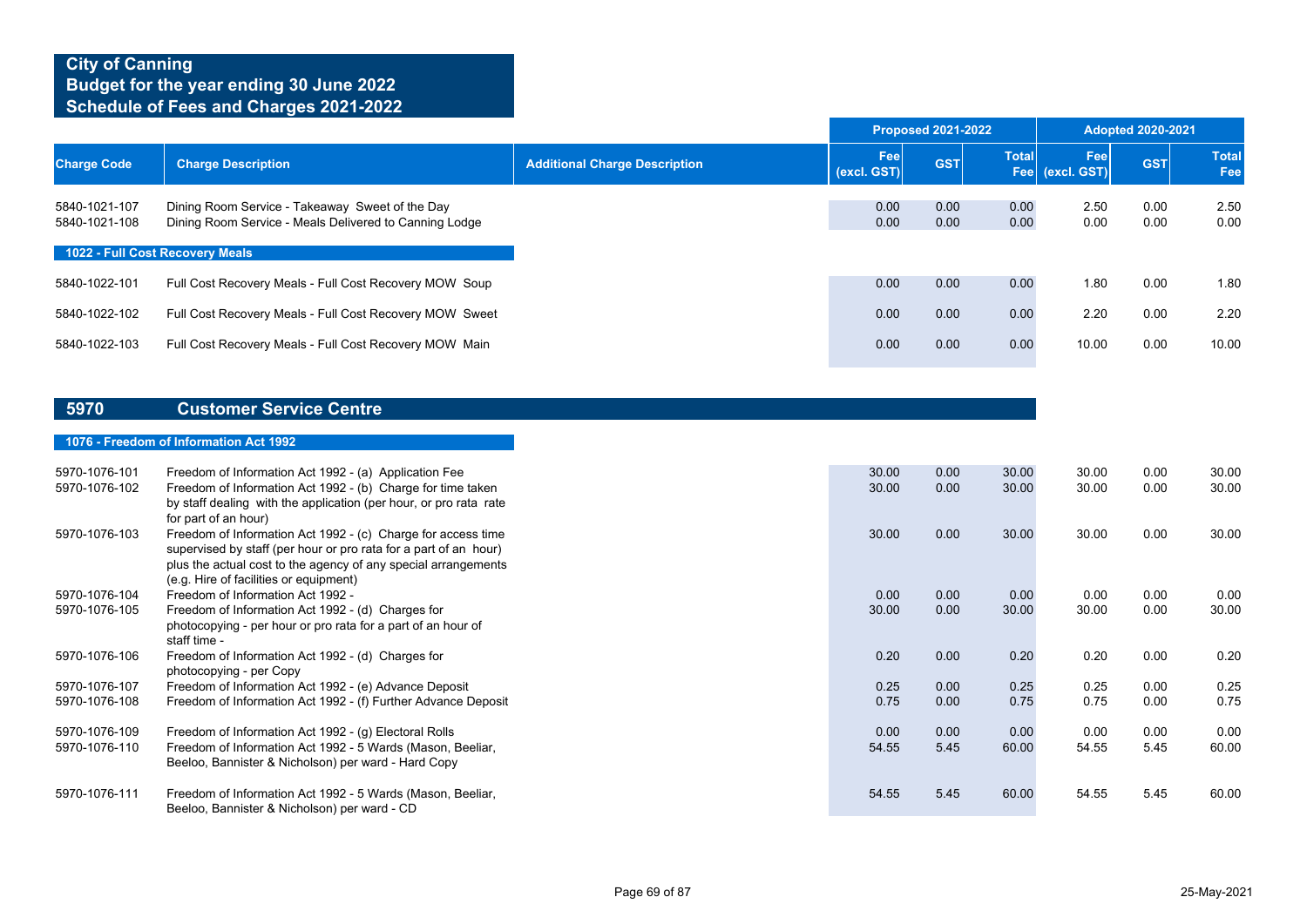| <b>Charge Code</b>                              | <b>Charge Description</b>                                                                                                                                                                   | <b>Additional Charge Description</b>                                                                                                                                          | <b>Proposed 2021-2022</b> |                       |                          | <b>Adopted 2020-2021</b> |                       |                          |
|-------------------------------------------------|---------------------------------------------------------------------------------------------------------------------------------------------------------------------------------------------|-------------------------------------------------------------------------------------------------------------------------------------------------------------------------------|---------------------------|-----------------------|--------------------------|--------------------------|-----------------------|--------------------------|
|                                                 |                                                                                                                                                                                             |                                                                                                                                                                               | Fee<br>(excl. GST)        | <b>GST</b>            | <b>Total</b>             | Fee<br>Fee (excl. GST)   | <b>GST</b>            | <b>Total</b><br>Fee      |
|                                                 | 1077 - Council Business Papers/Minutes                                                                                                                                                      |                                                                                                                                                                               |                           |                       |                          |                          |                       |                          |
| 5970-1077-101<br>5970-1077-102                  | Council Business Papers/Minutes - per Meeting Full Set<br>Council Business Papers/Minutes - 1st copy of agenda item                                                                         | Free to download from City Website<br>Free to download from City Website                                                                                                      | 0.00<br>0.00              | 0.00<br>0.00          | 0.00<br>0.00             | 0.00<br>0.00             | 0.00<br>0.00          | 0.00<br>0.00             |
| 5970-1077-103                                   | (prior to Full Council Meeting)<br>Council Business Papers/Minutes - each other copy of agenda Free to download from City Website<br>item per page                                          |                                                                                                                                                                               | 0.00                      | 0.00                  | 0.00                     | 0.00                     | 0.00                  | 0.00                     |
| 5970-1077-104                                   | Council Business Papers/Minutes - copy of agenda item per<br>page (after Full Council Meeting)                                                                                              | Free to download from City Website                                                                                                                                            | 0.00                      | 0.00                  | 0.00                     | 0.00                     | 0.00                  | 0.00                     |
| 5970-1077-105                                   | Council Business Papers/Minutes - Electors & Ratepayers<br>Association full set per annum                                                                                                   | Free to download from City Website                                                                                                                                            | 0.00                      | 0.00                  | 0.00                     | 0.00                     | 0.00                  | 0.00                     |
|                                                 | <b>1094 - Other Council Documents</b>                                                                                                                                                       |                                                                                                                                                                               |                           |                       |                          |                          |                       |                          |
| 5970-1094-101<br>5970-1094-102<br>5970-1094-103 | Along the Canning<br>Consolidated Local Law - per Book<br>Consolidated Local Law - per Book - per page                                                                                      |                                                                                                                                                                               | 20.00<br>24.55<br>0.23    | 2.00<br>2.45<br>0.02  | 22.00<br>27.00<br>0.25   | 20.00<br>24.55<br>0.23   | 2.00<br>2.45<br>0.02  | 22.00<br>27.00<br>0.25   |
| 6000                                            | <b>Statutory Planning</b>                                                                                                                                                                   |                                                                                                                                                                               |                           |                       |                          |                          |                       |                          |
| 1023 - Miscellaneous                            |                                                                                                                                                                                             |                                                                                                                                                                               |                           |                       |                          |                          |                       |                          |
| 6000-1023-101                                   | Miscellaneous - Replying to a property settlement<br>questionnaire                                                                                                                          |                                                                                                                                                                               | 73.00                     | 0.00                  | 73.00                    | 73.00                    | 0.00                  | 73.00                    |
| 6000-1023-102<br>6000-1023-103<br>6000-1023-104 | Miscellaneous - Providing a zoning certificate<br>Miscellaneous - Providing written planning advice<br>Clearance of Development Application Conditions prior to<br>Issue of Building Permit |                                                                                                                                                                               | 73.00<br>73.00<br>300.00  | 0.00<br>0.00<br>30.00 | 73.00<br>73.00<br>330.00 | 73.00<br>73.00<br>279.81 | 0.00<br>0.00<br>27.98 | 73.00<br>73.00<br>307.79 |
|                                                 | 1024 - Planning Records Search                                                                                                                                                              |                                                                                                                                                                               |                           |                       |                          |                          |                       |                          |
| 6000-1024-101                                   | Planning Records Search - Residential                                                                                                                                                       | Planning Records Search - note, if hardcopies are<br>required this fee covers the first five sheets, with any<br>additional sheets charged at the below Plan Copying<br>rates | 100.00                    | 10.00                 | 110.00                   | 90.00                    | 9.00                  | 99.00                    |
| 6000-1024-102                                   | Planning Records Search - Commercial/Industrial                                                                                                                                             | Planning Records Search - note, if hardcopies are<br>required this fee covers the first five sheets, with any<br>additional sheets charged at the below Plan Copying<br>rates | 100.00                    | 10.00                 | 110.00                   | 90.00                    | 9.00                  | 99.00                    |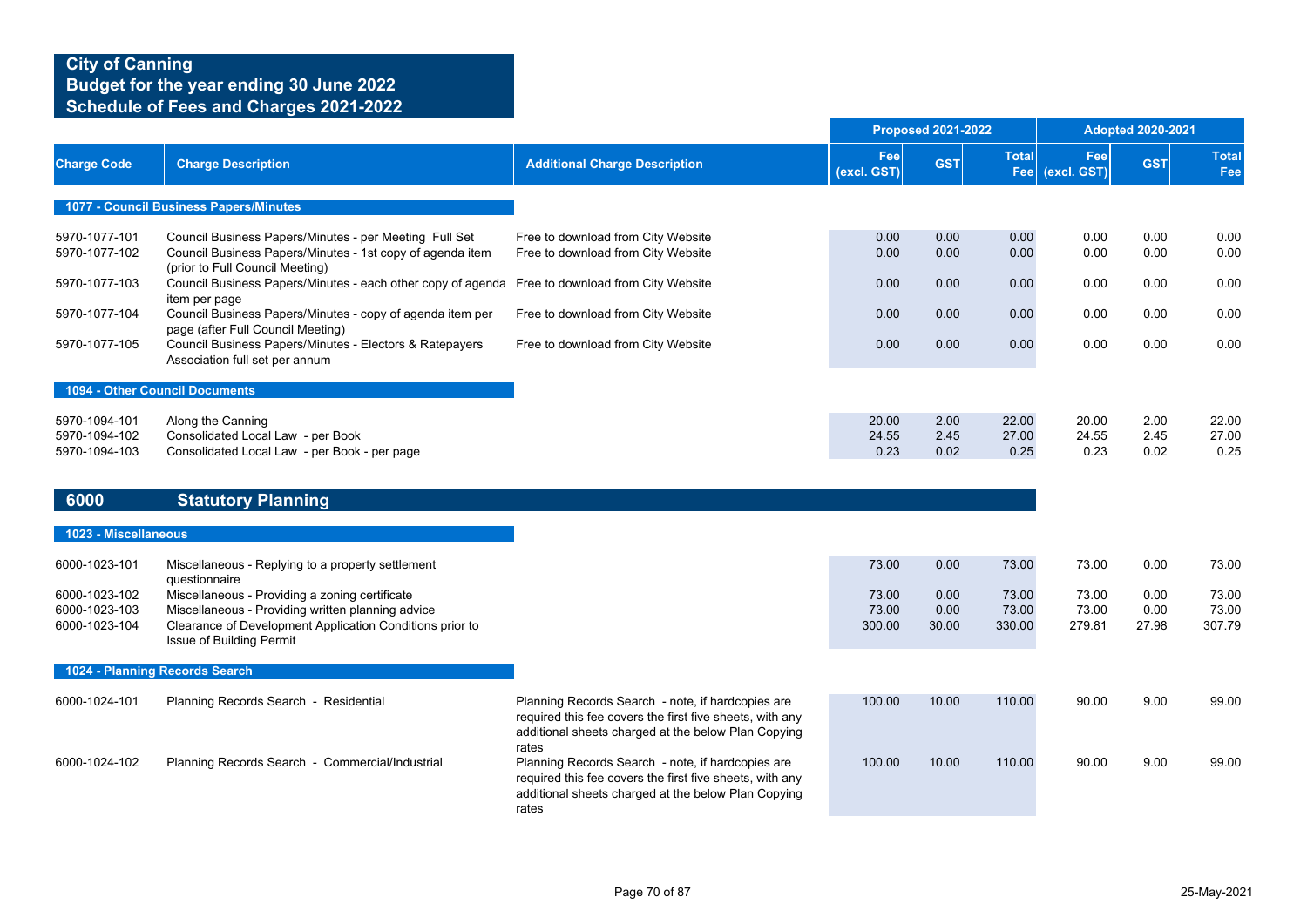|                         |                                                                                                                                                                                                                                                                                                            |                                      | <b>Proposed 2021-2022</b> |            | <b>Adopted 2020-2021</b> |                        |            |                     |
|-------------------------|------------------------------------------------------------------------------------------------------------------------------------------------------------------------------------------------------------------------------------------------------------------------------------------------------------|--------------------------------------|---------------------------|------------|--------------------------|------------------------|------------|---------------------|
| <b>Charge Code</b>      | <b>Charge Description</b>                                                                                                                                                                                                                                                                                  | <b>Additional Charge Description</b> | Fee<br>(excl. GST)        | <b>GST</b> | <b>Total</b>             | Fee<br>Fee (excl. GST) | <b>GST</b> | <b>Total</b><br>Fee |
|                         | 1025 - Plan Copying (note: first five sheets included in Planning Records Sea                                                                                                                                                                                                                              |                                      |                           |            |                          |                        |            |                     |
| 6000-1025-101           | Plan Copying<br>(note: first five sheets included in Planning Records Search<br>fee) - A4 and A3 (black and white) - per sheet                                                                                                                                                                             |                                      | 3.00                      | 0.30       | 3.30                     | 3.00                   | 0.30       | 3.30                |
| 6000-1025-102           | <b>Plan Copying</b><br>(note: first five sheets included in Planning Records Search<br>fee) - A4 and A3 (colour) - per sheet                                                                                                                                                                               |                                      | 5.00                      | 0.50       | 5.50                     | 5.00                   | 0.50       | 5.50                |
| 1026 - General Planning |                                                                                                                                                                                                                                                                                                            |                                      |                           |            |                          |                        |            |                     |
| 6000-1026-101           | General Planning - Letter of Consent to extinguish or modify a<br>restrictive covenant on title, or required by Landgate due to an<br>existing interest over the land                                                                                                                                      |                                      | 200.00                    | 20.00      | 220.00                   | 133.64                 | 13.36      | 147.00              |
| 6000-1026-102           | General Planning - Certificate of Local Planning Authority<br>(Section 40, Liquor Control Act 1988)                                                                                                                                                                                                        |                                      | 250.00                    | 25.00      | 275.00                   | 136.36                 | 13.64      | 150.00              |
| 6000-1026-103           | General Planning - Certificate of Local Government Authority<br>(Section 55, Gaming and Wagering Commission Act 1987)                                                                                                                                                                                      |                                      | 250.00                    | 25.00      | 275.00                   | 136.36                 | 13.64      | 150.00              |
| 6000-1026-104           | General Planning - House re-numbering request per<br>property(where specifically for the benefit of the applicant)                                                                                                                                                                                         |                                      | 100.00                    | 10.00      | 110.00                   | 72.73                  | 7.27       | 80.00               |
| 6000-1026-105           | General Planning - Preliminary development proposal meeting<br>(maximum of 1 hour)                                                                                                                                                                                                                         |                                      | 100.00                    | 10.00      | 110.00                   | 72.73                  | 7.27       | 80.00               |
| 6000-1026-106           | General Planning - Scanning of Plans & Documents if not<br>lodged electronically                                                                                                                                                                                                                           |                                      | 50.00                     | 5.00       | 55.00                    | 43.64                  | 4.36       | 48.00               |
|                         | 1027 - Review of a Significant Development by the City's Design Review Pane                                                                                                                                                                                                                                |                                      |                           |            |                          |                        |            |                     |
| 6000-1027-101           | Review of a Significant Development by the City's Design<br>Review Panel Provision of up to three design review<br>assessments in accordance with the City's Local Planning<br>Policy LP06, where the estimated cost of the development is: -<br>(b) up to \$2.5 million                                   |                                      | 500.00                    | 50.00      | 550.00                   | 133.64                 | 13.36      | 147.00              |
| 6000-1027-102           | Review of a Significant Development by the City's Design<br>Review Panel Provision of up to three design review<br>assessments in accordance with the City's Local Planning<br>Policy LP06, where the estimated cost of the development is: -<br>(c) more than \$2.5 million but not more than \$5 million |                                      | 650.00                    | 65.00      | 715.00                   | 227.27                 | 22.73      | 250.00              |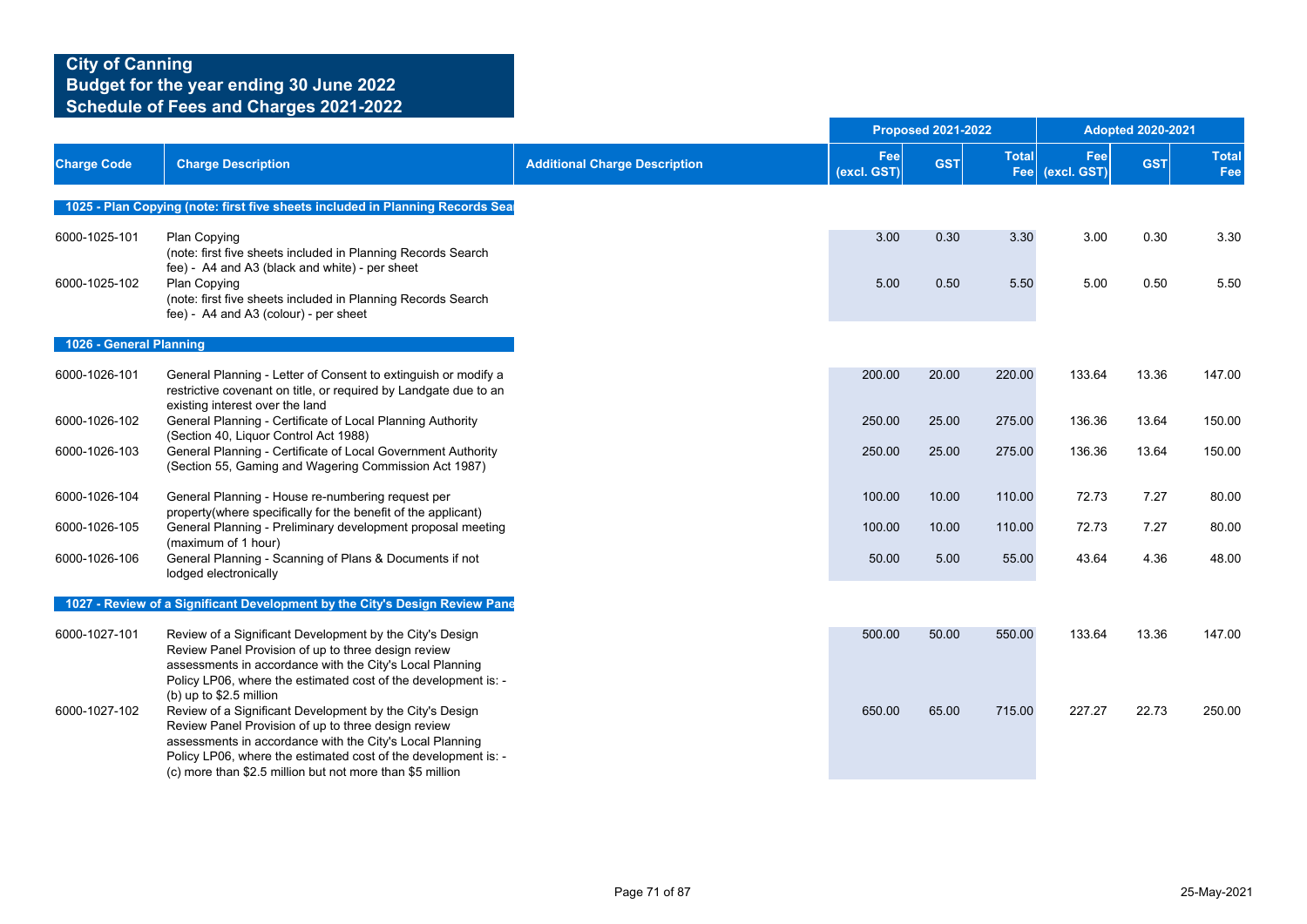|                                |                                                                                                                                                                                                                                                                                                                                                                                                                                                                                                                                                                                                                      |                                      |                    | <b>Proposed 2021-2022</b> |                     |                    | <b>Adopted 2020-2021</b> |                     |
|--------------------------------|----------------------------------------------------------------------------------------------------------------------------------------------------------------------------------------------------------------------------------------------------------------------------------------------------------------------------------------------------------------------------------------------------------------------------------------------------------------------------------------------------------------------------------------------------------------------------------------------------------------------|--------------------------------------|--------------------|---------------------------|---------------------|--------------------|--------------------------|---------------------|
| <b>Charge Code</b>             | <b>Charge Description</b>                                                                                                                                                                                                                                                                                                                                                                                                                                                                                                                                                                                            | <b>Additional Charge Description</b> | Fee<br>(excl. GST) | <b>GST</b>                | <b>Total</b><br>Fee | Fee<br>(excl. GST) | <b>GST</b>               | <b>Total</b><br>Fee |
| 6000-1027-103<br>6000-1027-104 | Review of a Significant Development by the City's Design<br><b>Review Panel</b><br>Provision of up to three design review assessments in<br>accordance with the City's Local Planning Policy LP06, where<br>the estimated cost of the development is: $-$ (d) more than \$5<br>million but not more than \$21.5 million<br>Review of a Significant Development by the City's Design<br><b>Review Panel</b><br>Provision of up to three design review assessments in<br>accordance with the City's Local Planning Policy LP06, where<br>the estimated cost of the development is: $-$ (e) more than \$21.5<br>million |                                      | 800.00<br>950.00   | 80.00<br>95.00            | 880.00<br>1,045.00  | 454.55<br>681.82   | 45.45<br>68.18           | 500.00<br>750.00    |
| 1028 - Cash-in-lieu            |                                                                                                                                                                                                                                                                                                                                                                                                                                                                                                                                                                                                                      |                                      |                    |                           |                     |                    |                          |                     |
| 6000-1028-101                  | Cash-in-lieu - Cash value of a car bay(in accordance with the<br>City of Canning Local Planning Policy LP08 - Cash-in-lieu for<br>Parking in the City Centre)                                                                                                                                                                                                                                                                                                                                                                                                                                                        |                                      | 22,500.00 2,250.00 |                           | 24,750.00           | 22,500.00 2,250.00 |                          | 24,750.00           |
| 6000-1028-102                  | Cash-in-lieu - Developer Funded Public Art                                                                                                                                                                                                                                                                                                                                                                                                                                                                                                                                                                           |                                      | 0.00               | 0.00                      | 0.00                | 0.00               | 0.00                     | 0.00                |
| 1029 - Crossover Applications  |                                                                                                                                                                                                                                                                                                                                                                                                                                                                                                                                                                                                                      |                                      |                    |                           |                     |                    |                          |                     |
| 6000-1029-101                  | Crossover Applications - Application for a New or Replacement<br>Crossover or to Remove Crossover                                                                                                                                                                                                                                                                                                                                                                                                                                                                                                                    |                                      | 150.00             | 15.00                     | 165.00              | 139.90             | 13.99                    | 153.89              |
| 6000-1029-102                  | Crossover Applications - Application for an Unauthorised<br>Crossover<br>(where the application is made following construction or<br>commencement of construction of the crossover)                                                                                                                                                                                                                                                                                                                                                                                                                                  |                                      | 500.00             | 50.00                     | 550.00              | 419.71             | 41.97                    | 461.68              |
| 1030 - Stormwater Connection   |                                                                                                                                                                                                                                                                                                                                                                                                                                                                                                                                                                                                                      |                                      |                    |                           |                     |                    |                          |                     |
| 6000-1030-101                  | Stormwater Connection - Application for Stormwater<br>Connection (see Engineering Services section for Inspection<br>Fee)                                                                                                                                                                                                                                                                                                                                                                                                                                                                                            |                                      | 150.00             | 15.00                     | 165.00              | 139.90             | 13.99                    | 153.89              |
| 6000-1030-102<br>6000-1030-103 | Stormwater Connection Inspection Fees - Inspection Fee<br>Stormwater Connection Inspection Fees - Reinspection Fee<br>(where the applicant/owner has advised that works are<br>complete, but are found on first inspection to be incomplete<br>and subsequent reinspection is required to check compliance)                                                                                                                                                                                                                                                                                                          |                                      | 150.00<br>150.00   | 15.00<br>15.00            | 165.00<br>165.00    | 139.90<br>69.95    | 13.99<br>7.00            | 153.89<br>76.95     |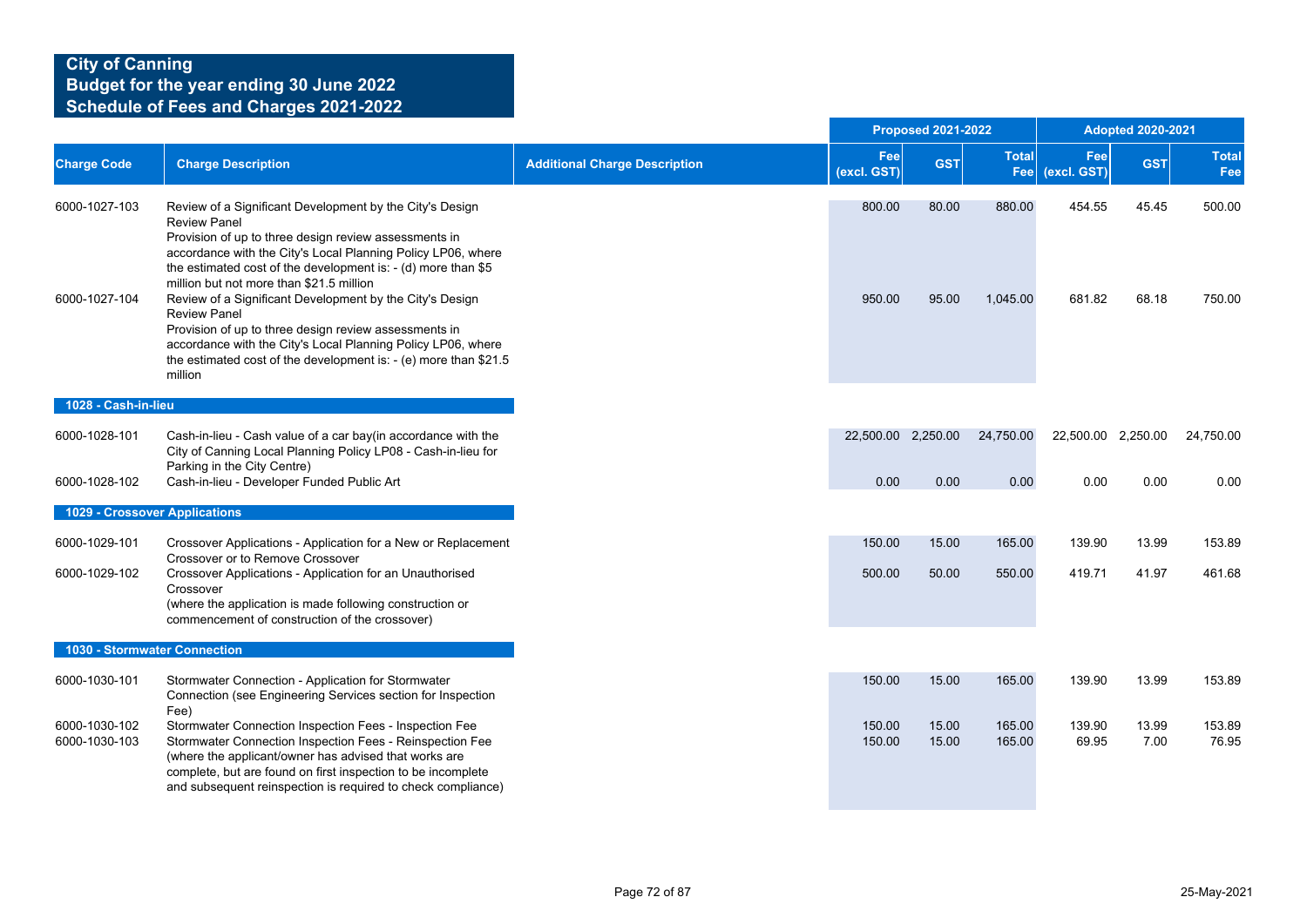|                    |                                                                                                                                                                                                                                                                                  |                                                                                                                                                                                                                      |                    | <b>Proposed 2021-2022</b> |              |                        | <b>Adopted 2020-2021</b> |                     |
|--------------------|----------------------------------------------------------------------------------------------------------------------------------------------------------------------------------------------------------------------------------------------------------------------------------|----------------------------------------------------------------------------------------------------------------------------------------------------------------------------------------------------------------------|--------------------|---------------------------|--------------|------------------------|--------------------------|---------------------|
| <b>Charge Code</b> | <b>Charge Description</b>                                                                                                                                                                                                                                                        | <b>Additional Charge Description</b>                                                                                                                                                                                 | Fee<br>(excl. GST) | <b>GST</b>                | <b>Total</b> | Fee<br>Fee (excl. GST) | <b>GST</b>               | <b>Total</b><br>Fee |
|                    | 1031 - Remove / Modify Assets / Easement Applications                                                                                                                                                                                                                            |                                                                                                                                                                                                                      |                    |                           |              |                        |                          |                     |
| 6000-1031-101      | Remove / Modify Assets / Easement Applications - Application<br>for the removal or modification to City assets or easements                                                                                                                                                      |                                                                                                                                                                                                                      | 300.00             | 30.00                     | 330.00       | 279.81                 | 27.98                    | 307.79              |
|                    | 1032 - Removal of Temporary Turn Around Area                                                                                                                                                                                                                                     |                                                                                                                                                                                                                      |                    |                           |              |                        |                          |                     |
| 6000-1032-101      | Removal of Temporary Turn Around Area - Staged<br>development in areas like Scheme 21 require the construction<br>of temporary turn around areas They are removed when the<br>road is extended The current developer is required to pay for<br>the removal                       |                                                                                                                                                                                                                      | 2,500.00           | 250.00                    | 2,750.00     | 2,500.00               | 250.00                   | 2,750.00            |
|                    | 1034 - Subdivision / Strata / Survey Strata Clearance                                                                                                                                                                                                                            |                                                                                                                                                                                                                      |                    |                           |              |                        |                          |                     |
| 6000-1034-101      | * Subdivision / Strata / Survey Strata Clearance - (a) not more<br>than 5 lots (cost per lot*)                                                                                                                                                                                   | * Subdivision / Strata / Survey Strata Clearance -<br>Providing subdivision clearance for:                                                                                                                           | 73.00              | 0.00                      | 73.00        | 73.00                  | 0.00                     | 73.00               |
| 6000-1034-102      | * Subdivision / Strata / Survey Strata Clearance - (b) more than * Subdivision / Strata / Survey Strata Clearance -<br>5 lots but not more than 195 lots                                                                                                                         | Providing subdivision clearance for:                                                                                                                                                                                 | 73.00              | 0.00                      | 73.00        | 73.00                  | 0.00                     | 73.00               |
| 6000-1034-103      | * Subdivision / Strata / Survey Strata Clearance - (c) more than * Subdivision / Strata / Survey Strata Clearance -<br>195 lots*                                                                                                                                                 | Providing subdivision clearance for:                                                                                                                                                                                 | 7,393.00           | 0.00                      | 7,393.00     | 7,393.00               | 0.00                     | 7,393.00            |
| 6000-1034-104      | * Subdivision / Strata / Survey Strata Clearance - Subdivision<br>Reinspection Fee (where a subdivider has advised that<br>subdivision works are complete, but are found on first<br>inspection to be incomplete and subsequent reinspection is<br>required to check compliance) | * Subdivision / Strata / Survey Strata Clearance -<br>Providing subdivision clearance for:                                                                                                                           | 170.00             | 17.00                     | 187.00       | 68.71                  | 6.87                     | 75.58               |
| 6000-1034-105      | * Subdivision / Strata / Survey Strata Clearance - (a) up to an<br>including 5 lots                                                                                                                                                                                              | * Subdivision / Strata / Survey Strata Clearance - **<br>Application for Certificate of Approval for a Strata Plan,<br>Plan of re-Subdivision or Consolidation (Built Strata<br>Form 24) Set fee plus \$65 per lot   | 656.00             | 0.00                      | 656.00       | 656.00                 | 0.00                     | 656.00              |
| 6000-1034-106      | * Subdivision / Strata / Survey Strata Clearance - (b) 6 lots up<br>to 100 lots                                                                                                                                                                                                  | * Subdivision / Strata / Survey Strata Clearance - **<br>Application for Certificate of Approval for a Strata Plan,<br>Plan of re-Subdivision or Consolidation (Built Strata<br>Form 24) Set fee plus \$43.50per lot | 981.00             | 0.00                      | 981.00       | 981.00                 | 0.00                     | 981.00              |
| 6000-1034-107      | * Subdivision / Strata / Survey Strata Clearance - (c) more<br>than 100 lots                                                                                                                                                                                                     | * Subdivision / Strata / Survey Strata Clearance - **<br>Application for Certificate of Approval for a Strata Plan,<br>Plan of re-Subdivision or Consolidation (Built Strata<br>Form 24)                             | 5,113.50           | 0.00                      | 5,113.50     | 5,113.50               | 0.00                     | 5,113.50            |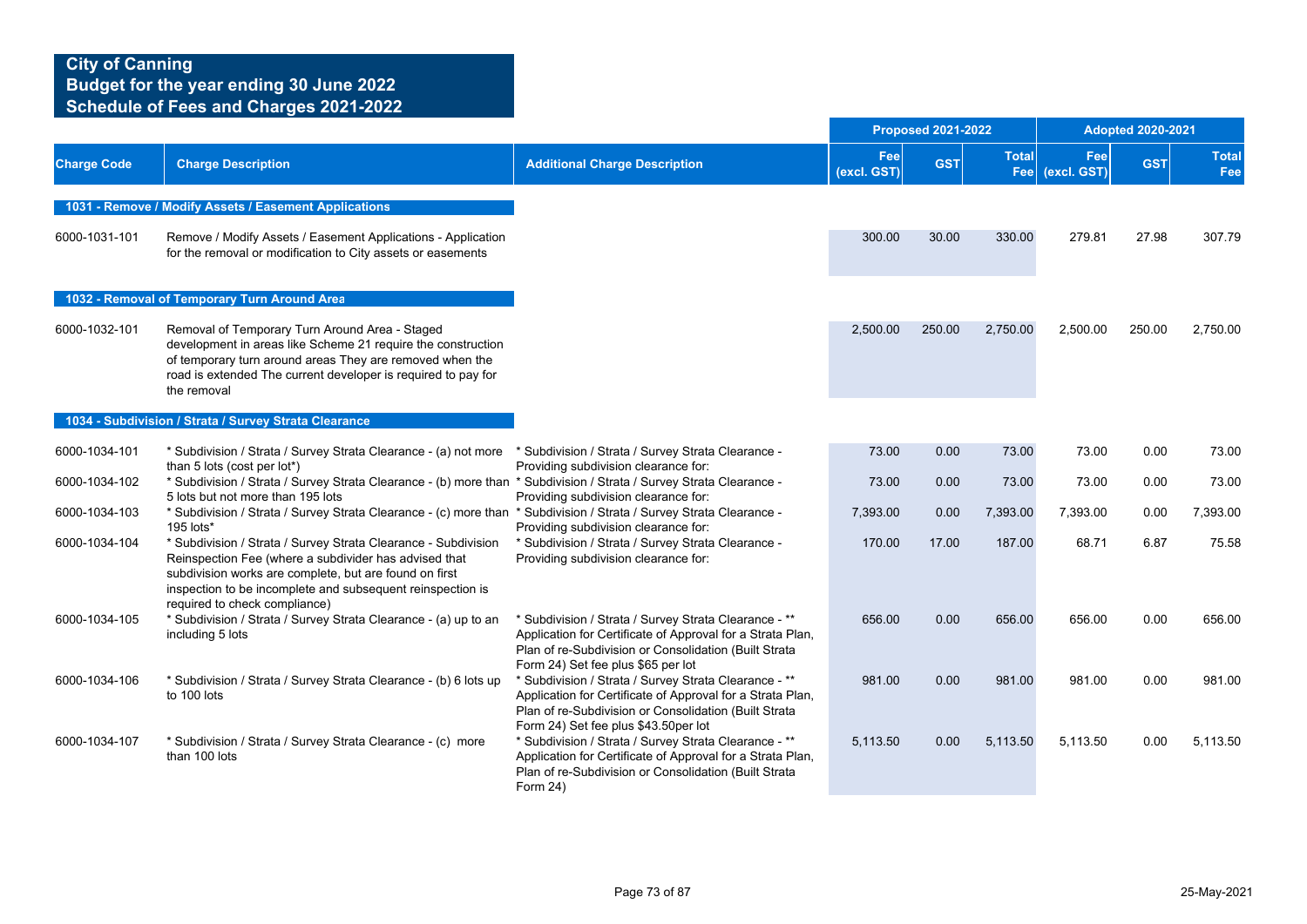|                        |                                                                                                                                                                                                                                                                                                              |                                                                                                                                                                                    | <b>Proposed 2021-2022</b> |            |              | <b>Adopted 2020-2021</b> |            |                     |  |
|------------------------|--------------------------------------------------------------------------------------------------------------------------------------------------------------------------------------------------------------------------------------------------------------------------------------------------------------|------------------------------------------------------------------------------------------------------------------------------------------------------------------------------------|---------------------------|------------|--------------|--------------------------|------------|---------------------|--|
| <b>Charge Code</b>     | <b>Charge Description</b>                                                                                                                                                                                                                                                                                    | <b>Additional Charge Description</b>                                                                                                                                               | Fee<br>(excl. GST)        | <b>GST</b> | <b>Total</b> | Fee<br>Fee (excl. GST)   | <b>GST</b> | <b>Total</b><br>Fee |  |
|                        | 1035 - Town Planning Scheme Amendment                                                                                                                                                                                                                                                                        |                                                                                                                                                                                    |                           |            |              |                          |            |                     |  |
| 6000-1035-101          | * Town Planning Scheme Amendment - Applicable fee will be<br>calculated in accordance with Part 7 Local Government<br>Planning Charges of the Planning and Development<br>Regulations 2009                                                                                                                   | Fee will be based on Quote (GST is also applicable)                                                                                                                                | 0.00                      | 0.00       | 0.00         | 0.00                     | 0.00       | 0.00                |  |
|                        | 1036 - Structure Plan, Activity Centre Plans and Local Development Plans - A                                                                                                                                                                                                                                 |                                                                                                                                                                                    |                           |            |              |                          |            |                     |  |
| 6000-1036-101          | * Structure Plan, Activity Centre Plans and Local Development Fee will be based on Quote (GST is also applicable)<br>Plans - Adoption or Amendment - Applicable fee will be<br>calculated in accordance with Part 7 Local Government<br>Planning Charges of the Planning and Development<br>Regulations 2009 |                                                                                                                                                                                    | 0.00                      | 0.00       | 0.00         | 0.00                     | 0.00       | 0.00                |  |
| 1037 - Home Occupation |                                                                                                                                                                                                                                                                                                              |                                                                                                                                                                                    |                           |            |              |                          |            |                     |  |
| 6000-1037-101          | * Home Occupation - Determining and initial application for<br>approval of a home occupation where the home occupation<br>has not commenced                                                                                                                                                                  |                                                                                                                                                                                    | 222.00                    | 0.00       | 222.00       | 222.00                   | 0.00       | 222.00              |  |
| 6000-1037-102          | * Home Occupation - Determining and initial application for<br>approval of a home occupation where the home occupation<br>has commenced<br>* The fee above plus, by way of penalty, twice that fee                                                                                                           |                                                                                                                                                                                    | 666.00                    | 0.00       | 666.00       | 666.00                   | 0.00       | 666.00              |  |
| 6000-1037-103          | * Home Occupation - Determining an application for the<br>renewal of an approval of a home occupation where the<br>application is made before the approval expires                                                                                                                                           |                                                                                                                                                                                    | 73.00                     | 0.00       | 73.00        | 73.00                    | 0.00       | 73.00               |  |
| 6000-1037-104          | * Home Occupation - Determining an application for the<br>renewal of an approval of a home occupation where the<br>application is made after the approval expires<br>(The fee above plus, by way of penalty, twice that fee)                                                                                 |                                                                                                                                                                                    | 219.00                    | 0.00       | 219.00       | 219.00                   | 0.00       | 219.00              |  |
|                        | 1038 - Other than an Extractive Industry                                                                                                                                                                                                                                                                     |                                                                                                                                                                                    |                           |            |              |                          |            |                     |  |
| 6000-1038-101          | * Other than an Extractive Industry - (a) not more than \$50,000 * Other than an Extractive Industry - Determining a                                                                                                                                                                                         | development application (other than for an extractive<br>industry) where the development has not commenced or<br>been carried out and the estimated cost of the<br>development is: | 147.00                    | 0.00       | 147.00       | 147.00                   | 0.00       | 147.00              |  |
| 6000-1038-102          | * Other than an Extractive Industry - (b) more than \$50,000 but 0.32% of estimated development cost<br>not more than \$500,000                                                                                                                                                                              |                                                                                                                                                                                    | 0.00                      | 0.00       | 0.00         | 0.00                     | 0.00       | 0.00                |  |
| 6000-1038-103          | * Other than an Extractive Industry - (c) more than \$500,000<br>but not more than \$25 million                                                                                                                                                                                                              | 1,700.00 + 0.257% for every \$1 in excess of \$500,000                                                                                                                             | 0.00                      | 0.00       | 0.00         | 0.00                     | 0.00       | 0.00                |  |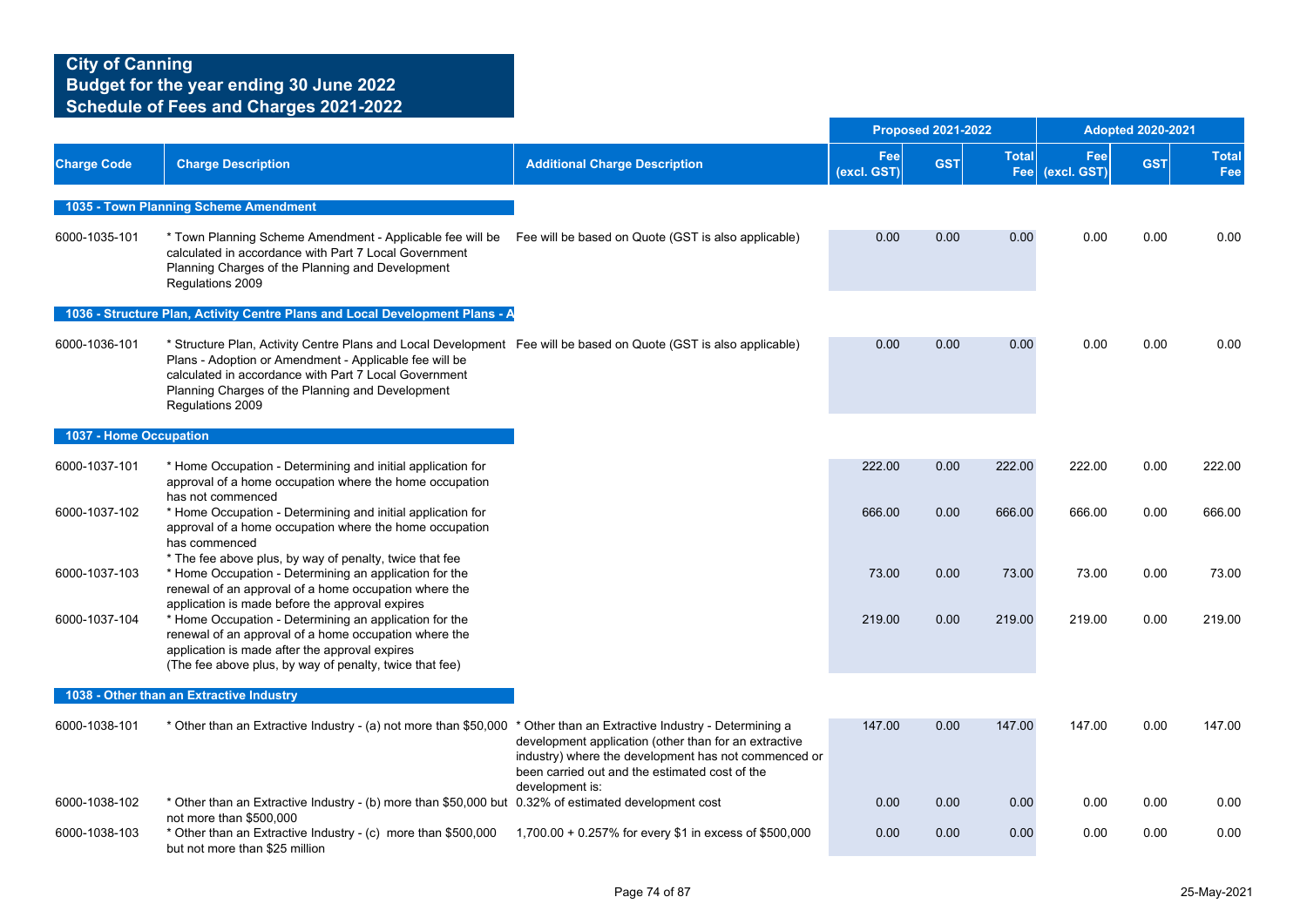|                            |                                                                                                                                                                                                                                                                                                                                                                                           |                                                           |                    | <b>Proposed 2021-2022</b> |                     |                    | <b>Adopted 2020-2021</b> |                     |
|----------------------------|-------------------------------------------------------------------------------------------------------------------------------------------------------------------------------------------------------------------------------------------------------------------------------------------------------------------------------------------------------------------------------------------|-----------------------------------------------------------|--------------------|---------------------------|---------------------|--------------------|--------------------------|---------------------|
| <b>Charge Code</b>         | <b>Charge Description</b>                                                                                                                                                                                                                                                                                                                                                                 | <b>Additional Charge Description</b>                      | Fee<br>(excl. GST) | <b>GST</b>                | <b>Total</b><br>Fee | Fee<br>(excl. GST) | <b>GST</b>               | <b>Total</b><br>Fee |
| 6000-1038-104              | * Other than an Extractive Industry - (d) more than \$25 million 7,161.00 + 0.206% for every \$1 in excess of \$2.5 million                                                                                                                                                                                                                                                               |                                                           | 0.00               | 0.00                      | 0.00                | 0.00               | 0.00                     | 0.00                |
| 6000-1038-105              | but not more than \$5 million<br>* Other than an Extractive Industry - (e) more than \$5 million                                                                                                                                                                                                                                                                                          | 12,633.00 + 0.123% for every \$1 in excess of \$5 million | 0.00               | 0.00                      | 0.00                | 0.00               | 0.00                     | 0.00                |
| 6000-1038-106              | but not more than \$215 million<br>* Other than an Extractive Industry - (f) more than \$215 million                                                                                                                                                                                                                                                                                      |                                                           | 34,196.00          | $0.00\,$                  | 34,196.00           | 34,196.00          | 0.00                     | 34,196.00           |
| 1039 - Extractive Industry |                                                                                                                                                                                                                                                                                                                                                                                           |                                                           |                    |                           |                     |                    |                          |                     |
| 6000-1039-101              | * Extractive Industry - Determining a development application<br>for an extractive industry where the development has not<br>commenced or been carried out                                                                                                                                                                                                                                |                                                           | 739.00             | 0.00                      | 739.00              | 739.00             | 0.00                     | 739.00              |
| 6000-1039-102              | * Extractive Industry - Determining a development application<br>for an extractive industry where the development has<br>commenced or been carried out                                                                                                                                                                                                                                    |                                                           | 2,217.00           | 0.00                      | 2,217.00            | 2,217.00           | 0.00                     | 2,217.00            |
| 6000-1039-103              | (The fee above plus, by way of penalty, twice that fee)<br>* Extractive Industry - Determination of an application for a<br>change of use or for an alteration or extension or change of a<br>non-conforming use where development is not occurring,<br>where the change or the alteration, extension or change has                                                                       |                                                           | 295.00             | 0.00                      | 295.00              | 295.00             | 0.00                     | 295.00              |
| 6000-1039-104              | not commenced or been carried out<br>* Extractive Industry - Determination of an application for a<br>change of use or for an alteration or extension or change of a<br>non-conforming use where development is not occurring,<br>where the change or the alteration, extension or change has<br>commenced or been carried out<br>(The fee above plus, by way of penalty, twice that fee) |                                                           | 885.00             | 0.00                      | 885.00              | 885.00             | 0.00                     | 885.00              |
|                            | 1040 - Amending or Cancelling Development Approval                                                                                                                                                                                                                                                                                                                                        |                                                           |                    |                           |                     |                    |                          |                     |
| 6000-1040-101              | * Amending or Cancelling Development Approval -<br>Determining an application to amend or cancel development<br>approval (10% of the original calculated development<br>application fee, with a minimum fee of \$147.00 up to a<br>maximum \$295.00)                                                                                                                                      |                                                           | 147.00             | 0.00                      | 147.00              | 147.00             | 0.00                     | 147.00              |
| 6000-1040-102              | * Amending or Cancelling Development Approval -                                                                                                                                                                                                                                                                                                                                           |                                                           | 295.00             | 0.00                      | 295.00              | 295.00             | 0.00                     | 295.00              |
|                            | 1041 - Planning Application Advertising Costs                                                                                                                                                                                                                                                                                                                                             |                                                           |                    |                           |                     |                    |                          |                     |
| 6000-1041-101              | Planning Application Advertising Costs - Advertising to<br>immediate adjoining and interfacing properties                                                                                                                                                                                                                                                                                 |                                                           | 80.00              | 8.00                      | 88.00               | 34.55              | 3.45                     | 38.00               |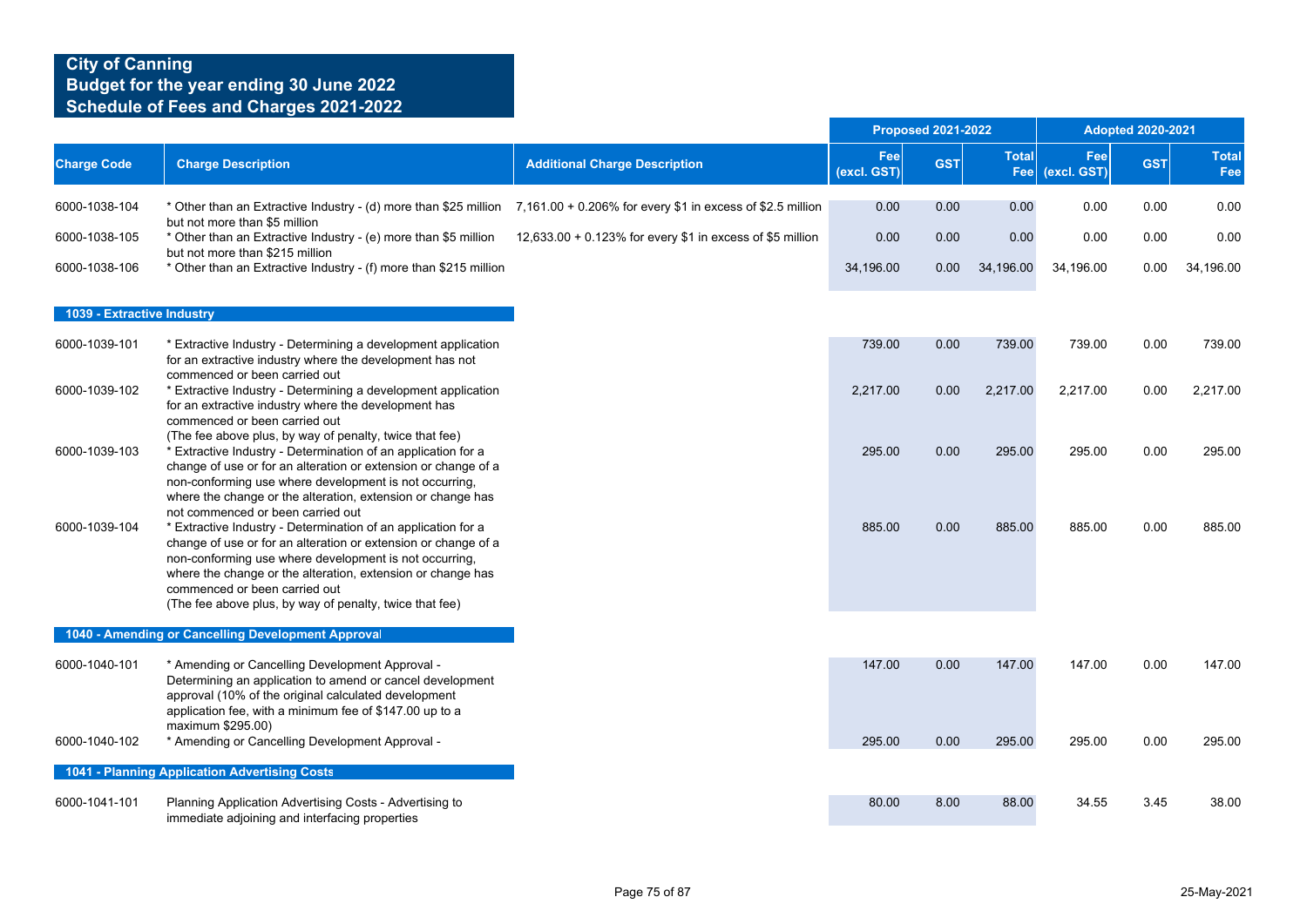|                    |                                                                                                                                                                                  |                                                                                                                                                                                                       |                    | <b>Proposed 2021-2022</b> |                     |                    | <b>Adopted 2020-2021</b> |                     |
|--------------------|----------------------------------------------------------------------------------------------------------------------------------------------------------------------------------|-------------------------------------------------------------------------------------------------------------------------------------------------------------------------------------------------------|--------------------|---------------------------|---------------------|--------------------|--------------------------|---------------------|
| <b>Charge Code</b> | <b>Charge Description</b>                                                                                                                                                        | <b>Additional Charge Description</b>                                                                                                                                                                  | Fee<br>(excl. GST) | <b>GST</b>                | <b>Total</b><br>Fee | Fee<br>(excl. GST) | <b>GST</b>               | <b>Total</b><br>Fee |
| 6000-1041-102      | Planning Application Advertising Costs - Advertising to<br>surrounding properties where the radius for referral is 100m or<br>greater                                            |                                                                                                                                                                                                       | 150.00             | 15.00                     | 165.00              | 79.09              | 7.91                     | 87.00               |
| 6000-1041-103      | Planning Application Advertising Costs - Advertising to<br>surrounding properties where the radius for referral is 200m or<br>greater                                            |                                                                                                                                                                                                       | 250.00             | 25.00                     | 275.00              | 159.09             | 15.91                    | 175.00              |
|                    | 1256 - Commercial Vehicle Parking Applications                                                                                                                                   |                                                                                                                                                                                                       |                    |                           |                     |                    |                          |                     |
| 6000-1256-101      | Commercial Vehicle Parking Applications - Initial Application                                                                                                                    |                                                                                                                                                                                                       | 250.00             | 0.00                      | 250.00              |                    |                          | New Fee             |
| 6000-1256-102      | Commercial Vehicle Parking Applications - Permit Per Annum                                                                                                                       |                                                                                                                                                                                                       | 100.00             | 0.00                      | 100.00              |                    |                          | New Fee             |
| 6000-1256-103      | Commercial Vehicle Parking Applications - Retrospective Fee: Retrospective Fee: If the truck parking has commenced<br>If the truck parking has commenced or has been carried out | or has been carried out, an additional amount, by way of<br>penalty, that is twice (2x) the amount of the maximum<br>fee payable for determination of the application specified<br>above is required. | 500.00             | 0.00                      | 500.00              |                    |                          | New Fee             |
| 6000-1256-104      | Commercial Vehicle Parking Applications - Expired Renewal                                                                                                                        | If the Truck Parking Approval to be renewed has<br>expired, an additional amount of \$250 by way of penalty<br>is required, in addition to the \$100.00 application<br>renewal fee above.             | 350.00             | 0.00                      | 350.00              |                    |                          | New Fee             |
|                    | 1257 - Development Assessment Panels                                                                                                                                             |                                                                                                                                                                                                       |                    |                           |                     |                    |                          |                     |
| 6000-1257-101      | Development Assessment Panel - Development Cost not less<br>than \$2 million and less than \$7 million                                                                           |                                                                                                                                                                                                       | 5,603.00           | 0.00                      | 5,603.00            |                    |                          | New Fee             |
| 6000-1257-102      | Development Assessment Panel - Development Cost not less<br>than \$7 million and less than \$10 million                                                                          |                                                                                                                                                                                                       | 8,650.00           | 0.00                      | 8,650.00            |                    |                          | New Fee             |
| 6000-1257-103      | Development Assessment Panel - Development Cost not less<br>than \$10 million and less than \$125 million                                                                        |                                                                                                                                                                                                       | 9,411.00           | 0.00                      | 9,411.00            |                    |                          | New Fee             |
| 6000-1257-104      | Development Assessment Panel - Development Cost not less<br>than \$125 million and less than \$15 million                                                                        |                                                                                                                                                                                                       | 9,680.00           | 0.00                      | 9,680.00            |                    |                          | New Fee             |
| 6000-1257-105      | Development Assessment Panel - Development Cost not less<br>than \$15 million and less than \$175 million                                                                        |                                                                                                                                                                                                       | 9,948.00           | 0.00                      | 9,948.00            |                    |                          | New Fee             |
| 6000-1257-106      | Development Assessment Panel - Development Cost not less<br>than \$175 million and less than \$20 million                                                                        |                                                                                                                                                                                                       | 10,218.00          | 0.00                      | 10,218.00           |                    |                          | New Fee             |
| 6000-1257-107      | Development Assessment Panel - Development Cost \$20<br>million or more                                                                                                          |                                                                                                                                                                                                       | 10,486.00          | 0.00                      | 10,486.00           |                    |                          | New Fee             |
| 6000-1257-108      | Development Assessment Panel - Application under<br>Regulation 17                                                                                                                |                                                                                                                                                                                                       | 241.00             | 0.00                      | 241.00              |                    |                          | New Fee             |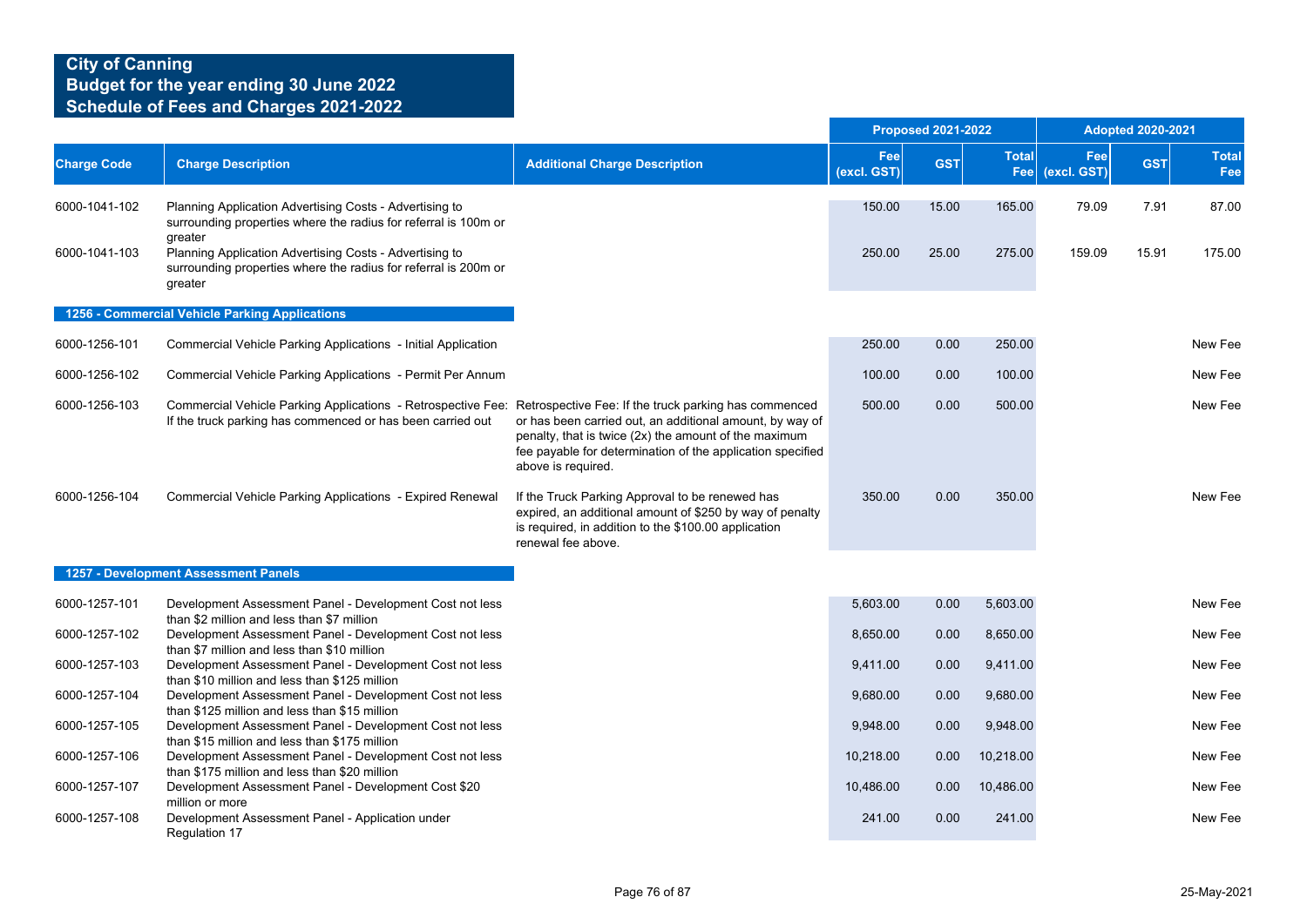|                               |                                                                                                                                                                     |                                                                                          |                    | <b>Proposed 2021-2022</b> |              |                        | <b>Adopted 2020-2021</b> |                     |
|-------------------------------|---------------------------------------------------------------------------------------------------------------------------------------------------------------------|------------------------------------------------------------------------------------------|--------------------|---------------------------|--------------|------------------------|--------------------------|---------------------|
| <b>Charge Code</b>            | <b>Charge Description</b>                                                                                                                                           | <b>Additional Charge Description</b>                                                     | Fee<br>(excl. GST) | <b>GST</b>                | <b>Total</b> | Fee<br>Fee (excl. GST) | <b>GST</b>               | <b>Total</b><br>Fee |
| 6250                          | <b>Building Services</b>                                                                                                                                            |                                                                                          |                    |                           |              |                        |                          |                     |
|                               | 1042 - Building Permit Application                                                                                                                                  |                                                                                          |                    |                           |              |                        |                          |                     |
| 6250-1042-102                 | * Building Permit Application - Uncertified Residential = 0.32%; * Building Permit Application - Of estimated value of<br>Minimum = $$105.00$                       | construction (inclusive of GST)                                                          | 105.00             | 0.00                      | 105.00       | 105.00                 | 0.00                     | 105.00              |
| 6250-1042-103                 | * Building Permit Application - Certified Residential = 0.19%;<br>Minimum fee = $$105.00$                                                                           | * Building Permit Application - Of estimated value of<br>construction (inclusive of GST) | 105.00             | 0.00                      | 105.00       | 105.00                 | 0.00                     | 105.00              |
| 6250-1042-104                 | * Building Permit Application - Commercial / Industrial = 0.09%; * Building Permit Application - Of estimated value of<br>Minimum fee \$105.00                      | construction (inclusive of GST)                                                          | 105.00             | 0.00                      | 105.00       | 105.00                 | 0.00                     | 105.00              |
| 6250-1042-105                 | * Building Permit Application - CTF = 0.20%; Only applies to<br>estimated values over \$20,000                                                                      | * Building Permit Application - Of estimated value of<br>construction (inclusive of GST) | 0.00               | 0.00                      | 0.00         | 0.00                   | 0.00                     | 0.00                |
| 6250-1042-106                 | * Building Permit Application - *Application to extend the time<br>during which a building permit has effect                                                        |                                                                                          | 105.00             | 0.00                      | 105.00       | 105.00                 | 0.00                     | 105.00              |
| 6250-1042-108                 | * Building Permit Application - Class 10 building or incidental<br>structure = $0.19\%$ ; Minimum fee of = \$105.00                                                 | * Building Permit Application - Of estimated value of<br>construction (inclusive of GST) | 105.00             | 0.00                      | 105.00       | 94.00                  | 0.00                     | 94.00               |
| 6250-1042-109                 | * Building Permit Application - Certificate of Building<br>Compliance - Unauthorised Spa / Barrier                                                                  |                                                                                          | 300.00             | 0.00                      | 300.00       | 300.00                 | 0.00                     | 300.00              |
| 6250-1042-110                 | * Building Permit Application - * Issue any permits or certificates<br>in relation to the Building Act 2011 and Building Regulations<br>not already mentioned above |                                                                                          | 105.00             | 0.00                      | 105.00       | 105.00                 | 0.00                     | 105.00              |
| 6250-1042-111                 | * Building Permit Application - Application as defined in<br>regulation 31 (for each building standard in respect of which a<br>declaration is sought)              |                                                                                          | 2,123.00           | 0.00                      | 2,123.00     | 2,123.00               | 0.00                     | 2,123.00            |
| 6250-1042-112                 | * Building Permit Application - Amend Building Permit - Builder<br>/ Permit Details                                                                                 |                                                                                          | 105.00             | 0.00                      | 105.00       | 150.00                 | 0.00                     | 150.00              |
| 1043 - Building Services Levy |                                                                                                                                                                     |                                                                                          |                    |                           |              |                        |                          |                     |
| 6250-1043-106                 | Building Services Levy - Authorised works - \$6165 for works<br>valued below \$45,000 and 0137% for work valued over<br>\$45,000                                    |                                                                                          | 61.65              | 0.00                      | 61.65        | 61.65                  | 0.00                     | 61.65               |
| 6250-1043-107                 | Building Services Levy - Unauthorised works - \$12300 for<br>works valued below \$45,000 and 0274% for work valued over<br>\$45,000                                 |                                                                                          | 123.00             | 0.00                      | 123.00       | 123.00                 | 0.00                     | 123.00              |
| 6250-1043-108                 | Building Services Levy - Occupancy Permits and Building<br><b>Approval Certificates</b>                                                                             |                                                                                          | 61.65              | 0.00                      | 61.65        | 61.65                  | 0.00                     | 61.65               |
| 6250-1043-109                 | Building Services Levy - Building Construction Industry<br><b>Training Fund Levy</b>                                                                                | $>$ \$20,000 x 0.2                                                                       | 0.00               | 0.00                      | 0.00         | 0.00                   | 0.00                     | 0.00                |
| 6250-1043-110                 | Building Services Levy - *Application to extend the time during<br>which a building or demolition permit has effect                                                 |                                                                                          | 105.00             | 0.00                      | 105.00       | 105.00                 | 0.00                     | 105.00              |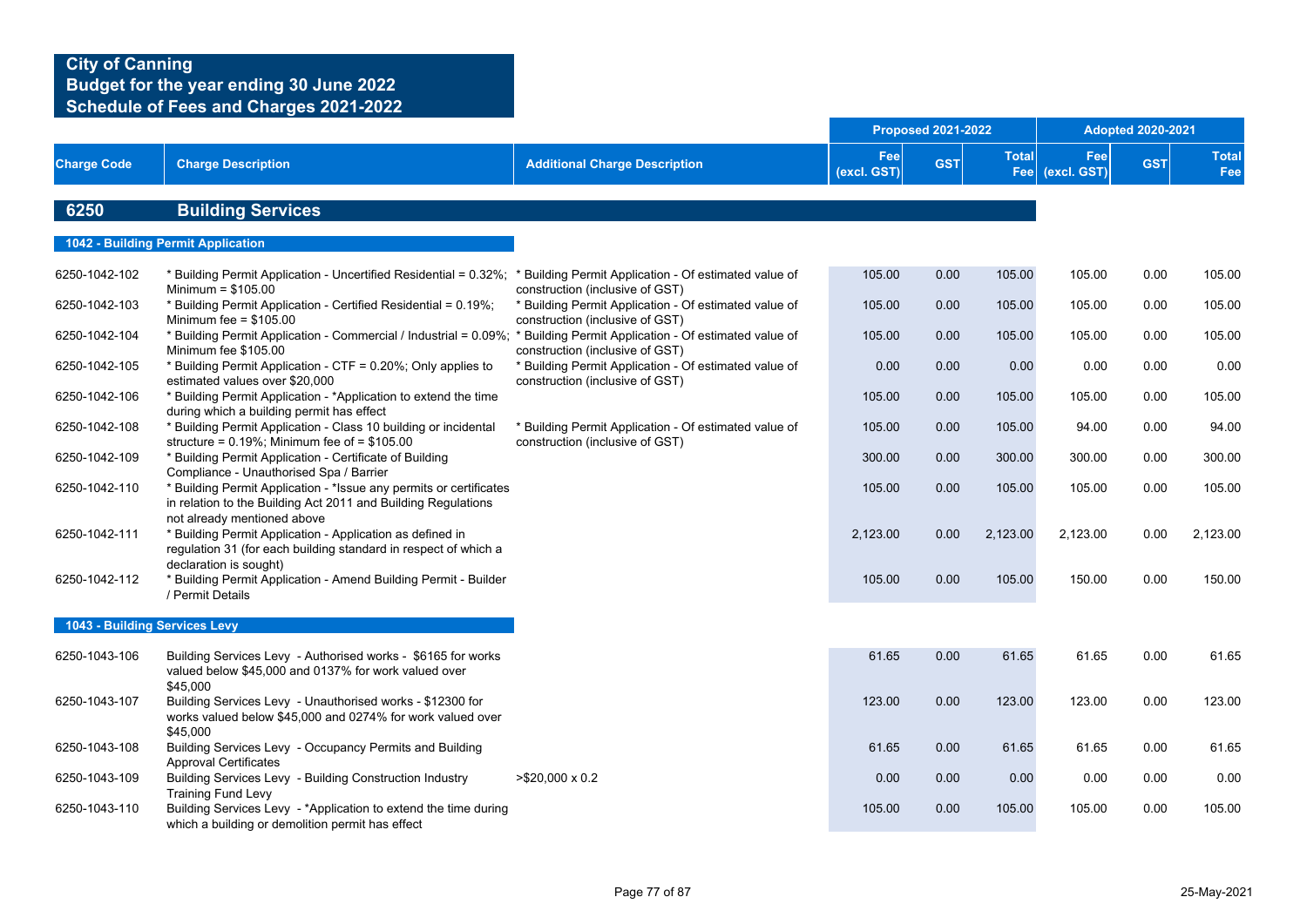|                                                 |                                                                                                                                                                    |                                      |                         | <b>Proposed 2021-2022</b> |                         |                         | <b>Adopted 2020-2021</b> |                         |
|-------------------------------------------------|--------------------------------------------------------------------------------------------------------------------------------------------------------------------|--------------------------------------|-------------------------|---------------------------|-------------------------|-------------------------|--------------------------|-------------------------|
| <b>Charge Code</b>                              | <b>Charge Description</b>                                                                                                                                          | <b>Additional Charge Description</b> | Fee<br>(excl. GST)      | <b>GST</b>                | <b>Total</b>            | Fee<br>Fee (excl. GST)  | <b>GST</b>               | <b>Total</b><br>Fee     |
| <b>1044 - Occupancy Permits</b>                 |                                                                                                                                                                    |                                      |                         |                           |                         |                         |                          |                         |
| 6250-1044-101<br>6250-1044-102                  | * Occupancy Permits - Completed building<br>* Occupancy Permits - Incomplete building - Temporary Permit                                                           |                                      | 105.00<br>105.00        | 0.00<br>0.00              | 105.00<br>105.00        | 105.00<br>105.00        | 0.00<br>0.00             | 105.00<br>105.00        |
| 6250-1044-103                                   | * Occupancy Permits - Modification - for additional use of a<br>building on a temporary basis                                                                      |                                      | 105.00                  | 0.00                      | 105.00                  | 105.00                  | 0.00                     | 105.00                  |
| 6250-1044-104                                   | * Occupancy Permits - Replacement - for permanent change<br>of the buildings use or classification                                                                 |                                      | 105.00                  | 0.00                      | 105.00                  | 105.00                  | 0.00                     | 105.00                  |
| 6250-1044-105                                   | * Occupancy Permits - Unauthorised work = 0.18% of<br>estimated value of construction (inclusive of GST)<br>Minimum fee \$105                                      |                                      | 105.00                  | 0.00                      | 105.00                  | 105.00                  | 0.00                     | 105.00                  |
| 6250-1044-106<br>6250-1044-107                  | * Occupancy Permits - Existing building<br>* Occupancy Permits - Application to extend the time during                                                             |                                      | 105.00<br>105.00        | 0.00<br>0.00              | 105.00<br>105.00        | 105.00<br>105.00        | 0.00<br>0.00             | 105.00<br>105.00        |
| 6250-1044-108                                   | which an Occupancy Permit has effect<br>* Occupancy Permits - Fast Track Fee                                                                                       |                                      | 160.00                  | 16.00                     | 176.00                  | 150.00                  | 15.00                    | 165.00                  |
|                                                 | 1045 - Building Approval Certificate                                                                                                                               |                                      |                         |                           |                         |                         |                          |                         |
| 6250-1045-101                                   | * Building Approval Certificate - Unauthorised work - 0.38% of<br>estimated value of construction (inclusive of GST)<br>Minimum fee \$97.70                        |                                      | 105.00                  | 0.00                      | 105.00                  | 105.00                  | 0.00                     | 105.00                  |
| 6250-1045-102                                   | * Building Approval Certificate - Existing building where<br>unauthorised work has not been done                                                                   |                                      | 105.00                  | 0.00                      | 105.00                  | 105.00                  | 0.00                     | 105.00                  |
| 6250-1045-103                                   | * Building Approval Certificate - Application to extend the time<br>during which a Building Approval Certificate has effect                                        |                                      | 105.00                  | 0.00                      | 105.00                  | 105.00                  | 0.00                     | 105.00                  |
| 6250-1045-104                                   | * Building Approval Certificate - Occupancy Permit or Building<br>Approval Certificate for registration of a strata scheme, plan of<br>a resubdivision             |                                      | 115.00                  | 0.00                      | 115.00                  | 115.00                  | 0.00                     | 115.00                  |
| 1046 - Caravan Park Act                         |                                                                                                                                                                    |                                      |                         |                           |                         |                         |                          |                         |
| 6250-1046-101<br>6250-1046-102<br>6250-1046-103 | * Caravan Park Act - Application for Park Home<br>* Caravan Park Act - Application for Caravan Park Carport<br>* Caravan Park Act - Application for Caravan Annexe |                                      | 75.00<br>40.00<br>40.00 | 0.00<br>0.00<br>0.00      | 75.00<br>40.00<br>40.00 | 75.00<br>40.00<br>40.00 | 0.00<br>0.00<br>0.00     | 75.00<br>40.00<br>40.00 |
| 1047 - Smoke Alarms                             |                                                                                                                                                                    |                                      |                         |                           |                         |                         |                          |                         |
| 6250-1047-101                                   | Smoke Alarms - Application for Alternative Smoke Alarm<br>System                                                                                                   |                                      | 179.40                  | 0.00                      | 179.40                  | 179.40                  | 0.00                     | 179.40                  |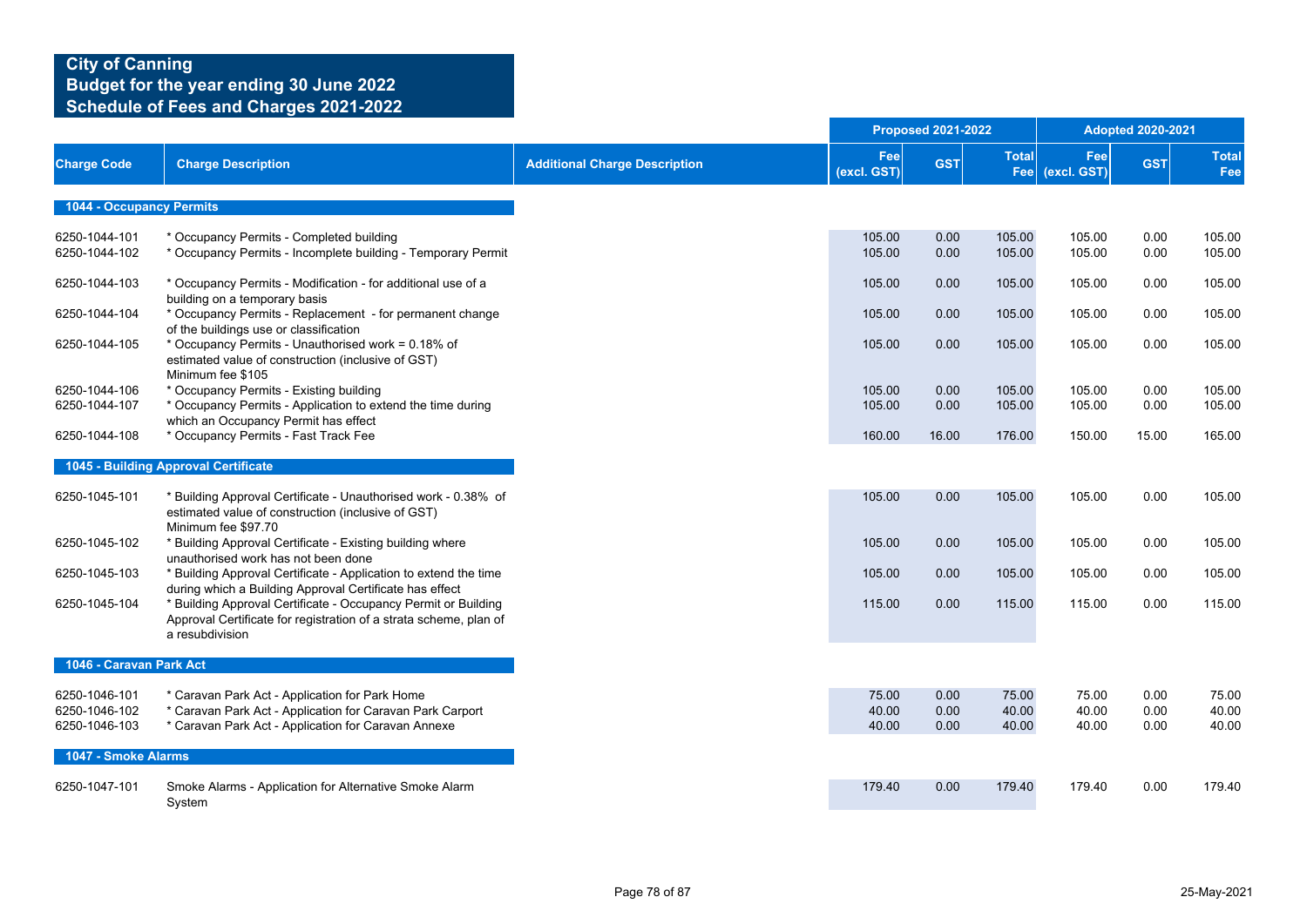|                            |                                                                                                                                             |                                      |                    | <b>Proposed 2021-2022</b> |              |                        | <b>Adopted 2020-2021</b> |                     |
|----------------------------|---------------------------------------------------------------------------------------------------------------------------------------------|--------------------------------------|--------------------|---------------------------|--------------|------------------------|--------------------------|---------------------|
| <b>Charge Code</b>         | <b>Charge Description</b>                                                                                                                   | <b>Additional Charge Description</b> | Fee<br>(excl. GST) | <b>GST</b>                | <b>Total</b> | Fee<br>Fee (excl. GST) | <b>GST</b>               | <b>Total</b><br>Fee |
| 1048 - Administration Fees |                                                                                                                                             |                                      |                    |                           |              |                        |                          |                     |
| 6250-1048-101              | Administration Fees - Building Records / Septic Tank Search                                                                                 |                                      | 100.00             | 10.00                     | 110.00       | 0.00                   | 0.00                     | 0.00                |
| 6250-1048-102              | Administration Fees - Fees cover cost of search and first five<br>sheets printed - extra sheets see cost for Building plan copying<br>below |                                      | 100.00             | 10.00                     | 110.00       | 0.00                   | 0.00                     | 0.00                |
| 6250-1048-103              | Administration Fees - Residential (include HII)                                                                                             |                                      | 100.00             | 10.00                     | 110.00       | 90.00                  | 9.00                     | 99.00               |
| 6250-1048-104              | Administration Fees - Commercial / Industrial                                                                                               |                                      | 150.00             | 15.00                     | 165.00       | 90.00                  | 9.00                     | 99.00               |
| 6250-1048-105              | Administration Fees - Building Plan Copying<br>Note: First five sheets included in search fee                                               |                                      | 0.00               | 0.00                      | 0.00         | 0.00                   | 0.00                     | 0.00                |
| 6250-1048-106              | Administration Fees - A4 and A3 (black and white) - per sheet                                                                               |                                      | 3.00               | 0.30                      | 3.30         | 3.00                   | 0.30                     | 3.30                |
| 6250-1048-107              | Administration Fees - A4 and A3 (colour) - per sheet                                                                                        |                                      | 5.00               | 0.50                      | 5.50         | 5.00                   | 0.50                     | 5.50                |
| 6250-1048-108              | Administration Fees - Building Approval Data                                                                                                |                                      | 0.00               | 0.00                      | 0.00         | 0.00                   | 0.00                     | 0.00                |
| 6250-1048-109              | Administration Fees - Per month                                                                                                             |                                      | 20.00              | 2.00                      | 22.00        | 20.00                  | 2.00                     | 22.00               |
| 6250-1048-110              | Administration Fees - Per year                                                                                                              |                                      | 120.00             | 12.00                     | 132.00       | 120.00                 | 12.00                    | 132.00              |
| 6250-1048-111              | Administration Fees - General inspections - \$120.00 per hour                                                                               |                                      | 125.00             | 0.00                      | 125.00       | 122.40                 | 0.00                     | 122.40              |
| 6250-1048-112              | Administration Fees - Pre lodgement assessment / Request for<br>clearance of planning conditions on DA - \$150.00                           |                                      | 160.00             | 0.00                      | 160.00       | 155.00                 | 0.00                     | 155.00              |
| 6250-1048-113              | Administration Fees - Scanning of Plans & Documents if not<br>lodged electronically (All Building Permit and Demolition<br>Applications)    |                                      | 45.45              | 4.55                      | 50.00        | 45.45                  | 4.54                     | 50.00               |
| 1049 - Demolition Permit   |                                                                                                                                             |                                      |                    |                           |              |                        |                          |                     |
| 6250-1049-101              | * Demolition Permit - Class 1 or Class 10 building or incidental<br>structure                                                               |                                      | 105.00             | 0.00                      | 105.00       | 105.00                 | 0.00                     | 105.00              |
| 6250-1049-102              | * Demolition Permit - Class 2 to Class 9 building or incidental<br>structure (per storey)                                                   |                                      | 105.00             | 0.00                      | 105.00       | 105.00                 | 0.00                     | 105.00              |
| 6250-1049-103              | * Demolition Permit - *Application to extend the time during<br>which a demolition permit has effect                                        |                                      | 105.00             | 0.00                      | 105.00       | 105.00                 | 0.00                     | 105.00              |
| 1050 - Footpaths and Kerbs |                                                                                                                                             |                                      |                    |                           |              |                        |                          |                     |
| 6250-1050-101              | Footpaths and Kerbs Inspection Fee                                                                                                          |                                      | 145.00             | 14.50                     | 159.50       | 143.00                 | 14.30                    | 157.30              |
| 1051 - Local Laws Fees     |                                                                                                                                             |                                      |                    |                           |              |                        |                          |                     |
| 6250-1051-101              | Application for Sign - Application for Sign                                                                                                 |                                      | 0.00               | 0.00                      | 0.00         | 0.00                   | 0.00                     | 0.00                |
| 6250-1051-102              | Application for Sign - Non-charity/community group                                                                                          |                                      | 140.17             | 14.02                     | 154.19       | 140.16                 | 14.02                    | 154.18              |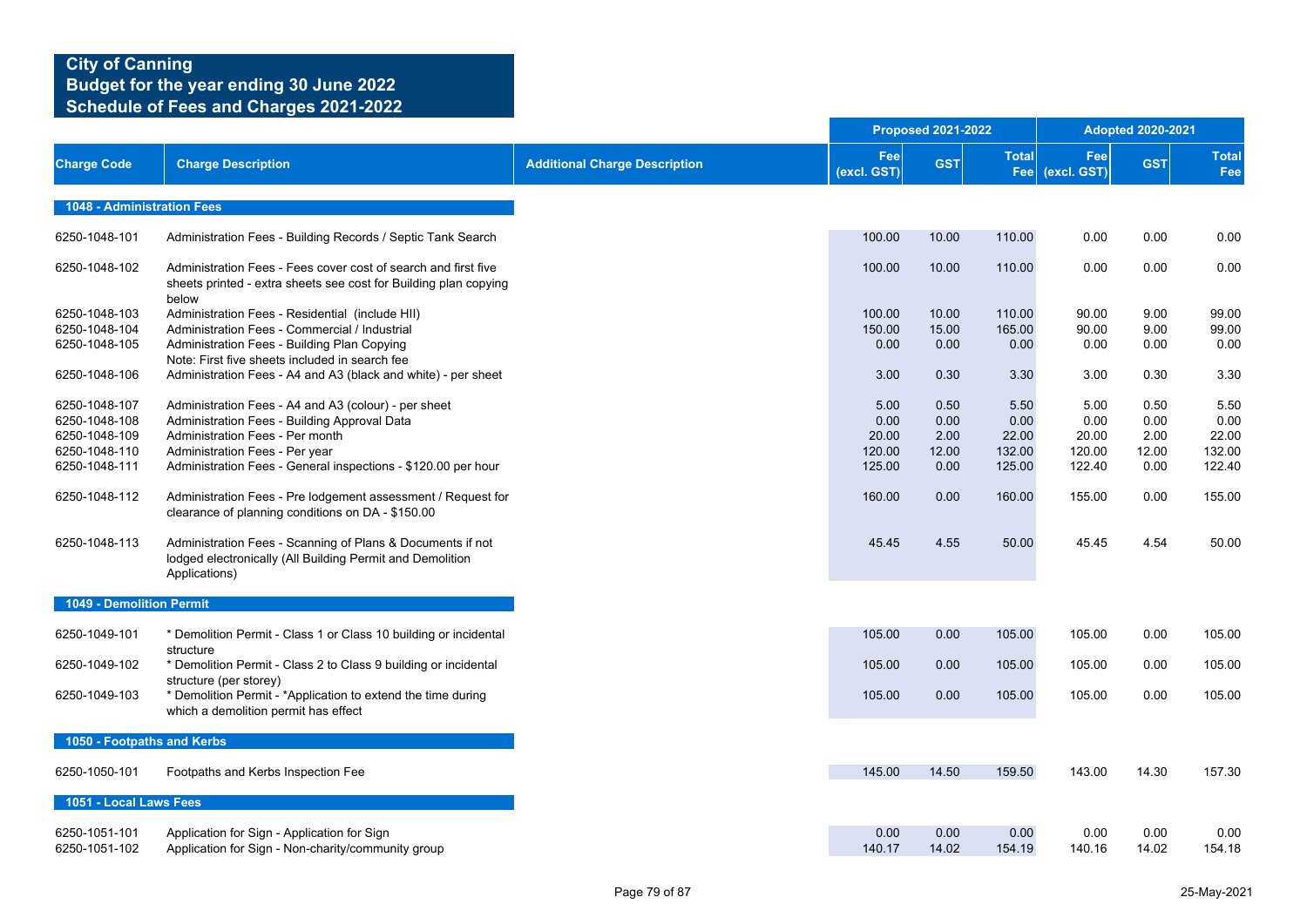|                                                 |                                                                                                                                                            |                                      |                          | <b>Proposed 2021-2022</b> |                          |                                     | <b>Adopted 2020-2021</b> |                          |
|-------------------------------------------------|------------------------------------------------------------------------------------------------------------------------------------------------------------|--------------------------------------|--------------------------|---------------------------|--------------------------|-------------------------------------|--------------------------|--------------------------|
| <b>Charge Code</b>                              | <b>Charge Description</b>                                                                                                                                  | <b>Additional Charge Description</b> | Fee<br>(excl. GST)       | <b>GST</b>                | Total                    | Fee <sup>1</sup><br>Fee (excl. GST) | <b>GST</b>               | <b>Total</b><br>Fee      |
| 6250-1051-103<br>6250-1051-104<br>6250-1051-105 | Application for Sign - Community group<br>Local Laws Fees - Application for Verge Permit<br>Local Laws Fees - Application for Verge Permit - Retrospective |                                      | 0.00<br>285.95<br>372.30 | 0.00<br>28.60<br>37.23    | 0.00<br>314.55<br>409.53 | 0.00<br>285.95<br>372.30            | 0.00<br>28.59<br>37.23   | 0.00<br>314.54<br>409.53 |
| 6250-1051-106                                   | Local Laws Fees - Front Fence Application variation to Local<br>Law & Overheight Fence Variation to Local Law                                              |                                      | 171.00                   | 0.00                      | 171.00                   | 171.00                              | 0.00                     | 171.00                   |

### **6500 Public Health & Amenity**

#### **1052 - Food Act**

| 6500-1052-101                  | Section 140 pro rata on proclamation - Notification under Food<br>Act 2008                                                                                                                                                               | 80.00            | 0.00         | 80.00            | 75.50        | 0.00         | 75.50        |
|--------------------------------|------------------------------------------------------------------------------------------------------------------------------------------------------------------------------------------------------------------------------------------|------------------|--------------|------------------|--------------|--------------|--------------|
| 6500-1052-102                  | Section 140 pro rata on proclamation - Registration of Food<br>Business (New Business Approval)                                                                                                                                          | 235.00           | 0.00         | 235.00           | 230.00       | 0.00         | 230.00       |
| 6500-1052-103<br>6500-1052-104 | Food Business Registration (Annual) - High Risk Business<br>Food Business Registration (Annual) - Medium Risk Business                                                                                                                   | 415.00<br>330.00 | 0.00<br>0.00 | 415.00<br>330.00 | 0.00<br>0.00 | 0.00<br>0.00 | 0.00<br>0.00 |
| 6500-1052-105<br>6500-1052-106 | Food Business Registration (Annual) - Low Risk Business<br>Food Business Registration (Annual) - Family Day Care &<br>School Canteen P&C Operated                                                                                        | 192.00<br>135.00 | 0.00<br>0.00 | 192.00<br>135.00 | 0.00<br>0.00 | 0.00<br>0.00 | 0.00<br>0.00 |
| 6500-1052-107<br>6500-1052-108 | Food Business Registration (Annual) - Child Care Centre<br>Food Business Registration (Annual) - Late Fee per month<br>after deadline (Annual Invoicing Food, Offensive Trade,<br>Caravan Park, Lodging House, Stables, Food Businesses) | 330.00<br>52.00  | 0.00<br>0.00 | 330.00<br>52.00  | 0.00<br>0.00 | 0.00<br>0.00 | 0.00<br>0.00 |
| 6500-1052-109                  | Food Business Registration (Annual) - Re-Inspection Fee per<br>Routine Inspection applied after annual inspections completed                                                                                                             | 95.50            | 0.00         | 95.50            | 0.00         | 0.00         | 0.00         |
| 6500-1052-110                  | (per hour or part thereof) minimum fee = $$50.00$<br>Food Business Registration (Annual) - Inspection Fee<br>Improvement Notice s62                                                                                                      | 95.50            | 0.00         | 95.50            | 0.00         | 0.00         | 0.00         |
| 6500-1052-111                  | Minimum fee = $$50.00$ (per hour or part thereof)<br>Food Business Registration (Annual) - Inspection Fee<br>Prohibition Order s65<br>Minimum Fee = $$50.00$ (per hour or part thereof)                                                  | 95.50            | 0.00         | 95.50            | 0.00         | 0.00         | 0.00         |
|                                | 1053 - Food Business Registration Canning Vale Markets                                                                                                                                                                                   |                  |              |                  |              |              |              |
| 6500-1053-101                  | Food Business Registration Canning Vale Markets - Food<br><b>Business Notification</b>                                                                                                                                                   | 65.00            | 0.00         | 65.00            | 62.30        | 0.00         | 62.30        |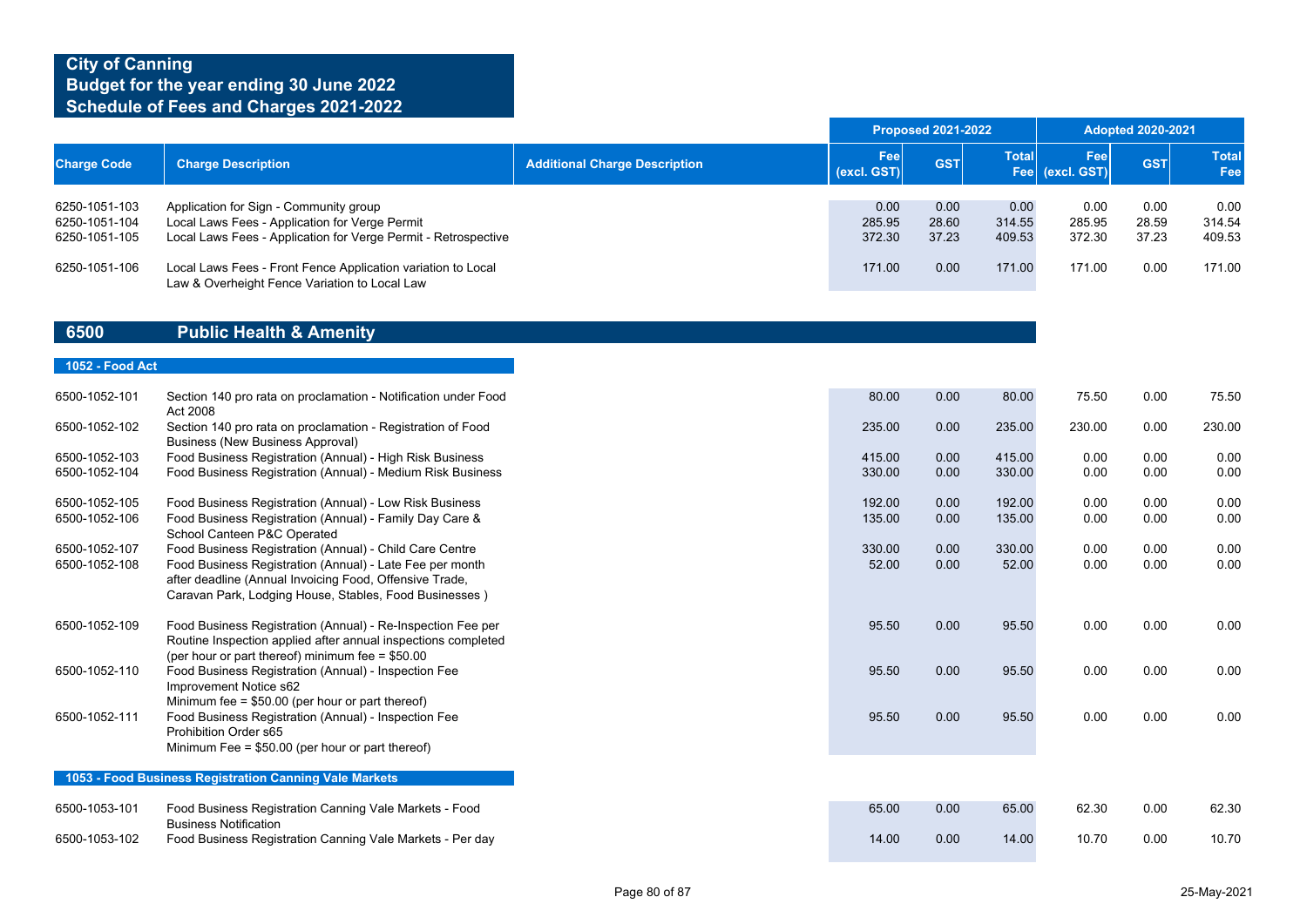|                          |                                                                                                                                           |                                      |                    | <b>Proposed 2021-2022</b> |              | <b>Adopted 2020-2021</b> |            |                     |
|--------------------------|-------------------------------------------------------------------------------------------------------------------------------------------|--------------------------------------|--------------------|---------------------------|--------------|--------------------------|------------|---------------------|
| <b>Charge Code</b>       | <b>Charge Description</b>                                                                                                                 | <b>Additional Charge Description</b> | Fee<br>(excl. GST) | <b>GST</b>                | <b>Total</b> | Fee<br>Fee (excl. GST)   | <b>GST</b> | <b>Total</b><br>Fee |
| 6500-1053-103            | Food Business Registration Canning Vale Markets - Per 3                                                                                   |                                      | 145.00             | 0.00                      | 145.00       | 135.00                   | 0.00       | 135.00              |
| 6500-1053-104            | month period (trading 1 day per week)<br>Food Business Registration Canning Vale Markets - Per 6<br>month period (trading 1 day per week) |                                      | 265.00             | 0.00                      | 265.00       | 243.00                   | 0.00       | 243.00              |
| 6500-1053-105            | Food Business Registration Canning Vale Markets - Per 12<br>month period (trading 1 day per week)                                         |                                      | 475.00             | 0.00                      | 475.00       | 459.00                   | 0.00       | 459.00              |
| 1054 - Public Health Act |                                                                                                                                           |                                      |                    |                           |              |                          |            |                     |
| 6500-1054-101            | *Annual Registration Fees - Fish and Shellfish Processing                                                                                 |                                      | 298.00             | 0.00                      | 298.00       | 298.00                   | 0.00       | 298.00              |
| 6500-1054-102            | *Annual Registration Fees - Laundries, dry cleaning<br>establishments                                                                     |                                      | 147.00             | 0.00                      | 147.00       | 147.00                   | 0.00       | 147.00              |
| 6500-1054-103            | *Annual Registration Fees - Poultry Processing<br>Establishments, Poultry and Rabbit Farms                                                |                                      | 298.00             | 0.00                      | 298.00       | 298.00                   | 0.00       | 298.00              |
| 6500-1054-104            | *Annual Registration Fees - Fellmongeries                                                                                                 |                                      | 171.00             | 0.00                      | 171.00       | 171.00                   | 0.00       | 171.00              |
| 6500-1054-105            | *Annual Registration Fees - Manure Works and Artificial<br>Manure Depots                                                                  |                                      | 211.00             | 0.00                      | 211.00       | 211.00                   | 0.00       | 211.00              |
| 6500-1054-106            | *Annual Registration Fees - Slaughterhouses                                                                                               |                                      | 298.00             | 0.00                      | 298.00       | 298.00                   | 0.00       | 298.00              |
| 6500-1054-107            | *Annual Registration Fees - Bone Mills and Places for Storing,<br>drying or preserving bones                                              |                                      | 171.00             | 0.00                      | 171.00       | 171.00                   | 0.00       | 171.00              |
| 6500-1054-108            | *Annual Registration Fees - Fat melting, fat extracting<br>establishments                                                                 |                                      | 298.00             | 0.00                      | 298.00       | 298.00                   | 0.00       | 298.00              |
| 6500-1054-109            | *Annual Registration Fees - Blood Drying                                                                                                  |                                      | 171.00             | 0.00                      | 171.00       | 171.00                   | 0.00       | 171.00              |
| 6500-1054-110            | *Annual Registration Fees - Fish Curing Establishments                                                                                    |                                      | 211.00             | 0.00                      | 211.00       | 211.00                   | 0.00       | 211.00              |
| 6500-1054-111            | *Annual Registration Fees - Bone Merchant Premises                                                                                        |                                      | 171.00             | 0.00                      | 171.00       | 171.00                   | 0.00       | 171.00              |
| 6500-1054-112            | *Annual Registration Fees - Flock Factories                                                                                               |                                      | 171.00             | 0.00                      | 171.00       | 171.00                   | 0.00       | 171.00              |
| 6500-1054-113            | *Annual Registration Fees - Knackeries                                                                                                    |                                      | 298.00             | 0.00                      | 298.00       | 298.00                   | 0.00       | 298.00              |
| 6500-1054-114            | *Annual Registration Fees - Piggery                                                                                                       |                                      | 298.00             | 0.00                      | 298.00       | 298.00                   | 0.00       | 298.00              |
| 6500-1054-115            | *Annual Registration Fees - Any other offensive trade not<br>Specified                                                                    |                                      | 298.00             | 0.00                      | 298.00       | 298.00                   | 0.00       | 298.00              |
| 6500-1054-116            | *Annual Registration Fees - Application for Analytical Results<br>(section 246ZJ)                                                         |                                      | 43.00              | 0.00                      | 43.00        | 43.00                    | 0.00       | 43.00               |
| 6500-1054-117            | *Annual Registration Fees - Lodging House Registration                                                                                    |                                      | 200.00             | 0.00                      | 200.00       | 200.00                   | 0.00       | 200.00              |
| 6500-1054-118            | *Annual Registration Fees - Lodging House Transfer                                                                                        |                                      | 50.00              | 0.00                      | 50.00        | 50.00                    | 0.00       | 50.00               |
| 6500-1054-119            | *Annual Registration Fees - Caravan Park Registration                                                                                     |                                      | 200.00             | 0.00                      | 200.00       | 200.00                   | 0.00       | 200.00              |
| 6500-1054-120            | *Annual Registration Fees - Stable Registration                                                                                           |                                      | 0.00               | 0.00                      | 0.00         | 0.00                     | 0.00       | 0.00                |
| 6500-1054-121            | *Annual Registration Fees - Meat Inspection Charge per<br>carcass                                                                         |                                      | 1.30               | 0.13                      | 1.43         | 1.30                     | 0.13       | 1.43                |
|                          | 1055 - Septic Tank Application                                                                                                            |                                      |                    |                           |              |                          |            |                     |
| 6500-1055-101            | *Septic Tank Application - Local Government Septic Tank                                                                                   |                                      | 118.00             | 0.00                      | 118.00       | 118.00                   | 0.00       | 118.00              |
|                          | Application                                                                                                                               |                                      |                    |                           |              |                          |            |                     |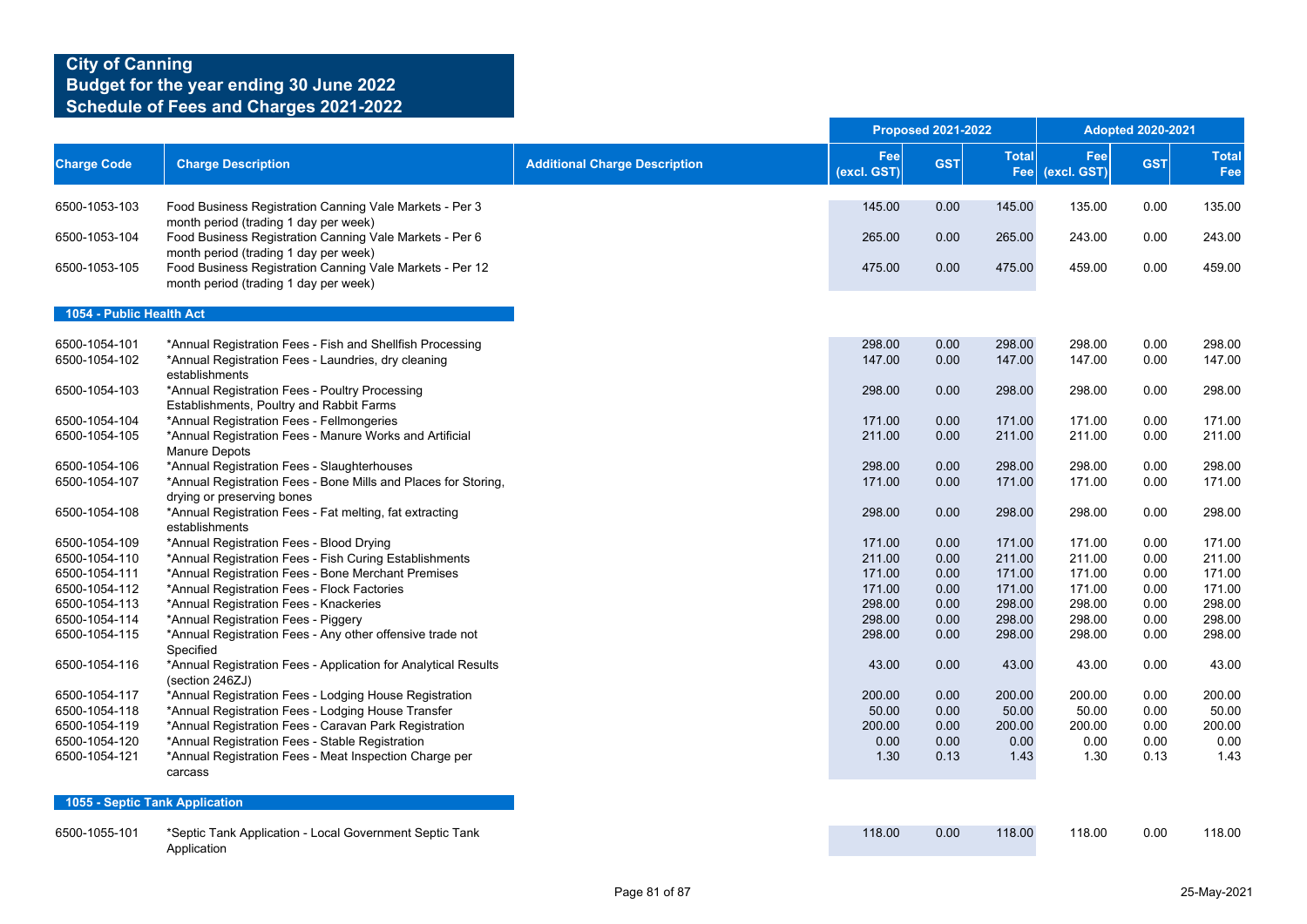|                    |                                                                                                                                                                                                                |                                                |                    | <b>Proposed 2021-2022</b> |                            |                    | <b>Adopted 2020-2021</b> |                     |
|--------------------|----------------------------------------------------------------------------------------------------------------------------------------------------------------------------------------------------------------|------------------------------------------------|--------------------|---------------------------|----------------------------|--------------------|--------------------------|---------------------|
| <b>Charge Code</b> | <b>Charge Description</b>                                                                                                                                                                                      | <b>Additional Charge Description</b>           | Fee<br>(excl. GST) | <b>GST</b>                | <b>Total</b><br><b>Fee</b> | Fee<br>(excl. GST) | <b>GST</b>               | <b>Total</b><br>Fee |
| 6500-1055-102      | *Septic Tank Application - Issuing Permit to Use Apparatus                                                                                                                                                     |                                                | 118.00             | 0.00                      | 118.00                     | 118.00             | 0.00                     | 118.00              |
| 6500-1055-103      | *Septic Tank Application - Local Government Report                                                                                                                                                             |                                                | 110.00             | 0.00                      | 110.00                     | 110.00             | 0.00                     | 110.00              |
|                    | 1056 - Public Building Certificate of Approval                                                                                                                                                                 |                                                |                    |                           |                            |                    |                          |                     |
| 6500-1056-101      | Public Building Certificate of Approval - Application for<br>Maximum Accommodation Certificate (Form 4) - Application for<br>Maximum Accommodation Certificate (Form 4)                                        | Reg 6 Health Public Buildings Regulations 1992 | 150.00             | 0.00                      | 150.00                     | 150.00             | 0.00                     | 150.00              |
| 6500-1056-102      | Public Building Certificate of Approval - Application for<br>Maximum Accommodation Certificate (Form 4) - 0-100 persons                                                                                        | Reg 6 Health Public Buildings Regulations 1992 | 92.00              | 0.00                      | 92.00                      | 91.62              | 0.00                     | 91.62               |
| 6500-1056-103      | Public Building Certificate of Approval - Application for<br>Maximum Accommodation Certificate (Form 4) - 101-1000                                                                                             | Reg 6 Health Public Buildings Regulations 1992 | 160.00             | 0.00                      | 160.00                     | 157.80             | 0.00                     | 157.80              |
| 6500-1056-104      | persons<br>Public Building Certificate of Approval - Application for<br>Maximum Accommodation Certificate (Form 4) - 1001-2000                                                                                 | Reg 6 Health Public Buildings Regulations 1992 | 260.00             | 0.00                      | 260.00                     | 259.60             | 0.00                     | 259.60              |
| 6500-1056-105      | persons<br>Public Building Certificate of Approval - Application for<br>Maximum Accommodation Certificate (Form 4) - 2001-3000                                                                                 | Reg 6 Health Public Buildings Regulations 1992 | 370.00             | 0.00                      | 370.00                     | 366.48             | 0.00                     | 366.48              |
| 6500-1056-106      | persons<br>Public Building Certificate of Approval - Application for<br>Maximum Accommodation Certificate (Form 4) - 3001-4000                                                                                 | Reg 6 Health Public Buildings Regulations 1992 | 475.00             | 0.00                      | 475.00                     | 473.37             | 0.00                     | 473.37              |
| 6500-1056-107      | persons<br>Public Building Certificate of Approval - Application for<br>Maximum Accommodation Certificate (Form 4) - 4001-5000                                                                                 | Reg 6 Health Public Buildings Regulations 1992 | 575.00             | 0.00                      | 575.00                     | 575.17             | 0.00                     | 575.17              |
| 6500-1056-108      | persons<br>Public Building Certificate of Approval - Application for<br>Maximum Accommodation Certificate (Form 4) - Over 5000                                                                                 | Reg 6 Health Public Buildings Regulations 1992 | 825.00             | 0.00                      | 825.00                     | 825.60             | 0.00                     | 825.60              |
| 6500-1056-109      | persons<br>Public Building Certificate of Approval - Application for<br>Maximum Accommodation Certificate (Form 4) - Application to                                                                            | Reg 6 Health Public Buildings Regulations 1992 | 125.00             | 0.00                      | 125.00                     | 124.60             | 0.00                     | 124.60              |
| 6500-1056-110      | vary approval (reg9) nonlicensed premise<br>Public Building Certificate of Approval - Application for<br>Maximum Accommodation Certificate (Form 4) - Application to<br>vary approval (reg9) licensed premises | Reg 6 Health Public Buildings Regulations 1992 | 250.00             | 0.00                      | 250.00                     | 249.00             | 0.00                     | 249.00              |
|                    | 1057 - Annual Inspections (Other than Food Businesses)                                                                                                                                                         |                                                |                    |                           |                            |                    |                          |                     |
| 6500-1057-101      | Annual Inspections (Other than Food Businesses) - Per hour or<br>part thereof unless stated;<br>Minimum Fee = $$50.00$                                                                                         |                                                | 95.50              | 0.00                      | 95.50                      | 0.00               | 0.00                     | 0.00                |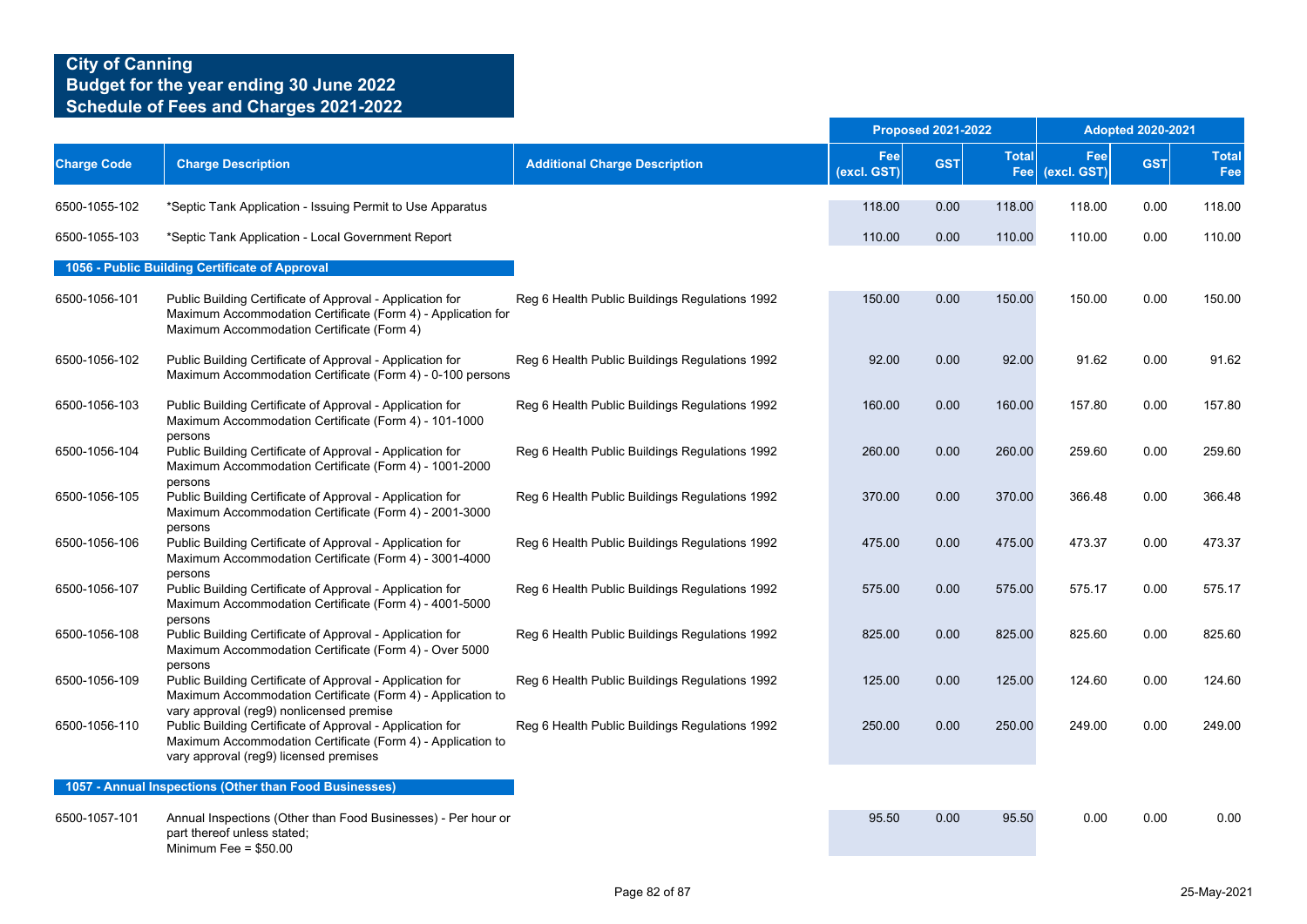|                    |                                                                                                                                                                                                            |                                                                          | <b>Proposed 2021-2022</b> |            |              | <b>Adopted 2020-2021</b> |            |                     |  |
|--------------------|------------------------------------------------------------------------------------------------------------------------------------------------------------------------------------------------------------|--------------------------------------------------------------------------|---------------------------|------------|--------------|--------------------------|------------|---------------------|--|
| <b>Charge Code</b> | <b>Charge Description</b>                                                                                                                                                                                  | <b>Additional Charge Description</b>                                     | Fee<br>(excl. GST)        | <b>GST</b> | <b>Total</b> | Fee<br>Fee (excl. GST)   | <b>GST</b> | <b>Total</b><br>Fee |  |
| 6500-1057-102      | Annual Inspections (Other than Food Businesses) - Aquatic                                                                                                                                                  |                                                                          | 95.50                     | 0.00       | 95.50        | 0.00                     | 0.00       | 0.00                |  |
| 6500-1057-103      | Facility<br>Annual Inspections (Other than Food Businesses) - For<br>compliance with Health (Aquatic Facilities) Regulations 2007                                                                          |                                                                          | 95.50                     | 0.00       | 95.50        | 0.00                     | 0.00       | 0.00                |  |
| 6500-1057-104      | Annual Inspections (Other than Food Businesses) - Re-<br>Inspection                                                                                                                                        |                                                                          | 95.50                     | 0.00       | 95.50        | 0.00                     | 0.00       | 0.00                |  |
| 6500-1057-105      | Annual Inspections (Other than Food Businesses) - Re-sample<br>as a result of non-compliant public pool swimming pool sample                                                                               |                                                                          | 95.50                     | 0.00       | 95.50        | 0.00                     | 0.00       | 0.00                |  |
| 6500-1057-106      | Annual Inspections (Other than Food Businesses) - Monthly<br>Sampling (Water Quality) (12 Samples per year) Pro-rata fee<br>may be applied based on number of months aquatic facility is<br>open to public |                                                                          | 379.00                    | 0.00       | 379.00       | 0.00                     | 0.00       | 0.00                |  |
| 6500-1057-107      | Annual Inspections (Other than Food Businesses) - Public<br><b>Building</b>                                                                                                                                |                                                                          | 95.50                     | 0.00       | 95.50        | 0.00                     | 0.00       | 0.00                |  |
| 6500-1057-108      | Annual Inspections (Other than Food Businesses) - For<br>compliance with Health Public Buildings Regulation 1992 (High<br>and Medium Risk)                                                                 |                                                                          | 95.50                     | 0.00       | 95.50        | 0.00                     | 0.00       | 0.00                |  |
| 6500-1057-109      | Annual Inspections (Other than Food Businesses) - Re-<br>Inspection                                                                                                                                        |                                                                          | 95.50                     | 0.00       | 95.50        | 0.00                     | 0.00       | 0.00                |  |
| 6500-1057-110      | Annual Inspections (Other than Food Businesses) - Re-<br>Inspection Lodging House                                                                                                                          |                                                                          | 95.50                     | 0.00       | 95.50        | 0.00                     | 0.00       | 0.00                |  |
| 6500-1057-111      | Annual Inspections (Other than Food Businesses) - Re-<br>Inspection Offensive Trade per hour                                                                                                               |                                                                          | 95.50                     | 0.00       | 95.50        | 0.00                     | 0.00       | 0.00                |  |
|                    | 1058 - Environmental Health Officer                                                                                                                                                                        |                                                                          |                           |            |              |                          |            |                     |  |
| 6500-1058-101      | Environmental Health Officer - Per hour or part thereof unless<br>stated                                                                                                                                   |                                                                          | 0.00                      | 0.00       | 0.00         | 0.00                     | 0.00       | 0.00                |  |
| 6500-1058-102      | Environmental Health Officer - Noise Event Monitoring Fee                                                                                                                                                  | Environmental Health Officer - Per hour or part thereof<br>unless stated | 86.13                     | 8.61       | 94.74        | 86.13                    | 8.61       | 94.74               |  |
| 6500-1058-103      | Environmental Health Officer - Works Pest Control Officer                                                                                                                                                  | Environmental Health Officer - Per hour or part thereof<br>unless stated | 62.42                     | 6.24       | 68.66        | 62.42                    | 6.24       | 68.66               |  |
| 6500-1058-104      | Environmental Health Officer - Works Compliance Officer                                                                                                                                                    | Environmental Health Officer - Per hour or part thereof<br>unless stated | 93.64                     | 9.36       | 103.00       | 93.64                    | 9.36       | 103.00              |  |
| 6500-1058-105      | Environmental Health Officer - Works Environmental Health<br>Officer                                                                                                                                       | Environmental Health Officer - Per hour or part thereof<br>unless stated | 93.64                     | 9.36       | 103.00       | 93.64                    | 9.36       | 103.00              |  |
| 6500-1058-106      | Environmental Health Officer - Request for Rat Baiting<br>Demolition Inspection                                                                                                                            | Environmental Health Officer - Per hour or part thereof<br>unless stated | 69.36                     | 6.94       | 76.30        | 69.36                    | 6.94       | 76.30               |  |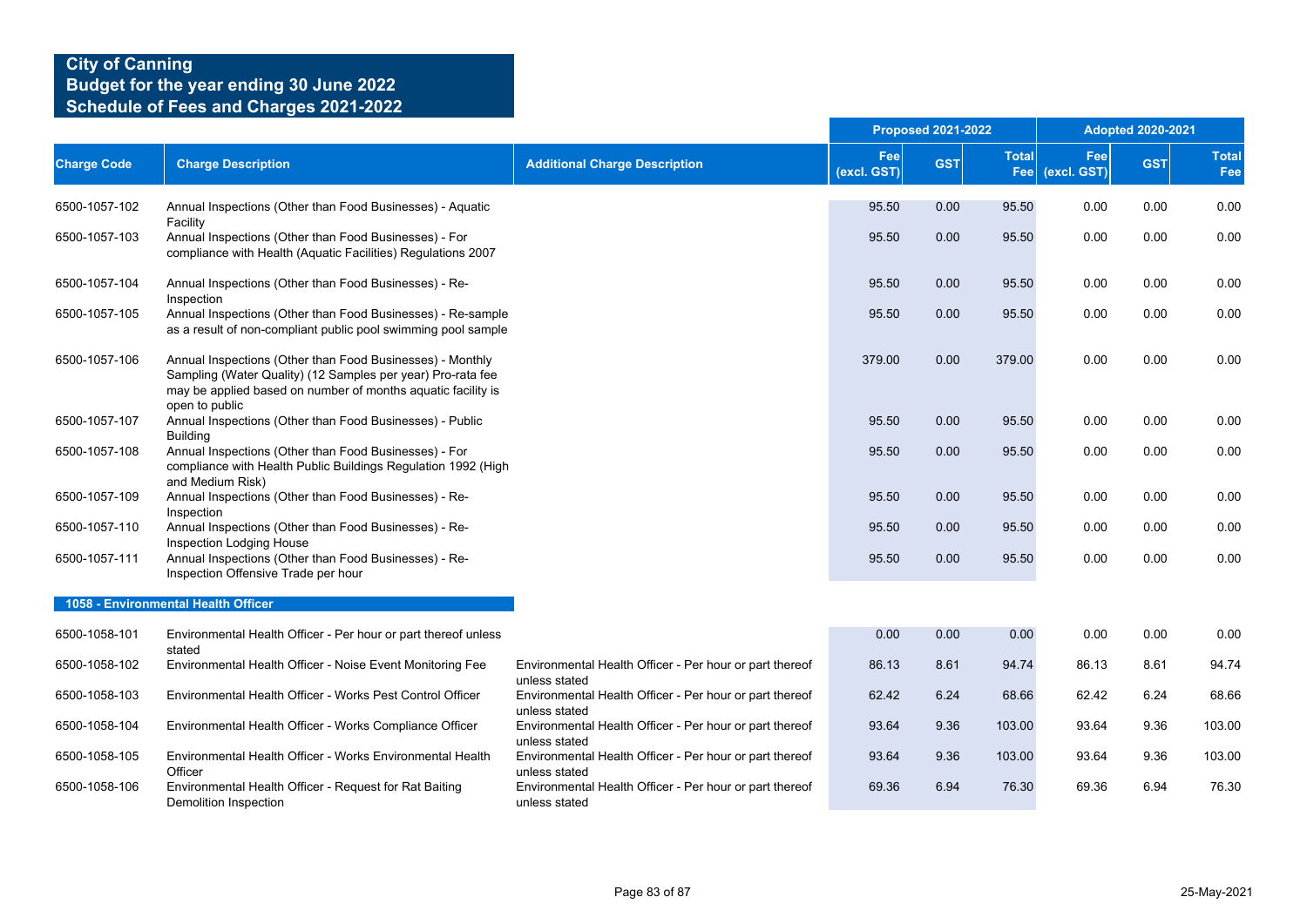|                                                                                   |                                                                                                                                                                                                                                                                                                                                                                  |                                      |                                               | <b>Proposed 2021-2022</b>             |                                               |                                             | <b>Adopted 2020-2021</b>             |                                             |
|-----------------------------------------------------------------------------------|------------------------------------------------------------------------------------------------------------------------------------------------------------------------------------------------------------------------------------------------------------------------------------------------------------------------------------------------------------------|--------------------------------------|-----------------------------------------------|---------------------------------------|-----------------------------------------------|---------------------------------------------|--------------------------------------|---------------------------------------------|
| <b>Charge Code</b>                                                                | <b>Charge Description</b>                                                                                                                                                                                                                                                                                                                                        | <b>Additional Charge Description</b> | Fee<br>(excl. GST)                            | <b>GST</b>                            | <b>Total</b>                                  | Fee<br>Fee (excl. GST)                      | <b>GST</b>                           | <b>Total</b><br>Fee                         |
| 1059 - Local Laws                                                                 |                                                                                                                                                                                                                                                                                                                                                                  |                                      |                                               |                                       |                                               |                                             |                                      |                                             |
| 6500-1059-101<br>6500-1059-102                                                    | Local Laws - Stallholders and Traders - License Fee<br>Local Laws - Stallholders and Traders - Stall Trading Charge                                                                                                                                                                                                                                              |                                      | 35.00<br>0.00                                 | 0.00<br>0.00                          | 35.00<br>0.00                                 | 31.10<br>0.00                               | 0.00<br>0.00                         | 31.10<br>0.00                               |
| 6500-1059-103<br>6500-1059-104<br>6500-1059-105<br>6500-1059-106<br>6500-1059-107 | Local Laws - Stallholders and Traders - Per day<br>Local Laws - Stallholders and Traders - Per month<br>Local Laws - Stallholders and Traders - Per annum<br>Local Laws - Stallholders and Traders - Simplified Trading<br>Partnership Application Fee (Approved Events Only) First<br>Application<br>Local Laws - Stallholders and Traders - Simplified Trading |                                      | 14.00<br>110.00<br>1,500.00<br>100.00<br>0.00 | 0.00<br>0.00<br>0.00<br>10.00<br>0.00 | 14.00<br>110.00<br>1,500.00<br>110.00<br>0.00 | 10.70<br>103.85<br>1,038.00<br>0.00<br>0.00 | 0.00<br>0.00<br>0.00<br>0.00<br>0.00 | 10.70<br>103.85<br>1,038.00<br>0.00<br>0.00 |
|                                                                                   | Partnership Application Fee (Approved Events Only)<br><b>Subsequent Application</b>                                                                                                                                                                                                                                                                              |                                      |                                               |                                       |                                               |                                             |                                      |                                             |
|                                                                                   | 1060 - Compliance Assessment & Inspection                                                                                                                                                                                                                                                                                                                        |                                      |                                               |                                       |                                               |                                             |                                      |                                             |
| 6500-1060-101                                                                     | Compliance Assessment & Inspection - Application to Store<br>Old Vehicles and Machinery                                                                                                                                                                                                                                                                          |                                      | 129.80                                        | 12.98                                 | 142.78                                        | 129.80                                      | 0.00                                 | 129.80                                      |
| 1061 - Building Act                                                               |                                                                                                                                                                                                                                                                                                                                                                  |                                      |                                               |                                       |                                               |                                             |                                      |                                             |
| 6500-1061-101<br>6500-1061-102<br>6500-1061-103                                   | Building Act - Private Swimming Pool - Inspection<br>Building Act - Private Swimming Pool - Follow Up Inspection<br>(per inspection)<br>Building Act - Private Swimming Pool - Construction                                                                                                                                                                      |                                      | 40.50<br>55.00<br>100.00                      | 0.00<br>0.00<br>0.00                  | 40.50<br>55.00<br>100.00                      | 38.60<br>56.10<br>96.90                     | 0.00<br>0.00<br>0.00                 | 38.60<br>56.10<br>96.90                     |
|                                                                                   | <b>Completion Inspection</b>                                                                                                                                                                                                                                                                                                                                     |                                      |                                               |                                       |                                               |                                             |                                      |                                             |
| 1062 - Miscellaneous                                                              |                                                                                                                                                                                                                                                                                                                                                                  |                                      |                                               |                                       |                                               |                                             |                                      |                                             |
| 6500-1062-101<br>6500-1062-102<br>6500-1062-103                                   | Assessment of Applications - Caravan Parks<br>Assessment of Applications - Skin Penetration Premises<br>Assessment of Applications - Liquor Act Section 39<br>Certification (Community/Sporting Club)                                                                                                                                                            |                                      | 100.00<br>100.00<br>100.00                    | 10.00<br>10.00<br>10.00               | 110.00<br>110.00<br>110.00                    | 100.00<br>100.00<br>100.00                  | 10.00<br>10.00<br>10.00              | 110.00<br>110.00<br>110.00                  |
| 6500-1062-104                                                                     | Assessment of Applications - Liquor Act Section 39<br>Certification (Commercial)                                                                                                                                                                                                                                                                                 |                                      | 220.00                                        | 22.00                                 | 242.00                                        | 220.00                                      | 22.00                                | 242.00                                      |
| 6500-1062-105                                                                     | Assessment of Applications - Application Noise Management<br>Plan                                                                                                                                                                                                                                                                                                |                                      | 220.00                                        | 0.00                                  | 220.00                                        | 227.27                                      | 22.73                                | 250.00                                      |
| 6500-1062-106                                                                     | Assessment of Applications - Application for Exemption - Local<br>Laws                                                                                                                                                                                                                                                                                           |                                      | 60.00                                         | 6.00                                  | 66.00                                         | 100.00                                      | 10.00                                | 110.00                                      |
| 6500-1062-107                                                                     | Assessment of Applications - Application for Non-Complying<br>Noise Event                                                                                                                                                                                                                                                                                        |                                      | 1,000.00                                      | 0.00                                  | 1,000.00                                      | 1,000.00                                    | 0.00                                 | 1,000.00                                    |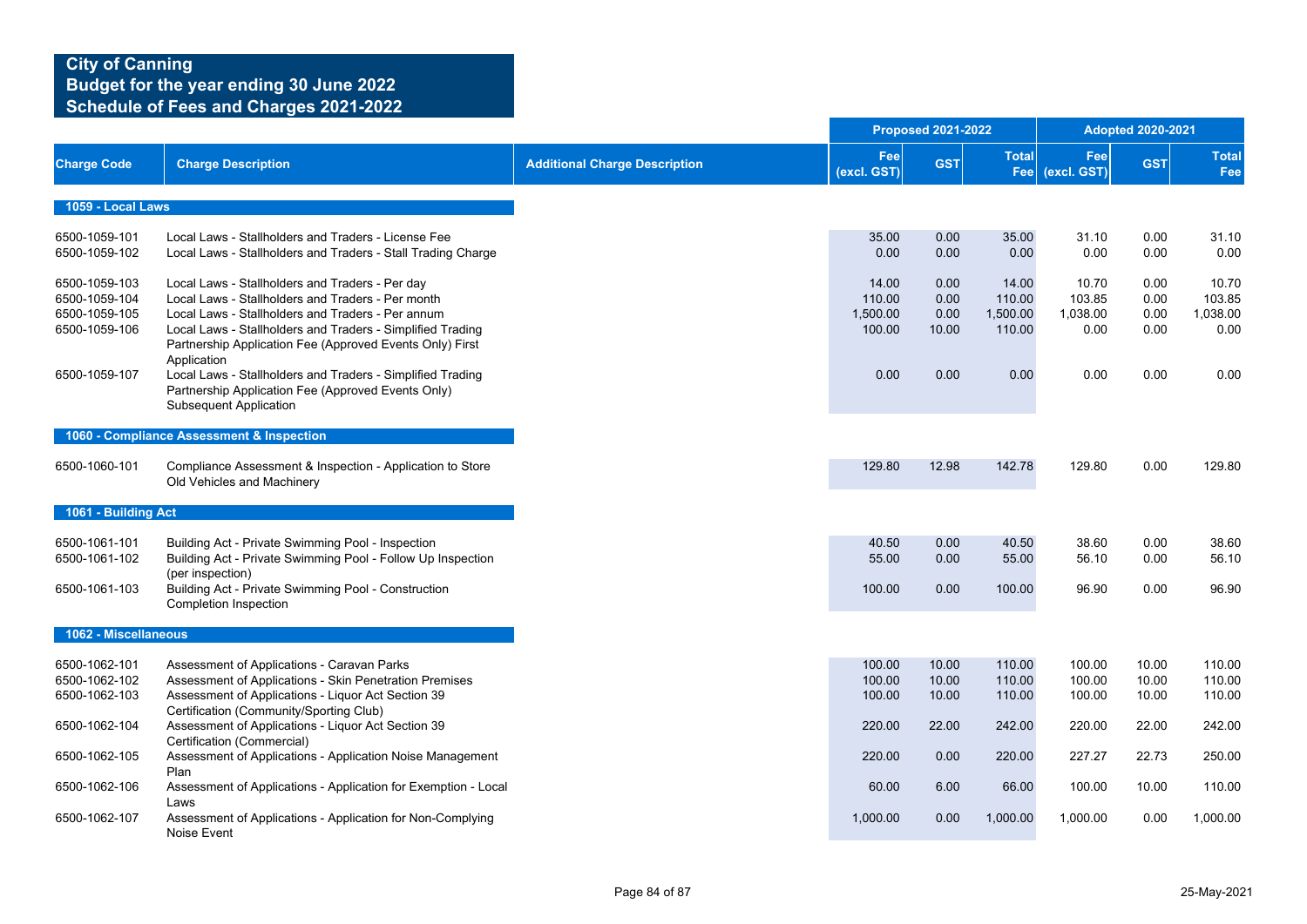|                           |                                                                                                            |                                      |                    | <b>Proposed 2021-2022</b> |                     | <b>Adopted 2020-2021</b> |            |                     |
|---------------------------|------------------------------------------------------------------------------------------------------------|--------------------------------------|--------------------|---------------------------|---------------------|--------------------------|------------|---------------------|
| <b>Charge Code</b>        | <b>Charge Description</b>                                                                                  | <b>Additional Charge Description</b> | Fee<br>(excl. GST) | <b>GST</b>                | <b>Total</b><br>Fee | Fee<br>(excl. GST)       | <b>GST</b> | <b>Total</b><br>Fee |
| 1078 - Settlement Enquiry |                                                                                                            |                                      |                    |                           |                     |                          |            |                     |
| 6500-1078-101             | Settlement Enquiry - Food Business Enquiry (Archive Search<br>Only)                                        |                                      | 125.00             | 0.00                      | 125.00              | 120.00                   | 0.00       | 120.00              |
| 6500-1078-102             | Settlement Enguiry - Health Premises Enguiry (other than Food<br><b>Business) Archive Search Only</b>      |                                      | 125.00             | 0.00                      | 125.00              | 120.00                   | 0.00       | 120.00              |
| 6500-1078-103             | Settlement Enquiry - Private Swimming Pool Enquiry (prior to 4<br>year inspection) Archive Search Only     |                                      | 125.00             | 0.00                      | 125.00              | 120.00                   | 0.00       | 120.00              |
| 6500-1078-104             | Settlement Enquiry - Inspection and Report                                                                 |                                      | 0.00               | 0.00                      | 0.00                | 0.00                     | 0.00       | 0.00                |
| 6500-1078-105             | Settlement Enguiry - Food Business Enguiry (Inspection and<br>Report)                                      |                                      | 205.00             | 0.00                      | 205.00              | 196.90                   | 0.00       | 196.90              |
| 6500-1078-106             | Settlement Enquiry - Health Premises Enquiry (other than Food<br>Business) (Inspection and Report)         |                                      | 205.00             | 0.00                      | 205.00              | 196.90                   | 0.00       | 196.90              |
| 6500-1078-107             | Settlement Enquiry - Private Swimming Pool Enquiry (prior to 4<br>year inspection) (Inspection and Report) |                                      | 205.00             | 0.00                      | 205.00              | 196.90                   | 0.00       | 196.90              |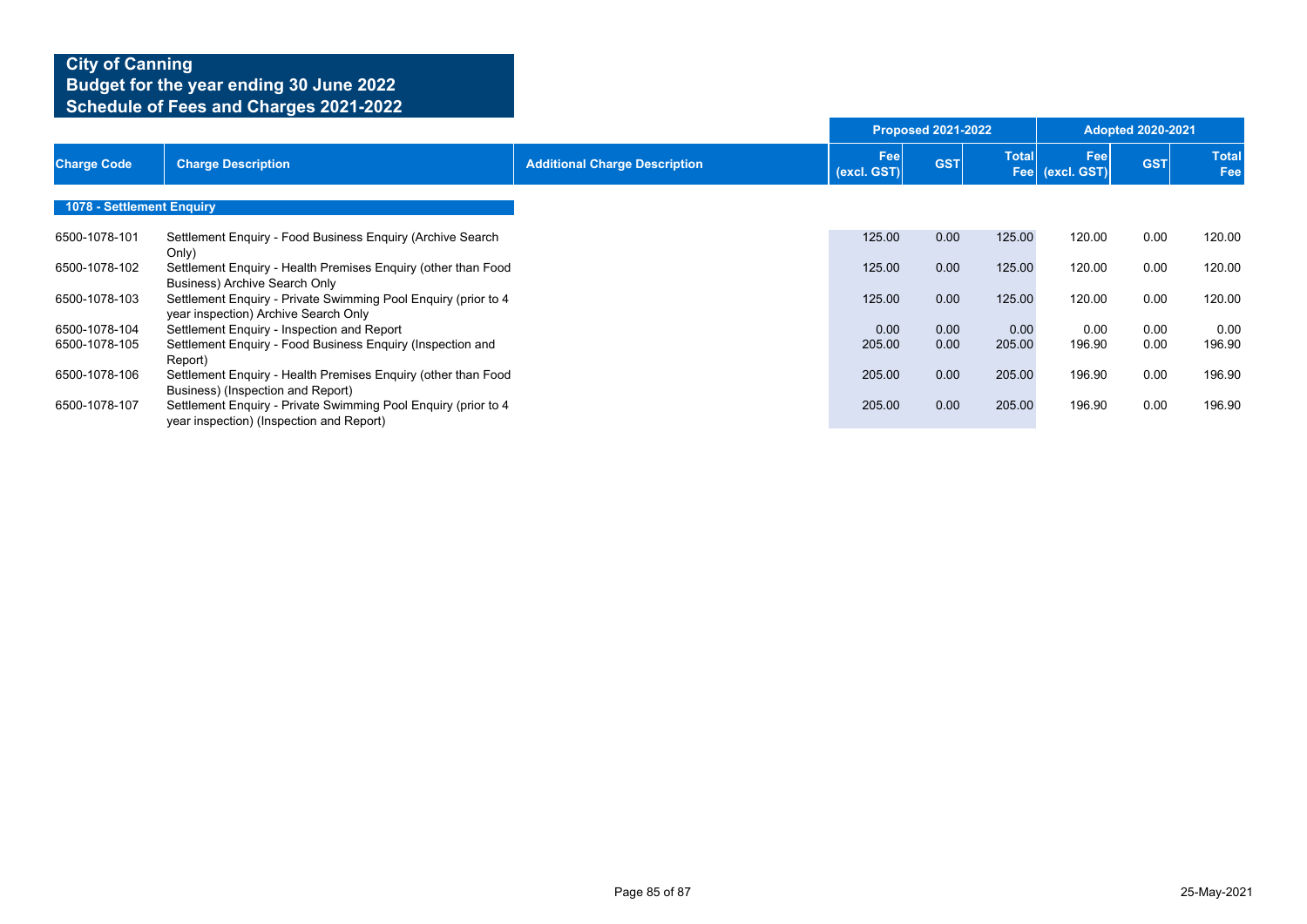### **SCHEDULE OF FEES AND CHARGES 2021/2022**

### **Appendix 1**

### **Waste Reduction - Scale of Charges**

The following scale of charges is proposed to enable flexibility in dealing with non-standard waste types, services and / or quanties as may arise during the year.

A degree of flexibility is required so that fees can change if costs change, to allow for large quantities, and to enable a schedule to be applied to any new activities introduced during the year. Fee charged is dependent on activity cost and unit of measure.

|                         |                    | 2021/2022  |             |                 |                    | 2021/2022  |             |
|-------------------------|--------------------|------------|-------------|-----------------|--------------------|------------|-------------|
| <b>Schedule</b>         | <b>Excl of GST</b> | <b>GST</b> | Incl of GST | <b>Schedule</b> | <b>Excl of GST</b> | <b>GST</b> | Incl of GST |
|                         | \$                 | \$         | \$          |                 | \$                 | \$         | \$          |
| 1                       | Free               | Free       | Free        | 31              | 36.36              | 3.64       | 40.00       |
| $\overline{\mathbf{c}}$ | 1.82               | 0.18       | 2.00        | 32              | 38.64              | 3.86       | 42.50       |
| 3                       | 2.73               | 0.27       | 3.00        | 33              | 40.91              | 4.09       | 45.00       |
| 4                       | 3.64               | 0.36       | 4.00        | 34              | 43.18              | 4.32       | 47.50       |
| 5                       | 4.55               | 0.45       | 5.00        | 35              | 45.45              | 4.55       | 50.00       |
| 6                       | 5.45               | 0.55       | 6.00        | 36              | 50.00              | 5.00       | 55.00       |
| 7                       | 6.36               | 0.64       | 7.00        | 37              | 54.55              | 5.45       | 60.00       |
| 8                       | 7.27               | 0.73       | 8.00        | 38              | 59.09              | 5.91       | 65.00       |
| $\boldsymbol{9}$        | 8.18               | 0.82       | 9.00        | 39              | 63.64              | 6.36       | 70.00       |
| 10                      | 9.09               | 0.91       | 10.00       | 40              | 68.18              | 6.82       | 75.00       |
| 11                      | 10.00              | 1.00       | 11.00       | 41              | 72.73              | 7.27       | 80.00       |
| 12                      | 10.91              | 1.09       | 12.00       | 42              | 77.27              | 7.73       | 85.00       |
| 13                      | 11.82              | 1.18       | 13.00       | 43              | 81.82              | 8.18       | 90.00       |
| 14                      | 12.73              | 1.27       | 14.00       | 44              | 86.36              | 8.64       | 95.00       |
| 15                      | 13.64              | 1.36       | 15.00       | 45              | 90.91              | 9.09       | 100.00      |
| 16                      | 14.55              | 1.45       | 16.00       | 46              | 100.00             | 10.00      | 110.00      |
| 17                      | 15.45              | 1.55       | 17.00       | 47              | 109.09             | 10.91      | 120.00      |
| 18                      | 16.36              | 1.64       | 18.00       | 48              | 118.18             | 11.82      | 130.00      |
| 19                      | 17.27              | 1.73       | 19.00       | 49              | 127.27             | 12.73      | 140.00      |
| 20                      | 18.18              | 1.82       | 20.00       | 50              | 136.36             | 13.64      | 150.00      |
| 21                      | 19.09              | 1.91       | 21.00       | 51              | 145.45             | 14.55      | 160.00      |
| 22                      | 20.00              | 2.00       | 22.00       | 52              | 154.55             | 15.45      | 170.00      |
| 23                      | 20.91              | 2.09       | 23.00       | 53              | 163.64             | 16.36      | 180.00      |
| 24                      | 21.82              | 2.18       | 24.00       | 54              | 172.73             | 17.27      | 190.00      |
| 25                      | 22.73              | 2.27       | 25.00       | 55              | 181.82             | 18.18      | 200.00      |
| 26                      | 25.00              | 2.50       | 27.50       | 56              | 190.91             | 19.09      | 210.00      |
| 27                      | 27.27              | 2.73       | 30.00       | 57              | 200.00             | 20.00      | 220.00      |
| 28                      | 29.55              | 2.95       | 32.50       | 58              | 209.09             | 20.91      | 230.00      |
| 29                      | 31.82              | 3.18       | 35.00       | 59              | 218.18             | 21.82      | 240.00      |
| 30                      | 34.09              | 3.41       | 37.50       | 60              | 227.27             | 22.73      | 250.00      |